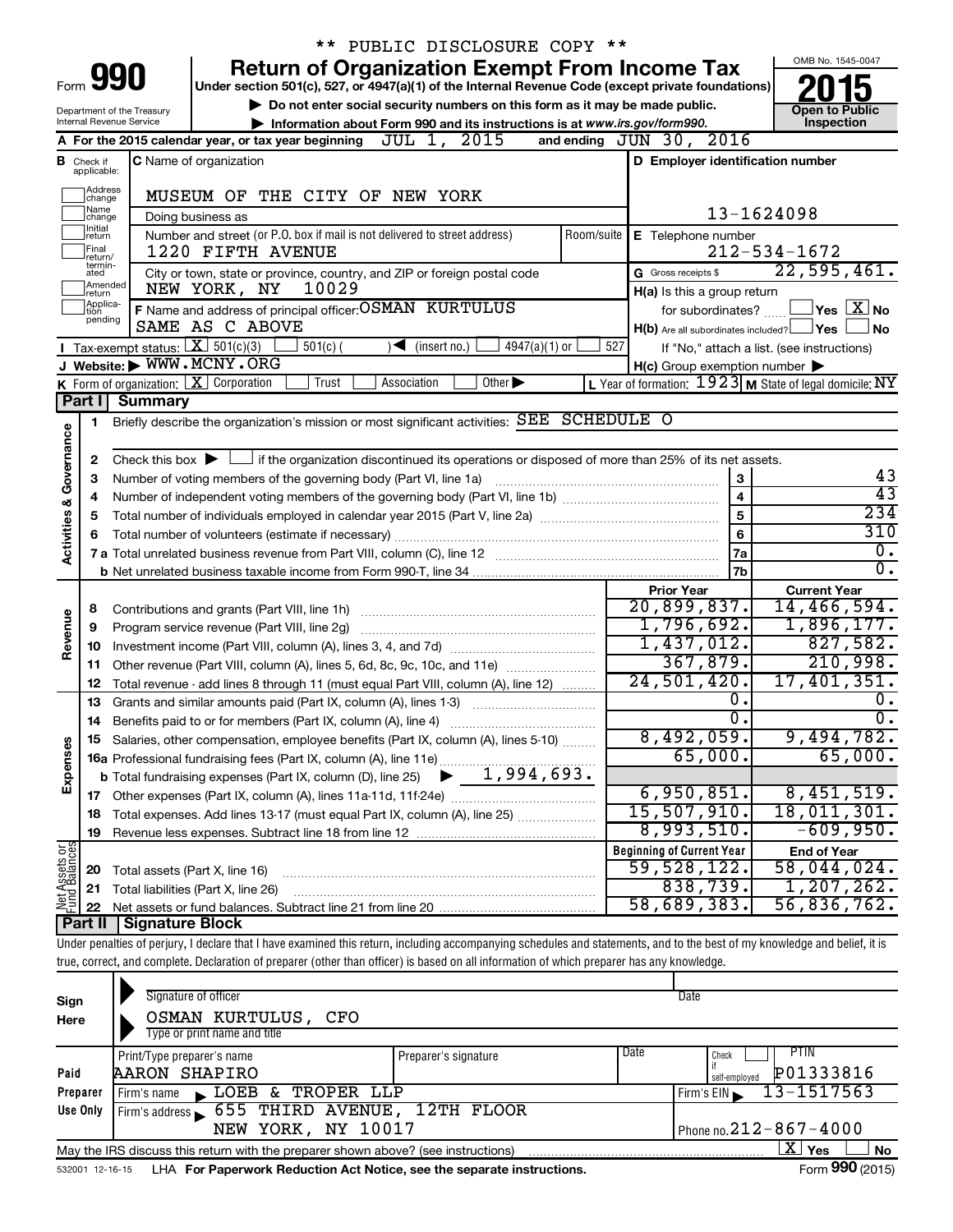|              | MUSEUM OF THE CITY OF NEW YORK<br>Form 990 (2015)                                                                                                                                                   | 13-1624098<br>Page 2             |
|--------------|-----------------------------------------------------------------------------------------------------------------------------------------------------------------------------------------------------|----------------------------------|
|              | Part III   Statement of Program Service Accomplishments                                                                                                                                             | $\boxed{\text{X}}$               |
| 1            | Briefly describe the organization's mission:                                                                                                                                                        |                                  |
|              | SEE SCHEDULE O                                                                                                                                                                                      |                                  |
|              |                                                                                                                                                                                                     |                                  |
|              |                                                                                                                                                                                                     |                                  |
| $\mathbf{2}$ | Did the organization undertake any significant program services during the year which were not listed on                                                                                            |                                  |
|              | the prior Form 990 or 990-EZ?                                                                                                                                                                       | $\Box$ Yes $\boxed{\text{X}}$ No |
|              | If "Yes," describe these new services on Schedule O.                                                                                                                                                |                                  |
| 3            | Did the organization cease conducting, or make significant changes in how it conducts, any program services?                                                                                        | $\exists$ Yes $\overline{X}$ No  |
|              | If "Yes," describe these changes on Schedule O.                                                                                                                                                     |                                  |
| 4            | Describe the organization's program service accomplishments for each of its three largest program services, as measured by expenses.                                                                |                                  |
|              | Section 501(c)(3) and 501(c)(4) organizations are required to report the amount of grants and allocations to others, the total expenses, and<br>revenue, if any, for each program service reported. |                                  |
| 4a           | 9,090,872. including grants of \$ (Revenue \$ 1,047,668.)<br>) (Expenses \$<br>(Code:                                                                                                               |                                  |
|              | EXHIBITIONS AND PUBLICATIONS:                                                                                                                                                                       |                                  |
|              | SEE SCHEDULE O                                                                                                                                                                                      |                                  |
|              |                                                                                                                                                                                                     |                                  |
|              |                                                                                                                                                                                                     |                                  |
|              |                                                                                                                                                                                                     |                                  |
|              |                                                                                                                                                                                                     |                                  |
|              |                                                                                                                                                                                                     |                                  |
|              |                                                                                                                                                                                                     |                                  |
|              |                                                                                                                                                                                                     |                                  |
|              |                                                                                                                                                                                                     |                                  |
|              | ) (Expenses \$                                                                                                                                                                                      | 406, 130.                        |
| 4b           | (Code:<br>COLLECTIONS CARE:                                                                                                                                                                         |                                  |
|              | CONTINUED ON SCHEDULE O:                                                                                                                                                                            |                                  |
|              |                                                                                                                                                                                                     |                                  |
|              |                                                                                                                                                                                                     |                                  |
|              |                                                                                                                                                                                                     |                                  |
|              |                                                                                                                                                                                                     |                                  |
|              |                                                                                                                                                                                                     |                                  |
|              |                                                                                                                                                                                                     |                                  |
|              |                                                                                                                                                                                                     |                                  |
|              |                                                                                                                                                                                                     |                                  |
|              | MUSEUM HAS AN ONGOING COMMITMENT TO PRESERVE, DOCUMENT AND MAKE<br>THE                                                                                                                              |                                  |
| 4c           | 1, 513, 221. including grants of \$<br>) (Expenses \$<br>) (Revenue \$<br>(Code:<br>EDUCATIONAL PROGRAMS:                                                                                           | 442,379.                         |
|              | CONTINUED ON SCHEDULE O:                                                                                                                                                                            |                                  |
|              |                                                                                                                                                                                                     |                                  |
|              |                                                                                                                                                                                                     |                                  |
|              |                                                                                                                                                                                                     |                                  |
|              |                                                                                                                                                                                                     |                                  |
|              |                                                                                                                                                                                                     |                                  |
|              |                                                                                                                                                                                                     |                                  |
|              |                                                                                                                                                                                                     |                                  |
|              |                                                                                                                                                                                                     |                                  |
|              |                                                                                                                                                                                                     |                                  |
|              | 4d Other program services (Describe in Schedule O.)                                                                                                                                                 |                                  |
|              |                                                                                                                                                                                                     |                                  |
|              | $636, 148$ $\cdot$ including grants of \$<br>(Expenses \$<br>(Revenue \$                                                                                                                            | 325,750.                         |
|              | 14,524,070.<br>4e Total program service expenses                                                                                                                                                    | Form 990 (2015)                  |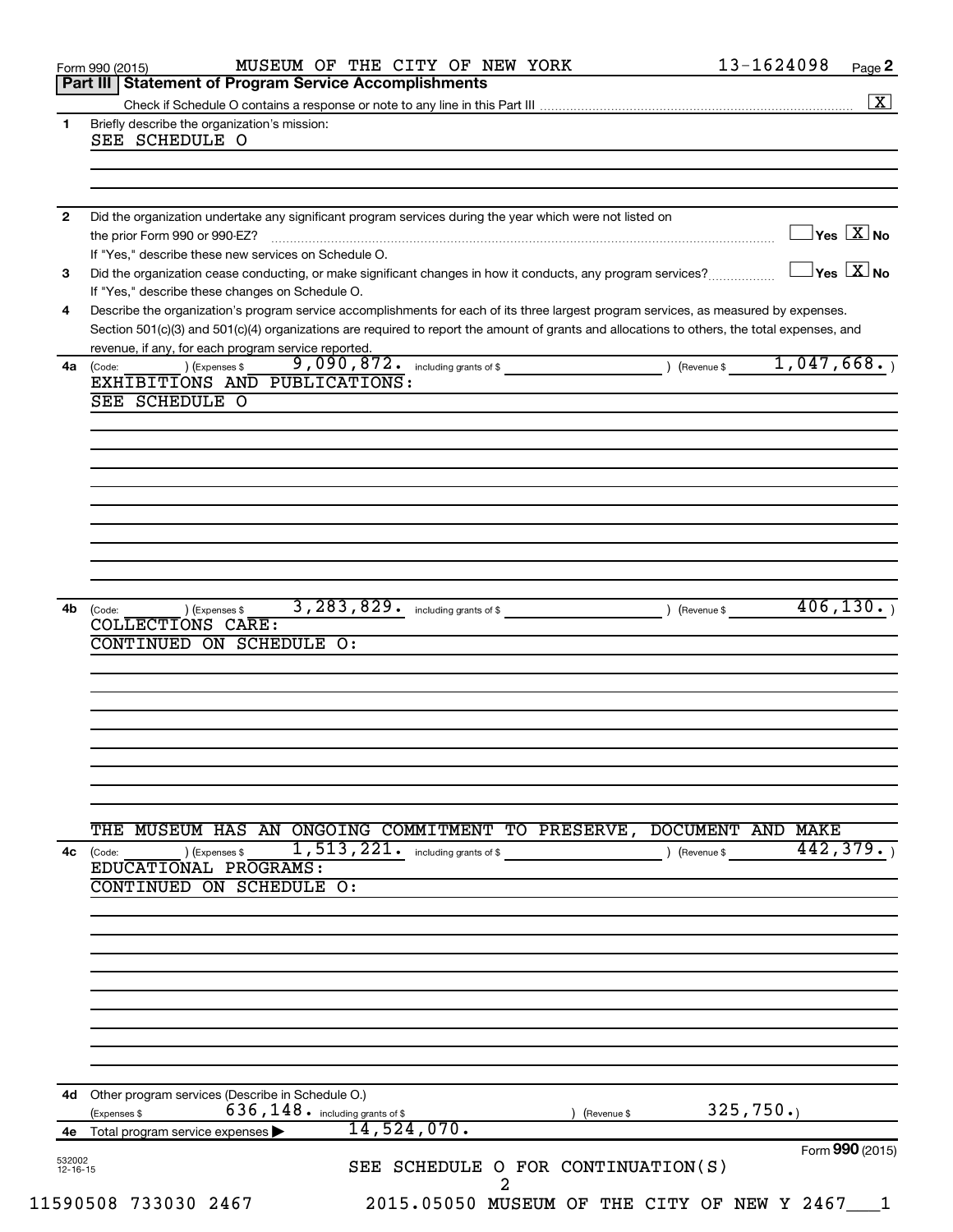| Form 990 (2015) |  |  |
|-----------------|--|--|

Form 990 (2015) MUSEUM OF THE CITY OF NEW YORK  $13-1624098$  Page

|     | <b>Part IV   Checklist of Required Schedules</b>                                                                                                                                                                                    |                 |                         |                         |
|-----|-------------------------------------------------------------------------------------------------------------------------------------------------------------------------------------------------------------------------------------|-----------------|-------------------------|-------------------------|
|     |                                                                                                                                                                                                                                     |                 | Yes                     | No                      |
| 1   | Is the organization described in section 501(c)(3) or 4947(a)(1) (other than a private foundation)?                                                                                                                                 |                 |                         |                         |
|     |                                                                                                                                                                                                                                     | 1               | х                       |                         |
| 2   | Is the organization required to complete Schedule B, Schedule of Contributors? [11] The organization required to complete Schedule B, Schedule of Contributors?                                                                     | $\mathbf{2}$    | $\overline{\textbf{x}}$ |                         |
| 3   | Did the organization engage in direct or indirect political campaign activities on behalf of or in opposition to candidates for                                                                                                     |                 |                         |                         |
|     |                                                                                                                                                                                                                                     | 3               |                         | x                       |
| 4   | Section 501(c)(3) organizations. Did the organization engage in lobbying activities, or have a section 501(h) election in effect                                                                                                    |                 |                         |                         |
|     |                                                                                                                                                                                                                                     | 4               |                         | x                       |
| 5   | Is the organization a section 501(c)(4), 501(c)(5), or 501(c)(6) organization that receives membership dues, assessments, or                                                                                                        |                 |                         |                         |
|     |                                                                                                                                                                                                                                     | 5               |                         | х                       |
| 6   | Did the organization maintain any donor advised funds or any similar funds or accounts for which donors have the right to                                                                                                           |                 |                         |                         |
|     | provide advice on the distribution or investment of amounts in such funds or accounts? If "Yes," complete Schedule D, Part I                                                                                                        | 6               |                         | X                       |
| 7   | Did the organization receive or hold a conservation easement, including easements to preserve open space,                                                                                                                           |                 |                         |                         |
|     |                                                                                                                                                                                                                                     | $\overline{7}$  |                         | х                       |
| 8   | Did the organization maintain collections of works of art, historical treasures, or other similar assets? If "Yes," complete                                                                                                        |                 |                         |                         |
|     | Schedule D, Part III <b>Marting Community</b> Construction of the Construction of the Construction of the Construction of the Construction of the Construction of the Construction of the Construction of the Construction of the C | 8               | X                       |                         |
| 9   | Did the organization report an amount in Part X, line 21, for escrow or custodial account liability, serve as a custodian for                                                                                                       |                 |                         |                         |
|     | amounts not listed in Part X; or provide credit counseling, debt management, credit repair, or debt negotiation services?                                                                                                           |                 |                         |                         |
|     | If "Yes," complete Schedule D, Part IV                                                                                                                                                                                              | 9               |                         | x                       |
| 10  | Did the organization, directly or through a related organization, hold assets in temporarily restricted endowments, permanent                                                                                                       |                 |                         |                         |
|     |                                                                                                                                                                                                                                     | 10              | x                       |                         |
| 11  | If the organization's answer to any of the following questions is "Yes," then complete Schedule D, Parts VI, VII, VIII, IX, or X                                                                                                    |                 |                         |                         |
|     | as applicable.                                                                                                                                                                                                                      |                 |                         |                         |
|     | a Did the organization report an amount for land, buildings, and equipment in Part X, line 10? If "Yes," complete Schedule D,                                                                                                       |                 |                         |                         |
|     |                                                                                                                                                                                                                                     | 11a             | х                       |                         |
|     | <b>b</b> Did the organization report an amount for investments - other securities in Part X, line 12 that is 5% or more of its total                                                                                                |                 |                         |                         |
|     |                                                                                                                                                                                                                                     | 11 <sub>b</sub> | X                       |                         |
|     | c Did the organization report an amount for investments - program related in Part X, line 13 that is 5% or more of its total                                                                                                        |                 |                         |                         |
|     |                                                                                                                                                                                                                                     | 11c             |                         | х                       |
|     | d Did the organization report an amount for other assets in Part X, line 15 that is 5% or more of its total assets reported in                                                                                                      |                 |                         |                         |
|     |                                                                                                                                                                                                                                     | 11d             |                         | х                       |
|     |                                                                                                                                                                                                                                     | 11e             | X                       |                         |
|     | f Did the organization's separate or consolidated financial statements for the tax year include a footnote that addresses                                                                                                           |                 |                         |                         |
|     | the organization's liability for uncertain tax positions under FIN 48 (ASC 740)? If "Yes," complete Schedule D, Part X                                                                                                              | 11f             | X                       |                         |
|     | 12a Did the organization obtain separate, independent audited financial statements for the tax year? If "Yes," complete                                                                                                             |                 |                         |                         |
|     | Schedule D, Parts XI and XII                                                                                                                                                                                                        | 12a             | х                       |                         |
|     | <b>b</b> Was the organization included in consolidated, independent audited financial statements for the tax year?                                                                                                                  |                 |                         |                         |
|     | If "Yes," and if the organization answered "No" to line 12a, then completing Schedule D, Parts XI and XII is optional                                                                                                               | 12b             |                         | х                       |
| 13  |                                                                                                                                                                                                                                     | 13              |                         | $\overline{\mathbf{X}}$ |
| 14a |                                                                                                                                                                                                                                     | 14a             |                         | X                       |
|     | <b>b</b> Did the organization have aggregate revenues or expenses of more than \$10,000 from grantmaking, fundraising, business,                                                                                                    |                 |                         |                         |
|     | investment, and program service activities outside the United States, or aggregate foreign investments valued at \$100,000                                                                                                          |                 |                         |                         |
|     |                                                                                                                                                                                                                                     | 14b             | х                       |                         |
| 15  | Did the organization report on Part IX, column (A), line 3, more than \$5,000 of grants or other assistance to or for any                                                                                                           |                 |                         |                         |
|     |                                                                                                                                                                                                                                     | 15              |                         | х                       |
| 16  | Did the organization report on Part IX, column (A), line 3, more than \$5,000 of aggregate grants or other assistance to                                                                                                            |                 |                         |                         |
|     |                                                                                                                                                                                                                                     | 16              |                         | х                       |
| 17  | Did the organization report a total of more than \$15,000 of expenses for professional fundraising services on Part IX,                                                                                                             |                 |                         |                         |
|     |                                                                                                                                                                                                                                     | 17              | х                       |                         |
| 18  | Did the organization report more than \$15,000 total of fundraising event gross income and contributions on Part VIII, lines                                                                                                        |                 |                         |                         |
|     |                                                                                                                                                                                                                                     | 18              | X                       |                         |
| 19  | Did the organization report more than \$15,000 of gross income from gaming activities on Part VIII, line 9a? If "Yes,"                                                                                                              |                 |                         |                         |
|     |                                                                                                                                                                                                                                     | 19              |                         | х                       |

Form **990** (2015)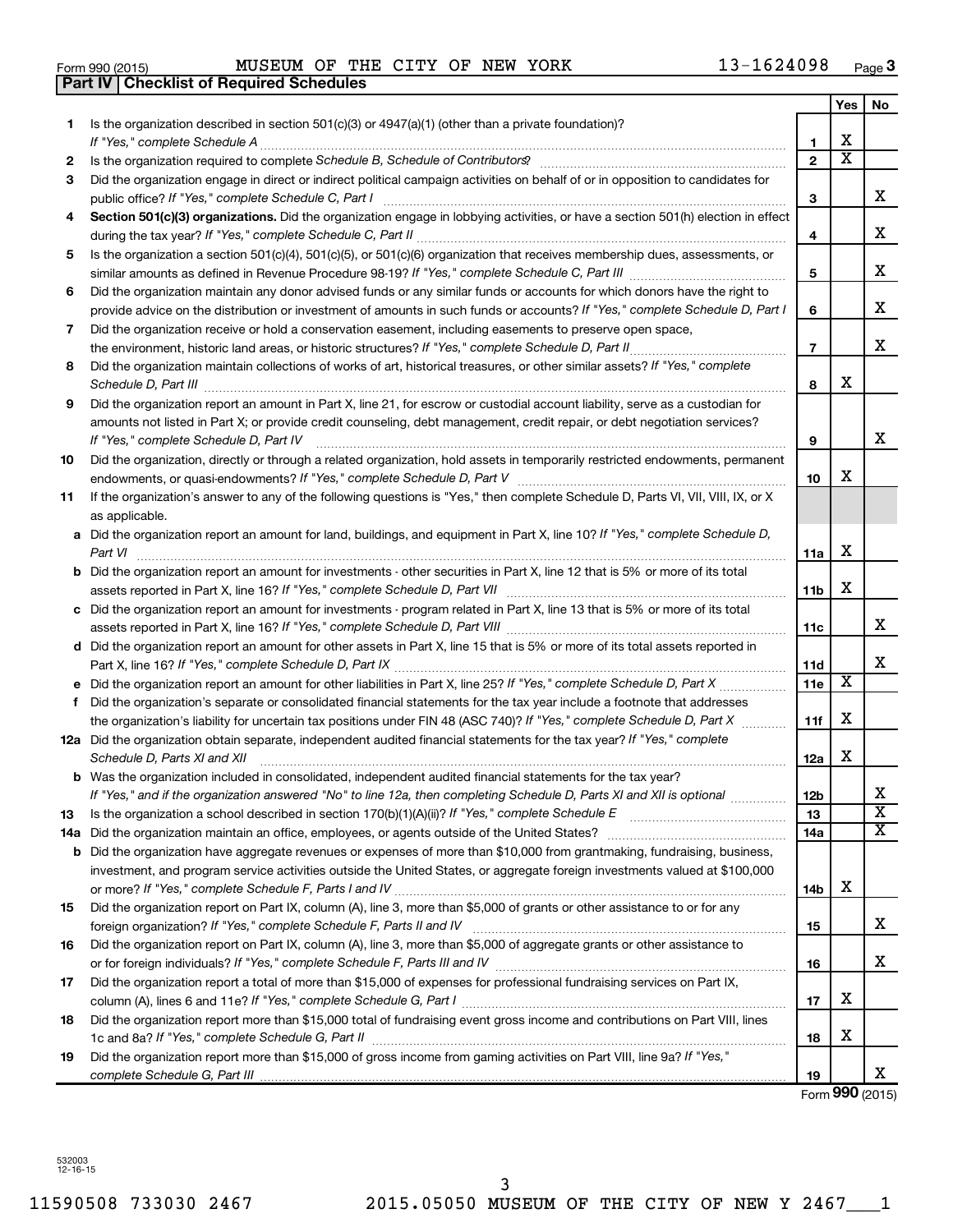| Form 990 (2015) |  | MUSEUM OF THE CITY OF NEW YORK |  |  |  |  |  | 13-1624098 | Page |  |
|-----------------|--|--------------------------------|--|--|--|--|--|------------|------|--|
|-----------------|--|--------------------------------|--|--|--|--|--|------------|------|--|

|    | <b>Part IV   Checklist of Required Schedules (continued)</b>                                                                      |                 |                         |                       |
|----|-----------------------------------------------------------------------------------------------------------------------------------|-----------------|-------------------------|-----------------------|
|    |                                                                                                                                   |                 | Yes                     | No                    |
|    | 20a Did the organization operate one or more hospital facilities? If "Yes," complete Schedule H                                   | 20a             |                         | x                     |
| b  |                                                                                                                                   | 20 <sub>b</sub> |                         |                       |
| 21 | Did the organization report more than \$5,000 of grants or other assistance to any domestic organization or                       |                 |                         |                       |
|    |                                                                                                                                   | 21              |                         | x                     |
| 22 | Did the organization report more than \$5,000 of grants or other assistance to or for domestic individuals on                     |                 |                         |                       |
|    |                                                                                                                                   | 22              |                         | х                     |
| 23 | Did the organization answer "Yes" to Part VII, Section A, line 3, 4, or 5 about compensation of the organization's current        |                 |                         |                       |
|    | and former officers, directors, trustees, key employees, and highest compensated employees? If "Yes," complete                    |                 |                         |                       |
|    | Schedule J                                                                                                                        | 23              | X                       |                       |
|    | 24a Did the organization have a tax-exempt bond issue with an outstanding principal amount of more than \$100,000 as of the       |                 |                         |                       |
|    | last day of the year, that was issued after December 31, 2002? If "Yes," answer lines 24b through 24d and complete                |                 |                         |                       |
|    | Schedule K. If "No", go to line 25a                                                                                               | 24a             |                         | x                     |
| b  |                                                                                                                                   | 24 <sub>b</sub> |                         |                       |
|    | Did the organization maintain an escrow account other than a refunding escrow at any time during the year to defease              |                 |                         |                       |
|    |                                                                                                                                   | 24c             |                         |                       |
|    |                                                                                                                                   | 24d             |                         |                       |
|    | 25a Section 501(c)(3), 501(c)(4), and 501(c)(29) organizations. Did the organization engage in an excess benefit                  |                 |                         |                       |
|    |                                                                                                                                   | 25a             |                         | x                     |
| b  | Is the organization aware that it engaged in an excess benefit transaction with a disqualified person in a prior year, and        |                 |                         |                       |
|    | that the transaction has not been reported on any of the organization's prior Forms 990 or 990-EZ? If "Yes," complete             |                 |                         |                       |
|    | Schedule L, Part I                                                                                                                | 25b             |                         | х                     |
| 26 | Did the organization report any amount on Part X, line 5, 6, or 22 for receivables from or payables to any current or             |                 |                         |                       |
|    | former officers, directors, trustees, key employees, highest compensated employees, or disqualified persons? If "Yes,"            |                 |                         |                       |
|    | complete Schedule L, Part II                                                                                                      | 26              |                         | х                     |
| 27 | Did the organization provide a grant or other assistance to an officer, director, trustee, key employee, substantial              |                 |                         |                       |
|    | contributor or employee thereof, a grant selection committee member, or to a 35% controlled entity or family member               |                 |                         |                       |
|    |                                                                                                                                   | 27              |                         | x                     |
| 28 | Was the organization a party to a business transaction with one of the following parties (see Schedule L, Part IV                 |                 |                         |                       |
|    | instructions for applicable filing thresholds, conditions, and exceptions):                                                       |                 |                         |                       |
| а  | A current or former officer, director, trustee, or key employee? If "Yes," complete Schedule L, Part IV                           | 28a             |                         | x                     |
| b  | A family member of a current or former officer, director, trustee, or key employee? If "Yes," complete Schedule L, Part IV        | 28 <sub>b</sub> |                         | $\overline{\text{X}}$ |
|    | c An entity of which a current or former officer, director, trustee, or key employee (or a family member thereof) was an officer, |                 |                         |                       |
|    | director, trustee, or direct or indirect owner? If "Yes," complete Schedule L, Part IV                                            | 28c             |                         | х                     |
| 29 |                                                                                                                                   | 29              | $\overline{\textbf{x}}$ |                       |
| 30 | Did the organization receive contributions of art, historical treasures, or other similar assets, or qualified conservation       |                 |                         |                       |
|    |                                                                                                                                   | 30              |                         | ▵                     |
| 31 | Did the organization liquidate, terminate, or dissolve and cease operations?                                                      |                 |                         | x                     |
|    | Did the organization sell, exchange, dispose of, or transfer more than 25% of its net assets?/f "Yes," complete                   | 31              |                         |                       |
| 32 |                                                                                                                                   | 32              |                         | x                     |
| 33 | Did the organization own 100% of an entity disregarded as separate from the organization under Regulations                        |                 |                         |                       |
|    |                                                                                                                                   | 33              |                         | x                     |
| 34 | Was the organization related to any tax-exempt or taxable entity? If "Yes," complete Schedule R, Part II, III, or IV, and         |                 |                         |                       |
|    | Part V, line 1                                                                                                                    | 34              |                         | х                     |
|    |                                                                                                                                   | 35a             |                         | X                     |
|    | b If "Yes" to line 35a, did the organization receive any payment from or engage in any transaction with a controlled entity       |                 |                         |                       |
|    |                                                                                                                                   | 35 <sub>b</sub> |                         |                       |
| 36 | Section 501(c)(3) organizations. Did the organization make any transfers to an exempt non-charitable related organization?        |                 |                         |                       |
|    |                                                                                                                                   | 36              |                         | x                     |
| 37 | Did the organization conduct more than 5% of its activities through an entity that is not a related organization                  |                 |                         |                       |
|    |                                                                                                                                   | 37              |                         | x                     |
| 38 | Did the organization complete Schedule O and provide explanations in Schedule O for Part VI, lines 11b and 19?                    |                 |                         |                       |
|    |                                                                                                                                   | 38              | х                       |                       |

Form **990** (2015)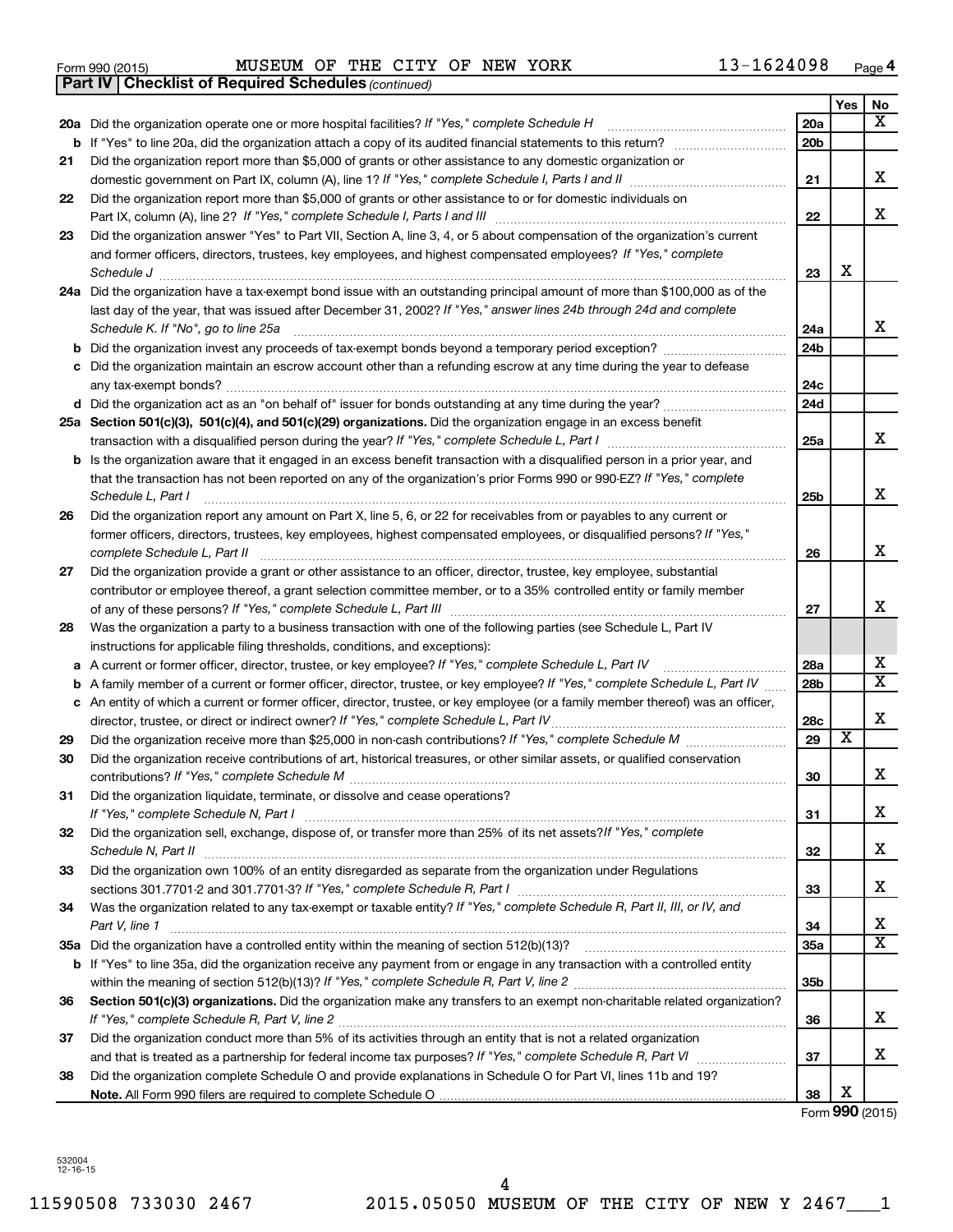|    | Part V<br><b>Statements Regarding Other IRS Filings and Tax Compliance</b><br>Check if Schedule O contains a response or note to any line in this Part V |                 |     |                |                         |                 |
|----|----------------------------------------------------------------------------------------------------------------------------------------------------------|-----------------|-----|----------------|-------------------------|-----------------|
|    |                                                                                                                                                          |                 |     |                | Yes                     | No              |
|    |                                                                                                                                                          | 1a              | 208 |                |                         |                 |
|    | Enter the number of Forms W-2G included in line 1a. Enter -0- if not applicable                                                                          | 1 <sub>b</sub>  | 0   |                |                         |                 |
|    | Did the organization comply with backup withholding rules for reportable payments to vendors and reportable gaming                                       |                 |     |                |                         |                 |
|    |                                                                                                                                                          |                 |     | 1c             |                         |                 |
|    | 2a Enter the number of employees reported on Form W-3, Transmittal of Wage and Tax Statements,                                                           |                 |     |                |                         |                 |
|    | filed for the calendar year ending with or within the year covered by this return <i>manumumumum</i>                                                     | 2a              | 234 |                |                         |                 |
|    | b If at least one is reported on line 2a, did the organization file all required federal employment tax returns?                                         |                 |     | 2 <sub>b</sub> | х                       |                 |
|    |                                                                                                                                                          |                 |     |                |                         |                 |
|    | 3a Did the organization have unrelated business gross income of \$1,000 or more during the year?                                                         |                 |     | За             |                         | х               |
|    |                                                                                                                                                          |                 |     | 3b             |                         |                 |
|    | 4a At any time during the calendar year, did the organization have an interest in, or a signature or other authority over, a                             |                 |     |                |                         |                 |
|    | financial account in a foreign country (such as a bank account, securities account, or other financial account)?                                         |                 |     | 4a             | х                       |                 |
|    | <b>b</b> If "Yes," enter the name of the foreign country: $\triangleright$ CAYMAN ISLANDS                                                                |                 |     |                |                         |                 |
|    | See instructions for filing requirements for FinCEN Form 114, Report of Foreign Bank and Financial Accounts (FBAR).                                      |                 |     |                |                         |                 |
|    |                                                                                                                                                          |                 |     | 5а             |                         | х               |
|    |                                                                                                                                                          |                 |     | 5 <sub>b</sub> |                         | X               |
|    |                                                                                                                                                          |                 |     | 5c             |                         |                 |
|    | 6a Does the organization have annual gross receipts that are normally greater than \$100,000, and did the organization solicit                           |                 |     |                |                         |                 |
|    |                                                                                                                                                          |                 |     | 6a             |                         | х               |
|    | <b>b</b> If "Yes," did the organization include with every solicitation an express statement that such contributions or gifts                            |                 |     |                |                         |                 |
|    |                                                                                                                                                          |                 |     | 6b             |                         |                 |
| 7  | Organizations that may receive deductible contributions under section 170(c).                                                                            |                 |     |                |                         |                 |
|    | Did the organization receive a payment in excess of \$75 made partly as a contribution and partly for goods and services provided to the payor?          |                 |     | 7a             | х                       |                 |
|    |                                                                                                                                                          |                 |     | 7b             | $\overline{\textbf{x}}$ |                 |
|    | c Did the organization sell, exchange, or otherwise dispose of tangible personal property for which it was required                                      |                 |     |                |                         |                 |
|    |                                                                                                                                                          |                 |     | 7c             |                         | х               |
|    |                                                                                                                                                          | 7d              |     |                |                         |                 |
| е  | Did the organization receive any funds, directly or indirectly, to pay premiums on a personal benefit contract?                                          |                 |     | 7е             |                         | x               |
| f. | Did the organization, during the year, pay premiums, directly or indirectly, on a personal benefit contract?                                             |                 |     | 7f             |                         | х               |
|    | If the organization received a contribution of qualified intellectual property, did the organization file Form 8899 as required?                         |                 |     | 7g             |                         |                 |
|    | h If the organization received a contribution of cars, boats, airplanes, or other vehicles, did the organization file a Form 1098-C?                     |                 |     | 7h             |                         |                 |
| 8  | Sponsoring organizations maintaining donor advised funds. Did a donor advised fund maintained by the                                                     |                 |     |                |                         |                 |
|    |                                                                                                                                                          |                 |     | 8              |                         |                 |
| 9  | Sponsoring organizations maintaining donor advised funds.                                                                                                |                 |     |                |                         |                 |
|    |                                                                                                                                                          |                 |     | эа             |                         |                 |
|    |                                                                                                                                                          |                 |     | 9b             |                         |                 |
| 10 | Section 501(c)(7) organizations. Enter:                                                                                                                  |                 |     |                |                         |                 |
| а  |                                                                                                                                                          | 10a             |     |                |                         |                 |
| b  | Gross receipts, included on Form 990, Part VIII, line 12, for public use of club facilities                                                              | 10b             |     |                |                         |                 |
| 11 | Section 501(c)(12) organizations. Enter:                                                                                                                 |                 |     |                |                         |                 |
| а  |                                                                                                                                                          | 11a             |     |                |                         |                 |
|    | <b>b</b> Gross income from other sources (Do not net amounts due or paid to other sources against                                                        |                 |     |                |                         |                 |
|    | amounts due or received from them.)                                                                                                                      | 11b             |     |                |                         |                 |
|    | 12a Section 4947(a)(1) non-exempt charitable trusts. Is the organization filing Form 990 in lieu of Form 1041?                                           |                 |     | 12a            |                         |                 |
|    | <b>b</b> If "Yes," enter the amount of tax-exempt interest received or accrued during the year                                                           | 12 <sub>b</sub> |     |                |                         |                 |
| 13 | Section 501(c)(29) qualified nonprofit health insurance issuers.                                                                                         |                 |     |                |                         |                 |
|    |                                                                                                                                                          |                 |     | 13a            |                         |                 |
|    | Note. See the instructions for additional information the organization must report on Schedule O.                                                        |                 |     |                |                         |                 |
|    | <b>b</b> Enter the amount of reserves the organization is required to maintain by the states in which the                                                |                 |     |                |                         |                 |
|    |                                                                                                                                                          | 13b             |     |                |                         |                 |
|    |                                                                                                                                                          | 13c             |     |                |                         | х               |
|    | 14a Did the organization receive any payments for indoor tanning services during the tax year?                                                           |                 |     | 14a            |                         |                 |
|    |                                                                                                                                                          |                 |     | 14b            |                         | $000 \text{ m}$ |

Form 990 (2015) MUSEUM OF THE CITY OF NEW YORK  $13-1624098$  Page

Form (2015) **990**

13-1624098 Page 5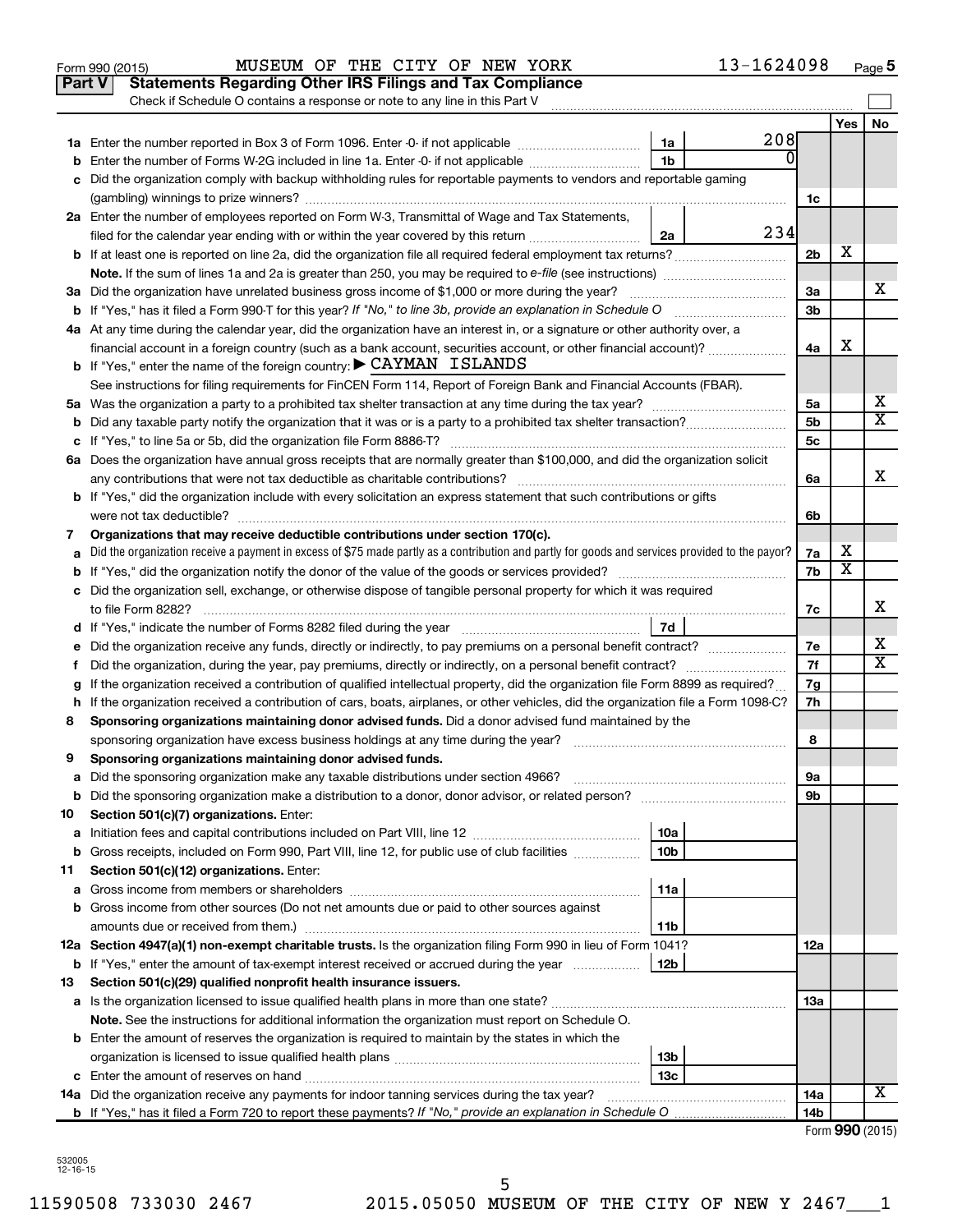| Form 990 (2015) |  |
|-----------------|--|
|-----------------|--|

# Form 990 (2015) MUSEUM OF THE CITY OF NEW YORK  $13-1624098$  Page

**6**

**Part VI** Governance, Management, and Disclosure For each "Yes" response to lines 2 through 7b below, and for a "No" response *to line 8a, 8b, or 10b below, describe the circumstances, processes, or changes in Schedule O. See instructions.*

| <b>Section A. Governing Body and Management</b>                                                             |                                                                                                                                                                                                                                                                                                                                                                                                                                                                 |                                                                                                                                                                                                                                                                                                                                                                                                                                                                                                                                                                                                                                                                                                                                                                                                                                                                                                                                                                                                                                                                                                                                                                                                                                                                                                                                                                                                                                                                                                                                                                                                                                                                                                                                                                                                                                                                                                                                                                                                                                                                                                                                                                                 | Yes                                                                                                                                                                                                                                                                                                                                                                                                                                                                                                                         |                                                                                                                                                                                                                                                                                                                  |
|-------------------------------------------------------------------------------------------------------------|-----------------------------------------------------------------------------------------------------------------------------------------------------------------------------------------------------------------------------------------------------------------------------------------------------------------------------------------------------------------------------------------------------------------------------------------------------------------|---------------------------------------------------------------------------------------------------------------------------------------------------------------------------------------------------------------------------------------------------------------------------------------------------------------------------------------------------------------------------------------------------------------------------------------------------------------------------------------------------------------------------------------------------------------------------------------------------------------------------------------------------------------------------------------------------------------------------------------------------------------------------------------------------------------------------------------------------------------------------------------------------------------------------------------------------------------------------------------------------------------------------------------------------------------------------------------------------------------------------------------------------------------------------------------------------------------------------------------------------------------------------------------------------------------------------------------------------------------------------------------------------------------------------------------------------------------------------------------------------------------------------------------------------------------------------------------------------------------------------------------------------------------------------------------------------------------------------------------------------------------------------------------------------------------------------------------------------------------------------------------------------------------------------------------------------------------------------------------------------------------------------------------------------------------------------------------------------------------------------------------------------------------------------------|-----------------------------------------------------------------------------------------------------------------------------------------------------------------------------------------------------------------------------------------------------------------------------------------------------------------------------------------------------------------------------------------------------------------------------------------------------------------------------------------------------------------------------|------------------------------------------------------------------------------------------------------------------------------------------------------------------------------------------------------------------------------------------------------------------------------------------------------------------|
|                                                                                                             |                                                                                                                                                                                                                                                                                                                                                                                                                                                                 |                                                                                                                                                                                                                                                                                                                                                                                                                                                                                                                                                                                                                                                                                                                                                                                                                                                                                                                                                                                                                                                                                                                                                                                                                                                                                                                                                                                                                                                                                                                                                                                                                                                                                                                                                                                                                                                                                                                                                                                                                                                                                                                                                                                 |                                                                                                                                                                                                                                                                                                                                                                                                                                                                                                                             |                                                                                                                                                                                                                                                                                                                  |
|                                                                                                             |                                                                                                                                                                                                                                                                                                                                                                                                                                                                 |                                                                                                                                                                                                                                                                                                                                                                                                                                                                                                                                                                                                                                                                                                                                                                                                                                                                                                                                                                                                                                                                                                                                                                                                                                                                                                                                                                                                                                                                                                                                                                                                                                                                                                                                                                                                                                                                                                                                                                                                                                                                                                                                                                                 |                                                                                                                                                                                                                                                                                                                                                                                                                                                                                                                             | No.                                                                                                                                                                                                                                                                                                              |
| 1a Enter the number of voting members of the governing body at the end of the tax year                      | 1a                                                                                                                                                                                                                                                                                                                                                                                                                                                              | 43                                                                                                                                                                                                                                                                                                                                                                                                                                                                                                                                                                                                                                                                                                                                                                                                                                                                                                                                                                                                                                                                                                                                                                                                                                                                                                                                                                                                                                                                                                                                                                                                                                                                                                                                                                                                                                                                                                                                                                                                                                                                                                                                                                              |                                                                                                                                                                                                                                                                                                                                                                                                                                                                                                                             |                                                                                                                                                                                                                                                                                                                  |
| If there are material differences in voting rights among members of the governing body, or if the governing |                                                                                                                                                                                                                                                                                                                                                                                                                                                                 |                                                                                                                                                                                                                                                                                                                                                                                                                                                                                                                                                                                                                                                                                                                                                                                                                                                                                                                                                                                                                                                                                                                                                                                                                                                                                                                                                                                                                                                                                                                                                                                                                                                                                                                                                                                                                                                                                                                                                                                                                                                                                                                                                                                 |                                                                                                                                                                                                                                                                                                                                                                                                                                                                                                                             |                                                                                                                                                                                                                                                                                                                  |
| body delegated broad authority to an executive committee or similar committee, explain in Schedule O.       |                                                                                                                                                                                                                                                                                                                                                                                                                                                                 |                                                                                                                                                                                                                                                                                                                                                                                                                                                                                                                                                                                                                                                                                                                                                                                                                                                                                                                                                                                                                                                                                                                                                                                                                                                                                                                                                                                                                                                                                                                                                                                                                                                                                                                                                                                                                                                                                                                                                                                                                                                                                                                                                                                 |                                                                                                                                                                                                                                                                                                                                                                                                                                                                                                                             |                                                                                                                                                                                                                                                                                                                  |
|                                                                                                             | 1b                                                                                                                                                                                                                                                                                                                                                                                                                                                              |                                                                                                                                                                                                                                                                                                                                                                                                                                                                                                                                                                                                                                                                                                                                                                                                                                                                                                                                                                                                                                                                                                                                                                                                                                                                                                                                                                                                                                                                                                                                                                                                                                                                                                                                                                                                                                                                                                                                                                                                                                                                                                                                                                                 |                                                                                                                                                                                                                                                                                                                                                                                                                                                                                                                             |                                                                                                                                                                                                                                                                                                                  |
|                                                                                                             |                                                                                                                                                                                                                                                                                                                                                                                                                                                                 |                                                                                                                                                                                                                                                                                                                                                                                                                                                                                                                                                                                                                                                                                                                                                                                                                                                                                                                                                                                                                                                                                                                                                                                                                                                                                                                                                                                                                                                                                                                                                                                                                                                                                                                                                                                                                                                                                                                                                                                                                                                                                                                                                                                 |                                                                                                                                                                                                                                                                                                                                                                                                                                                                                                                             |                                                                                                                                                                                                                                                                                                                  |
| officer, director, trustee, or key employee?                                                                |                                                                                                                                                                                                                                                                                                                                                                                                                                                                 | $\overline{2}$                                                                                                                                                                                                                                                                                                                                                                                                                                                                                                                                                                                                                                                                                                                                                                                                                                                                                                                                                                                                                                                                                                                                                                                                                                                                                                                                                                                                                                                                                                                                                                                                                                                                                                                                                                                                                                                                                                                                                                                                                                                                                                                                                                  | х                                                                                                                                                                                                                                                                                                                                                                                                                                                                                                                           |                                                                                                                                                                                                                                                                                                                  |
|                                                                                                             |                                                                                                                                                                                                                                                                                                                                                                                                                                                                 |                                                                                                                                                                                                                                                                                                                                                                                                                                                                                                                                                                                                                                                                                                                                                                                                                                                                                                                                                                                                                                                                                                                                                                                                                                                                                                                                                                                                                                                                                                                                                                                                                                                                                                                                                                                                                                                                                                                                                                                                                                                                                                                                                                                 |                                                                                                                                                                                                                                                                                                                                                                                                                                                                                                                             |                                                                                                                                                                                                                                                                                                                  |
|                                                                                                             |                                                                                                                                                                                                                                                                                                                                                                                                                                                                 | 3                                                                                                                                                                                                                                                                                                                                                                                                                                                                                                                                                                                                                                                                                                                                                                                                                                                                                                                                                                                                                                                                                                                                                                                                                                                                                                                                                                                                                                                                                                                                                                                                                                                                                                                                                                                                                                                                                                                                                                                                                                                                                                                                                                               |                                                                                                                                                                                                                                                                                                                                                                                                                                                                                                                             |                                                                                                                                                                                                                                                                                                                  |
|                                                                                                             |                                                                                                                                                                                                                                                                                                                                                                                                                                                                 | 4                                                                                                                                                                                                                                                                                                                                                                                                                                                                                                                                                                                                                                                                                                                                                                                                                                                                                                                                                                                                                                                                                                                                                                                                                                                                                                                                                                                                                                                                                                                                                                                                                                                                                                                                                                                                                                                                                                                                                                                                                                                                                                                                                                               |                                                                                                                                                                                                                                                                                                                                                                                                                                                                                                                             |                                                                                                                                                                                                                                                                                                                  |
|                                                                                                             |                                                                                                                                                                                                                                                                                                                                                                                                                                                                 | $\overline{\mathbf{5}}$                                                                                                                                                                                                                                                                                                                                                                                                                                                                                                                                                                                                                                                                                                                                                                                                                                                                                                                                                                                                                                                                                                                                                                                                                                                                                                                                                                                                                                                                                                                                                                                                                                                                                                                                                                                                                                                                                                                                                                                                                                                                                                                                                         |                                                                                                                                                                                                                                                                                                                                                                                                                                                                                                                             |                                                                                                                                                                                                                                                                                                                  |
|                                                                                                             |                                                                                                                                                                                                                                                                                                                                                                                                                                                                 | 6                                                                                                                                                                                                                                                                                                                                                                                                                                                                                                                                                                                                                                                                                                                                                                                                                                                                                                                                                                                                                                                                                                                                                                                                                                                                                                                                                                                                                                                                                                                                                                                                                                                                                                                                                                                                                                                                                                                                                                                                                                                                                                                                                                               |                                                                                                                                                                                                                                                                                                                                                                                                                                                                                                                             |                                                                                                                                                                                                                                                                                                                  |
|                                                                                                             |                                                                                                                                                                                                                                                                                                                                                                                                                                                                 |                                                                                                                                                                                                                                                                                                                                                                                                                                                                                                                                                                                                                                                                                                                                                                                                                                                                                                                                                                                                                                                                                                                                                                                                                                                                                                                                                                                                                                                                                                                                                                                                                                                                                                                                                                                                                                                                                                                                                                                                                                                                                                                                                                                 |                                                                                                                                                                                                                                                                                                                                                                                                                                                                                                                             |                                                                                                                                                                                                                                                                                                                  |
|                                                                                                             |                                                                                                                                                                                                                                                                                                                                                                                                                                                                 | 7a                                                                                                                                                                                                                                                                                                                                                                                                                                                                                                                                                                                                                                                                                                                                                                                                                                                                                                                                                                                                                                                                                                                                                                                                                                                                                                                                                                                                                                                                                                                                                                                                                                                                                                                                                                                                                                                                                                                                                                                                                                                                                                                                                                              |                                                                                                                                                                                                                                                                                                                                                                                                                                                                                                                             |                                                                                                                                                                                                                                                                                                                  |
|                                                                                                             |                                                                                                                                                                                                                                                                                                                                                                                                                                                                 |                                                                                                                                                                                                                                                                                                                                                                                                                                                                                                                                                                                                                                                                                                                                                                                                                                                                                                                                                                                                                                                                                                                                                                                                                                                                                                                                                                                                                                                                                                                                                                                                                                                                                                                                                                                                                                                                                                                                                                                                                                                                                                                                                                                 |                                                                                                                                                                                                                                                                                                                                                                                                                                                                                                                             |                                                                                                                                                                                                                                                                                                                  |
| persons other than the governing body?                                                                      |                                                                                                                                                                                                                                                                                                                                                                                                                                                                 | 7b                                                                                                                                                                                                                                                                                                                                                                                                                                                                                                                                                                                                                                                                                                                                                                                                                                                                                                                                                                                                                                                                                                                                                                                                                                                                                                                                                                                                                                                                                                                                                                                                                                                                                                                                                                                                                                                                                                                                                                                                                                                                                                                                                                              |                                                                                                                                                                                                                                                                                                                                                                                                                                                                                                                             |                                                                                                                                                                                                                                                                                                                  |
|                                                                                                             |                                                                                                                                                                                                                                                                                                                                                                                                                                                                 |                                                                                                                                                                                                                                                                                                                                                                                                                                                                                                                                                                                                                                                                                                                                                                                                                                                                                                                                                                                                                                                                                                                                                                                                                                                                                                                                                                                                                                                                                                                                                                                                                                                                                                                                                                                                                                                                                                                                                                                                                                                                                                                                                                                 |                                                                                                                                                                                                                                                                                                                                                                                                                                                                                                                             |                                                                                                                                                                                                                                                                                                                  |
|                                                                                                             |                                                                                                                                                                                                                                                                                                                                                                                                                                                                 | 8а                                                                                                                                                                                                                                                                                                                                                                                                                                                                                                                                                                                                                                                                                                                                                                                                                                                                                                                                                                                                                                                                                                                                                                                                                                                                                                                                                                                                                                                                                                                                                                                                                                                                                                                                                                                                                                                                                                                                                                                                                                                                                                                                                                              | x                                                                                                                                                                                                                                                                                                                                                                                                                                                                                                                           |                                                                                                                                                                                                                                                                                                                  |
|                                                                                                             |                                                                                                                                                                                                                                                                                                                                                                                                                                                                 | 8b                                                                                                                                                                                                                                                                                                                                                                                                                                                                                                                                                                                                                                                                                                                                                                                                                                                                                                                                                                                                                                                                                                                                                                                                                                                                                                                                                                                                                                                                                                                                                                                                                                                                                                                                                                                                                                                                                                                                                                                                                                                                                                                                                                              | $\overline{\mathbf{x}}$                                                                                                                                                                                                                                                                                                                                                                                                                                                                                                     |                                                                                                                                                                                                                                                                                                                  |
|                                                                                                             |                                                                                                                                                                                                                                                                                                                                                                                                                                                                 |                                                                                                                                                                                                                                                                                                                                                                                                                                                                                                                                                                                                                                                                                                                                                                                                                                                                                                                                                                                                                                                                                                                                                                                                                                                                                                                                                                                                                                                                                                                                                                                                                                                                                                                                                                                                                                                                                                                                                                                                                                                                                                                                                                                 |                                                                                                                                                                                                                                                                                                                                                                                                                                                                                                                             |                                                                                                                                                                                                                                                                                                                  |
|                                                                                                             |                                                                                                                                                                                                                                                                                                                                                                                                                                                                 | 9                                                                                                                                                                                                                                                                                                                                                                                                                                                                                                                                                                                                                                                                                                                                                                                                                                                                                                                                                                                                                                                                                                                                                                                                                                                                                                                                                                                                                                                                                                                                                                                                                                                                                                                                                                                                                                                                                                                                                                                                                                                                                                                                                                               |                                                                                                                                                                                                                                                                                                                                                                                                                                                                                                                             |                                                                                                                                                                                                                                                                                                                  |
|                                                                                                             |                                                                                                                                                                                                                                                                                                                                                                                                                                                                 |                                                                                                                                                                                                                                                                                                                                                                                                                                                                                                                                                                                                                                                                                                                                                                                                                                                                                                                                                                                                                                                                                                                                                                                                                                                                                                                                                                                                                                                                                                                                                                                                                                                                                                                                                                                                                                                                                                                                                                                                                                                                                                                                                                                 |                                                                                                                                                                                                                                                                                                                                                                                                                                                                                                                             |                                                                                                                                                                                                                                                                                                                  |
|                                                                                                             |                                                                                                                                                                                                                                                                                                                                                                                                                                                                 |                                                                                                                                                                                                                                                                                                                                                                                                                                                                                                                                                                                                                                                                                                                                                                                                                                                                                                                                                                                                                                                                                                                                                                                                                                                                                                                                                                                                                                                                                                                                                                                                                                                                                                                                                                                                                                                                                                                                                                                                                                                                                                                                                                                 | Yes                                                                                                                                                                                                                                                                                                                                                                                                                                                                                                                         |                                                                                                                                                                                                                                                                                                                  |
|                                                                                                             |                                                                                                                                                                                                                                                                                                                                                                                                                                                                 | 10a                                                                                                                                                                                                                                                                                                                                                                                                                                                                                                                                                                                                                                                                                                                                                                                                                                                                                                                                                                                                                                                                                                                                                                                                                                                                                                                                                                                                                                                                                                                                                                                                                                                                                                                                                                                                                                                                                                                                                                                                                                                                                                                                                                             |                                                                                                                                                                                                                                                                                                                                                                                                                                                                                                                             |                                                                                                                                                                                                                                                                                                                  |
|                                                                                                             |                                                                                                                                                                                                                                                                                                                                                                                                                                                                 |                                                                                                                                                                                                                                                                                                                                                                                                                                                                                                                                                                                                                                                                                                                                                                                                                                                                                                                                                                                                                                                                                                                                                                                                                                                                                                                                                                                                                                                                                                                                                                                                                                                                                                                                                                                                                                                                                                                                                                                                                                                                                                                                                                                 |                                                                                                                                                                                                                                                                                                                                                                                                                                                                                                                             |                                                                                                                                                                                                                                                                                                                  |
|                                                                                                             |                                                                                                                                                                                                                                                                                                                                                                                                                                                                 | 10 <sub>b</sub>                                                                                                                                                                                                                                                                                                                                                                                                                                                                                                                                                                                                                                                                                                                                                                                                                                                                                                                                                                                                                                                                                                                                                                                                                                                                                                                                                                                                                                                                                                                                                                                                                                                                                                                                                                                                                                                                                                                                                                                                                                                                                                                                                                 |                                                                                                                                                                                                                                                                                                                                                                                                                                                                                                                             |                                                                                                                                                                                                                                                                                                                  |
|                                                                                                             |                                                                                                                                                                                                                                                                                                                                                                                                                                                                 | 11a                                                                                                                                                                                                                                                                                                                                                                                                                                                                                                                                                                                                                                                                                                                                                                                                                                                                                                                                                                                                                                                                                                                                                                                                                                                                                                                                                                                                                                                                                                                                                                                                                                                                                                                                                                                                                                                                                                                                                                                                                                                                                                                                                                             | X                                                                                                                                                                                                                                                                                                                                                                                                                                                                                                                           |                                                                                                                                                                                                                                                                                                                  |
| <b>b</b> Describe in Schedule O the process, if any, used by the organization to review this Form 990.      |                                                                                                                                                                                                                                                                                                                                                                                                                                                                 |                                                                                                                                                                                                                                                                                                                                                                                                                                                                                                                                                                                                                                                                                                                                                                                                                                                                                                                                                                                                                                                                                                                                                                                                                                                                                                                                                                                                                                                                                                                                                                                                                                                                                                                                                                                                                                                                                                                                                                                                                                                                                                                                                                                 |                                                                                                                                                                                                                                                                                                                                                                                                                                                                                                                             |                                                                                                                                                                                                                                                                                                                  |
| Did the organization have a written conflict of interest policy? If "No," go to line 13                     |                                                                                                                                                                                                                                                                                                                                                                                                                                                                 | 12a                                                                                                                                                                                                                                                                                                                                                                                                                                                                                                                                                                                                                                                                                                                                                                                                                                                                                                                                                                                                                                                                                                                                                                                                                                                                                                                                                                                                                                                                                                                                                                                                                                                                                                                                                                                                                                                                                                                                                                                                                                                                                                                                                                             | x                                                                                                                                                                                                                                                                                                                                                                                                                                                                                                                           |                                                                                                                                                                                                                                                                                                                  |
|                                                                                                             |                                                                                                                                                                                                                                                                                                                                                                                                                                                                 | 12 <sub>b</sub>                                                                                                                                                                                                                                                                                                                                                                                                                                                                                                                                                                                                                                                                                                                                                                                                                                                                                                                                                                                                                                                                                                                                                                                                                                                                                                                                                                                                                                                                                                                                                                                                                                                                                                                                                                                                                                                                                                                                                                                                                                                                                                                                                                 |                                                                                                                                                                                                                                                                                                                                                                                                                                                                                                                             |                                                                                                                                                                                                                                                                                                                  |
|                                                                                                             |                                                                                                                                                                                                                                                                                                                                                                                                                                                                 |                                                                                                                                                                                                                                                                                                                                                                                                                                                                                                                                                                                                                                                                                                                                                                                                                                                                                                                                                                                                                                                                                                                                                                                                                                                                                                                                                                                                                                                                                                                                                                                                                                                                                                                                                                                                                                                                                                                                                                                                                                                                                                                                                                                 |                                                                                                                                                                                                                                                                                                                                                                                                                                                                                                                             |                                                                                                                                                                                                                                                                                                                  |
|                                                                                                             |                                                                                                                                                                                                                                                                                                                                                                                                                                                                 | 12c                                                                                                                                                                                                                                                                                                                                                                                                                                                                                                                                                                                                                                                                                                                                                                                                                                                                                                                                                                                                                                                                                                                                                                                                                                                                                                                                                                                                                                                                                                                                                                                                                                                                                                                                                                                                                                                                                                                                                                                                                                                                                                                                                                             | х                                                                                                                                                                                                                                                                                                                                                                                                                                                                                                                           |                                                                                                                                                                                                                                                                                                                  |
|                                                                                                             |                                                                                                                                                                                                                                                                                                                                                                                                                                                                 | 13                                                                                                                                                                                                                                                                                                                                                                                                                                                                                                                                                                                                                                                                                                                                                                                                                                                                                                                                                                                                                                                                                                                                                                                                                                                                                                                                                                                                                                                                                                                                                                                                                                                                                                                                                                                                                                                                                                                                                                                                                                                                                                                                                                              | $\overline{\textbf{x}}$                                                                                                                                                                                                                                                                                                                                                                                                                                                                                                     |                                                                                                                                                                                                                                                                                                                  |
|                                                                                                             |                                                                                                                                                                                                                                                                                                                                                                                                                                                                 | 14                                                                                                                                                                                                                                                                                                                                                                                                                                                                                                                                                                                                                                                                                                                                                                                                                                                                                                                                                                                                                                                                                                                                                                                                                                                                                                                                                                                                                                                                                                                                                                                                                                                                                                                                                                                                                                                                                                                                                                                                                                                                                                                                                                              | $\overline{\textbf{x}}$                                                                                                                                                                                                                                                                                                                                                                                                                                                                                                     |                                                                                                                                                                                                                                                                                                                  |
|                                                                                                             |                                                                                                                                                                                                                                                                                                                                                                                                                                                                 |                                                                                                                                                                                                                                                                                                                                                                                                                                                                                                                                                                                                                                                                                                                                                                                                                                                                                                                                                                                                                                                                                                                                                                                                                                                                                                                                                                                                                                                                                                                                                                                                                                                                                                                                                                                                                                                                                                                                                                                                                                                                                                                                                                                 |                                                                                                                                                                                                                                                                                                                                                                                                                                                                                                                             |                                                                                                                                                                                                                                                                                                                  |
|                                                                                                             |                                                                                                                                                                                                                                                                                                                                                                                                                                                                 |                                                                                                                                                                                                                                                                                                                                                                                                                                                                                                                                                                                                                                                                                                                                                                                                                                                                                                                                                                                                                                                                                                                                                                                                                                                                                                                                                                                                                                                                                                                                                                                                                                                                                                                                                                                                                                                                                                                                                                                                                                                                                                                                                                                 |                                                                                                                                                                                                                                                                                                                                                                                                                                                                                                                             |                                                                                                                                                                                                                                                                                                                  |
|                                                                                                             |                                                                                                                                                                                                                                                                                                                                                                                                                                                                 | 15a                                                                                                                                                                                                                                                                                                                                                                                                                                                                                                                                                                                                                                                                                                                                                                                                                                                                                                                                                                                                                                                                                                                                                                                                                                                                                                                                                                                                                                                                                                                                                                                                                                                                                                                                                                                                                                                                                                                                                                                                                                                                                                                                                                             |                                                                                                                                                                                                                                                                                                                                                                                                                                                                                                                             |                                                                                                                                                                                                                                                                                                                  |
|                                                                                                             |                                                                                                                                                                                                                                                                                                                                                                                                                                                                 | 15b                                                                                                                                                                                                                                                                                                                                                                                                                                                                                                                                                                                                                                                                                                                                                                                                                                                                                                                                                                                                                                                                                                                                                                                                                                                                                                                                                                                                                                                                                                                                                                                                                                                                                                                                                                                                                                                                                                                                                                                                                                                                                                                                                                             |                                                                                                                                                                                                                                                                                                                                                                                                                                                                                                                             |                                                                                                                                                                                                                                                                                                                  |
|                                                                                                             |                                                                                                                                                                                                                                                                                                                                                                                                                                                                 |                                                                                                                                                                                                                                                                                                                                                                                                                                                                                                                                                                                                                                                                                                                                                                                                                                                                                                                                                                                                                                                                                                                                                                                                                                                                                                                                                                                                                                                                                                                                                                                                                                                                                                                                                                                                                                                                                                                                                                                                                                                                                                                                                                                 |                                                                                                                                                                                                                                                                                                                                                                                                                                                                                                                             |                                                                                                                                                                                                                                                                                                                  |
|                                                                                                             |                                                                                                                                                                                                                                                                                                                                                                                                                                                                 |                                                                                                                                                                                                                                                                                                                                                                                                                                                                                                                                                                                                                                                                                                                                                                                                                                                                                                                                                                                                                                                                                                                                                                                                                                                                                                                                                                                                                                                                                                                                                                                                                                                                                                                                                                                                                                                                                                                                                                                                                                                                                                                                                                                 |                                                                                                                                                                                                                                                                                                                                                                                                                                                                                                                             |                                                                                                                                                                                                                                                                                                                  |
|                                                                                                             |                                                                                                                                                                                                                                                                                                                                                                                                                                                                 | 16a                                                                                                                                                                                                                                                                                                                                                                                                                                                                                                                                                                                                                                                                                                                                                                                                                                                                                                                                                                                                                                                                                                                                                                                                                                                                                                                                                                                                                                                                                                                                                                                                                                                                                                                                                                                                                                                                                                                                                                                                                                                                                                                                                                             |                                                                                                                                                                                                                                                                                                                                                                                                                                                                                                                             |                                                                                                                                                                                                                                                                                                                  |
|                                                                                                             |                                                                                                                                                                                                                                                                                                                                                                                                                                                                 |                                                                                                                                                                                                                                                                                                                                                                                                                                                                                                                                                                                                                                                                                                                                                                                                                                                                                                                                                                                                                                                                                                                                                                                                                                                                                                                                                                                                                                                                                                                                                                                                                                                                                                                                                                                                                                                                                                                                                                                                                                                                                                                                                                                 |                                                                                                                                                                                                                                                                                                                                                                                                                                                                                                                             |                                                                                                                                                                                                                                                                                                                  |
|                                                                                                             |                                                                                                                                                                                                                                                                                                                                                                                                                                                                 |                                                                                                                                                                                                                                                                                                                                                                                                                                                                                                                                                                                                                                                                                                                                                                                                                                                                                                                                                                                                                                                                                                                                                                                                                                                                                                                                                                                                                                                                                                                                                                                                                                                                                                                                                                                                                                                                                                                                                                                                                                                                                                                                                                                 |                                                                                                                                                                                                                                                                                                                                                                                                                                                                                                                             |                                                                                                                                                                                                                                                                                                                  |
| exempt status with respect to such arrangements?                                                            |                                                                                                                                                                                                                                                                                                                                                                                                                                                                 | 16b                                                                                                                                                                                                                                                                                                                                                                                                                                                                                                                                                                                                                                                                                                                                                                                                                                                                                                                                                                                                                                                                                                                                                                                                                                                                                                                                                                                                                                                                                                                                                                                                                                                                                                                                                                                                                                                                                                                                                                                                                                                                                                                                                                             |                                                                                                                                                                                                                                                                                                                                                                                                                                                                                                                             |                                                                                                                                                                                                                                                                                                                  |
| <b>Section C. Disclosure</b>                                                                                |                                                                                                                                                                                                                                                                                                                                                                                                                                                                 |                                                                                                                                                                                                                                                                                                                                                                                                                                                                                                                                                                                                                                                                                                                                                                                                                                                                                                                                                                                                                                                                                                                                                                                                                                                                                                                                                                                                                                                                                                                                                                                                                                                                                                                                                                                                                                                                                                                                                                                                                                                                                                                                                                                 |                                                                                                                                                                                                                                                                                                                                                                                                                                                                                                                             |                                                                                                                                                                                                                                                                                                                  |
|                                                                                                             |                                                                                                                                                                                                                                                                                                                                                                                                                                                                 |                                                                                                                                                                                                                                                                                                                                                                                                                                                                                                                                                                                                                                                                                                                                                                                                                                                                                                                                                                                                                                                                                                                                                                                                                                                                                                                                                                                                                                                                                                                                                                                                                                                                                                                                                                                                                                                                                                                                                                                                                                                                                                                                                                                 |                                                                                                                                                                                                                                                                                                                                                                                                                                                                                                                             |                                                                                                                                                                                                                                                                                                                  |
|                                                                                                             |                                                                                                                                                                                                                                                                                                                                                                                                                                                                 |                                                                                                                                                                                                                                                                                                                                                                                                                                                                                                                                                                                                                                                                                                                                                                                                                                                                                                                                                                                                                                                                                                                                                                                                                                                                                                                                                                                                                                                                                                                                                                                                                                                                                                                                                                                                                                                                                                                                                                                                                                                                                                                                                                                 |                                                                                                                                                                                                                                                                                                                                                                                                                                                                                                                             |                                                                                                                                                                                                                                                                                                                  |
|                                                                                                             |                                                                                                                                                                                                                                                                                                                                                                                                                                                                 |                                                                                                                                                                                                                                                                                                                                                                                                                                                                                                                                                                                                                                                                                                                                                                                                                                                                                                                                                                                                                                                                                                                                                                                                                                                                                                                                                                                                                                                                                                                                                                                                                                                                                                                                                                                                                                                                                                                                                                                                                                                                                                                                                                                 |                                                                                                                                                                                                                                                                                                                                                                                                                                                                                                                             |                                                                                                                                                                                                                                                                                                                  |
| Own website<br>Another's website                                                                            |                                                                                                                                                                                                                                                                                                                                                                                                                                                                 |                                                                                                                                                                                                                                                                                                                                                                                                                                                                                                                                                                                                                                                                                                                                                                                                                                                                                                                                                                                                                                                                                                                                                                                                                                                                                                                                                                                                                                                                                                                                                                                                                                                                                                                                                                                                                                                                                                                                                                                                                                                                                                                                                                                 |                                                                                                                                                                                                                                                                                                                                                                                                                                                                                                                             |                                                                                                                                                                                                                                                                                                                  |
|                                                                                                             |                                                                                                                                                                                                                                                                                                                                                                                                                                                                 |                                                                                                                                                                                                                                                                                                                                                                                                                                                                                                                                                                                                                                                                                                                                                                                                                                                                                                                                                                                                                                                                                                                                                                                                                                                                                                                                                                                                                                                                                                                                                                                                                                                                                                                                                                                                                                                                                                                                                                                                                                                                                                                                                                                 |                                                                                                                                                                                                                                                                                                                                                                                                                                                                                                                             |                                                                                                                                                                                                                                                                                                                  |
|                                                                                                             |                                                                                                                                                                                                                                                                                                                                                                                                                                                                 |                                                                                                                                                                                                                                                                                                                                                                                                                                                                                                                                                                                                                                                                                                                                                                                                                                                                                                                                                                                                                                                                                                                                                                                                                                                                                                                                                                                                                                                                                                                                                                                                                                                                                                                                                                                                                                                                                                                                                                                                                                                                                                                                                                                 |                                                                                                                                                                                                                                                                                                                                                                                                                                                                                                                             |                                                                                                                                                                                                                                                                                                                  |
|                                                                                                             |                                                                                                                                                                                                                                                                                                                                                                                                                                                                 |                                                                                                                                                                                                                                                                                                                                                                                                                                                                                                                                                                                                                                                                                                                                                                                                                                                                                                                                                                                                                                                                                                                                                                                                                                                                                                                                                                                                                                                                                                                                                                                                                                                                                                                                                                                                                                                                                                                                                                                                                                                                                                                                                                                 |                                                                                                                                                                                                                                                                                                                                                                                                                                                                                                                             |                                                                                                                                                                                                                                                                                                                  |
|                                                                                                             |                                                                                                                                                                                                                                                                                                                                                                                                                                                                 |                                                                                                                                                                                                                                                                                                                                                                                                                                                                                                                                                                                                                                                                                                                                                                                                                                                                                                                                                                                                                                                                                                                                                                                                                                                                                                                                                                                                                                                                                                                                                                                                                                                                                                                                                                                                                                                                                                                                                                                                                                                                                                                                                                                 |                                                                                                                                                                                                                                                                                                                                                                                                                                                                                                                             |                                                                                                                                                                                                                                                                                                                  |
| 1220 FIFTH AVENUE, NEW YORK, NY<br>10029                                                                    |                                                                                                                                                                                                                                                                                                                                                                                                                                                                 |                                                                                                                                                                                                                                                                                                                                                                                                                                                                                                                                                                                                                                                                                                                                                                                                                                                                                                                                                                                                                                                                                                                                                                                                                                                                                                                                                                                                                                                                                                                                                                                                                                                                                                                                                                                                                                                                                                                                                                                                                                                                                                                                                                                 |                                                                                                                                                                                                                                                                                                                                                                                                                                                                                                                             |                                                                                                                                                                                                                                                                                                                  |
|                                                                                                             |                                                                                                                                                                                                                                                                                                                                                                                                                                                                 |                                                                                                                                                                                                                                                                                                                                                                                                                                                                                                                                                                                                                                                                                                                                                                                                                                                                                                                                                                                                                                                                                                                                                                                                                                                                                                                                                                                                                                                                                                                                                                                                                                                                                                                                                                                                                                                                                                                                                                                                                                                                                                                                                                                 |                                                                                                                                                                                                                                                                                                                                                                                                                                                                                                                             | Form 990 (2015)                                                                                                                                                                                                                                                                                                  |
|                                                                                                             | If "Yes" to line 15a or 15b, describe the process in Schedule O (see instructions).<br>taxable entity during the year?<br>List the states with which a copy of this Form 990 is required to be filed $\blacktriangleright\text{NY}$<br>for public inspection. Indicate how you made these available. Check all that apply.<br>$\lfloor x \rfloor$ Upon request<br>statements available to the public during the tax year.<br>OSMAN KURTULUS, CFO - 212-534-1672 | <b>b</b> Enter the number of voting members included in line 1a, above, who are independent <i>manameron</i><br>Did any officer, director, trustee, or key employee have a family relationship or a business relationship with any other<br>Did the organization delegate control over management duties customarily performed by or under the direct supervision<br>Did the organization have members, stockholders, or other persons who had the power to elect or appoint one or<br><b>b</b> Are any governance decisions of the organization reserved to (or subject to approval by) members, stockholders, or<br>Did the organization contemporaneously document the meetings held or written actions undertaken during the year by the following:<br>Is there any officer, director, trustee, or key employee listed in Part VII, Section A, who cannot be reached at the<br>Section B. Policies (This Section B requests information about policies not required by the Internal Revenue Code.)<br><b>b</b> If "Yes," did the organization have written policies and procedures governing the activities of such chapters, affiliates,<br>11a Has the organization provided a complete copy of this Form 990 to all members of its governing body before filing the form?<br>c Did the organization regularly and consistently monitor and enforce compliance with the policy? If "Yes," describe<br>Did the process for determining compensation of the following persons include a review and approval by independent<br>persons, comparability data, and contemporaneous substantiation of the deliberation and decision?<br>16a Did the organization invest in, contribute assets to, or participate in a joint venture or similar arrangement with a<br><b>b</b> If "Yes," did the organization follow a written policy or procedure requiring the organization to evaluate its participation<br>in joint venture arrangements under applicable federal tax law, and take steps to safeguard the organization's<br>Other (explain in Schedule O)<br>State the name, address, and telephone number of the person who possesses the organization's books and records: | 43<br>Did the organization make any significant changes to its governing documents since the prior Form 990 was filed?<br>Were officers, directors, or trustees, and key employees required to disclose annually interests that could give rise to conflicts?<br>in Schedule O how this was done manufactured and continuum and contact the way to the set of the set of the schedule O how this was done<br>Did the organization have a written document retention and destruction policy? [11] manufaction manufaction in | $\overline{\textbf{x}}$<br>Section 6104 requires an organization to make its Forms 1023 (or 1024 if applicable), 990, and 990-T (Section 501(c)(3)s only) available<br>Describe in Schedule O whether (and if so, how) the organization made its governing documents, conflict of interest policy, and financial |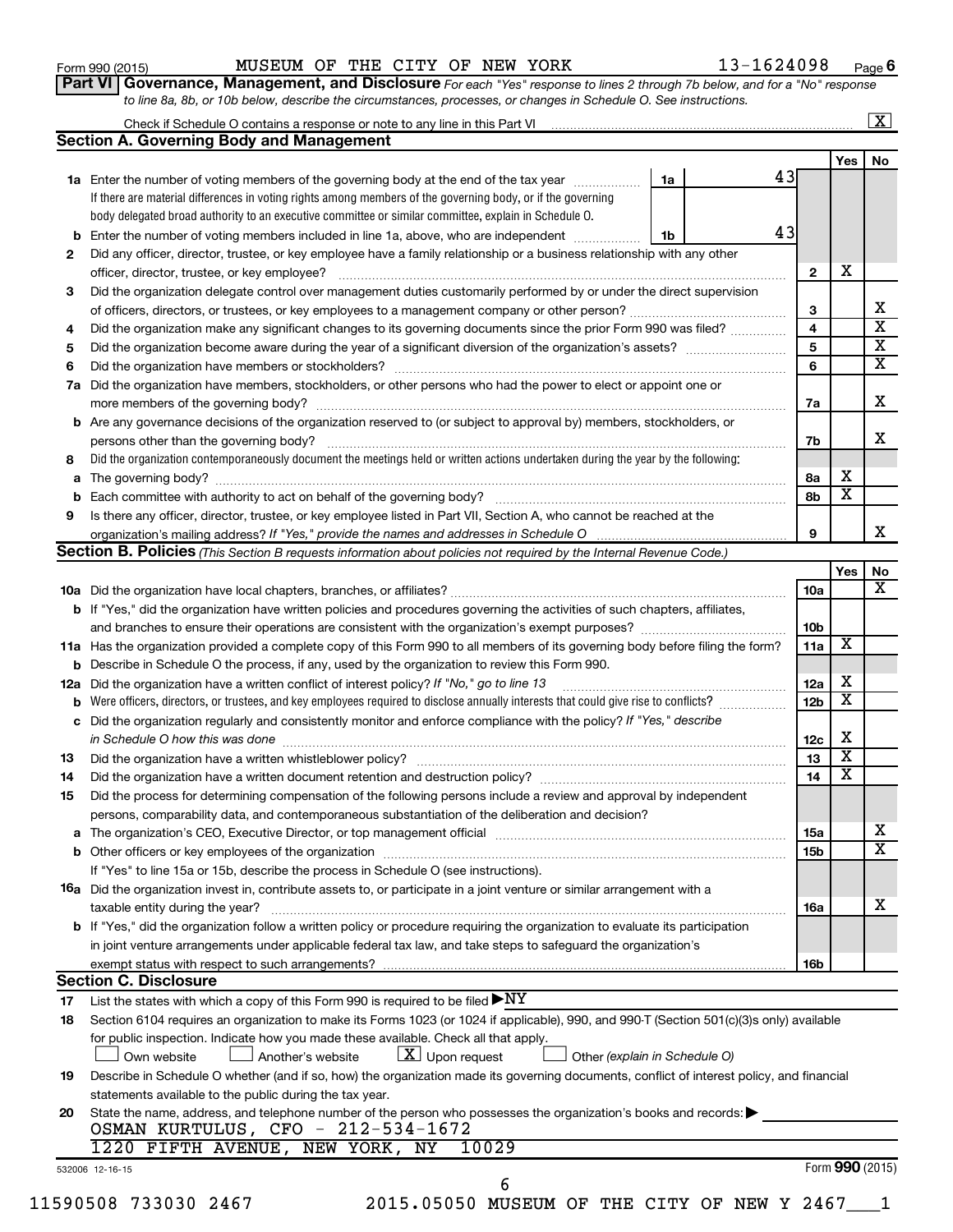$\Box$ 

| Part VII Compensation of Officers, Directors, Trustees, Key Employees, Highest Compensated |
|--------------------------------------------------------------------------------------------|
| <b>Employees, and Independent Contractors</b>                                              |

Check if Schedule O contains a response or note to any line in this Part VII

**Section A. Officers, Directors, Trustees, Key Employees, and Highest Compensated Employees**

**1a**  Complete this table for all persons required to be listed. Report compensation for the calendar year ending with or within the organization's tax year.

**•** List all of the organization's current officers, directors, trustees (whether individuals or organizations), regardless of amount of compensation. Enter -0- in columns  $(D)$ ,  $(E)$ , and  $(F)$  if no compensation was paid.

**•** List all of the organization's **current** key employees, if any. See instructions for definition of "key employee."

**•** List the organization's five current highest compensated employees (other than an officer, director, trustee, or key employee) who received reportable compensation (Box 5 of Form W-2 and/or Box 7 of Form 1099-MISC) of more than \$100,000 from the organization and any related organizations.

**•** List all of the organization's former officers, key employees, and highest compensated employees who received more than \$100,000 of reportable compensation from the organization and any related organizations.

**•** List all of the organization's former directors or trustees that received, in the capacity as a former director or trustee of the organization, more than \$10,000 of reportable compensation from the organization and any related organizations.

List persons in the following order: individual trustees or directors; institutional trustees; officers; key employees; highest compensated employees; and former such persons.

Check this box if neither the organization nor any related organization compensated any current officer, director, or trustee.  $\Box$ 

| (A)                             | (B)                    |                                |                                                                  | (C)                     |                                         |                                   |        | (D)                 | (E)                              | (F)                      |
|---------------------------------|------------------------|--------------------------------|------------------------------------------------------------------|-------------------------|-----------------------------------------|-----------------------------------|--------|---------------------|----------------------------------|--------------------------|
| Name and Title                  | Average                |                                |                                                                  |                         | Position<br>(do not check more than one |                                   |        | Reportable          | Reportable                       | Estimated                |
|                                 | hours per              |                                | box, unless person is both an<br>officer and a director/trustee) |                         |                                         |                                   |        | compensation        | compensation                     | amount of                |
|                                 | week                   |                                |                                                                  |                         |                                         |                                   |        | from                | from related                     | other                    |
|                                 | (list any<br>hours for | Individual trustee or director |                                                                  |                         |                                         |                                   |        | the<br>organization | organizations<br>(W-2/1099-MISC) | compensation<br>from the |
|                                 | related                |                                |                                                                  |                         |                                         |                                   |        | (W-2/1099-MISC)     |                                  | organization             |
|                                 | organizations          |                                | nstitutional trustee                                             |                         |                                         |                                   |        |                     |                                  | and related              |
|                                 | below                  |                                |                                                                  |                         | Key employee                            |                                   |        |                     |                                  | organizations            |
|                                 | line)                  |                                |                                                                  | Officer                 |                                         | Highest compensated<br>  employee | Former |                     |                                  |                          |
| <b>JAMES DINAN</b><br>(1)       | 1.00                   |                                |                                                                  |                         |                                         |                                   |        |                     |                                  |                          |
| <b>CHAIR</b>                    |                        | $\mathbf X$                    |                                                                  | $\mathbf X$             |                                         |                                   |        | 0.                  | $\mathbf 0$ .                    | 0.                       |
| MARTY MCLAUGHLIN<br>(2)         | 1.00                   |                                |                                                                  |                         |                                         |                                   |        |                     |                                  |                          |
| SECRETARY (LEFT 6/14/16)        |                        | $\mathbf X$                    |                                                                  | $\mathbf X$             |                                         |                                   |        | $\mathbf 0$ .       | $\mathbf 0$ .                    | $\mathbf 0$ .            |
| <b>JANE</b><br>O'CONNELL<br>(3) | 1.00                   |                                |                                                                  |                         |                                         |                                   |        |                     |                                  |                          |
| <b>TREASURER</b>                |                        | X                              |                                                                  | X                       |                                         |                                   |        | $\mathbf 0$ .       | 0.                               | 0.                       |
| THOMAS FLEXNER<br>(4)           | 1.00                   |                                |                                                                  |                         |                                         |                                   |        |                     |                                  |                          |
| VICE CHAIR                      |                        | $\mathbf X$                    |                                                                  | X                       |                                         |                                   |        | $\mathbf 0$ .       | $\mathbf 0$ .                    | $\mathbf 0$ .            |
| (5)<br><b>RONAY MENSCHEL</b>    | 1.00                   |                                |                                                                  |                         |                                         |                                   |        |                     |                                  |                          |
| VICE CHAIR                      |                        | $\mathbf X$                    |                                                                  | X                       |                                         |                                   |        | $\mathbf 0$ .       | $\mathbf 0$ .                    | $\mathbf 0$ .            |
| (6)<br>JAMES OUINN              | 1.00                   |                                |                                                                  |                         |                                         |                                   |        |                     |                                  |                          |
| VICE CHAIR                      |                        | $\mathbf X$                    |                                                                  | $\overline{\mathbf{X}}$ |                                         |                                   |        | $\mathbf 0$ .       | $\mathbf 0$ .                    | $\mathbf 0$ .            |
| (7)<br>BRUNO QUINSON            | 1.00                   |                                |                                                                  |                         |                                         |                                   |        |                     |                                  |                          |
| VICE CHAIR                      |                        | $\mathbf X$                    |                                                                  | X                       |                                         |                                   |        | $\mathbf 0$ .       | $\mathbf 0$                      | $\mathbf 0$ .            |
| LARRY SIMON<br>(8)              | 1.00                   |                                |                                                                  |                         |                                         |                                   |        |                     |                                  |                          |
| VICE CHAIR                      |                        | X                              |                                                                  | X                       |                                         |                                   |        | $\mathbf 0$ .       | $\mathbf 0$ .                    | $\mathbf 0$ .            |
| NEWTON P.S.<br>MERRILL<br>(9)   | 1.00                   |                                |                                                                  |                         |                                         |                                   |        |                     |                                  |                          |
| VICE CHAIR & CHAIRMAN EMERITUS  |                        | $\mathbf X$                    |                                                                  | $\mathbf X$             |                                         |                                   |        | $\mathbf 0$ .       | $\mathbf 0$ .                    | $\mathbf 0$ .            |
| (10) MICHAEL BRUNO              | 1.00                   |                                |                                                                  |                         |                                         |                                   |        |                     |                                  |                          |
| <b>BOARD MEMBER</b>             |                        | X                              |                                                                  |                         |                                         |                                   |        | $\mathbf 0$ .       | О.                               | 0.                       |
| (11) JAMES BUCKMAN              | 1.00                   |                                |                                                                  |                         |                                         |                                   |        |                     |                                  |                          |
| BOARD MEMBER (LEFT 10/2/15)     |                        | X                              |                                                                  |                         |                                         |                                   |        | 0.                  | $\mathbf 0$                      | $\mathbf 0$ .            |
| $(12)$ JILL<br>CHALSTY          | 1.00                   |                                |                                                                  |                         |                                         |                                   |        |                     |                                  |                          |
| <b>BOARD MEMBER</b>             |                        | X                              |                                                                  |                         |                                         |                                   |        | $\mathbf 0$ .       | $\mathbf 0$ .                    | $\mathbf 0$ .            |
| (13) CYNTHIA FOSTER CURRY       | 1.00                   |                                |                                                                  |                         |                                         |                                   |        |                     |                                  |                          |
| <b>BOARD MEMBER</b>             |                        | $\mathbf X$                    |                                                                  |                         |                                         |                                   |        | $\mathbf 0$ .       | 0.                               | $\mathbf 0$ .            |
| (14) TODD DEGARMO               | 1.00                   |                                |                                                                  |                         |                                         |                                   |        |                     |                                  |                          |
| <b>BOARD MEMBER</b>             |                        | $\overline{\mathbf{X}}$        |                                                                  |                         |                                         |                                   |        | 0.                  | О.                               | $\mathbf 0$ .            |
| (15) JAMES DRUCKMAN             | 1.00                   |                                |                                                                  |                         |                                         |                                   |        |                     |                                  |                          |
| BOARD MEMBER (LEFT 11/13/15)    |                        | X                              |                                                                  |                         |                                         |                                   |        | $\mathbf 0$         | $\mathbf 0$                      | $\mathbf 0$ .            |
| (16) VERNON EVENSON             | 1.00                   |                                |                                                                  |                         |                                         |                                   |        |                     |                                  |                          |
| BOARD MEMBER (LEFT 9/18/15)     |                        | $\mathbf X$                    |                                                                  |                         |                                         |                                   |        | $\mathbf{0}$ .      | $\mathbf 0$ .                    | $0$ .                    |
| (17) BARBARA FIFE               | 1.00                   |                                |                                                                  |                         |                                         |                                   |        |                     |                                  |                          |
| <b>BOARD MEMBER</b>             |                        | $\mathbf X$                    |                                                                  |                         |                                         |                                   |        | 0.                  | $\mathbf 0$ .                    | $0$ .                    |
| 532007 12-16-15                 |                        |                                |                                                                  |                         |                                         |                                   |        |                     |                                  | Form 990 (2015)          |

7

11590508 733030 2467 2015.05050 MUSEUM OF THE CITY OF NEW Y 2467\_\_\_1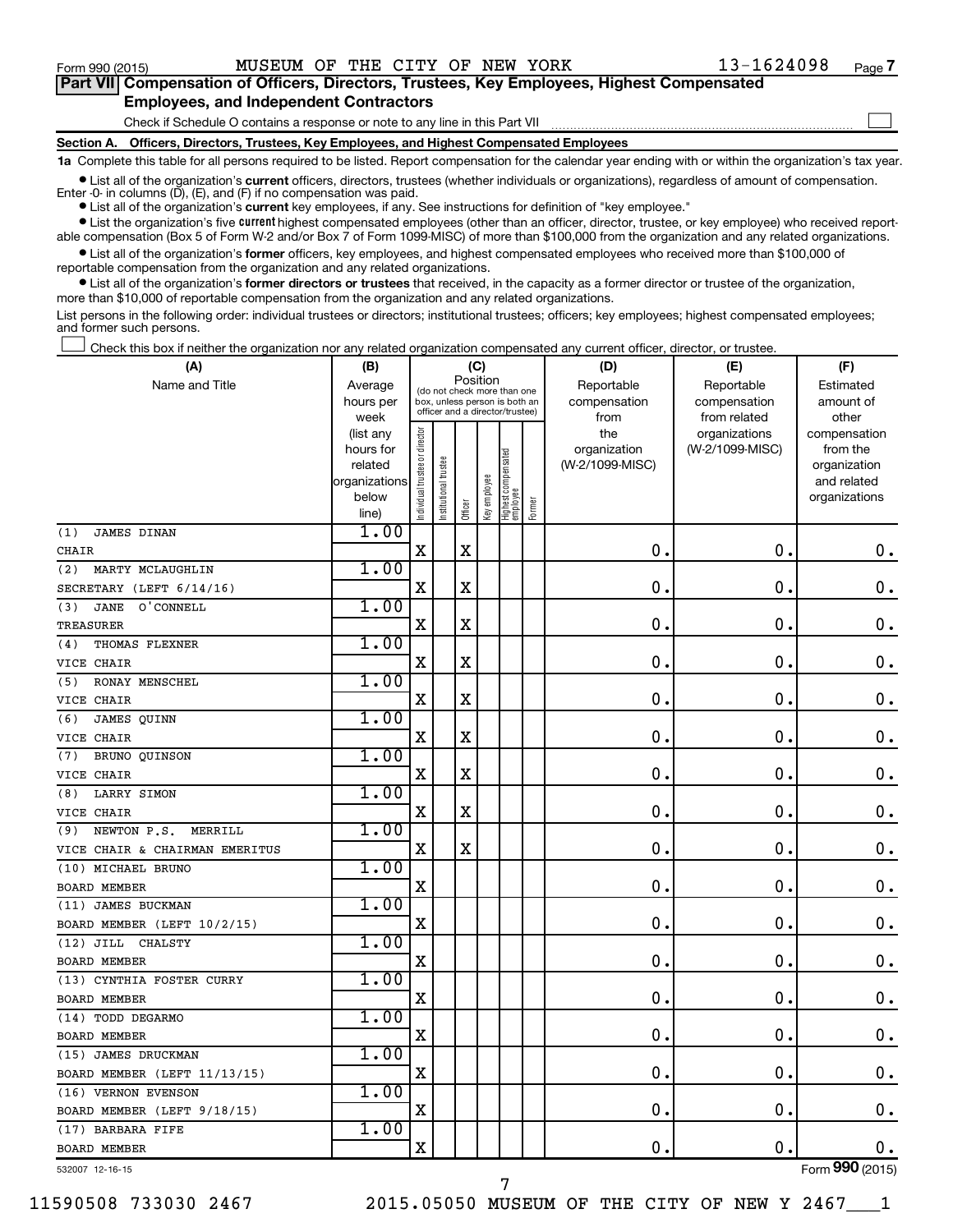| Form 990 (2015) |  |  |
|-----------------|--|--|
|                 |  |  |

Form 990 (2015) MUSEUM OF THE CITY OF NEW YORK  $13-1624098$  Page

13-1624098 Page 8

| Part VII Section A. Officers, Directors, Trustees, Key Employees, and Highest Compensated Employees (continued)                            |                          |                                |                      |         |              |                                                              |        |                           |                 |                        |                 |                       |           |
|--------------------------------------------------------------------------------------------------------------------------------------------|--------------------------|--------------------------------|----------------------|---------|--------------|--------------------------------------------------------------|--------|---------------------------|-----------------|------------------------|-----------------|-----------------------|-----------|
| (A)                                                                                                                                        | (B)                      |                                |                      |         | (C)          |                                                              |        | (D)                       | (E)             |                        |                 | (F)                   |           |
| Name and title                                                                                                                             | Average                  |                                |                      |         | Position     |                                                              |        | Reportable                | Reportable      |                        | Estimated       |                       |           |
|                                                                                                                                            | hours per                |                                |                      |         |              | (do not check more than one<br>box, unless person is both an |        | compensation              | compensation    |                        |                 | amount of             |           |
|                                                                                                                                            | week                     |                                |                      |         |              | officer and a director/trustee)                              |        | from                      | from related    |                        |                 | other                 |           |
|                                                                                                                                            | (list any                |                                |                      |         |              |                                                              |        | the                       | organizations   |                        | compensation    |                       |           |
|                                                                                                                                            | hours for                |                                |                      |         |              |                                                              |        | organization              | (W-2/1099-MISC) |                        |                 | from the              |           |
|                                                                                                                                            | related<br>organizations |                                |                      |         |              |                                                              |        | (W-2/1099-MISC)           |                 |                        | organization    |                       |           |
|                                                                                                                                            | below                    |                                |                      |         |              |                                                              |        |                           |                 |                        |                 | and related           |           |
|                                                                                                                                            | line)                    | Individual trustee or director | nstitutional trustee | Officer | Key employee | Highest compensated<br>  employee                            | Former |                           |                 |                        | organizations   |                       |           |
|                                                                                                                                            | 1.00                     |                                |                      |         |              |                                                              |        |                           |                 |                        |                 |                       |           |
| (18) LAURA LOFARO FREEMAN                                                                                                                  |                          |                                |                      |         |              |                                                              |        |                           |                 | 0.                     |                 |                       |           |
| <b>BOARD MEMBER</b>                                                                                                                        |                          | X                              |                      |         |              |                                                              |        | 0.                        |                 |                        |                 |                       | 0.        |
| (19) MARK GILBERTSON                                                                                                                       | 1.00                     |                                |                      |         |              |                                                              |        |                           |                 |                        |                 |                       |           |
| <b>BOARD MEMBER</b>                                                                                                                        |                          | X                              |                      |         |              |                                                              |        | $\mathbf 0$ .             |                 | 0.                     |                 |                       | 0.        |
| (20) LESLIE GODRIDGE                                                                                                                       | 1.00                     |                                |                      |         |              |                                                              |        |                           |                 |                        |                 |                       |           |
| <b>BOARD MEMBER</b>                                                                                                                        |                          | X                              |                      |         |              |                                                              |        | $\mathbf 0$ .             |                 | $\mathbf 0$ .          |                 |                       | 0.        |
| (21) ROBERT<br>GOLDSTEIN                                                                                                                   | 1.00                     |                                |                      |         |              |                                                              |        |                           |                 |                        |                 |                       |           |
| <b>BOARD MEMBER</b>                                                                                                                        |                          | X                              |                      |         |              |                                                              |        | $\mathbf 0$ .             |                 | $\mathbf 0$ .          |                 |                       | 0.        |
| (22) LORNA GOODMAN                                                                                                                         | 1.00                     |                                |                      |         |              |                                                              |        |                           |                 |                        |                 |                       |           |
| <b>BOARD MEMBER</b>                                                                                                                        |                          | X                              |                      |         |              |                                                              |        | $\mathbf 0$ .             |                 | 0.                     |                 |                       | 0.        |
| (23) ELIZABETH GRAZIOLO                                                                                                                    | 1.00                     |                                |                      |         |              |                                                              |        |                           |                 |                        |                 |                       |           |
| <b>BOARD MEMBER</b>                                                                                                                        |                          | X                              |                      |         |              |                                                              |        | $\mathbf 0$ .             |                 | $\mathbf 0$ .          |                 |                       | 0.        |
| (24) DAVID GUIN                                                                                                                            | 1.00                     |                                |                      |         |              |                                                              |        |                           |                 |                        |                 |                       |           |
| <b>BOARD MEMBER</b>                                                                                                                        |                          | X                              |                      |         |              |                                                              |        | $\mathbf 0$ .             |                 | $\mathbf 0$ .          |                 |                       | 0.        |
| (25) JIM HANLEY                                                                                                                            | 1.00                     |                                |                      |         |              |                                                              |        |                           |                 |                        |                 |                       |           |
| <b>BOARD MEMBER</b>                                                                                                                        |                          | X                              |                      |         |              |                                                              |        | $\mathbf 0$ .             |                 | $\mathbf 0$ .          |                 |                       | 0.        |
| (26) SYLVIA HEMINGWAY                                                                                                                      | 1.00                     |                                |                      |         |              |                                                              |        |                           |                 |                        |                 |                       |           |
| <b>BOARD MEMBER</b>                                                                                                                        |                          | $\mathbf x$                    |                      |         |              |                                                              |        | $\mathbf 0$ .             |                 | $\mathbf 0$ .          |                 |                       | 0.        |
|                                                                                                                                            |                          |                                |                      |         |              |                                                              |        | $\overline{0}$ .          |                 | σ.<br>$\overline{0}$ . |                 |                       |           |
| 1,683,291.                                                                                                                                 |                          |                                |                      |         |              |                                                              |        | $\overline{0}$ .          |                 |                        | 365,002.        |                       |           |
| 1,683,291.                                                                                                                                 |                          |                                |                      |         |              |                                                              | σ.     |                           |                 | 365,002.               |                 |                       |           |
| Total number of individuals (including but not limited to those listed above) who received more than \$100,000 of reportable<br>2          |                          |                                |                      |         |              |                                                              |        |                           |                 |                        |                 |                       |           |
|                                                                                                                                            |                          |                                |                      |         |              |                                                              |        |                           |                 |                        |                 |                       | 9         |
| compensation from the organization $\blacktriangleright$                                                                                   |                          |                                |                      |         |              |                                                              |        |                           |                 |                        |                 | Yes                   | No        |
|                                                                                                                                            |                          |                                |                      |         |              |                                                              |        |                           |                 |                        |                 |                       |           |
| Did the organization list any former officer, director, or trustee, key employee, or highest compensated employee on<br>3                  |                          |                                |                      |         |              |                                                              |        |                           |                 |                        |                 |                       | x         |
|                                                                                                                                            |                          |                                |                      |         |              |                                                              |        |                           |                 |                        | 3               |                       |           |
| For any individual listed on line 1a, is the sum of reportable compensation and other compensation from the organization<br>4              |                          |                                |                      |         |              |                                                              |        |                           |                 |                        |                 | $\overline{\text{X}}$ |           |
| and related organizations greater than \$150,000? If "Yes," complete Schedule J for such individual                                        |                          |                                |                      |         |              |                                                              |        |                           |                 |                        | 4               |                       |           |
| Did any person listed on line 1a receive or accrue compensation from any unrelated organization or individual for services<br>5            |                          |                                |                      |         |              |                                                              |        |                           |                 |                        |                 |                       |           |
|                                                                                                                                            |                          |                                |                      |         |              |                                                              |        |                           |                 |                        | 5               |                       | x         |
| <b>Section B. Independent Contractors</b>                                                                                                  |                          |                                |                      |         |              |                                                              |        |                           |                 |                        |                 |                       |           |
| Complete this table for your five highest compensated independent contractors that received more than \$100,000 of compensation from<br>1. |                          |                                |                      |         |              |                                                              |        |                           |                 |                        |                 |                       |           |
| the organization. Report compensation for the calendar year ending with or within the organization's tax year.                             |                          |                                |                      |         |              |                                                              |        |                           |                 |                        |                 |                       |           |
| (A)                                                                                                                                        |                          |                                |                      |         |              |                                                              |        | (B)                       |                 |                        | (C)             |                       |           |
| Name and business address                                                                                                                  |                          |                                |                      |         |              |                                                              |        | Description of services   |                 |                        | Compensation    |                       |           |
| SOUTHSIDE DESIGN AND BUILDING                                                                                                              |                          |                                |                      |         |              |                                                              |        | <b>EXHIBITION DESIGN</b>  |                 |                        |                 |                       |           |
| 1205 MANHATTAN AVENUE, BROOKLYN, NY 11222                                                                                                  |                          |                                |                      |         |              |                                                              |        | <b>AND SET UP</b>         |                 |                        | 1,069,451.      |                       |           |
| <b>BBI ENGINEERING</b>                                                                                                                     |                          |                                |                      |         |              |                                                              |        | <b>AUDIOVISUAL SYSTEM</b> |                 |                        |                 |                       |           |
| 241 QUINT ST, SAN FRANCISCO, CA 94124                                                                                                      |                          |                                |                      |         |              |                                                              |        | <b>INSTALLATIONS</b>      |                 |                        |                 |                       | 893,337.  |
| LAPLACA COHEN ADVERTISING INC.                                                                                                             |                          |                                |                      |         |              |                                                              |        | MARKETING/COMMUNICAT      |                 |                        |                 |                       |           |
| 43 WEST 24TH STREET, NEW YORK, NY 10010<br>693,533.<br><b>SERVICES</b><br><b>IION</b>                                                      |                          |                                |                      |         |              |                                                              |        |                           |                 |                        |                 |                       |           |
| ENNEAD ARCHITECTS<br><b>ARCHITECTURAL</b>                                                                                                  |                          |                                |                      |         |              |                                                              |        |                           |                 |                        |                 |                       |           |
| 320 WEST 13TH STREET, NEW YORK, NY 10014                                                                                                   |                          |                                |                      |         |              |                                                              |        | SERVICES                  |                 |                        |                 |                       | 316, 100. |
| GREAT PERFORMANCES                                                                                                                         |                          |                                |                      |         |              |                                                              |        |                           |                 |                        |                 |                       |           |
| 304 HUDSON STREET, NEW YORK, NY 10013                                                                                                      |                          |                                |                      |         |              |                                                              |        | CATERING FOR EVENTS       |                 |                        |                 |                       | 312, 120. |
| Total number of independent contractors (including but not limited to those listed above) who received more than<br>2                      |                          |                                |                      |         |              |                                                              |        |                           |                 |                        |                 |                       |           |
| \$100,000 of compensation from the organization                                                                                            |                          |                                |                      |         | 13           |                                                              |        |                           |                 |                        |                 |                       |           |
| SEE PART VII, SECTION A CONTINUATION SHEETS                                                                                                |                          |                                |                      |         |              |                                                              |        |                           |                 |                        | Form 990 (2015) |                       |           |
| 532008<br>12-16-15                                                                                                                         |                          |                                |                      |         |              |                                                              |        |                           |                 |                        |                 |                       |           |

8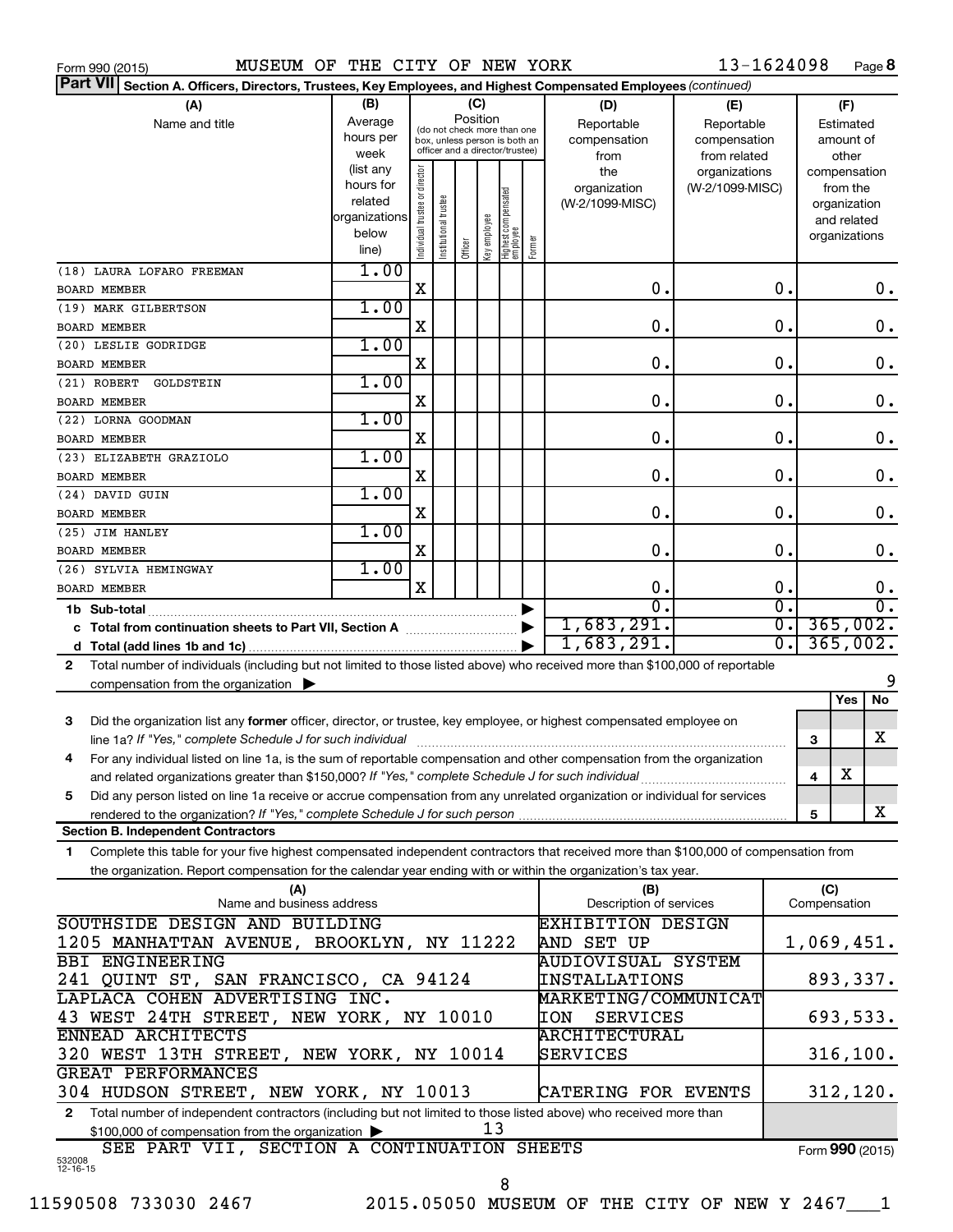MUSEUM OF THE CITY OF NEW YORK 13-1624098

| Part VII Section A. Officers, Directors, Trustees, Key Employees, and Highest Compensated Employees (continued) |                   |                               |                        |          |              |                              |        |                     |                                  |                          |
|-----------------------------------------------------------------------------------------------------------------|-------------------|-------------------------------|------------------------|----------|--------------|------------------------------|--------|---------------------|----------------------------------|--------------------------|
| (A)                                                                                                             | (B)               |                               |                        | (C)      |              |                              |        | (D)                 | (E)                              | (F)                      |
| Name and title                                                                                                  | Average           |                               |                        | Position |              |                              |        | Reportable          | Reportable                       | Estimated                |
|                                                                                                                 | hours             |                               | (check all that apply) |          |              |                              |        | compensation        | compensation                     | amount of                |
|                                                                                                                 | per               |                               |                        |          |              |                              |        | from                | from related                     | other                    |
|                                                                                                                 | week<br>(list any |                               |                        |          |              |                              |        | the<br>organization | organizations<br>(W-2/1099-MISC) | compensation<br>from the |
|                                                                                                                 | hours for         |                               |                        |          |              |                              |        | (W-2/1099-MISC)     |                                  | organization             |
|                                                                                                                 | related           |                               |                        |          |              |                              |        |                     |                                  | and related              |
|                                                                                                                 | organizations     |                               |                        |          |              |                              |        |                     |                                  | organizations            |
|                                                                                                                 | below             | ndividual trustee or director | nstitutional trustee   | Officer  | Key employee | Highest compensated employee | Former |                     |                                  |                          |
|                                                                                                                 | line)             |                               |                        |          |              |                              |        |                     |                                  |                          |
| (27) STEPHANIE HESSLER                                                                                          | 1.00              | X                             |                        |          |              |                              |        | 0.                  | 0.                               | $\mathbf 0$ .            |
| <b>BOARD MEMBER</b>                                                                                             | 1.00              |                               |                        |          |              |                              |        |                     |                                  |                          |
| (28) JANE HOFFMAN                                                                                               |                   | X                             |                        |          |              |                              |        | $\mathbf 0$ .       | $\mathbf 0$ .                    |                          |
| BOARD MEMBER (LEFT 11/30/15)                                                                                    | 1.00              |                               |                        |          |              |                              |        |                     |                                  | $\boldsymbol{0}$ .       |
| (29) ROBERT JAIN                                                                                                |                   | X                             |                        |          |              |                              |        | 0.                  | $\mathbf 0$ .                    | $\boldsymbol{0}$ .       |
| <b>BOARD MEMBER</b>                                                                                             | 1.00              |                               |                        |          |              |                              |        |                     |                                  |                          |
| (30) ROBERT A. JEFFE                                                                                            |                   | X                             |                        |          |              |                              |        | 0.                  | $\mathbf 0$ .                    | $\boldsymbol{0}$ .       |
| <b>BOARD MEMBER</b><br>(31) WILLIAM M.<br><b>KAHANE</b>                                                         | 1.00              |                               |                        |          |              |                              |        |                     |                                  |                          |
| <b>BOARD MEMBER</b>                                                                                             |                   | X                             |                        |          |              |                              |        | 0.                  | $\mathbf 0$ .                    | $\boldsymbol{0}$ .       |
| (32) STEPHEN KETCHUM                                                                                            | 1.00              |                               |                        |          |              |                              |        |                     |                                  |                          |
| <b>BOARD MEMBER</b>                                                                                             |                   | X                             |                        |          |              |                              |        | 0.                  | $\mathbf 0$ .                    | $\boldsymbol{0}$ .       |
| (33) JOAN KHOURY                                                                                                | 1.00              |                               |                        |          |              |                              |        |                     |                                  |                          |
| BOARD MEMBER (LEFT 8/19/15)                                                                                     |                   | X                             |                        |          |              |                              |        | 0.                  | $\mathbf 0$ .                    | $\boldsymbol{0}$ .       |
| (34) STANFORD LADNER                                                                                            | 1.00              |                               |                        |          |              |                              |        |                     |                                  |                          |
| <b>BOARD MEMBER</b>                                                                                             |                   | X                             |                        |          |              |                              |        | $\mathbf 0$ .       | $\mathbf 0$ .                    | $\boldsymbol{0}$ .       |
| (35) KENNETH LEE                                                                                                | 1.00              |                               |                        |          |              |                              |        |                     |                                  |                          |
| <b>BOARD MEMBER</b>                                                                                             |                   | X                             |                        |          |              |                              |        | 0.                  | $\mathbf 0$ .                    | $\boldsymbol{0}$ .       |
| (36) GURUDATTA<br>NADKARNI                                                                                      | 1.00              |                               |                        |          |              |                              |        |                     |                                  |                          |
| <b>BOARD MEMBER</b>                                                                                             |                   | X                             |                        |          |              |                              |        | 0.                  | $\mathbf 0$ .                    | $\boldsymbol{0}$ .       |
| (37) DAVID PATERSON (GOVERNOR)                                                                                  | 1.00              |                               |                        |          |              |                              |        |                     |                                  |                          |
| <b>BOARD MEMBER</b>                                                                                             |                   | X                             |                        |          |              |                              |        | 0.                  | $\mathbf 0$ .                    | $\boldsymbol{0}$ .       |
| (38) TRACEY PONTARELLI                                                                                          | 1.00              |                               |                        |          |              |                              |        |                     |                                  |                          |
| <b>BOARD MEMBER</b>                                                                                             |                   | X                             |                        |          |              |                              |        | 0.                  | $\mathbf 0$ .                    | $\mathbf 0$ .            |
| (39) KATHY PROUNIS                                                                                              | 1.00              |                               |                        |          |              |                              |        |                     |                                  |                          |
| <b>BOARD MEMBER</b>                                                                                             |                   | X                             |                        |          |              |                              |        | 0.                  | $\mathbf 0$ .                    | 0.                       |
| (40) NATHAN ROMANO                                                                                              | 1.00              |                               |                        |          |              |                              |        |                     |                                  |                          |
| BOARD MEMBER                                                                                                    |                   | х                             |                        |          |              |                              |        | 0.                  | 0.                               | 0.                       |
| (41) ARTHUR ROSNER                                                                                              | 1.00              |                               |                        |          |              |                              |        |                     |                                  |                          |
| BOARD MEMBER                                                                                                    |                   | X                             |                        |          |              |                              |        | 0.                  | 0.                               | $\mathbf 0$ .            |
| (42) VALERIE ROWE                                                                                               | 1.00              |                               |                        |          |              |                              |        |                     |                                  |                          |
| BOARD MEMBER                                                                                                    |                   | X                             |                        |          |              |                              |        | 0.                  | 0.                               | $\mathbf 0$ .            |
| (43) ALAN SIEGEL                                                                                                | 1.00              |                               |                        |          |              |                              |        |                     |                                  |                          |
| BOARD MEMBER                                                                                                    |                   | X                             |                        |          |              |                              |        | 0.                  | 0.                               | $\mathbf 0$ .            |
| (44) ANNE SPENCE                                                                                                | 1.00              |                               |                        |          |              |                              |        |                     |                                  |                          |
| BOARD MEMBER (LEFT 10/1/16)                                                                                     |                   | Χ                             |                        |          |              |                              |        | 0.                  | 0.                               | $\mathbf 0$ .            |
| (45) MITCH STEIR                                                                                                | 1.00              |                               |                        |          |              |                              |        |                     |                                  |                          |
| BOARD MEMBER                                                                                                    |                   | X                             |                        |          |              |                              |        | 0.                  | 0.                               | $\mathbf 0$ .            |
| (46) JEFF TABAK                                                                                                 | 1.00              |                               |                        |          |              |                              |        |                     |                                  |                          |
| BOARD MEMBER                                                                                                    |                   | х                             |                        |          |              |                              |        | 0.                  | 0.                               | 0.                       |
|                                                                                                                 |                   |                               |                        |          |              |                              |        |                     |                                  |                          |
| Total to Part VII, Section A, line 1c                                                                           |                   |                               |                        |          |              |                              |        |                     |                                  |                          |

532201 04-01-15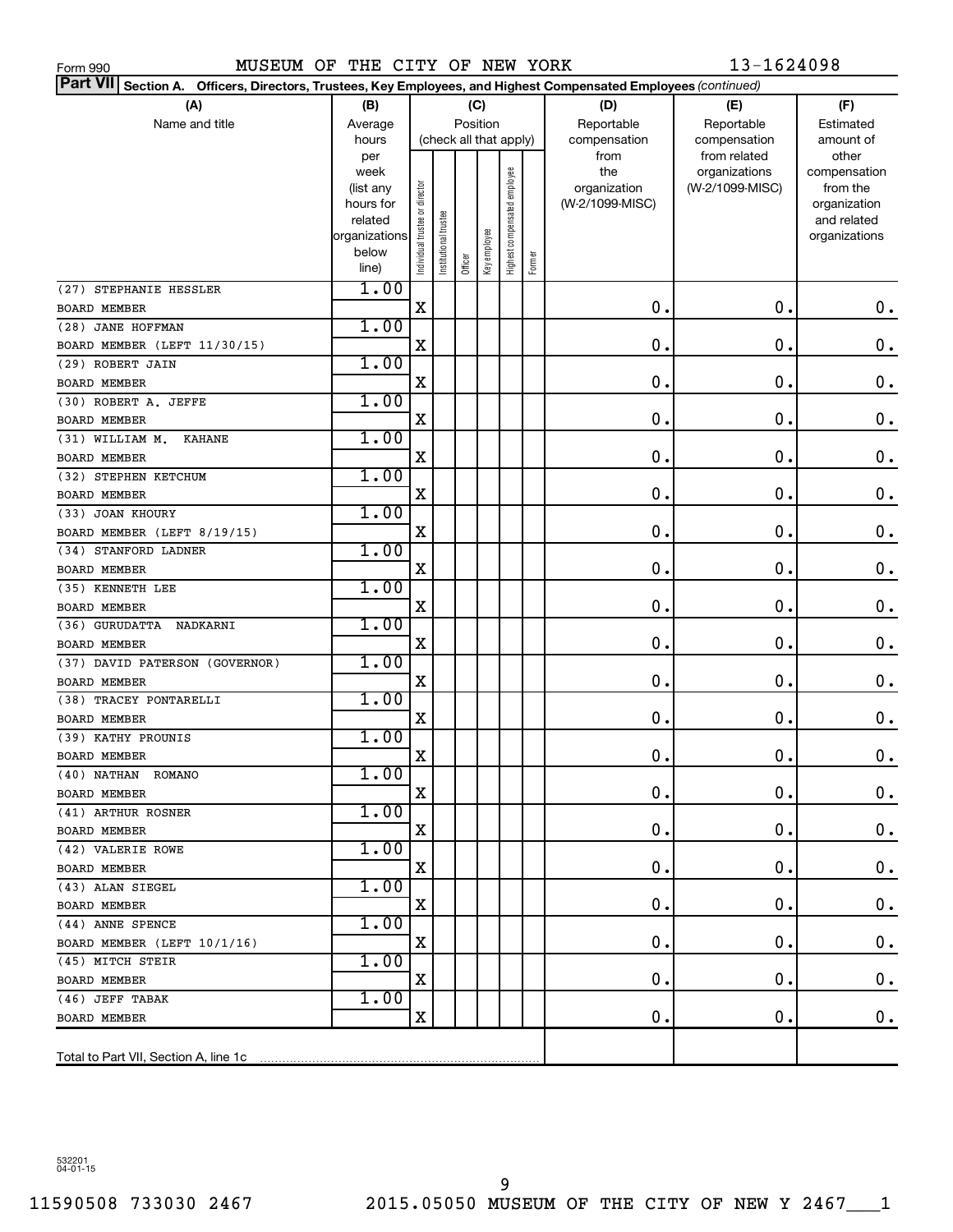| ⊢orm 990 |  |
|----------|--|
|          |  |

MUSEUM OF THE CITY OF NEW YORK 13-1624098

| Part VII Section A. Officers, Directors, Trustees, Key Employees, and Highest Compensated Employees (continued) |                   |                                |                        |             |              |                              |        |                     |                                  |                          |
|-----------------------------------------------------------------------------------------------------------------|-------------------|--------------------------------|------------------------|-------------|--------------|------------------------------|--------|---------------------|----------------------------------|--------------------------|
| (A)                                                                                                             | (B)               |                                |                        |             | (C)          |                              |        | (D)                 | (E)                              | (F)                      |
| Name and title                                                                                                  | Average           |                                |                        | Position    |              |                              |        | Reportable          | Reportable                       | Estimated                |
|                                                                                                                 | hours             |                                | (check all that apply) |             |              |                              |        | compensation        | compensation                     | amount of                |
|                                                                                                                 | per               |                                |                        |             |              |                              |        | from                | from related                     | other                    |
|                                                                                                                 | week<br>(list any |                                |                        |             |              |                              |        | the<br>organization | organizations<br>(W-2/1099-MISC) | compensation<br>from the |
|                                                                                                                 | hours for         |                                |                        |             |              |                              |        | (W-2/1099-MISC)     |                                  | organization             |
|                                                                                                                 | related           |                                |                        |             |              |                              |        |                     |                                  | and related              |
|                                                                                                                 | organizations     |                                |                        |             |              |                              |        |                     |                                  | organizations            |
|                                                                                                                 | below             | Individual trustee or director | nstitutional trustee   | Officer     | Key employee | Highest compensated employee | Former |                     |                                  |                          |
|                                                                                                                 | line)             |                                |                        |             |              |                              |        |                     |                                  |                          |
| (47) ELIZABETH TOZER                                                                                            | 1.00              |                                |                        |             |              |                              |        |                     |                                  |                          |
| <b>BOARD MEMBER</b>                                                                                             |                   | X                              |                        |             |              |                              |        | $\mathbf 0$ .       | 0.                               | $0$ .                    |
| (48) REMY TRAFELET                                                                                              | 1.00              |                                |                        |             |              |                              |        |                     |                                  |                          |
| <b>BOARD MEMBER</b>                                                                                             |                   | X                              |                        |             |              |                              |        | 0.                  | $\mathbf 0$ .                    | $\mathbf 0$ .            |
| (49) DARYL BROWN UBER                                                                                           | 1.00              |                                |                        |             |              |                              |        |                     | 0.                               |                          |
| <b>BOARD MEMBER</b>                                                                                             |                   | X                              |                        |             |              |                              |        | 0.                  |                                  | $\mathbf 0$ .            |
| (50) WILLIAM C. VRATTOS                                                                                         | 1.00              |                                |                        |             |              |                              |        |                     | 0.                               |                          |
| <b>BOARD MEMBER</b>                                                                                             |                   | X                              |                        |             |              |                              |        | 0.                  |                                  | $\mathbf 0$ .            |
| (51) SUSAN HENSHAW JONES                                                                                        | 40.00             |                                |                        |             |              |                              |        |                     |                                  |                          |
| PRESIDENT AND DIRECTOR                                                                                          | 40.00             |                                |                        | х           |              |                              |        | 429,531.            | 0.                               | 62,408.                  |
| (52) OSMAN KURTULUS                                                                                             |                   |                                |                        |             |              |                              |        |                     | 0.                               |                          |
| CHIEF FINANCIAL OFFICER                                                                                         | 40.00             |                                |                        | х           |              |                              |        | 108,308.            |                                  | 27,473.                  |
| (53) JERRY GALLAGHER                                                                                            |                   |                                |                        | $\mathbf X$ |              |                              |        | 139,108.            | 0.                               |                          |
| CHIEF OPERATING OFFICER                                                                                         | 40.00             |                                |                        |             |              |                              |        |                     |                                  | 32,345.                  |
| (54) SARAH HENRY                                                                                                |                   |                                |                        |             | X            |                              |        | 234,957.            | 0.                               | 54,398.                  |
| DEPUTY DIRECTOR AND CHIEF CURATOR<br>(55) SUSAN MADDEN                                                          | 40.00             |                                |                        |             |              |                              |        |                     |                                  |                          |
| SENIOR VICE PRESIDENT EXTERNAL AFFAI                                                                            |                   |                                |                        |             | X            |                              |        | 239,218.            | 0.                               | 50,479.                  |
| (56) PATRICIA ZEDALIS                                                                                           | 40.00             |                                |                        |             |              |                              |        |                     |                                  |                          |
| PROJECT MANAGER                                                                                                 |                   |                                |                        |             |              | Χ                            |        | 144,963.            | 0.                               | 40,584.                  |
| (57) DONALD ALBRECHT                                                                                            | 40.00             |                                |                        |             |              |                              |        |                     |                                  |                          |
| CURATOR OF ARCHITECTURE AND DESIGN                                                                              |                   |                                |                        |             |              | X                            |        | 134,882.            | 0.                               | 30,631.                  |
| (58) LACY SCHUTZ                                                                                                | 40.00             |                                |                        |             |              |                              |        |                     |                                  |                          |
| DIRECTOR COLLECTIONS AND EXHIBITIONS                                                                            |                   |                                |                        |             |              | X                            |        | 120,306.            | 0.                               | 35, 247.                 |
| (59) ALEXIS MARION                                                                                              | 40.00             |                                |                        |             |              |                              |        |                     |                                  |                          |
| DEVELOPMENT DIRECTOR                                                                                            |                   |                                |                        |             |              | Χ                            |        | 132,018.            | 0.                               | 31,437.                  |
|                                                                                                                 |                   |                                |                        |             |              |                              |        |                     |                                  |                          |
|                                                                                                                 |                   |                                |                        |             |              |                              |        |                     |                                  |                          |
|                                                                                                                 |                   |                                |                        |             |              |                              |        |                     |                                  |                          |
|                                                                                                                 |                   |                                |                        |             |              |                              |        |                     |                                  |                          |
|                                                                                                                 |                   |                                |                        |             |              |                              |        |                     |                                  |                          |
|                                                                                                                 |                   |                                |                        |             |              |                              |        |                     |                                  |                          |
|                                                                                                                 |                   |                                |                        |             |              |                              |        |                     |                                  |                          |
|                                                                                                                 |                   |                                |                        |             |              |                              |        |                     |                                  |                          |
|                                                                                                                 |                   |                                |                        |             |              |                              |        |                     |                                  |                          |
|                                                                                                                 |                   |                                |                        |             |              |                              |        |                     |                                  |                          |
|                                                                                                                 |                   |                                |                        |             |              |                              |        |                     |                                  |                          |
|                                                                                                                 |                   |                                |                        |             |              |                              |        |                     |                                  |                          |
|                                                                                                                 |                   |                                |                        |             |              |                              |        |                     |                                  |                          |
|                                                                                                                 |                   |                                |                        |             |              |                              |        |                     |                                  |                          |
|                                                                                                                 |                   |                                |                        |             |              |                              |        |                     |                                  |                          |
|                                                                                                                 |                   |                                |                        |             |              |                              |        | 1,683,291.          |                                  | 365,002.                 |

532201 04-01-15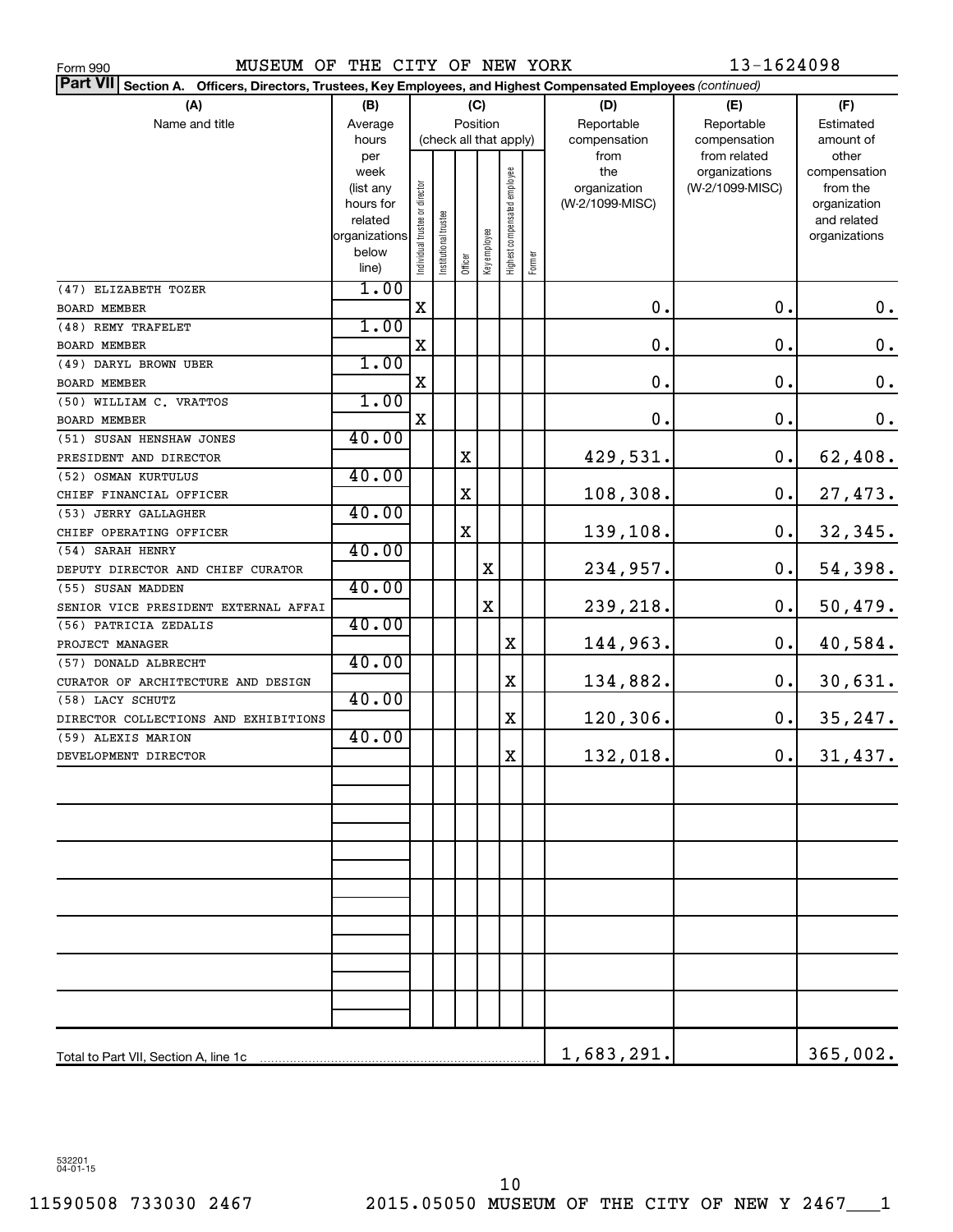|                                                           |                 |                                                         |                      |                      | (A)<br>Total revenue | (B)<br>Related or<br>exempt function<br>revenue | (C)<br>Unrelated<br>business<br>revenue | (D)<br>Revenue excluded<br>from tax under<br>sections<br>512 - 514 |
|-----------------------------------------------------------|-----------------|---------------------------------------------------------|----------------------|----------------------|----------------------|-------------------------------------------------|-----------------------------------------|--------------------------------------------------------------------|
|                                                           |                 | 1 a Federated campaigns                                 | 1a                   |                      |                      |                                                 |                                         |                                                                    |
| Contributions, Gifts, Grants<br>and Other Similar Amounts |                 | <b>b</b> Membership dues                                | 1 <sub>b</sub>       | 147,129.             |                      |                                                 |                                         |                                                                    |
|                                                           |                 |                                                         |                      | 2,858,684.           |                      |                                                 |                                         |                                                                    |
|                                                           |                 | c Fundraising events                                    | 1 <sub>c</sub>       |                      |                      |                                                 |                                         |                                                                    |
|                                                           |                 | d Related organizations                                 | 1 <sub>d</sub>       |                      |                      |                                                 |                                         |                                                                    |
|                                                           |                 | e Government grants (contributions)                     | 1e                   | 1,656,889.           |                      |                                                 |                                         |                                                                    |
|                                                           |                 | f All other contributions, gifts, grants, and           |                      |                      |                      |                                                 |                                         |                                                                    |
|                                                           |                 | similar amounts not included above                      | 1f                   | 9,803,892.           |                      |                                                 |                                         |                                                                    |
|                                                           |                 | g Noncash contributions included in lines 1a-1f: \$     |                      | 577,289.             |                      |                                                 |                                         |                                                                    |
|                                                           |                 |                                                         |                      | ▶                    | 14,466,594.          |                                                 |                                         |                                                                    |
|                                                           |                 |                                                         |                      | <b>Business Code</b> |                      |                                                 |                                         |                                                                    |
|                                                           | 2 a             | ADMISSIONS                                              |                      | 900099               | 907,535.             | 907,535.                                        |                                         |                                                                    |
| Program Service<br>Revenue                                |                 | EDUCATIONAL PROGRAMS                                    |                      | 611710               | 442,379.             | 442,379.                                        |                                         |                                                                    |
|                                                           | b               |                                                         |                      |                      |                      |                                                 |                                         |                                                                    |
|                                                           | C               | LICENSING AND OTHER FEES                                |                      | 900099               | 406,130.             | 406,130.                                        |                                         |                                                                    |
|                                                           |                 | MEMBERSHIP DUES                                         |                      | 900099               | 140,133.             | 140,133.                                        |                                         |                                                                    |
|                                                           | е               |                                                         |                      |                      |                      |                                                 |                                         |                                                                    |
|                                                           |                 | f All other program service revenue                     |                      |                      |                      |                                                 |                                         |                                                                    |
|                                                           |                 |                                                         |                      |                      | 1,896,177.           |                                                 |                                         |                                                                    |
|                                                           | 3               | Investment income (including dividends, interest, and   |                      |                      |                      |                                                 |                                         |                                                                    |
|                                                           |                 |                                                         |                      | ▶                    | 223,780.             |                                                 |                                         | 223,780.                                                           |
|                                                           | 4               | Income from investment of tax-exempt bond proceeds      |                      | ▶                    |                      |                                                 |                                         |                                                                    |
|                                                           | 5               |                                                         |                      |                      |                      |                                                 |                                         |                                                                    |
|                                                           |                 |                                                         |                      |                      |                      |                                                 |                                         |                                                                    |
|                                                           |                 |                                                         | (i) Real<br>505,866. | (ii) Personal        |                      |                                                 |                                         |                                                                    |
|                                                           |                 | 6 a Gross rents<br>$\ldots \ldots \ldots \ldots \ldots$ |                      |                      |                      |                                                 |                                         |                                                                    |
|                                                           |                 | <b>b</b> Less: rental expenses                          | 261,103.             |                      |                      |                                                 |                                         |                                                                    |
|                                                           |                 | c Rental income or (loss)                               | 244,763.             |                      |                      |                                                 |                                         |                                                                    |
|                                                           |                 | <b>d</b> Net rental income or (loss)                    |                      | ▶                    | 244,763.             |                                                 |                                         | 244,763.                                                           |
|                                                           |                 | 7 a Gross amount from sales of                          | (i) Securities       | (ii) Other           |                      |                                                 |                                         |                                                                    |
|                                                           |                 | assets other than inventory                             | 4,618,258.           | 94,575.              |                      |                                                 |                                         |                                                                    |
|                                                           |                 | <b>b</b> Less: cost or other basis                      |                      |                      |                      |                                                 |                                         |                                                                    |
|                                                           |                 | and sales expenses                                      | 4,109,031.           | 0.                   |                      |                                                 |                                         |                                                                    |
|                                                           |                 |                                                         | 509,227.             | 94,575.              |                      |                                                 |                                         |                                                                    |
|                                                           |                 |                                                         |                      | ▶                    | 603,802.             |                                                 |                                         | 603,802.                                                           |
|                                                           |                 | 8 a Gross income from fundraising events (not           |                      |                      |                      |                                                 |                                         |                                                                    |
| nue                                                       |                 |                                                         |                      |                      |                      |                                                 |                                         |                                                                    |
|                                                           |                 | including \$2,858,684. of                               |                      |                      |                      |                                                 |                                         |                                                                    |
| <b>Other Reve</b>                                         |                 | contributions reported on line 1c). See                 |                      |                      |                      |                                                 |                                         |                                                                    |
|                                                           |                 |                                                         | a                    | 191,306.             |                      |                                                 |                                         |                                                                    |
|                                                           |                 |                                                         | b                    | 550,821.             |                      |                                                 |                                         |                                                                    |
|                                                           |                 | c Net income or (loss) from fundraising events          |                      | ▶<br>.               | $-359,515.$          |                                                 |                                         | $-359,515.$                                                        |
|                                                           |                 | 9 a Gross income from gaming activities. See            |                      |                      |                      |                                                 |                                         |                                                                    |
|                                                           |                 |                                                         | a                    |                      |                      |                                                 |                                         |                                                                    |
|                                                           |                 |                                                         | b                    |                      |                      |                                                 |                                         |                                                                    |
|                                                           |                 | c Net income or (loss) from gaming activities           |                      |                      |                      |                                                 |                                         |                                                                    |
|                                                           |                 | 10 a Gross sales of inventory, less returns             |                      |                      |                      |                                                 |                                         |                                                                    |
|                                                           |                 |                                                         | a                    | 598,905.             |                      |                                                 |                                         |                                                                    |
|                                                           |                 |                                                         |                      | 273, 155.            |                      |                                                 |                                         |                                                                    |
|                                                           |                 |                                                         | b                    |                      |                      |                                                 |                                         |                                                                    |
|                                                           |                 | c Net income or (loss) from sales of inventory          |                      | ▶                    | 325,750.             | 325,750.                                        |                                         |                                                                    |
|                                                           |                 | Miscellaneous Revenue                                   |                      | <b>Business Code</b> |                      |                                                 |                                         |                                                                    |
|                                                           | 11 a            |                                                         |                      |                      |                      |                                                 |                                         |                                                                    |
|                                                           | b               |                                                         |                      |                      |                      |                                                 |                                         |                                                                    |
|                                                           | с               |                                                         |                      |                      |                      |                                                 |                                         |                                                                    |
|                                                           |                 |                                                         |                      |                      |                      |                                                 |                                         |                                                                    |
|                                                           |                 |                                                         |                      |                      |                      |                                                 |                                         |                                                                    |
|                                                           | 12              |                                                         |                      |                      | 17, 401, 351.        | 2, 221, 927.                                    | 0.                                      | 712,830.                                                           |
|                                                           | 532009 12-16-15 |                                                         |                      |                      |                      |                                                 |                                         | Form 990 (2015)                                                    |

Form 990 (2015) MUSEUM OF THE CITY OF NEW YORK  $13-1624098$  Page

**9**

 $\Box$ 

532009 12-16-15

**Part VIII Statement of Revenue**

11

11590508 733030 2467 2015.05050 MUSEUM OF THE CITY OF NEW Y 2467\_\_\_1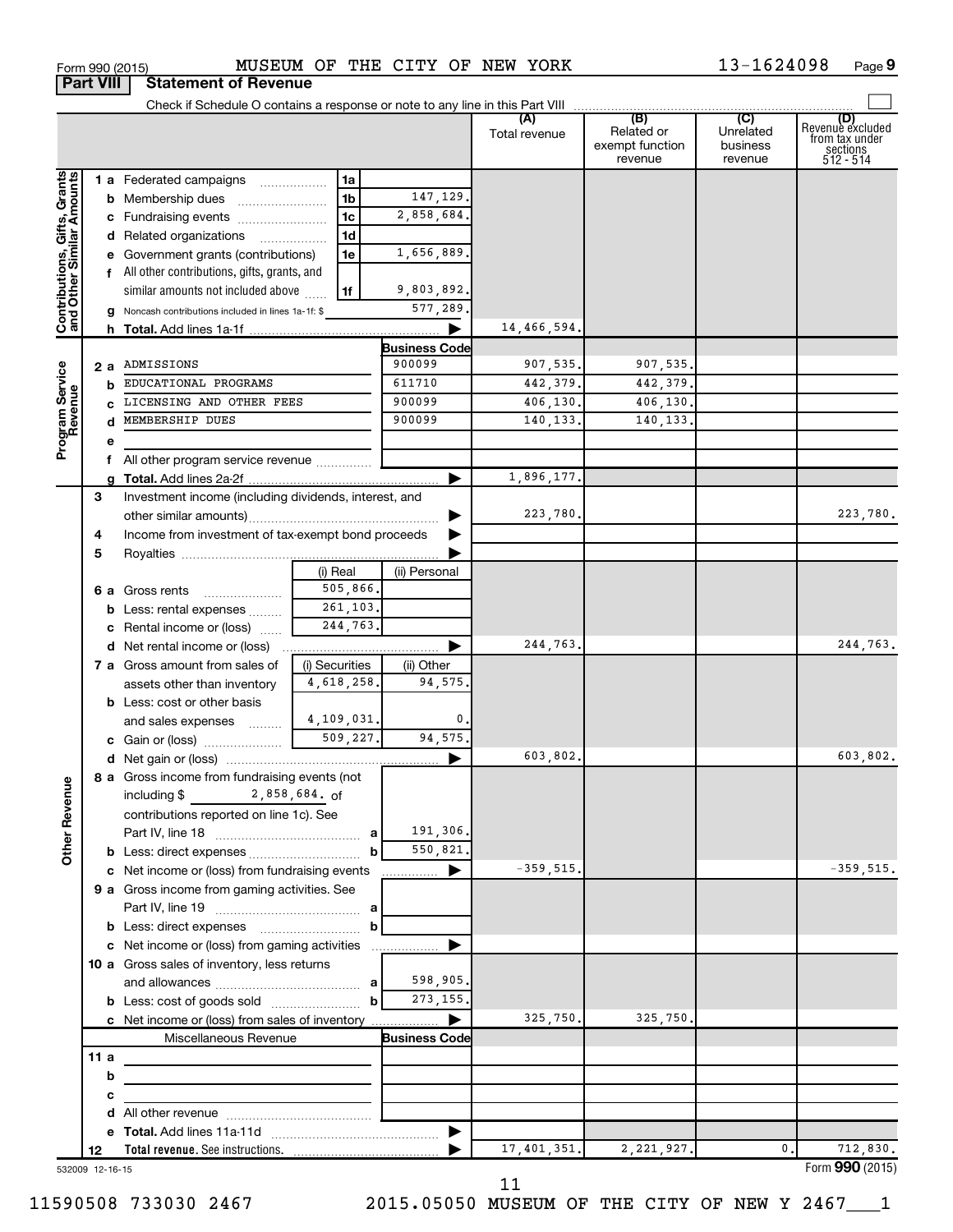Form 990 (2015) MUSEUM OF THE CITY OF NEW YORK  $13-1624098$  Page **Part IX Statement of Functional Expenses** 

|              | Section 501(c)(3) and 501(c)(4) organizations must complete all columns. All other organizations must complete column (A). |                       |                                    |                                           |                         |
|--------------|----------------------------------------------------------------------------------------------------------------------------|-----------------------|------------------------------------|-------------------------------------------|-------------------------|
|              | Check if Schedule O contains a response or note to any line in this Part IX                                                |                       |                                    |                                           | (D)                     |
|              | Do not include amounts reported on lines 6b,<br>7b, 8b, 9b, and 10b of Part VIII.                                          | (A)<br>Total expenses | (B)<br>Program service<br>expenses | (C)<br>Management and<br>general expenses | Fundraising<br>expenses |
| 1.           | Grants and other assistance to domestic organizations                                                                      |                       |                                    |                                           |                         |
|              | and domestic governments. See Part IV, line 21                                                                             |                       |                                    |                                           |                         |
| $\mathbf{2}$ | Grants and other assistance to domestic                                                                                    |                       |                                    |                                           |                         |
|              | individuals. See Part IV, line 22                                                                                          |                       |                                    |                                           |                         |
| 3            | Grants and other assistance to foreign                                                                                     |                       |                                    |                                           |                         |
|              | organizations, foreign governments, and foreign                                                                            |                       |                                    |                                           |                         |
|              | individuals. See Part IV, lines 15 and 16                                                                                  |                       |                                    |                                           |                         |
| 4            | Benefits paid to or for members                                                                                            |                       |                                    |                                           |                         |
| 5            | Compensation of current officers, directors,                                                                               | 1,487,067.            | 494,922.                           | 692,552.                                  | 299,593.                |
|              | trustees, and key employees                                                                                                |                       |                                    |                                           |                         |
| 6            | Compensation not included above, to disqualified<br>persons (as defined under section 4958(f)(1)) and                      |                       |                                    |                                           |                         |
|              | persons described in section 4958(c)(3)(B)                                                                                 |                       |                                    |                                           |                         |
|              | <b>Barbara</b>                                                                                                             | 6, 142, 458.          | 4,919,513.                         | 220, 720.                                 | 1,002,225.              |
| 7<br>8       | Pension plan accruals and contributions (include                                                                           |                       |                                    |                                           |                         |
|              | section 401(k) and 403(b) employer contributions)                                                                          | 583,496.              | 486,214.                           |                                           | 97,282.                 |
| 9            |                                                                                                                            | 691,666.              | 592, 314.                          | 64,897.                                   | 34,455.                 |
| 10           |                                                                                                                            | 590,095.              | 460, 424.                          | 77,440.                                   | 52, 231.                |
| 11           | Fees for services (non-employees):                                                                                         |                       |                                    |                                           |                         |
|              |                                                                                                                            |                       |                                    |                                           |                         |
| b            |                                                                                                                            | 6,700.                |                                    | 6,700.                                    |                         |
|              |                                                                                                                            | 35,752.               |                                    | 35,752.                                   |                         |
| d            |                                                                                                                            |                       |                                    |                                           |                         |
|              | e Professional fundraising services. See Part IV, line 17                                                                  | 65,000.               |                                    |                                           | 65,000.                 |
| f            | Investment management fees                                                                                                 | 92,563.               |                                    | 92,563.                                   |                         |
| $\mathbf{q}$ | Other. (If line 11g amount exceeds 10% of line 25,                                                                         |                       |                                    |                                           |                         |
|              | column (A) amount, list line 11g expenses on Sch 0.)                                                                       | 1,305,084.            | 1,140,479.                         | 72,039.                                   | 92,566.                 |
| 12           |                                                                                                                            | 139,392.              | 130,922.                           | 5,211.                                    | 3,259.                  |
| 13           |                                                                                                                            | 812, 873.             | 678, 382.                          | 29,711.                                   | 104,780.                |
| 14           |                                                                                                                            | 245,049.              | 221,377.                           | 11,246.                                   | 12,426.                 |
| 15           |                                                                                                                            |                       |                                    |                                           |                         |
| 16           |                                                                                                                            | 970, 380.             | 895,975.                           | 35, 342.                                  | 39,063.                 |
| 17           |                                                                                                                            |                       |                                    |                                           |                         |
| 18           | Payments of travel or entertainment expenses                                                                               |                       |                                    |                                           |                         |
|              | for any federal, state, or local public officials                                                                          |                       |                                    |                                           |                         |
| 19<br>20     | Conferences, conventions, and meetings<br>Interest                                                                         |                       |                                    |                                           |                         |
| 21           |                                                                                                                            |                       |                                    |                                           |                         |
| 22           | Depreciation, depletion, and amortization                                                                                  | 906,590.              | 743,658.                           | 80,026.                                   | 82,906.                 |
| 23           | Insurance                                                                                                                  | 178,523.              | 154,837.                           | 11,251.                                   | 12,435.                 |
| 24           | Other expenses. Itemize expenses not covered                                                                               |                       |                                    |                                           |                         |
|              | above. (List miscellaneous expenses in line 24e. If line                                                                   |                       |                                    |                                           |                         |
|              | 24e amount exceeds 10% of line 25, column (A)<br>amount, list line 24e expenses on Schedule O.)                            |                       |                                    |                                           |                         |
| a            | <b>EXHIBITION DESIGN</b>                                                                                                   | 3,372,372.            | 3,310,045.                         | 12,777.                                   | 49,550.                 |
| b            |                                                                                                                            |                       |                                    |                                           |                         |
| c            |                                                                                                                            |                       |                                    |                                           |                         |
| d            |                                                                                                                            |                       |                                    |                                           |                         |
|              | e All other expenses                                                                                                       | 386, 241.             | 295,008.                           | 44,311.                                   | 46,922.                 |
| 25           | Total functional expenses. Add lines 1 through 24e                                                                         | 18,011,301.           | 14,524,070.                        | 1,492,538.                                | 1,994,693.              |
| 26           | Joint costs. Complete this line only if the organization                                                                   |                       |                                    |                                           |                         |
|              | reported in column (B) joint costs from a combined                                                                         |                       |                                    |                                           |                         |
|              | educational campaign and fundraising solicitation.                                                                         |                       |                                    |                                           |                         |
|              | Check here $\blacktriangleright$<br>if following SOP 98-2 (ASC 958-720)                                                    |                       |                                    |                                           |                         |

532010 12-16-15

Form (2015) **990**

12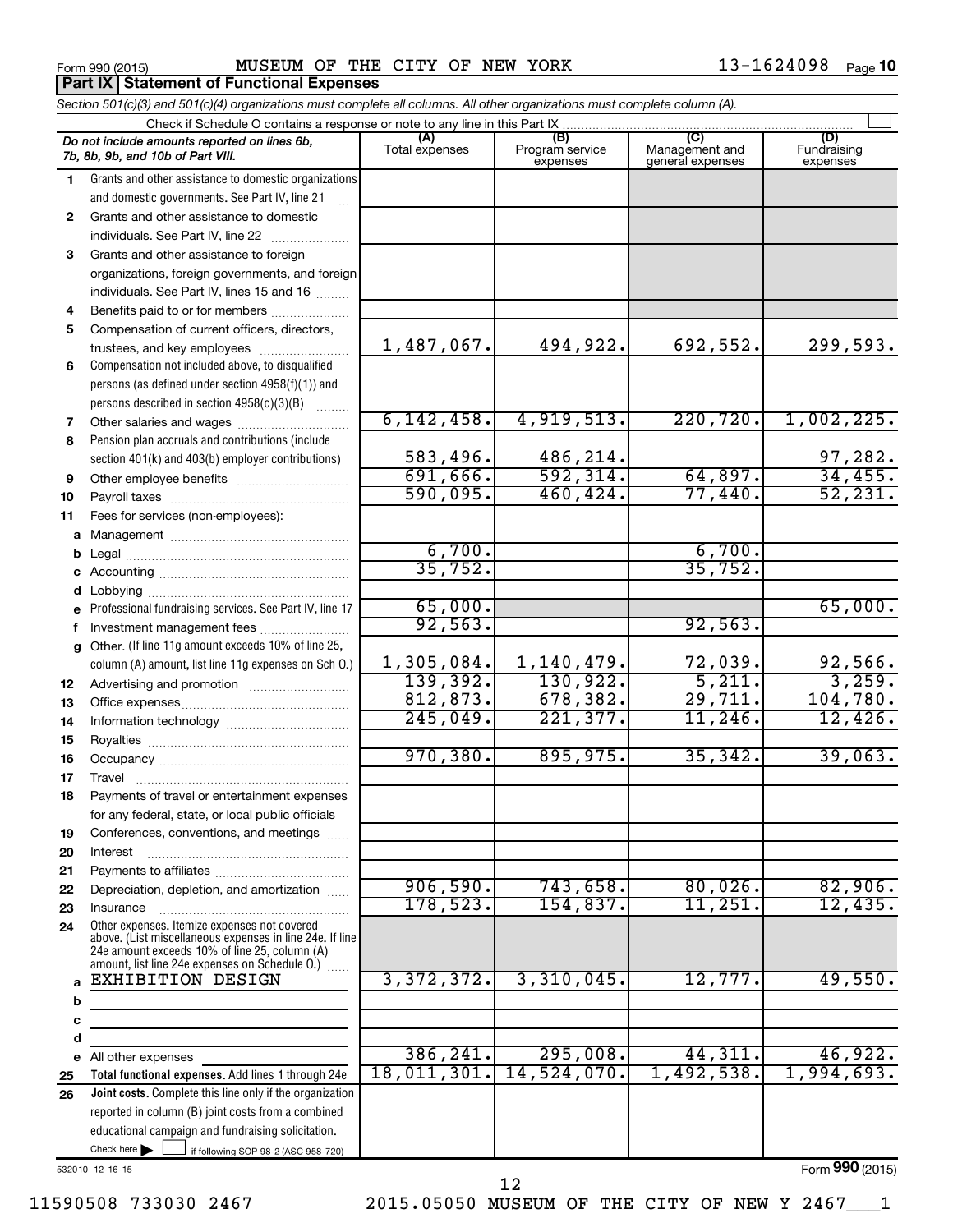**1**

**Part X** | Balance Sheet

|                             | 2  |                                                                                                                              |               |                                  | 3,682,577.    | $\overline{\mathbf{2}}$ | 122,521.                  |
|-----------------------------|----|------------------------------------------------------------------------------------------------------------------------------|---------------|----------------------------------|---------------|-------------------------|---------------------------|
|                             | з  |                                                                                                                              |               | 3,410,801.                       | $\mathbf{3}$  | 3,517,853.              |                           |
|                             | 4  |                                                                                                                              |               |                                  |               | 4                       |                           |
|                             | 5  | Loans and other receivables from current and former officers, directors,                                                     |               |                                  |               |                         |                           |
|                             |    | trustees, key employees, and highest compensated employees. Complete                                                         |               |                                  |               |                         |                           |
|                             |    | Part II of Schedule L                                                                                                        |               |                                  |               | 5                       |                           |
|                             | 6  | Loans and other receivables from other disqualified persons (as defined under                                                |               |                                  |               |                         |                           |
|                             |    | section 4958(f)(1)), persons described in section 4958(c)(3)(B), and contributing                                            |               |                                  |               |                         |                           |
|                             |    | employers and sponsoring organizations of section 501(c)(9) voluntary                                                        |               |                                  |               |                         |                           |
|                             |    | employees' beneficiary organizations (see instr). Complete Part II of Sch L                                                  |               |                                  |               | 6                       |                           |
| Assets                      | 7  |                                                                                                                              |               |                                  |               | $\overline{7}$          |                           |
|                             | 8  |                                                                                                                              |               |                                  | 87,478.       | 8                       |                           |
|                             | 9  | Prepaid expenses and deferred charges                                                                                        |               |                                  | 445,948.      | 9                       | $\frac{149,439}{825,212}$ |
|                             |    | <b>10a</b> Land, buildings, and equipment: cost or other                                                                     |               |                                  |               |                         |                           |
|                             |    | basis. Complete Part VI of Schedule D  10a                                                                                   |               |                                  |               |                         |                           |
|                             |    |                                                                                                                              |               | $\frac{31,784,119.}{8,785,978.}$ | 23,050,956.   | 10 <sub>c</sub>         | 22,998,141.               |
|                             | 11 |                                                                                                                              |               |                                  | 14, 423, 384. | 11                      | 15,539,451.               |
|                             | 12 |                                                                                                                              | 5,748,311.    | 12                               | 7,903,812.    |                         |                           |
|                             | 13 |                                                                                                                              |               |                                  |               | 13                      |                           |
|                             | 14 |                                                                                                                              |               |                                  | 14            |                         |                           |
|                             | 15 |                                                                                                                              |               | 15                               |               |                         |                           |
|                             | 16 |                                                                                                                              |               |                                  | 59,528,122.   | 16                      | 58,044,024.               |
|                             | 17 |                                                                                                                              |               |                                  | 789,494.      | 17                      | 1,098,919.                |
|                             | 18 |                                                                                                                              |               |                                  |               | 18                      |                           |
|                             | 19 |                                                                                                                              |               |                                  |               | 19                      |                           |
|                             | 20 |                                                                                                                              |               |                                  |               | 20                      |                           |
|                             | 21 | Escrow or custodial account liability. Complete Part IV of Schedule D                                                        |               |                                  |               | 21                      |                           |
|                             | 22 | Loans and other payables to current and former officers, directors, trustees,                                                |               |                                  |               |                         |                           |
| Liabilities                 |    | key employees, highest compensated employees, and disqualified persons.                                                      |               |                                  |               |                         |                           |
|                             |    |                                                                                                                              |               |                                  |               | 22                      |                           |
|                             | 23 | Secured mortgages and notes payable to unrelated third parties                                                               |               |                                  |               | 23                      |                           |
|                             | 24 | Unsecured notes and loans payable to unrelated third parties                                                                 |               |                                  |               | 24                      |                           |
|                             | 25 | Other liabilities (including federal income tax, payables to related third                                                   |               |                                  |               |                         |                           |
|                             |    | parties, and other liabilities not included on lines 17-24). Complete Part X of                                              |               |                                  |               |                         |                           |
|                             |    | Schedule D                                                                                                                   |               |                                  | 49,245.       | 25                      | 108,343.                  |
|                             | 26 | Total liabilities. Add lines 17 through 25                                                                                   |               |                                  | 838,739.      | 26                      | 1, 207, 262.              |
|                             |    | Organizations that follow SFAS 117 (ASC 958), check here $\blacktriangleright \begin{array}{c} \boxed{X} \\ \end{array}$ and |               |                                  |               |                         |                           |
|                             |    | complete lines 27 through 29, and lines 33 and 34.                                                                           |               |                                  |               |                         |                           |
|                             | 27 |                                                                                                                              |               |                                  | 31,528,630.   | 27                      | 31,485,453.               |
|                             | 28 |                                                                                                                              | 16,922,040.   | 28                               | 16, 216, 338. |                         |                           |
|                             | 29 | Permanently restricted net assets                                                                                            | 10, 238, 713. | 29                               | 9,134,971.    |                         |                           |
|                             |    | Organizations that do not follow SFAS 117 (ASC 958), check here $\blacktriangleright$                                        |               |                                  |               |                         |                           |
|                             |    | and complete lines 30 through 34.                                                                                            |               |                                  |               |                         |                           |
|                             | 30 |                                                                                                                              |               |                                  |               | 30                      |                           |
| Net Assets or Fund Balances | 31 | Paid-in or capital surplus, or land, building, or equipment fund                                                             |               |                                  |               | 31                      |                           |
|                             | 32 | Retained earnings, endowment, accumulated income, or other funds                                                             |               |                                  |               | 32                      |                           |
|                             | 33 |                                                                                                                              |               |                                  | 58,689,383.   | 33                      | 56,836,762.               |
|                             | 34 |                                                                                                                              |               |                                  | 59,528,122.   | 34                      | 58,044,024.               |
|                             |    |                                                                                                                              |               |                                  |               |                         | Form 990 (2015)           |

Form 990 (2015) MUSEUM OF THE CITY OF NEW YORK  $13-1624098$  Page

Check if Schedule O contains a response or note to any line in this Part X

Cash - non-interest-bearing ~~~~~~~~~~~~~~~~~~~~~~~~~

13-1624098 Page 11

**(A) (B)**

Beginning of year  $\vert$  | End of year

**1**

 $8,678,667$ .  $1$  6,987,595.

 $\perp$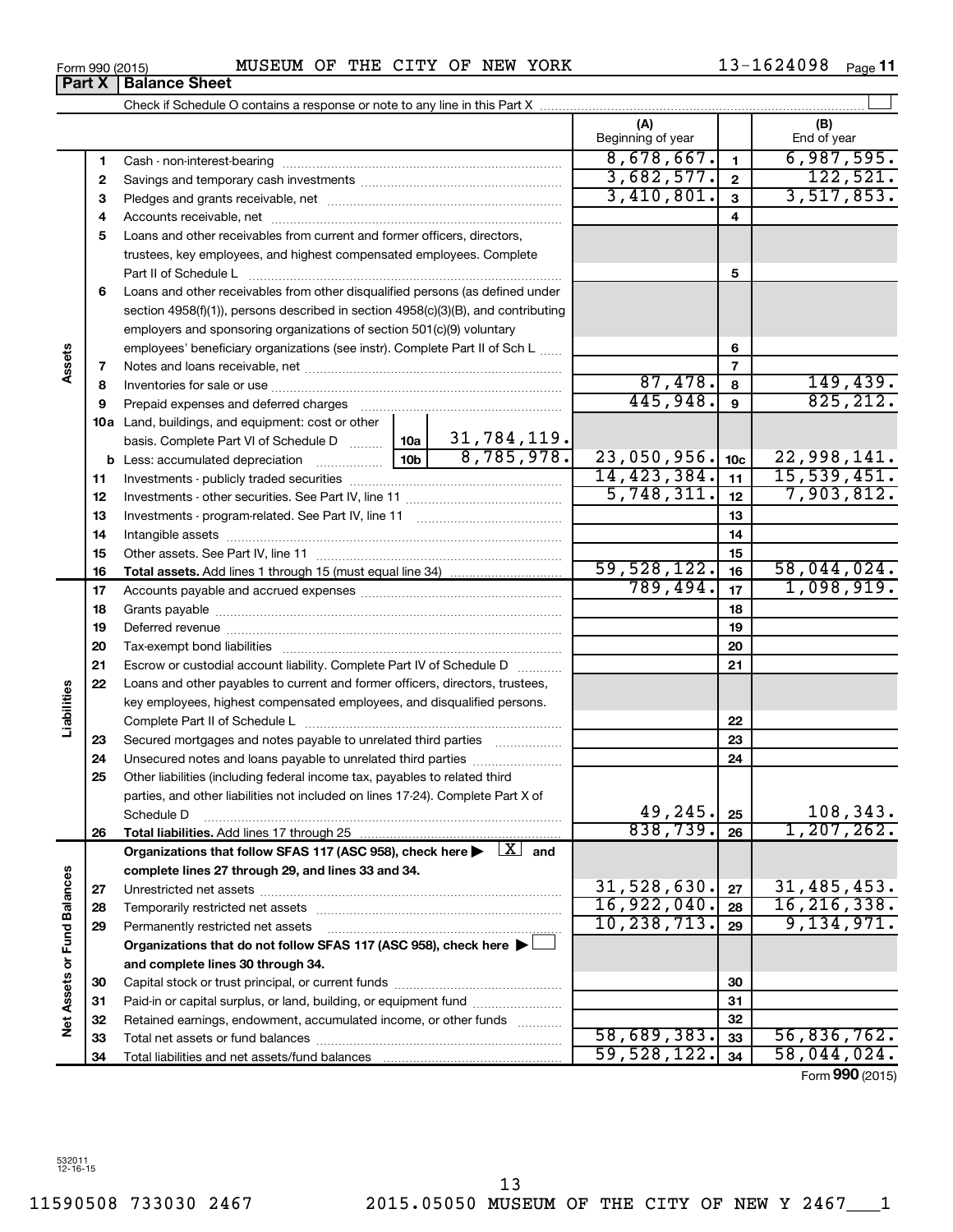|    | MUSEUM OF THE CITY OF NEW YORK<br>Form 990 (2015)                                                                               |                         | 13-1624098                                    |     | Page 12          |
|----|---------------------------------------------------------------------------------------------------------------------------------|-------------------------|-----------------------------------------------|-----|------------------|
|    | Part XI   Reconciliation of Net Assets                                                                                          |                         |                                               |     |                  |
|    |                                                                                                                                 |                         |                                               |     |                  |
|    |                                                                                                                                 |                         |                                               |     |                  |
| 1  |                                                                                                                                 | $\mathbf{1}$            | 17,401,351.                                   |     |                  |
| 2  |                                                                                                                                 | $\overline{2}$          | 18,011,301.                                   |     |                  |
| з  | Revenue less expenses. Subtract line 2 from line 1                                                                              | 3                       | $-609,950.$                                   |     |                  |
| 4  |                                                                                                                                 | $\overline{\mathbf{A}}$ | 58,689,383.                                   |     |                  |
| 5  |                                                                                                                                 | 5                       | $-1, 242, 671.$                               |     |                  |
| 6  | Donated services and use of facilities                                                                                          | 6                       |                                               |     |                  |
| 7  | Investment expenses                                                                                                             | $\overline{7}$          |                                               |     |                  |
| 8  | Prior period adjustments                                                                                                        | 8                       |                                               |     |                  |
| 9  |                                                                                                                                 | 9                       |                                               |     | $\overline{0}$ . |
| 10 | Net assets or fund balances at end of year. Combine lines 3 through 9 (must equal Part X, line 33,                              |                         |                                               |     |                  |
|    | column (B))                                                                                                                     | 10                      | 56,836,762.                                   |     |                  |
|    | <b>Part XII Financial Statements and Reporting</b>                                                                              |                         |                                               |     |                  |
|    |                                                                                                                                 |                         |                                               |     | $\mathbf{X}$     |
|    |                                                                                                                                 |                         |                                               | Yes | <b>No</b>        |
| 1  | Accounting method used to prepare the Form 990: $\Box$ Cash $\Box X$ Accrual<br>Other                                           |                         |                                               |     |                  |
|    | If the organization changed its method of accounting from a prior year or checked "Other," explain in Schedule O.               |                         |                                               |     |                  |
|    |                                                                                                                                 |                         | 2a                                            |     | x                |
|    | If "Yes," check a box below to indicate whether the financial statements for the year were compiled or reviewed on a            |                         |                                               |     |                  |
|    | separate basis, consolidated basis, or both:                                                                                    |                         |                                               |     |                  |
|    | Both consolidated and separate basis<br>Separate basis<br>Consolidated basis                                                    |                         |                                               |     |                  |
|    |                                                                                                                                 |                         | 2 <sub>b</sub>                                | х   |                  |
|    | If "Yes," check a box below to indicate whether the financial statements for the year were audited on a separate basis,         |                         |                                               |     |                  |
|    | consolidated basis, or both:                                                                                                    |                         |                                               |     |                  |
|    | $X$ Separate basis<br>Consolidated basis<br>Both consolidated and separate basis                                                |                         |                                               |     |                  |
|    | c If "Yes" to line 2a or 2b, does the organization have a committee that assumes responsibility for oversight of the audit,     |                         |                                               |     |                  |
|    |                                                                                                                                 |                         | 2 <sub>c</sub>                                | х   |                  |
|    | If the organization changed either its oversight process or selection process during the tax year, explain in Schedule O.       |                         |                                               |     |                  |
|    | 3a As a result of a federal award, was the organization required to undergo an audit or audits as set forth in the Single Audit |                         |                                               |     |                  |
|    |                                                                                                                                 |                         | 3a                                            |     | x                |
|    | b If "Yes," did the organization undergo the required audit or audits? If the organization did not undergo the required audit   |                         |                                               |     |                  |
|    |                                                                                                                                 |                         | 3 <sub>b</sub><br>$F_{\text{orm}}$ 990 (2015) |     |                  |
|    |                                                                                                                                 |                         |                                               |     |                  |

Form (2015) **990**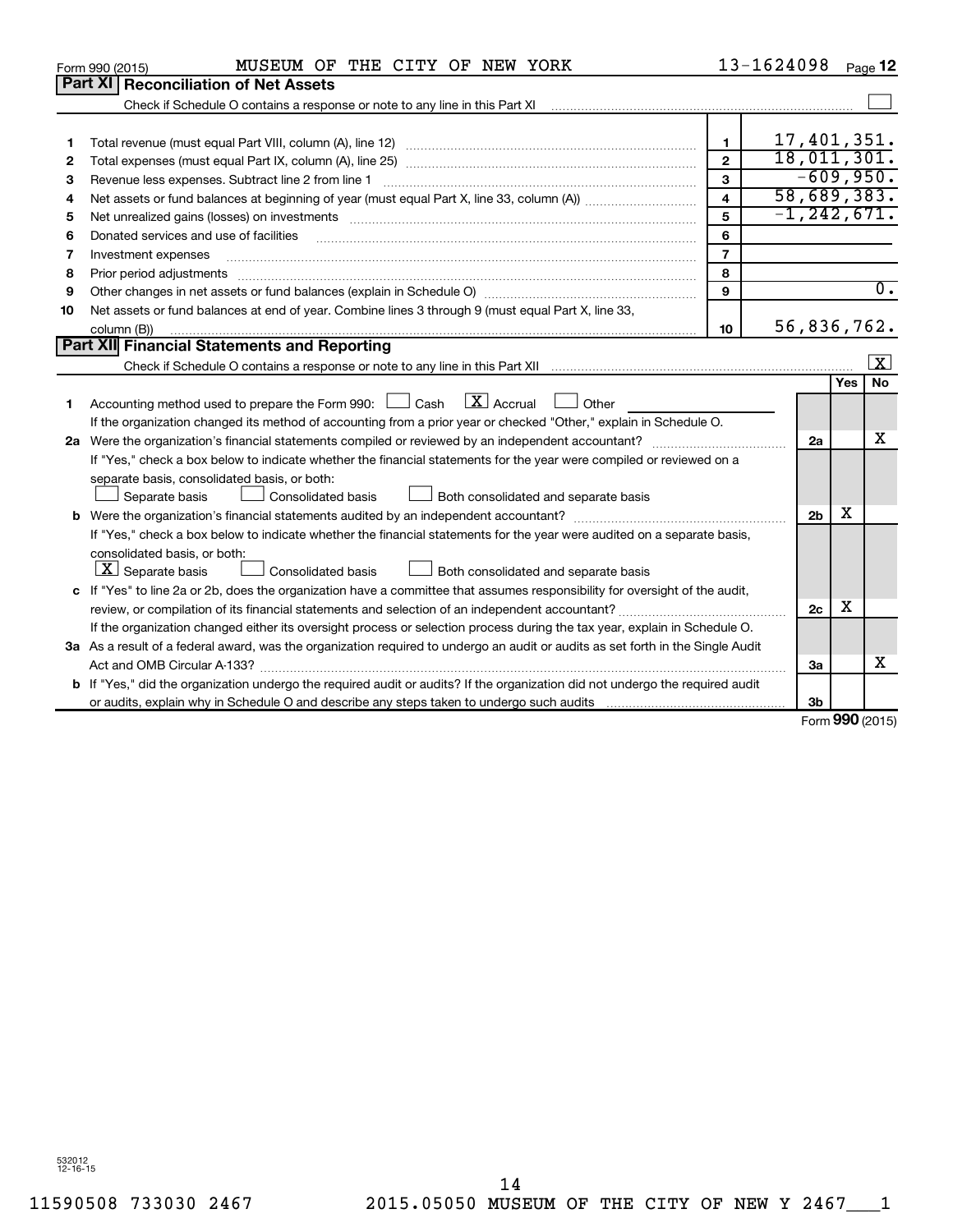| <b>SCHEDULE A</b> |  |
|-------------------|--|
|-------------------|--|

| (Form 990 or 990-EZ |  |  |  |  |
|---------------------|--|--|--|--|
|---------------------|--|--|--|--|

# **Public Charity Status and Public Support**<br> **2015**

**(Form 990 or 990-EZ) Complete if the organization is a section 501(c)(3) organization or a section**

**4947(a)(1) nonexempt charitable trust.**

| Attach to Form 990 or Form 990-EZ. |  |
|------------------------------------|--|
|                                    |  |

**Open to Public Inspection**

OMB No. 1545-0047

|  | Department of the Treasury<br>Internal Revenue Service |  |
|--|--------------------------------------------------------|--|
|  |                                                        |  |

|                |              | Internal Revenue Service                                                                                                                   |  |                                                                          | Information about Schedule A (Form 990 or 990-EZ) and its instructions is at WWW.irs.gov/form990.                                             |                          |                                       |                        |  | <b>Inspection</b>                     |
|----------------|--------------|--------------------------------------------------------------------------------------------------------------------------------------------|--|--------------------------------------------------------------------------|-----------------------------------------------------------------------------------------------------------------------------------------------|--------------------------|---------------------------------------|------------------------|--|---------------------------------------|
|                |              | Name of the organization                                                                                                                   |  |                                                                          |                                                                                                                                               |                          |                                       |                        |  | <b>Employer identification number</b> |
|                |              |                                                                                                                                            |  |                                                                          | MUSEUM OF THE CITY OF NEW YORK                                                                                                                |                          |                                       |                        |  | 13-1624098                            |
|                | Part I       |                                                                                                                                            |  |                                                                          | Reason for Public Charity Status (All organizations must complete this part.) See instructions.                                               |                          |                                       |                        |  |                                       |
|                |              |                                                                                                                                            |  |                                                                          | The organization is not a private foundation because it is: (For lines 1 through 11, check only one box.)                                     |                          |                                       |                        |  |                                       |
| 1.             |              |                                                                                                                                            |  |                                                                          | A church, convention of churches, or association of churches described in section 170(b)(1)(A)(i).                                            |                          |                                       |                        |  |                                       |
| 2              |              |                                                                                                                                            |  |                                                                          | A school described in section 170(b)(1)(A)(ii). (Attach Schedule E (Form 990 or 990-EZ).)                                                     |                          |                                       |                        |  |                                       |
| з              |              |                                                                                                                                            |  |                                                                          | A hospital or a cooperative hospital service organization described in section 170(b)(1)(A)(iii).                                             |                          |                                       |                        |  |                                       |
| 4              |              |                                                                                                                                            |  |                                                                          | A medical research organization operated in conjunction with a hospital described in section 170(b)(1)(A)(iii). Enter the hospital's name,    |                          |                                       |                        |  |                                       |
|                |              | city, and state:                                                                                                                           |  |                                                                          |                                                                                                                                               |                          |                                       |                        |  |                                       |
| 5              |              |                                                                                                                                            |  |                                                                          | An organization operated for the benefit of a college or university owned or operated by a governmental unit described in                     |                          |                                       |                        |  |                                       |
|                |              |                                                                                                                                            |  | section 170(b)(1)(A)(iv). (Complete Part II.)                            |                                                                                                                                               |                          |                                       |                        |  |                                       |
| 6              |              |                                                                                                                                            |  |                                                                          | A federal, state, or local government or governmental unit described in section 170(b)(1)(A)(v).                                              |                          |                                       |                        |  |                                       |
| $\overline{7}$ | $\mathbf{X}$ |                                                                                                                                            |  |                                                                          | An organization that normally receives a substantial part of its support from a governmental unit or from the general public described in     |                          |                                       |                        |  |                                       |
|                |              |                                                                                                                                            |  | section 170(b)(1)(A)(vi). (Complete Part II.)                            |                                                                                                                                               |                          |                                       |                        |  |                                       |
| 8              |              |                                                                                                                                            |  |                                                                          | A community trust described in section 170(b)(1)(A)(vi). (Complete Part II.)                                                                  |                          |                                       |                        |  |                                       |
| 9              |              |                                                                                                                                            |  |                                                                          | An organization that normally receives: (1) more than 33 1/3% of its support from contributions, membership fees, and gross receipts from     |                          |                                       |                        |  |                                       |
|                |              |                                                                                                                                            |  |                                                                          | activities related to its exempt functions - subject to certain exceptions, and (2) no more than 33 1/3% of its support from gross investment |                          |                                       |                        |  |                                       |
|                |              |                                                                                                                                            |  |                                                                          | income and unrelated business taxable income (less section 511 tax) from businesses acquired by the organization after June 30, 1975.         |                          |                                       |                        |  |                                       |
|                |              |                                                                                                                                            |  | See section 509(a)(2). (Complete Part III.)                              |                                                                                                                                               |                          |                                       |                        |  |                                       |
| 10             |              |                                                                                                                                            |  |                                                                          | An organization organized and operated exclusively to test for public safety. See section 509(a)(4).                                          |                          |                                       |                        |  |                                       |
| 11             |              | An organization organized and operated exclusively for the benefit of, to perform the functions of, or to carry out the purposes of one or |  |                                                                          |                                                                                                                                               |                          |                                       |                        |  |                                       |
|                |              | more publicly supported organizations described in section 509(a)(1) or section 509(a)(2). See section 509(a)(3). Check the box in         |  |                                                                          |                                                                                                                                               |                          |                                       |                        |  |                                       |
|                |              | lines 11a through 11d that describes the type of supporting organization and complete lines 11e, 11f, and 11g.                             |  |                                                                          |                                                                                                                                               |                          |                                       |                        |  |                                       |
| a              |              |                                                                                                                                            |  |                                                                          | Type I. A supporting organization operated, supervised, or controlled by its supported organization(s), typically by giving                   |                          |                                       |                        |  |                                       |
|                |              |                                                                                                                                            |  |                                                                          | the supported organization(s) the power to regularly appoint or elect a majority of the directors or trustees of the supporting               |                          |                                       |                        |  |                                       |
|                |              |                                                                                                                                            |  | organization. You must complete Part IV, Sections A and B.               |                                                                                                                                               |                          |                                       |                        |  |                                       |
| b              |              |                                                                                                                                            |  |                                                                          | Type II. A supporting organization supervised or controlled in connection with its supported organization(s), by having                       |                          |                                       |                        |  |                                       |
|                |              |                                                                                                                                            |  |                                                                          | control or management of the supporting organization vested in the same persons that control or manage the supported                          |                          |                                       |                        |  |                                       |
|                |              |                                                                                                                                            |  | organization(s). You must complete Part IV, Sections A and C.            |                                                                                                                                               |                          |                                       |                        |  |                                       |
| с              |              |                                                                                                                                            |  |                                                                          | Type III functionally integrated. A supporting organization operated in connection with, and functionally integrated with,                    |                          |                                       |                        |  |                                       |
|                |              |                                                                                                                                            |  |                                                                          | its supported organization(s) (see instructions). You must complete Part IV, Sections A, D, and E.                                            |                          |                                       |                        |  |                                       |
| d              |              |                                                                                                                                            |  |                                                                          | Type III non-functionally integrated. A supporting organization operated in connection with its supported organization(s)                     |                          |                                       |                        |  |                                       |
|                |              |                                                                                                                                            |  |                                                                          | that is not functionally integrated. The organization generally must satisfy a distribution requirement and an attentiveness                  |                          |                                       |                        |  |                                       |
|                |              |                                                                                                                                            |  |                                                                          | requirement (see instructions). You must complete Part IV, Sections A and D, and Part V.                                                      |                          |                                       |                        |  |                                       |
| е              |              |                                                                                                                                            |  |                                                                          | Check this box if the organization received a written determination from the IRS that it is a Type I, Type II, Type III                       |                          |                                       |                        |  |                                       |
|                |              |                                                                                                                                            |  |                                                                          | functionally integrated, or Type III non-functionally integrated supporting organization.                                                     |                          |                                       |                        |  |                                       |
|                |              |                                                                                                                                            |  |                                                                          |                                                                                                                                               |                          |                                       |                        |  |                                       |
|                |              |                                                                                                                                            |  | g Provide the following information about the supported organization(s). |                                                                                                                                               |                          |                                       |                        |  |                                       |
|                |              | (i) Name of supported                                                                                                                      |  | (ii) EIN                                                                 | (iii) Type of organization                                                                                                                    | (iv) Is the organization |                                       | (v) Amount of monetary |  | (vi) Amount of                        |
|                |              | organization                                                                                                                               |  |                                                                          | (described on lines 1-9<br>above (see instructions))                                                                                          |                          | listed in your<br>governing document? | support (see           |  | other support (see                    |
|                |              |                                                                                                                                            |  |                                                                          |                                                                                                                                               | Yes                      | No                                    | instructions)          |  | instructions)                         |
|                |              |                                                                                                                                            |  |                                                                          |                                                                                                                                               |                          |                                       |                        |  |                                       |
|                |              |                                                                                                                                            |  |                                                                          |                                                                                                                                               |                          |                                       |                        |  |                                       |
|                |              |                                                                                                                                            |  |                                                                          |                                                                                                                                               |                          |                                       |                        |  |                                       |
|                |              |                                                                                                                                            |  |                                                                          |                                                                                                                                               |                          |                                       |                        |  |                                       |
|                |              |                                                                                                                                            |  |                                                                          |                                                                                                                                               |                          |                                       |                        |  |                                       |
|                |              |                                                                                                                                            |  |                                                                          |                                                                                                                                               |                          |                                       |                        |  |                                       |
|                |              |                                                                                                                                            |  |                                                                          |                                                                                                                                               |                          |                                       |                        |  |                                       |
|                |              |                                                                                                                                            |  |                                                                          |                                                                                                                                               |                          |                                       |                        |  |                                       |

**Total** LHA **For Paperwork Reduction Act Notice, see the Instructions for** 

**Schedule A (Form 990 or 990-EZ) 2015**

Form 990 or 990-EZ. 532021 09-23-15

11590508 733030 2467 2015.05050 MUSEUM OF THE CITY OF NEW Y 2467\_\_\_1 15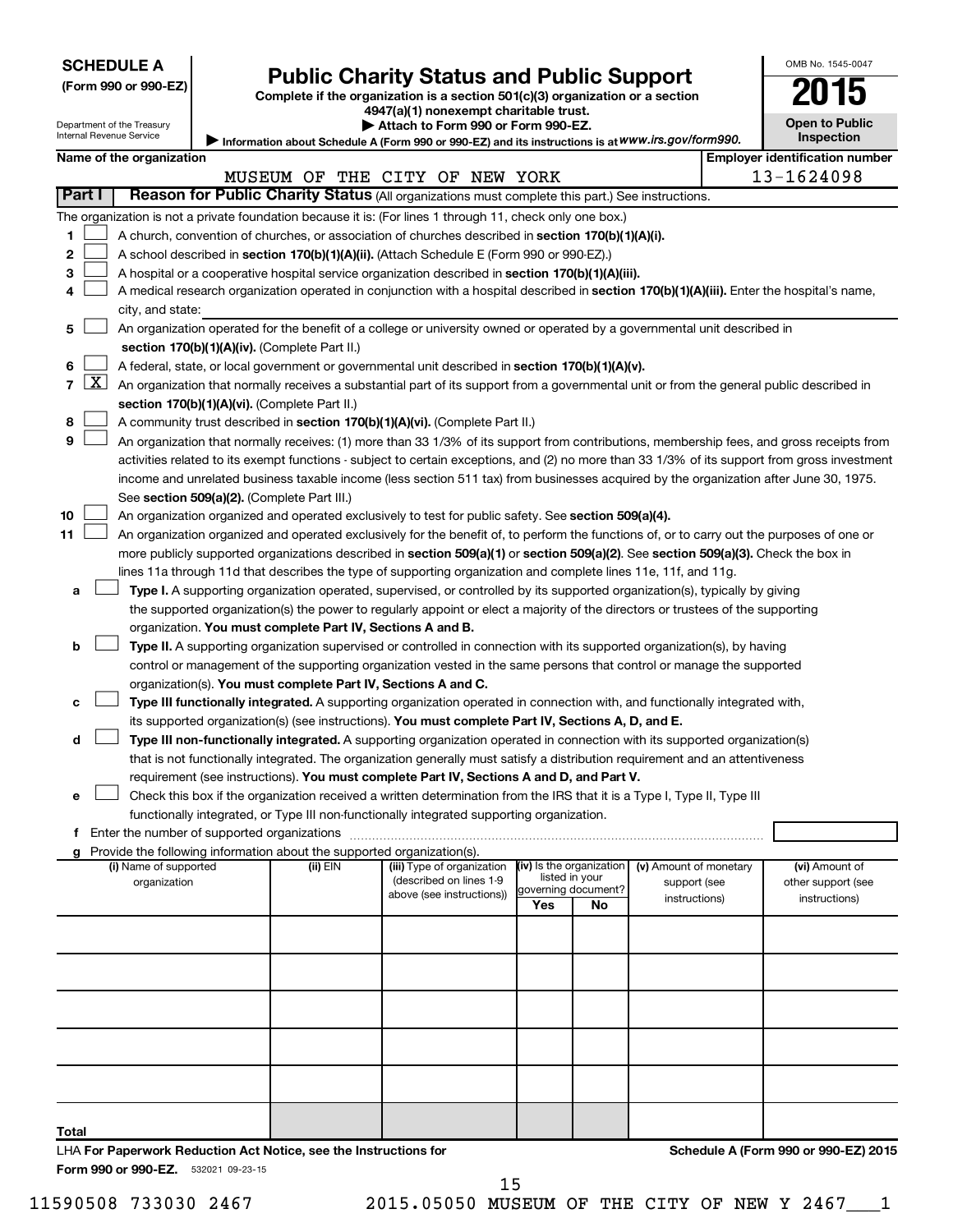# Schedule A (Form 990 or 990-EZ) 2015 Page MUSEUM OF THE CITY OF NEW YORK 13-1624098

13-1624098 Page 2

(Complete only if you checked the box on line 5, 7, or 8 of Part I or if the organization failed to qualify under Part III. If the organization fails to qualify under the tests listed below, please complete Part III.) **Part II Support Schedule for Organizations Described in Sections 170(b)(1)(A)(iv) and 170(b)(1)(A)(vi)**

|   | <b>Section A. Public Support</b>                                                                                                                                                                                              |            |            |               |                                     |                                      |                                    |
|---|-------------------------------------------------------------------------------------------------------------------------------------------------------------------------------------------------------------------------------|------------|------------|---------------|-------------------------------------|--------------------------------------|------------------------------------|
|   | Calendar year (or fiscal year beginning in)                                                                                                                                                                                   | (a) 2011   | (b) 2012   | $(c)$ 2013    | $(d)$ 2014                          | (e) 2015                             | (f) Total                          |
|   | 1 Gifts, grants, contributions, and                                                                                                                                                                                           |            |            |               |                                     |                                      |                                    |
|   | membership fees received. (Do not                                                                                                                                                                                             |            |            |               |                                     |                                      |                                    |
|   | include any "unusual grants.")                                                                                                                                                                                                | 9,097,458. | 8,991,870. | 14, 124, 146. | 20,899,837.                         | 14,466,594.                          | 67,579,905.                        |
|   | 2 Tax revenues levied for the organ-                                                                                                                                                                                          |            |            |               |                                     |                                      |                                    |
|   | ization's benefit and either paid to                                                                                                                                                                                          |            |            |               |                                     |                                      |                                    |
|   | or expended on its behalf                                                                                                                                                                                                     |            |            |               |                                     |                                      |                                    |
|   | 3 The value of services or facilities                                                                                                                                                                                         |            |            |               |                                     |                                      |                                    |
|   | furnished by a governmental unit to                                                                                                                                                                                           |            |            |               |                                     |                                      |                                    |
|   | the organization without charge                                                                                                                                                                                               |            |            |               |                                     |                                      |                                    |
|   | 4 Total. Add lines 1 through 3                                                                                                                                                                                                | 9,097,458. | 8,991,870. | 14, 124, 146. | 20,899,837.                         | 14,466,594.                          | 67,579,905.                        |
|   | 5 The portion of total contributions                                                                                                                                                                                          |            |            |               |                                     |                                      |                                    |
|   | by each person (other than a                                                                                                                                                                                                  |            |            |               |                                     |                                      |                                    |
|   | governmental unit or publicly                                                                                                                                                                                                 |            |            |               |                                     |                                      |                                    |
|   | supported organization) included                                                                                                                                                                                              |            |            |               |                                     |                                      |                                    |
|   | on line 1 that exceeds 2% of the                                                                                                                                                                                              |            |            |               |                                     |                                      |                                    |
|   | amount shown on line 11,                                                                                                                                                                                                      |            |            |               |                                     |                                      |                                    |
|   | column (f)                                                                                                                                                                                                                    |            |            |               |                                     |                                      | 9,428,854.                         |
|   | 6 Public support. Subtract line 5 from line 4.                                                                                                                                                                                |            |            |               |                                     |                                      | 58, 151, 051.                      |
|   | <b>Section B. Total Support</b>                                                                                                                                                                                               |            |            |               |                                     |                                      |                                    |
|   | Calendar year (or fiscal year beginning in)                                                                                                                                                                                   | (a) 2011   | (b) 2012   | $(c)$ 2013    | $(d)$ 2014                          | (e) 2015                             | (f) Total                          |
|   | 7 Amounts from line 4                                                                                                                                                                                                         | 9,097,458. | 8,991,870. | 14, 124, 146. | 20,899,837.                         | 14,466,594.                          | 67,579,905.                        |
|   | 8 Gross income from interest,                                                                                                                                                                                                 |            |            |               |                                     |                                      |                                    |
|   | dividends, payments received on                                                                                                                                                                                               |            |            |               |                                     |                                      |                                    |
|   | securities loans, rents, royalties                                                                                                                                                                                            |            |            |               |                                     |                                      |                                    |
|   | and income from similar sources                                                                                                                                                                                               |            |            |               | 554,977. 628,335. 636,219. 699,058. | 729,646.                             | 3, 248, 235.                       |
| 9 | Net income from unrelated business                                                                                                                                                                                            |            |            |               |                                     |                                      |                                    |
|   | activities, whether or not the                                                                                                                                                                                                |            |            |               |                                     |                                      |                                    |
|   | business is regularly carried on                                                                                                                                                                                              |            |            |               |                                     |                                      |                                    |
|   | 10 Other income. Do not include gain                                                                                                                                                                                          |            |            |               |                                     |                                      |                                    |
|   | or loss from the sale of capital                                                                                                                                                                                              |            |            |               |                                     |                                      |                                    |
|   | assets (Explain in Part VI.)                                                                                                                                                                                                  |            |            |               |                                     |                                      |                                    |
|   | 11 Total support. Add lines 7 through 10                                                                                                                                                                                      |            |            |               |                                     |                                      | 70,828,140.                        |
|   | 12 Gross receipts from related activities, etc. (see instructions)                                                                                                                                                            |            |            |               |                                     | 12                                   | 10,698,149.                        |
|   | 13 First five years. If the Form 990 is for the organization's first, second, third, fourth, or fifth tax year as a section 501(c)(3)                                                                                         |            |            |               |                                     |                                      |                                    |
|   | organization, check this box and stop here match and the content of the content of the content of the content of the content of the content of the content of the content of the content of the content of the content of the |            |            |               |                                     |                                      |                                    |
|   | <b>Section C. Computation of Public Support Percentage</b>                                                                                                                                                                    |            |            |               |                                     |                                      |                                    |
|   |                                                                                                                                                                                                                               |            |            |               |                                     | 14                                   | 82.10<br>%                         |
|   |                                                                                                                                                                                                                               |            |            |               |                                     | 15                                   | 79.77<br>%                         |
|   | 16a 33 1/3% support test - 2015. If the organization did not check the box on line 13, and line 14 is 33 1/3% or more, check this box and                                                                                     |            |            |               |                                     |                                      |                                    |
|   |                                                                                                                                                                                                                               |            |            |               |                                     |                                      | $\blacktriangleright$ $\mathbf{X}$ |
|   | <b>b 33 1/3% support test - 2014.</b> If the organization did not check a box on line 13 or 16a, and line 15 is 33 1/3% or more, check this box                                                                               |            |            |               |                                     |                                      |                                    |
|   |                                                                                                                                                                                                                               |            |            |               |                                     |                                      |                                    |
|   | 17a 10% -facts-and-circumstances test - 2015. If the organization did not check a box on line 13, 16a, or 16b, and line 14 is 10% or more,                                                                                    |            |            |               |                                     |                                      |                                    |
|   | and if the organization meets the "facts-and-circumstances" test, check this box and stop here. Explain in Part VI how the organization                                                                                       |            |            |               |                                     |                                      |                                    |
|   |                                                                                                                                                                                                                               |            |            |               |                                     |                                      |                                    |
|   | <b>b 10%</b> -facts-and-circumstances test - 2014. If the organization did not check a box on line 13, 16a, 16b, or 17a, and line 15 is 10% or                                                                                |            |            |               |                                     |                                      |                                    |
|   | more, and if the organization meets the "facts-and-circumstances" test, check this box and stop here. Explain in Part VI how the                                                                                              |            |            |               |                                     |                                      |                                    |
|   | organization meets the "facts-and-circumstances" test. The organization qualifies as a publicly supported organization                                                                                                        |            |            |               |                                     |                                      |                                    |
|   | 18 Private foundation. If the organization did not check a box on line 13, 16a, 16b, 17a, or 17b, check this box and see instructions                                                                                         |            |            |               |                                     |                                      |                                    |
|   |                                                                                                                                                                                                                               |            |            |               |                                     | Schedule A (Form 990 or 990-EZ) 2015 |                                    |

532022 09-23-15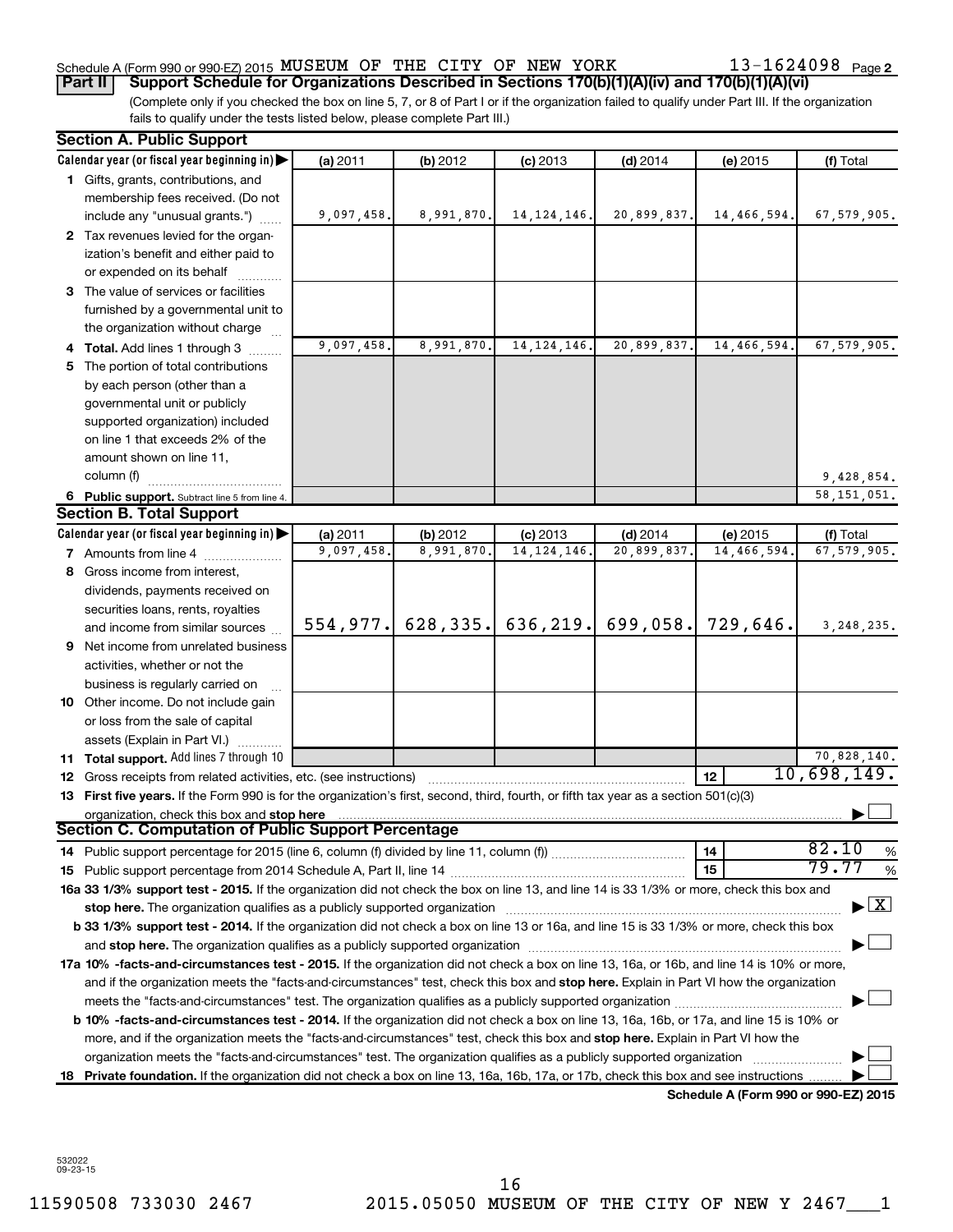# Schedule A (Form 990 or 990-EZ) 2015 Page MUSEUM OF THE CITY OF NEW YORK 13-1624098 **Part III Support Schedule for Organizations Described in Section 509(a)(2)**

(Complete only if you checked the box on line 9 of Part I or if the organization failed to qualify under Part II. If the organization fails to qualify under the tests listed below, please complete Part II.)

|              | Calendar year (or fiscal year beginning in)                                                                                                         | (a) 2011 | (b) 2012 | $(c)$ 2013 | $(d)$ 2014 | (e) 2015 | (f) Total                            |
|--------------|-----------------------------------------------------------------------------------------------------------------------------------------------------|----------|----------|------------|------------|----------|--------------------------------------|
|              | 1 Gifts, grants, contributions, and                                                                                                                 |          |          |            |            |          |                                      |
|              | membership fees received. (Do not                                                                                                                   |          |          |            |            |          |                                      |
|              | include any "unusual grants.")                                                                                                                      |          |          |            |            |          |                                      |
| $\mathbf{2}$ | Gross receipts from admissions,<br>merchandise sold or services per-                                                                                |          |          |            |            |          |                                      |
|              | formed, or facilities furnished in<br>any activity that is related to the<br>organization's tax-exempt purpose                                      |          |          |            |            |          |                                      |
| 3.           | Gross receipts from activities that                                                                                                                 |          |          |            |            |          |                                      |
|              | are not an unrelated trade or bus-                                                                                                                  |          |          |            |            |          |                                      |
|              | iness under section 513                                                                                                                             |          |          |            |            |          |                                      |
| 4            | Tax revenues levied for the organ-                                                                                                                  |          |          |            |            |          |                                      |
|              | ization's benefit and either paid to                                                                                                                |          |          |            |            |          |                                      |
|              | or expended on its behalf<br>.                                                                                                                      |          |          |            |            |          |                                      |
| 5            | The value of services or facilities                                                                                                                 |          |          |            |            |          |                                      |
|              | furnished by a governmental unit to                                                                                                                 |          |          |            |            |          |                                      |
|              | the organization without charge                                                                                                                     |          |          |            |            |          |                                      |
| 6            | Total. Add lines 1 through 5                                                                                                                        |          |          |            |            |          |                                      |
|              | 7a Amounts included on lines 1, 2, and                                                                                                              |          |          |            |            |          |                                      |
|              | 3 received from disqualified persons                                                                                                                |          |          |            |            |          |                                      |
|              | <b>b</b> Amounts included on lines 2 and 3 received                                                                                                 |          |          |            |            |          |                                      |
|              | from other than disqualified persons that<br>exceed the greater of \$5,000 or 1% of the<br>amount on line 13 for the year                           |          |          |            |            |          |                                      |
|              | c Add lines 7a and 7b                                                                                                                               |          |          |            |            |          |                                      |
|              | 8 Public support. (Subtract line 7c from line 6.)                                                                                                   |          |          |            |            |          |                                      |
|              | <b>Section B. Total Support</b>                                                                                                                     |          |          |            |            |          |                                      |
|              | Calendar year (or fiscal year beginning in)                                                                                                         | (a) 2011 | (b) 2012 | $(c)$ 2013 | $(d)$ 2014 | (e) 2015 | (f) Total                            |
|              | 9 Amounts from line 6                                                                                                                               |          |          |            |            |          |                                      |
|              | <b>10a</b> Gross income from interest,<br>dividends, payments received on<br>securities loans, rents, royalties<br>and income from similar sources  |          |          |            |            |          |                                      |
|              | <b>b</b> Unrelated business taxable income                                                                                                          |          |          |            |            |          |                                      |
|              | (less section 511 taxes) from businesses<br>acquired after June 30, 1975                                                                            |          |          |            |            |          |                                      |
|              | c Add lines 10a and 10b                                                                                                                             |          |          |            |            |          |                                      |
| 11           | Net income from unrelated business<br>activities not included in line 10b.<br>whether or not the business is                                        |          |          |            |            |          |                                      |
|              | regularly carried on<br><b>12</b> Other income. Do not include gain<br>or loss from the sale of capital                                             |          |          |            |            |          |                                      |
|              | assets (Explain in Part VI.)<br><b>13</b> Total support. (Add lines 9, 10c, 11, and 12.)                                                            |          |          |            |            |          |                                      |
|              | 14 First five years. If the Form 990 is for the organization's first, second, third, fourth, or fifth tax year as a section 501(c)(3) organization, |          |          |            |            |          |                                      |
|              | check this box and stop here www.communication.communication.com/                                                                                   |          |          |            |            |          |                                      |
|              | Section C. Computation of Public Support Percentage                                                                                                 |          |          |            |            |          |                                      |
|              |                                                                                                                                                     |          |          |            |            | 15       | %                                    |
|              |                                                                                                                                                     |          |          |            |            | 16       | %                                    |
|              | Section D. Computation of Investment Income Percentage                                                                                              |          |          |            |            |          |                                      |
|              |                                                                                                                                                     |          |          |            |            | 17       | %                                    |
|              |                                                                                                                                                     |          |          |            |            | 18       | %                                    |
|              | 19a 33 1/3% support tests - 2015. If the organization did not check the box on line 14, and line 15 is more than 33 1/3%, and line 17 is not        |          |          |            |            |          |                                      |
|              | more than 33 1/3%, check this box and stop here. The organization qualifies as a publicly supported organization                                    |          |          |            |            |          |                                      |
|              | b 33 1/3% support tests - 2014. If the organization did not check a box on line 14 or line 19a, and line 16 is more than 33 1/3%, and               |          |          |            |            |          |                                      |
|              | line 18 is not more than 33 1/3%, check this box and stop here. The organization qualifies as a publicly supported organization                     |          |          |            |            |          |                                      |
|              |                                                                                                                                                     |          |          |            |            |          |                                      |
|              | 532023 09-23-15                                                                                                                                     |          |          |            |            |          | Schedule A (Form 990 or 990-EZ) 2015 |
|              |                                                                                                                                                     |          |          |            |            |          |                                      |
|              |                                                                                                                                                     |          |          | 17         |            |          |                                      |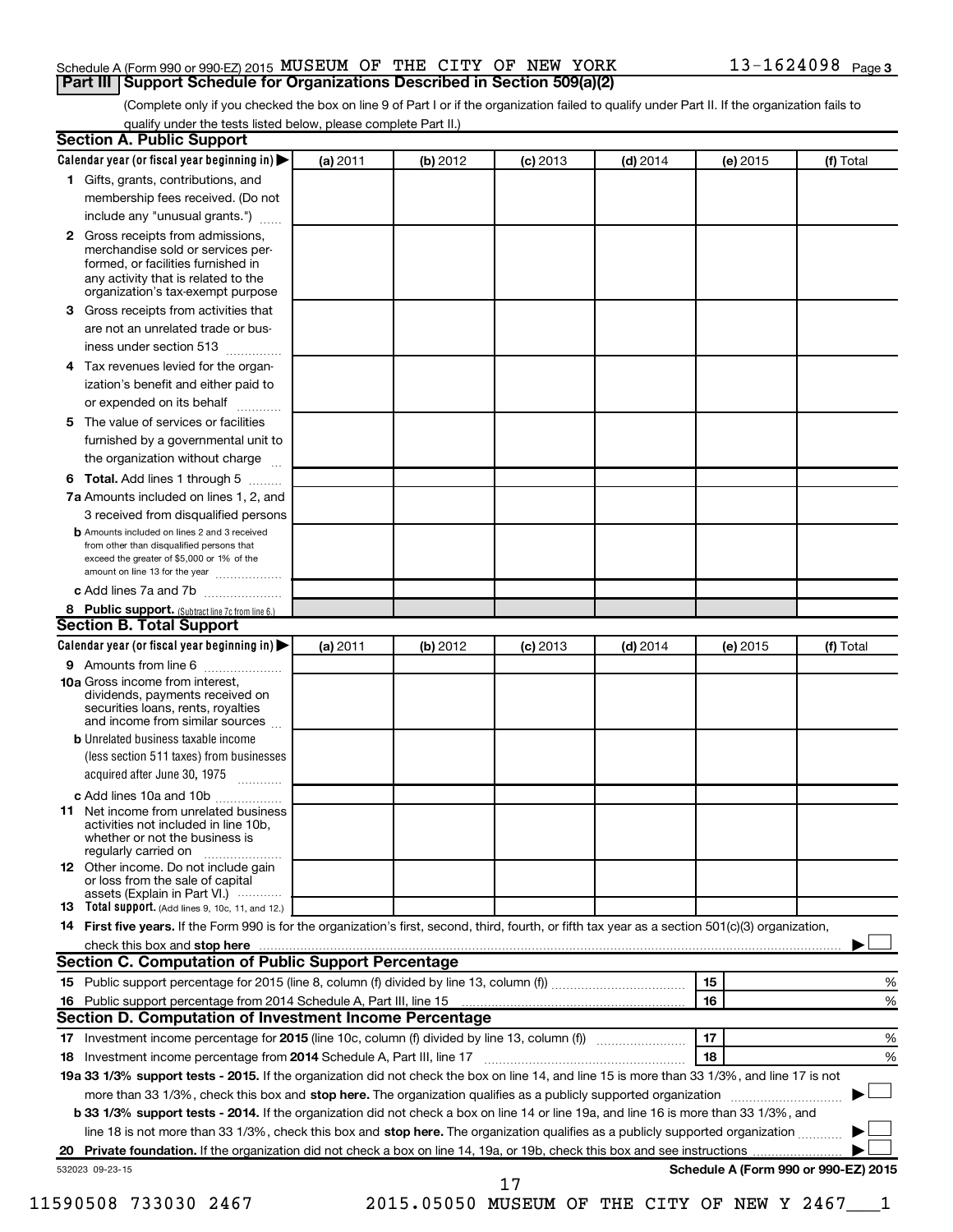# Schedule A (Form 990 or 990-EZ) 2015 Page MUSEUM OF THE CITY OF NEW YORK 13-1624098

# **Part IV Supporting Organizations**

(Complete only if you checked a box in line 11 on Part I. If you checked 11a of Part I, complete Sections A and B. If you checked 11b of Part I, complete Sections A and C. If you checked 11c of Part I, complete Sections A, D, and E. If you checked 11d of Part I, complete Sections A and D, and complete Part V.)

## **Section A. All Supporting Organizations**

- **1** Are all of the organization's supported organizations listed by name in the organization's governing documents? If "No" describe in Part VI how the supported organizations are designated. If designated by *class or purpose, describe the designation. If historic and continuing relationship, explain.*
- **2** Did the organization have any supported organization that does not have an IRS determination of status under section 509(a)(1) or (2)? If "Yes," explain in Part VI how the organization determined that the supported *organization was described in section 509(a)(1) or (2).*
- **3a** Did the organization have a supported organization described in section 501(c)(4), (5), or (6)? If "Yes," answer *(b) and (c) below.*
- **b** Did the organization confirm that each supported organization qualified under section 501(c)(4), (5), or (6) and satisfied the public support tests under section 509(a)(2)? If "Yes," describe in Part VI when and how the *organization made the determination.*
- **c** Did the organization ensure that all support to such organizations was used exclusively for section 170(c)(2)(B) purposes? If "Yes," explain in Part VI what controls the organization put in place to ensure such use.
- **4 a** *If* Was any supported organization not organized in the United States ("foreign supported organization")? *"Yes," and if you checked 11a or 11b in Part I, answer (b) and (c) below.*
- **b** Did the organization have ultimate control and discretion in deciding whether to make grants to the foreign supported organization? If "Yes," describe in Part VI how the organization had such control and discretion *despite being controlled or supervised by or in connection with its supported organizations.*
- **c** Did the organization support any foreign supported organization that does not have an IRS determination under sections 501(c)(3) and 509(a)(1) or (2)? If "Yes," explain in Part VI what controls the organization used *to ensure that all support to the foreign supported organization was used exclusively for section 170(c)(2)(B) purposes.*
- **5a** Did the organization add, substitute, or remove any supported organizations during the tax year? If "Yes," answer (b) and (c) below (if applicable). Also, provide detail in Part VI, including (i) the names and EIN *numbers of the supported organizations added, substituted, or removed; (ii) the reasons for each such action; (iii) the authority under the organization's organizing document authorizing such action; and (iv) how the action was accomplished (such as by amendment to the organizing document).*
- **b Type I or Type II only.** Was any added or substituted supported organization part of a class already designated in the organization's organizing document?
- **c Substitutions only.**  Was the substitution the result of an event beyond the organization's control?
- **6** Did the organization provide support (whether in the form of grants or the provision of services or facilities) to support or benefit one or more of the filing organization's supported organizations? If "Yes," provide detail in anyone other than (i) its supported organizations, (ii) individuals that are part of the charitable class benefited by one or more of its supported organizations, or (iii) other supporting organizations that also *Part VI.*
- **7** Did the organization provide a grant, loan, compensation, or other similar payment to a substantial contributor regard to a substantial contributor? If "Yes," complete Part I of Schedule L (Form 990 or 990-EZ). (defined in section 4958(c)(3)(C)), a family member of a substantial contributor, or a 35% controlled entity with
- **8** Did the organization make a loan to a disqualified person (as defined in section 4958) not described in line 7? *If "Yes," complete Part I of Schedule L (Form 990 or 990-EZ).*
- **9 a** Was the organization controlled directly or indirectly at any time during the tax year by one or more in section 509(a)(1) or (2))? If "Yes," provide detail in Part VI. disqualified persons as defined in section 4946 (other than foundation managers and organizations described
- **b** Did one or more disqualified persons (as defined in line 9a) hold a controlling interest in any entity in which the supporting organization had an interest? If "Yes," provide detail in Part VI.
- **c** Did a disqualified person (as defined in line 9a) have an ownership interest in, or derive any personal benefit from, assets in which the supporting organization also had an interest? If "Yes," provide detail in Part VI.
- **10 a** Was the organization subject to the excess business holdings rules of section 4943 because of section supporting organizations)? If "Yes," answer 10b below. 4943(f) (regarding certain Type II supporting organizations, and all Type III non-functionally integrated
	- **b** Did the organization have any excess business holdings in the tax year? (Use Schedule C, Form 4720, to *determine whether the organization had excess business holdings.)*

532024 09-23-15



**Schedule A (Form 990 or 990-EZ) 2015**

**1**

**2**

**Yes No**

11590508 733030 2467 2015.05050 MUSEUM OF THE CITY OF NEW Y 2467\_\_\_1

18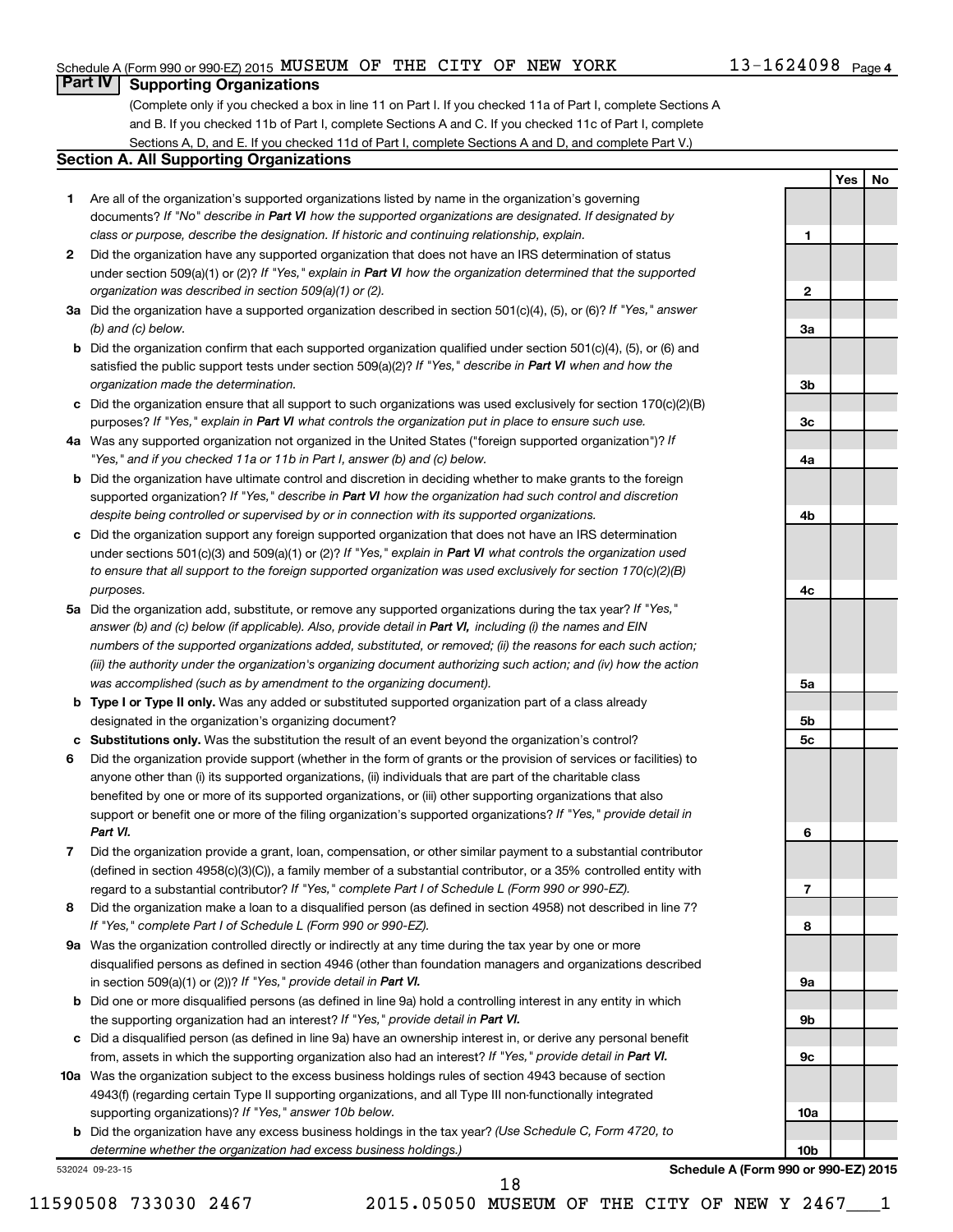### Schedule A (Form 990 or 990-EZ) 2015 MUSEUM OF THE CITY OF NEW YORK  $13-1624098$  Page MUSEUM OF THE CITY OF NEW YORK 13-1624098

|              | Part IV<br><b>Supporting Organizations (continued)</b>                                                                          |                 |     |    |
|--------------|---------------------------------------------------------------------------------------------------------------------------------|-----------------|-----|----|
|              |                                                                                                                                 |                 | Yes | No |
| 11           | Has the organization accepted a gift or contribution from any of the following persons?                                         |                 |     |    |
|              | a A person who directly or indirectly controls, either alone or together with persons described in (b) and (c)                  |                 |     |    |
|              | below, the governing body of a supported organization?                                                                          | 11a             |     |    |
|              | <b>b</b> A family member of a person described in (a) above?                                                                    | 11 <sub>b</sub> |     |    |
|              | c A 35% controlled entity of a person described in (a) or (b) above? If "Yes" to a, b, or c, provide detail in Part VI.         | 11c             |     |    |
|              | <b>Section B. Type I Supporting Organizations</b>                                                                               |                 |     |    |
|              |                                                                                                                                 |                 | Yes | No |
| 1            | Did the directors, trustees, or membership of one or more supported organizations have the power to                             |                 |     |    |
|              | regularly appoint or elect at least a majority of the organization's directors or trustees at all times during the              |                 |     |    |
|              | tax year? If "No," describe in Part VI how the supported organization(s) effectively operated, supervised, or                   |                 |     |    |
|              | controlled the organization's activities. If the organization had more than one supported organization,                         |                 |     |    |
|              | describe how the powers to appoint and/or remove directors or trustees were allocated among the supported                       |                 |     |    |
|              |                                                                                                                                 | 1               |     |    |
|              | organizations and what conditions or restrictions, if any, applied to such powers during the tax year.                          |                 |     |    |
| 2            | Did the organization operate for the benefit of any supported organization other than the supported                             |                 |     |    |
|              | organization(s) that operated, supervised, or controlled the supporting organization? If "Yes," explain in                      |                 |     |    |
|              | Part VI how providing such benefit carried out the purposes of the supported organization(s) that operated,                     |                 |     |    |
|              | supervised, or controlled the supporting organization.                                                                          | 2               |     |    |
|              | <b>Section C. Type II Supporting Organizations</b>                                                                              |                 |     |    |
|              |                                                                                                                                 |                 | Yes | No |
| 1.           | Were a majority of the organization's directors or trustees during the tax year also a majority of the directors                |                 |     |    |
|              | or trustees of each of the organization's supported organization(s)? If "No," describe in Part VI how control                   |                 |     |    |
|              | or management of the supporting organization was vested in the same persons that controlled or managed                          |                 |     |    |
|              | the supported organization(s).                                                                                                  | 1               |     |    |
|              | <b>Section D. All Type III Supporting Organizations</b>                                                                         |                 |     |    |
|              |                                                                                                                                 |                 | Yes | No |
| 1            | Did the organization provide to each of its supported organizations, by the last day of the fifth month of the                  |                 |     |    |
|              | organization's tax year, (i) a written notice describing the type and amount of support provided during the prior tax           |                 |     |    |
|              | year, (ii) a copy of the Form 990 that was most recently filed as of the date of notification, and (iii) copies of the          |                 |     |    |
|              | organization's governing documents in effect on the date of notification, to the extent not previously provided?                | 1               |     |    |
| $\mathbf{2}$ | Were any of the organization's officers, directors, or trustees either (i) appointed or elected by the supported                |                 |     |    |
|              | organization(s) or (ii) serving on the governing body of a supported organization? If "No," explain in Part VI how              |                 |     |    |
|              | the organization maintained a close and continuous working relationship with the supported organization(s).                     | $\mathbf{2}$    |     |    |
| 3            | By reason of the relationship described in (2), did the organization's supported organizations have a                           |                 |     |    |
|              | significant voice in the organization's investment policies and in directing the use of the organization's                      |                 |     |    |
|              | income or assets at all times during the tax year? If "Yes," describe in Part VI the role the organization's                    |                 |     |    |
|              | supported organizations played in this regard.                                                                                  | з               |     |    |
|              | Section E. Type III Functionally-Integrated Supporting Organizations                                                            |                 |     |    |
| 1            | Check the box next to the method that the organization used to satisfy the Integral Part Test during the yealsee instructions): |                 |     |    |
| a            | The organization satisfied the Activities Test. Complete line 2 below.                                                          |                 |     |    |
| b            | The organization is the parent of each of its supported organizations. Complete line 3 below.                                   |                 |     |    |
| c            | The organization supported a governmental entity. Describe in Part VI how you supported a government entity (see instructions). |                 |     |    |
| 2            | Activities Test. Answer (a) and (b) below.                                                                                      |                 | Yes | No |
| а            | Did substantially all of the organization's activities during the tax year directly further the exempt purposes of              |                 |     |    |
|              | the supported organization(s) to which the organization was responsive? If "Yes," then in Part VI identify                      |                 |     |    |
|              | how these activities directly furthered their exempt purposes,<br>those supported organizations and explain                     |                 |     |    |
|              | how the organization was responsive to those supported organizations, and how the organization determined                       |                 |     |    |
|              | that these activities constituted substantially all of its activities.                                                          | 2a              |     |    |
| b            | Did the activities described in (a) constitute activities that, but for the organization's involvement, one or more             |                 |     |    |
|              | of the organization's supported organization(s) would have been engaged in? If "Yes," explain in Part VI the                    |                 |     |    |
|              | reasons for the organization's position that its supported organization(s) would have engaged in these                          |                 |     |    |
|              | activities but for the organization's involvement.                                                                              | 2b              |     |    |
| 3            | Parent of Supported Organizations. Answer (a) and (b) below.                                                                    |                 |     |    |
| а            | Did the organization have the power to regularly appoint or elect a majority of the officers, directors, or                     |                 |     |    |
|              | trustees of each of the supported organizations? Provide details in Part VI.                                                    | За              |     |    |
|              | <b>b</b> Did the organization exercise a substantial degree of direction over the policies, programs, and activities of each    |                 |     |    |
|              | of its supported organizations? If "Yes," describe in Part VI the role played by the organization in this regard.               | 3b              |     |    |
|              | Schedule A (Form 990 or 990-EZ) 2015<br>532025 09-23-15                                                                         |                 |     |    |
|              | 19                                                                                                                              |                 |     |    |

11590508 733030 2467 2015.05050 MUSEUM OF THE CITY OF NEW Y 2467\_\_\_1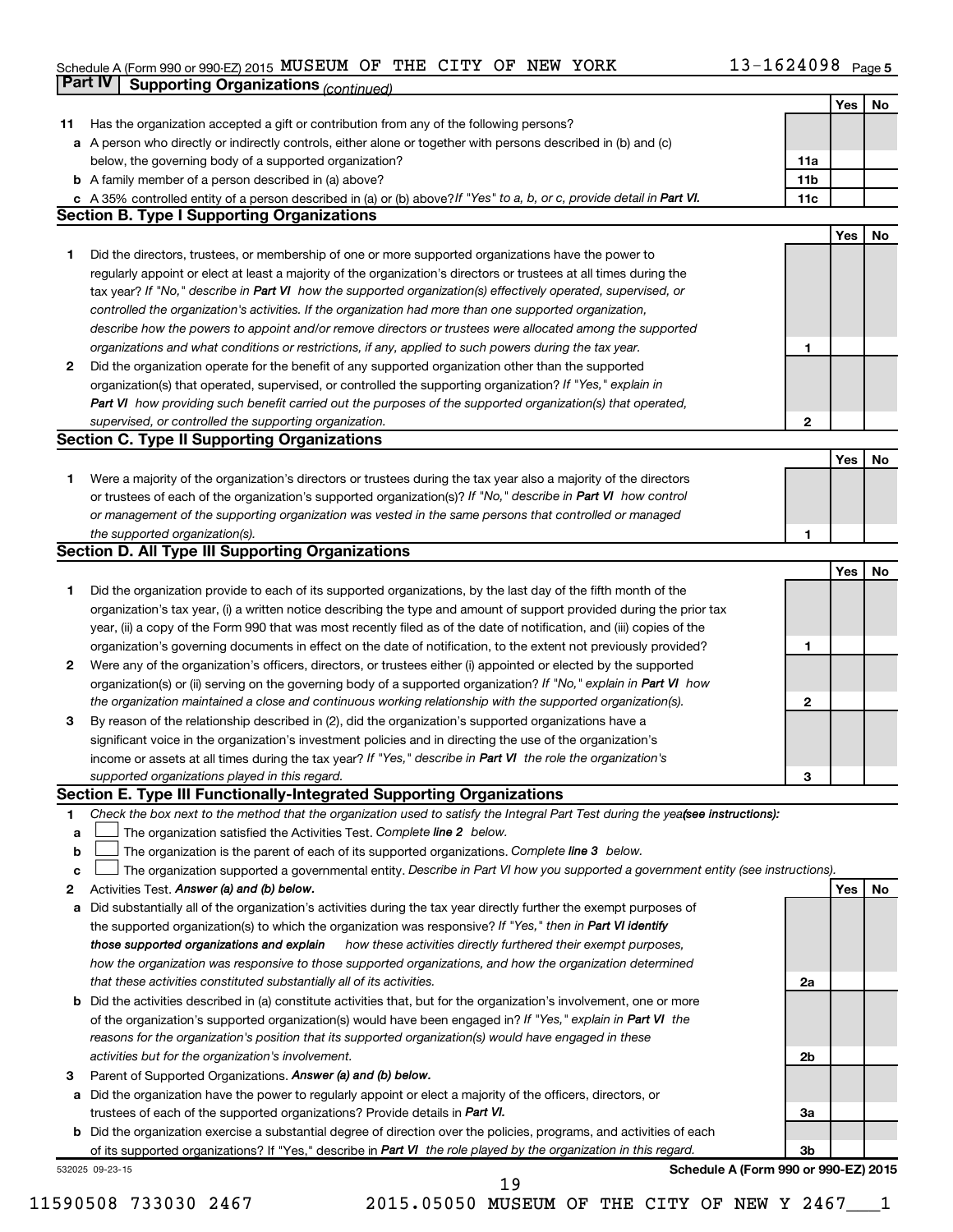# Schedule A (Form 990 or 990-EZ) 2015 Page MUSEUM OF THE CITY OF NEW YORK 13-1624098 **Part V Type III Non-Functionally Integrated 509(a)(3) Supporting Organizations**

1 **Letter on Reck here if the organization satisfied the Integral Part Test as a qualifying trust on Nov. 20, 1970. See instructions. All** other Type III non-functionally integrated supporting organizations must complete Sections A through E.

|                | Section A - Adjusted Net Income                                              |                | (A) Prior Year | (B) Current Year<br>(optional) |
|----------------|------------------------------------------------------------------------------|----------------|----------------|--------------------------------|
| 1              | Net short-term capital gain                                                  | 1              |                |                                |
| $\mathbf{2}$   | Recoveries of prior-year distributions                                       | $\overline{2}$ |                |                                |
| З              | Other gross income (see instructions)                                        | 3              |                |                                |
| 4              | Add lines 1 through 3                                                        | 4              |                |                                |
| 5              | Depreciation and depletion                                                   | 5              |                |                                |
| 6              | Portion of operating expenses paid or incurred for production or             |                |                |                                |
|                | collection of gross income or for management, conservation, or               |                |                |                                |
|                | maintenance of property held for production of income (see instructions)     | 6              |                |                                |
| 7              | Other expenses (see instructions)                                            | $\overline{7}$ |                |                                |
| 8              | <b>Adjusted Net Income</b> (subtract lines 5, 6 and 7 from line 4)           | 8              |                |                                |
|                | <b>Section B - Minimum Asset Amount</b>                                      |                | (A) Prior Year | (B) Current Year<br>(optional) |
| 1              | Aggregate fair market value of all non-exempt-use assets (see                |                |                |                                |
|                | instructions for short tax year or assets held for part of year):            |                |                |                                |
|                | a Average monthly value of securities                                        | 1a             |                |                                |
|                | <b>b</b> Average monthly cash balances                                       | 1 <sub>b</sub> |                |                                |
|                | c Fair market value of other non-exempt-use assets                           | 1c             |                |                                |
|                | <b>d</b> Total (add lines 1a, 1b, and 1c)                                    | 1 <sub>d</sub> |                |                                |
|                | e Discount claimed for blockage or other                                     |                |                |                                |
|                | factors (explain in detail in <b>Part VI</b> ):                              |                |                |                                |
| 2              | Acquisition indebtedness applicable to non-exempt-use assets                 | $\mathbf{2}$   |                |                                |
| 3              | Subtract line 2 from line 1d                                                 | 3              |                |                                |
| 4              | Cash deemed held for exempt use. Enter 1-1/2% of line 3 (for greater amount, |                |                |                                |
|                | see instructions).                                                           | 4              |                |                                |
| 5              | Net value of non-exempt-use assets (subtract line 4 from line 3)             | 5              |                |                                |
| 6              | Multiply line 5 by .035                                                      | 6              |                |                                |
| 7              | Recoveries of prior-year distributions                                       | $\overline{7}$ |                |                                |
| 8              | <b>Minimum Asset Amount</b> (add line 7 to line 6)                           | 8              |                |                                |
|                | <b>Section C - Distributable Amount</b>                                      |                |                | <b>Current Year</b>            |
| 1              | Adjusted net income for prior year (from Section A, line 8, Column A)        | 1              |                |                                |
| $\overline{2}$ | Enter 85% of line 1                                                          | $\overline{2}$ |                |                                |
| З              | Minimum asset amount for prior year (from Section B, line 8, Column A)       | 3              |                |                                |
| 4              | Enter greater of line 2 or line 3                                            | 4              |                |                                |
| 5              | Income tax imposed in prior year                                             | 5              |                |                                |
| 6              | Distributable Amount. Subtract line 5 from line 4, unless subject to         |                |                |                                |
|                | emergency temporary reduction (see instructions)                             | 6              |                |                                |
|                |                                                                              |                |                |                                |

**7** Check here if the current year is the organization's first as a non-functionally-integrated Type III supporting organization (see † instructions).

**Schedule A (Form 990 or 990-EZ) 2015**

532026 09-23-15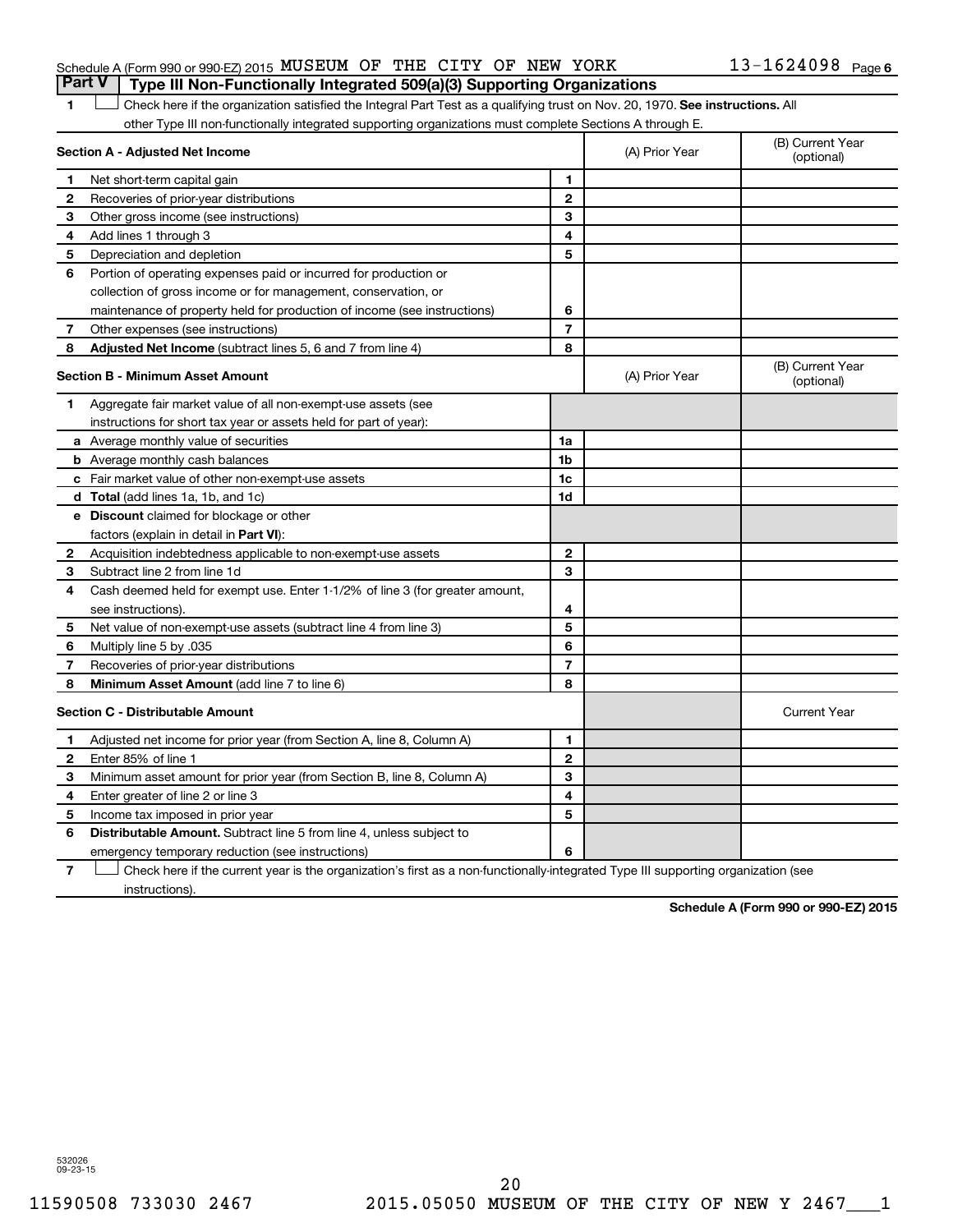### Schedule A (Form 990 or 990-EZ) 2015 MUSEUM OF THE CITY OF NEW YORK  $13-1624098$  Page MUSEUM OF THE CITY OF NEW YORK 13-1624098

| <b>Part V</b> | Type III Non-Functionally Integrated 509(a)(3) Supporting Organizations (continued)                    |                             |                                       |                                         |
|---------------|--------------------------------------------------------------------------------------------------------|-----------------------------|---------------------------------------|-----------------------------------------|
|               | <b>Section D - Distributions</b>                                                                       |                             |                                       | <b>Current Year</b>                     |
| 1             | Amounts paid to supported organizations to accomplish exempt purposes                                  |                             |                                       |                                         |
| 2             | Amounts paid to perform activity that directly furthers exempt purposes of supported                   |                             |                                       |                                         |
|               | organizations, in excess of income from activity                                                       |                             |                                       |                                         |
| 3             | Administrative expenses paid to accomplish exempt purposes of supported organizations                  |                             |                                       |                                         |
| 4             | Amounts paid to acquire exempt-use assets                                                              |                             |                                       |                                         |
| 5             | Qualified set-aside amounts (prior IRS approval required)                                              |                             |                                       |                                         |
| 6             | Other distributions (describe in Part VI). See instructions.                                           |                             |                                       |                                         |
| 7             | <b>Total annual distributions.</b> Add lines 1 through 6.                                              |                             |                                       |                                         |
| 8             | Distributions to attentive supported organizations to which the organization is responsive             |                             |                                       |                                         |
|               | (provide details in Part VI). See instructions.                                                        |                             |                                       |                                         |
| 9             | Distributable amount for 2015 from Section C, line 6                                                   |                             |                                       |                                         |
| 10            | Line 8 amount divided by Line 9 amount                                                                 |                             |                                       |                                         |
|               |                                                                                                        | (i)                         | (ii)                                  | (iii)                                   |
|               | Section E - Distribution Allocations (see instructions)                                                | <b>Excess Distributions</b> | <b>Underdistributions</b><br>Pre-2015 | <b>Distributable</b><br>Amount for 2015 |
|               |                                                                                                        |                             |                                       |                                         |
| 1             | Distributable amount for 2015 from Section C, line 6                                                   |                             |                                       |                                         |
| $\mathbf{2}$  | Underdistributions, if any, for years prior to 2015                                                    |                             |                                       |                                         |
|               | (reasonable cause required-see instructions)                                                           |                             |                                       |                                         |
| 3             | Excess distributions carryover, if any, to 2015:                                                       |                             |                                       |                                         |
| a             |                                                                                                        |                             |                                       |                                         |
| b             |                                                                                                        |                             |                                       |                                         |
| с             |                                                                                                        |                             |                                       |                                         |
|               | d From 2013<br>e From 2014                                                                             |                             |                                       |                                         |
|               |                                                                                                        |                             |                                       |                                         |
|               | <b>Total</b> of lines 3a through e                                                                     |                             |                                       |                                         |
|               | <b>g</b> Applied to underdistributions of prior years<br><b>h</b> Applied to 2015 distributable amount |                             |                                       |                                         |
|               | Carryover from 2010 not applied (see instructions)                                                     |                             |                                       |                                         |
|               | Remainder. Subtract lines 3g, 3h, and 3i from 3f.                                                      |                             |                                       |                                         |
| 4             | Distributions for 2015 from Section D,                                                                 |                             |                                       |                                         |
|               | $line 7$ :                                                                                             |                             |                                       |                                         |
|               | a Applied to underdistributions of prior years                                                         |                             |                                       |                                         |
|               | <b>b</b> Applied to 2015 distributable amount                                                          |                             |                                       |                                         |
| с             | Remainder. Subtract lines 4a and 4b from 4.                                                            |                             |                                       |                                         |
| 5             | Remaining underdistributions for years prior to 2015, if                                               |                             |                                       |                                         |
|               | any. Subtract lines 3g and 4a from line 2 (if amount                                                   |                             |                                       |                                         |
|               | greater than zero, see instructions).                                                                  |                             |                                       |                                         |
| 6             | Remaining underdistributions for 2015. Subtract lines 3h                                               |                             |                                       |                                         |
|               | and 4b from line 1 (if amount greater than zero, see                                                   |                             |                                       |                                         |
|               | instructions).                                                                                         |                             |                                       |                                         |
| $\mathbf{7}$  | Excess distributions carryover to 2016. Add lines 3j                                                   |                             |                                       |                                         |
|               | and 4c.                                                                                                |                             |                                       |                                         |
| 8             | Breakdown of line 7:                                                                                   |                             |                                       |                                         |
| a             |                                                                                                        |                             |                                       |                                         |
| b             |                                                                                                        |                             |                                       |                                         |
|               | c Excess from 2013                                                                                     |                             |                                       |                                         |
|               | d Excess from 2014                                                                                     |                             |                                       |                                         |
|               | e Excess from 2015                                                                                     |                             |                                       |                                         |

**Schedule A (Form 990 or 990-EZ) 2015**

532027 09-23-15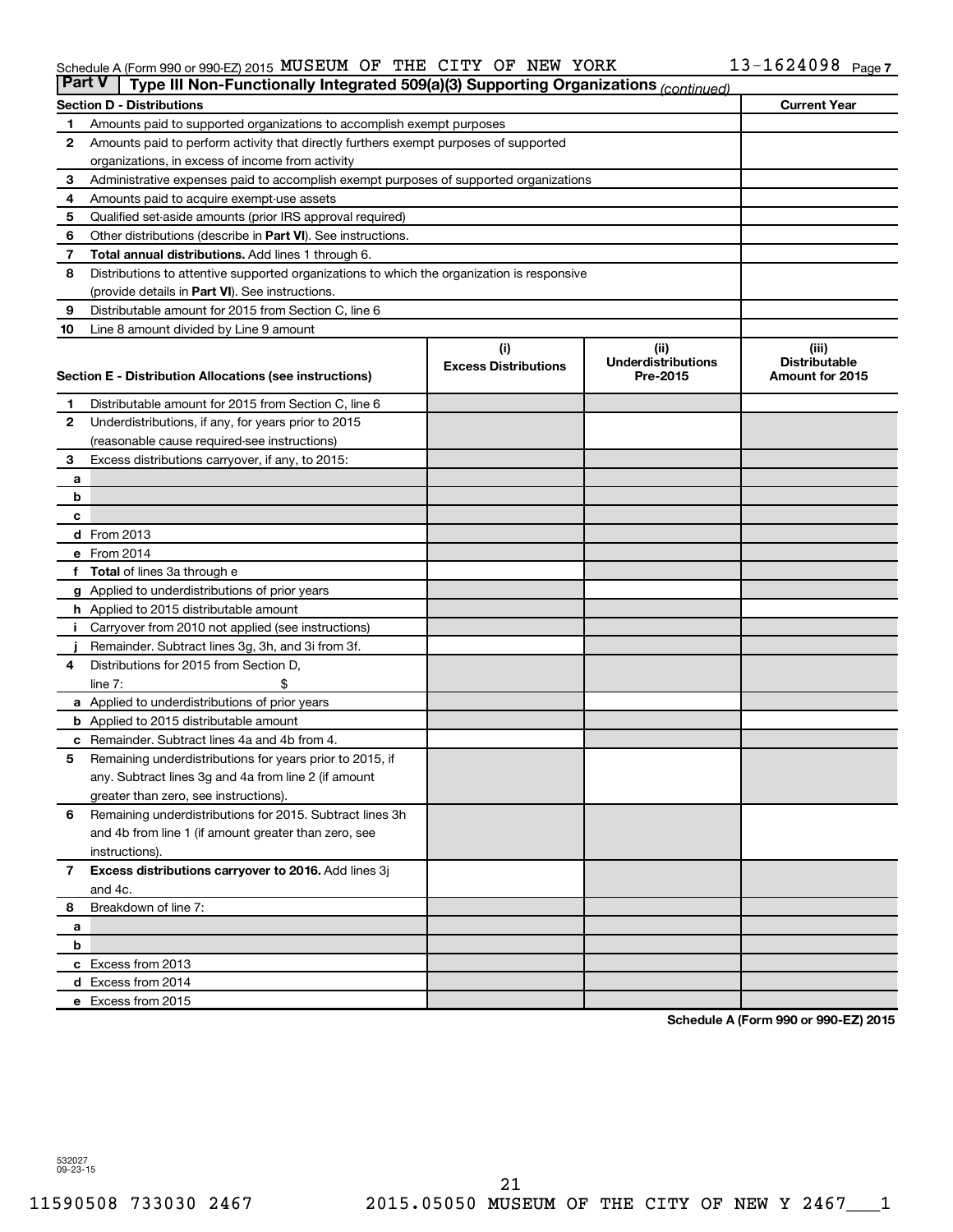| <b>Part VI</b>  |                      | Schedule A (Form 990 or 990-EZ) 2015 MUSEUM OF THE CITY OF NEW YORK<br>Supplemental Information. Provide the explanations required by Part II, line 10; Part II, line 17a or 17b; Part III, line 12;                                                                                                                                                                                                                               |  |    |  |  | 13-1624098 Page 8                           |  |
|-----------------|----------------------|------------------------------------------------------------------------------------------------------------------------------------------------------------------------------------------------------------------------------------------------------------------------------------------------------------------------------------------------------------------------------------------------------------------------------------|--|----|--|--|---------------------------------------------|--|
|                 |                      | Part IV, Section A, lines 1, 2, 3b, 3c, 4b, 4c, 5a, 6, 9a, 9b, 9c, 11a, 11b, and 11c; Part IV, Section B, lines 1 and 2; Part IV, Section C,<br>line 1; Part IV, Section D, lines 2 and 3; Part IV, Section E, lines 1c, 2a, 2b, 3a and 3b; Part V, line 1; Part V, Section B, line 1e; Part V,<br>Section D, lines 5, 6, and 8; and Part V, Section E, lines 2, 5, and 6. Also complete this part for any additional information. |  |    |  |  |                                             |  |
|                 | (See instructions.)  |                                                                                                                                                                                                                                                                                                                                                                                                                                    |  |    |  |  |                                             |  |
|                 |                      |                                                                                                                                                                                                                                                                                                                                                                                                                                    |  |    |  |  |                                             |  |
|                 |                      |                                                                                                                                                                                                                                                                                                                                                                                                                                    |  |    |  |  |                                             |  |
|                 |                      |                                                                                                                                                                                                                                                                                                                                                                                                                                    |  |    |  |  |                                             |  |
|                 |                      |                                                                                                                                                                                                                                                                                                                                                                                                                                    |  |    |  |  |                                             |  |
|                 |                      |                                                                                                                                                                                                                                                                                                                                                                                                                                    |  |    |  |  |                                             |  |
|                 |                      |                                                                                                                                                                                                                                                                                                                                                                                                                                    |  |    |  |  |                                             |  |
|                 |                      |                                                                                                                                                                                                                                                                                                                                                                                                                                    |  |    |  |  |                                             |  |
|                 |                      |                                                                                                                                                                                                                                                                                                                                                                                                                                    |  |    |  |  |                                             |  |
|                 |                      |                                                                                                                                                                                                                                                                                                                                                                                                                                    |  |    |  |  |                                             |  |
|                 |                      |                                                                                                                                                                                                                                                                                                                                                                                                                                    |  |    |  |  |                                             |  |
|                 |                      |                                                                                                                                                                                                                                                                                                                                                                                                                                    |  |    |  |  |                                             |  |
|                 |                      |                                                                                                                                                                                                                                                                                                                                                                                                                                    |  |    |  |  |                                             |  |
|                 |                      |                                                                                                                                                                                                                                                                                                                                                                                                                                    |  |    |  |  |                                             |  |
|                 |                      |                                                                                                                                                                                                                                                                                                                                                                                                                                    |  |    |  |  |                                             |  |
|                 |                      |                                                                                                                                                                                                                                                                                                                                                                                                                                    |  |    |  |  |                                             |  |
|                 |                      |                                                                                                                                                                                                                                                                                                                                                                                                                                    |  |    |  |  |                                             |  |
|                 |                      |                                                                                                                                                                                                                                                                                                                                                                                                                                    |  |    |  |  |                                             |  |
|                 |                      |                                                                                                                                                                                                                                                                                                                                                                                                                                    |  |    |  |  |                                             |  |
|                 |                      |                                                                                                                                                                                                                                                                                                                                                                                                                                    |  |    |  |  |                                             |  |
|                 |                      |                                                                                                                                                                                                                                                                                                                                                                                                                                    |  |    |  |  |                                             |  |
|                 |                      |                                                                                                                                                                                                                                                                                                                                                                                                                                    |  |    |  |  |                                             |  |
|                 |                      |                                                                                                                                                                                                                                                                                                                                                                                                                                    |  |    |  |  |                                             |  |
|                 |                      |                                                                                                                                                                                                                                                                                                                                                                                                                                    |  |    |  |  |                                             |  |
|                 |                      |                                                                                                                                                                                                                                                                                                                                                                                                                                    |  |    |  |  |                                             |  |
|                 |                      |                                                                                                                                                                                                                                                                                                                                                                                                                                    |  |    |  |  |                                             |  |
|                 |                      |                                                                                                                                                                                                                                                                                                                                                                                                                                    |  |    |  |  |                                             |  |
|                 |                      |                                                                                                                                                                                                                                                                                                                                                                                                                                    |  |    |  |  |                                             |  |
|                 |                      |                                                                                                                                                                                                                                                                                                                                                                                                                                    |  |    |  |  |                                             |  |
|                 |                      |                                                                                                                                                                                                                                                                                                                                                                                                                                    |  |    |  |  |                                             |  |
|                 |                      |                                                                                                                                                                                                                                                                                                                                                                                                                                    |  |    |  |  |                                             |  |
|                 |                      |                                                                                                                                                                                                                                                                                                                                                                                                                                    |  |    |  |  |                                             |  |
|                 |                      |                                                                                                                                                                                                                                                                                                                                                                                                                                    |  |    |  |  |                                             |  |
|                 |                      |                                                                                                                                                                                                                                                                                                                                                                                                                                    |  |    |  |  |                                             |  |
|                 |                      |                                                                                                                                                                                                                                                                                                                                                                                                                                    |  |    |  |  |                                             |  |
|                 |                      |                                                                                                                                                                                                                                                                                                                                                                                                                                    |  |    |  |  |                                             |  |
|                 |                      |                                                                                                                                                                                                                                                                                                                                                                                                                                    |  |    |  |  |                                             |  |
|                 |                      |                                                                                                                                                                                                                                                                                                                                                                                                                                    |  |    |  |  |                                             |  |
|                 |                      |                                                                                                                                                                                                                                                                                                                                                                                                                                    |  |    |  |  |                                             |  |
|                 |                      |                                                                                                                                                                                                                                                                                                                                                                                                                                    |  |    |  |  |                                             |  |
|                 |                      |                                                                                                                                                                                                                                                                                                                                                                                                                                    |  |    |  |  |                                             |  |
|                 |                      |                                                                                                                                                                                                                                                                                                                                                                                                                                    |  |    |  |  |                                             |  |
| 532028 09-23-15 |                      |                                                                                                                                                                                                                                                                                                                                                                                                                                    |  | 22 |  |  | Schedule A (Form 990 or 990-EZ) 2015        |  |
|                 | 11590508 733030 2467 |                                                                                                                                                                                                                                                                                                                                                                                                                                    |  |    |  |  | 2015.05050 MUSEUM OF THE CITY OF NEW Y 2467 |  |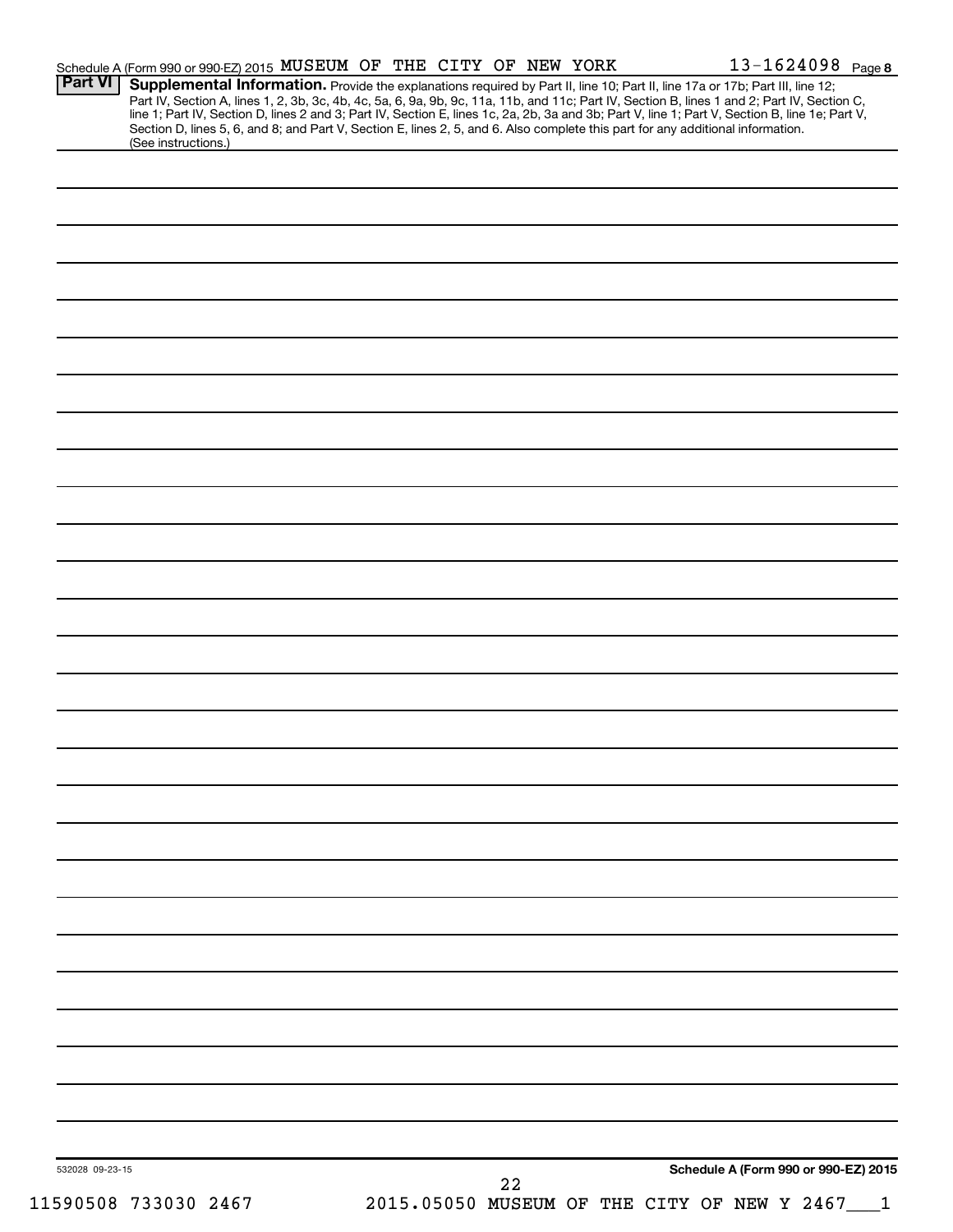# **Schedule B Schedule of Contributors**

\*\* PUBLIC DISCLOSURE COPY \*\*

**or 990-PF) | Attach to Form 990, Form 990-EZ, or Form 990-PF. | Information about Schedule B (Form 990, 990-EZ, or 990-PF) and** its instructions is at www.irs.gov/form990.

OMB No. 1545-0047

**2015**

**Name of the organization Employer identification number**

| (Form 990, 990-EZ,<br>or 990-PF)                       |
|--------------------------------------------------------|
| Department of the Treasury<br>Internal Revenue Service |
|                                                        |

**Organization type** (check one):

MUSEUM OF THE CITY OF NEW YORK 13-1624098

| Filers of:         | <b>Section:</b>                                                           |
|--------------------|---------------------------------------------------------------------------|
| Form 990 or 990-EZ | $\lfloor \mathbf{X} \rfloor$ 501(c)( 3) (enter number) organization       |
|                    | 4947(a)(1) nonexempt charitable trust not treated as a private foundation |
|                    | 527 political organization                                                |
| Form 990-PF        | 501(c)(3) exempt private foundation                                       |
|                    | 4947(a)(1) nonexempt charitable trust treated as a private foundation     |
|                    | 501(c)(3) taxable private foundation                                      |

Check if your organization is covered by the General Rule or a Special Rule.

**Note.**  Only a section 501(c)(7), (8), or (10) organization can check boxes for both the General Rule and a Special Rule. See instructions.

### **General Rule**

 $\Box$ 

For an organization filing Form 990, 990-EZ, or 990-PF that received, during the year, contributions totaling \$5,000 or more (in money or property) from any one contributor. Complete Parts I and II. See instructions for determining a contributor's total contributions.

### **Special Rules**

any one contributor, during the year, total contributions of the greater of **(1)** \$5,000 or **(2)** 2% of the amount on (i) Form 990, Part VIII, line 1h,  $\boxed{\text{X}}$  For an organization described in section 501(c)(3) filing Form 990 or 990-EZ that met the 33 1/3% support test of the regulations under sections 509(a)(1) and 170(b)(1)(A)(vi), that checked Schedule A (Form 990 or 990-EZ), Part II, line 13, 16a, or 16b, and that received from or (ii) Form 990-EZ, line 1. Complete Parts I and II.

year, total contributions of more than \$1,000 *exclusively* for religious, charitable, scientific, literary, or educational purposes, or for For an organization described in section 501(c)(7), (8), or (10) filing Form 990 or 990-EZ that received from any one contributor, during the the prevention of cruelty to children or animals. Complete Parts I, II, and III.  $\Box$ 

purpose. Do not complete any of the parts unless the General Rule applies to this organization because it received nonexclusively year, contributions exclusively for religious, charitable, etc., purposes, but no such contributions totaled more than \$1,000. If this box is checked, enter here the total contributions that were received during the year for an exclusively religious, charitable, etc., For an organization described in section 501(c)(7), (8), or (10) filing Form 990 or 990-EZ that received from any one contributor, during the religious, charitable, etc., contributions totaling \$5,000 or more during the year  $\ldots$  $\ldots$  $\ldots$  $\ldots$  $\ldots$  $\ldots$  $\Box$ 

**Caution.** An organization that is not covered by the General Rule and/or the Special Rules does not file Schedule B (Form 990, 990-EZ, or 990-PF),  **must** but it answer "No" on Part IV, line 2, of its Form 990; or check the box on line H of its Form 990-EZ or on its Form 990-PF, Part I, line 2, to certify that it does not meet the filing requirements of Schedule B (Form 990, 990-EZ, or 990-PF).

LHA For Paperwork Reduction Act Notice, see the Instructions for Form 990, 990-EZ, or 990-PF. Schedule B (Form 990, 990-EZ, or 990-PF) (2015)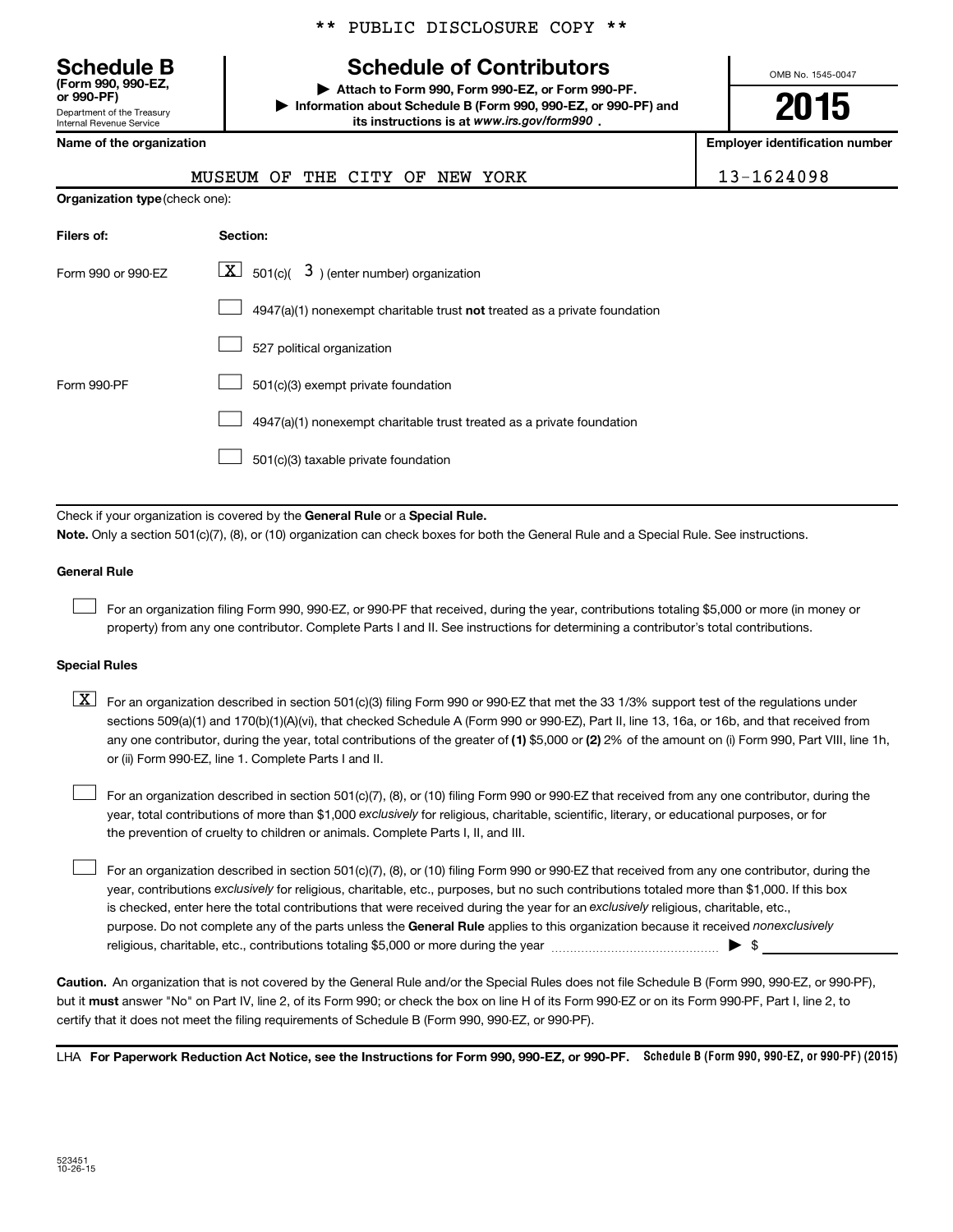# Schedule B (Form 990, 990-EZ, or 990-PF) (2015)

| Name of organization |  |
|----------------------|--|
|----------------------|--|

# MUSEUM OF THE CITY OF NEW YORK 13-1624098

| (a) | (b)                        | (c)                        | (d)                                                                                                             |
|-----|----------------------------|----------------------------|-----------------------------------------------------------------------------------------------------------------|
| No. | Name, address, and ZIP + 4 | <b>Total contributions</b> | Type of contribution                                                                                            |
| 1   |                            | 1,088,000.<br>\$           | $\overline{\mathbf{X}}$<br>Person<br>Payroll<br>Noncash<br>(Complete Part II for<br>noncash contributions.)     |
| (a) | (b)                        | (c)                        | (d)                                                                                                             |
| No. | Name, address, and ZIP + 4 | <b>Total contributions</b> | Type of contribution                                                                                            |
| 2   |                            | 1,000,000.<br>\$           | $\overline{\text{X}}$<br>Person<br>Payroll<br>Noncash<br>(Complete Part II for<br>noncash contributions.)       |
| (a) | (b)                        | (c)                        | (d)                                                                                                             |
| No. | Name, address, and ZIP + 4 | <b>Total contributions</b> | Type of contribution                                                                                            |
| 3   |                            | 1,000,000.<br>\$           | $\overline{\text{X}}$<br>Person<br>Payroll<br>Noncash<br>(Complete Part II for<br>noncash contributions.)       |
| (a) | (b)                        | (c)                        | (d)                                                                                                             |
| No. | Name, address, and ZIP + 4 | <b>Total contributions</b> | Type of contribution                                                                                            |
| 4   |                            | 1,000,000.<br>\$           | $\mathbf{X}$<br>Person<br>Payroll<br>Noncash<br>(Complete Part II for<br>noncash contributions.)                |
| (a) | (b)                        | (c)                        | (d)                                                                                                             |
| No. | Name, address, and ZIP + 4 | <b>Total contributions</b> | Type of contribution                                                                                            |
| 5   |                            | 600,000.<br>\$             | $\boxed{\textbf{X}}$<br>Person<br>Payroll<br><b>Noncash</b><br>(Complete Part II for<br>noncash contributions.) |
| (a) | (b)                        | (c)                        | (d)                                                                                                             |
| No. | Name, address, and ZIP + 4 | <b>Total contributions</b> | Type of contribution                                                                                            |
| 6   |                            | 531,000.<br>\$             | $\boxed{\text{X}}$<br>Person<br>Payroll<br>Noncash<br>(Complete Part II for<br>noncash contributions.)          |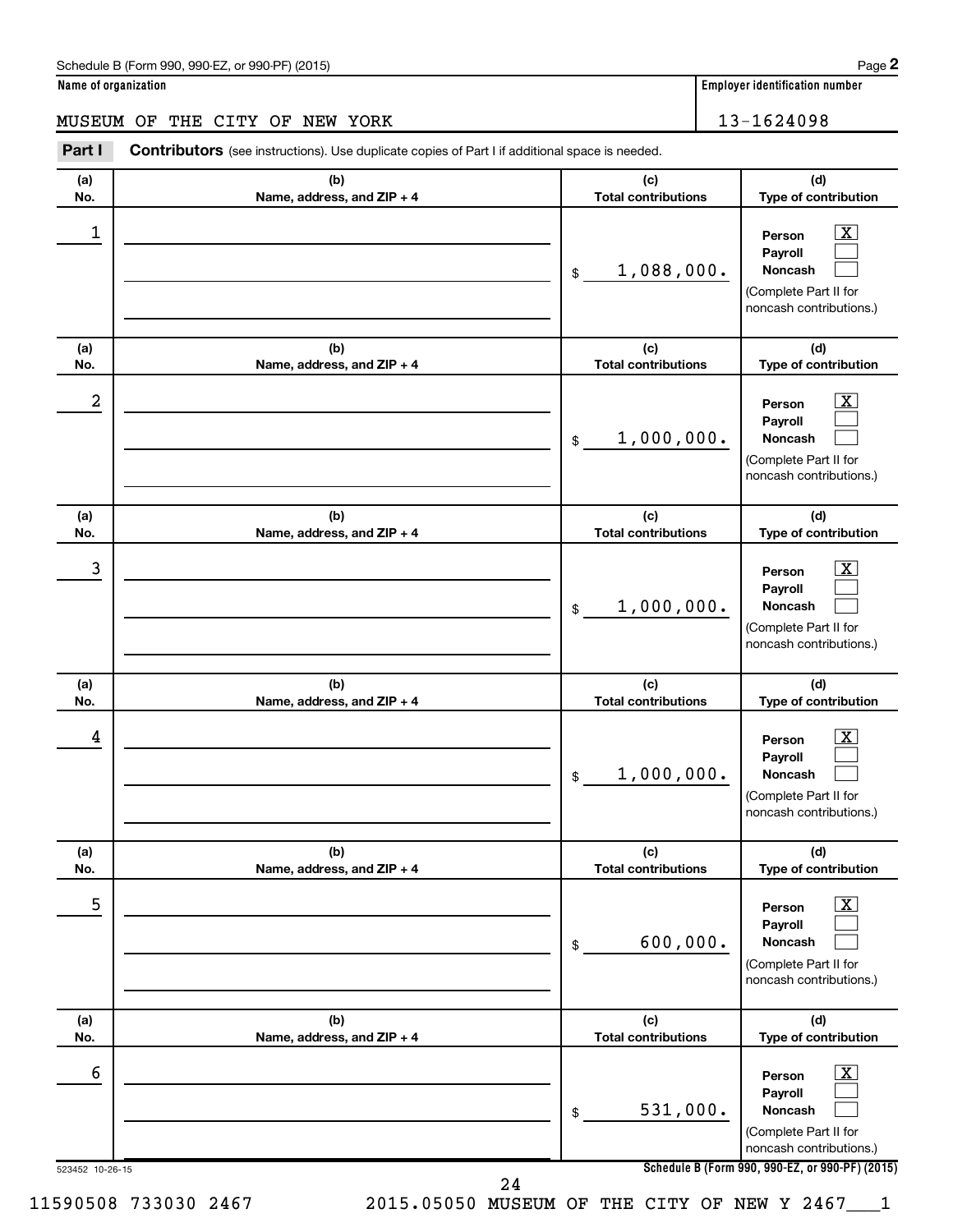# Schedule B (Form 990, 990-EZ, or 990-PF) (2015)

# MUSEUM OF THE CITY OF NEW YORK 13-1624098

| (a)<br>No. | (b)<br>Name, address, and ZIP + 4 | (c)<br><b>Total contributions</b> | (d)<br>Type of contribution                                                      |
|------------|-----------------------------------|-----------------------------------|----------------------------------------------------------------------------------|
| 7          |                                   |                                   | x<br>Person<br>Payroll                                                           |
|            |                                   | 400,000.<br>\$                    | Noncash<br>(Complete Part II for<br>noncash contributions.)                      |
| (a)<br>No. | (b)<br>Name, address, and ZIP + 4 | (c)<br><b>Total contributions</b> | (d)<br>Type of contribution                                                      |
|            |                                   | \$                                | Person<br>Payroll<br>Noncash<br>(Complete Part II for<br>noncash contributions.) |
| (a)<br>No. | (b)<br>Name, address, and ZIP + 4 | (c)<br><b>Total contributions</b> | (d)<br>Type of contribution                                                      |
|            |                                   | \$                                | Person<br>Payroll<br>Noncash<br>(Complete Part II for<br>noncash contributions.) |
| (a)<br>No. | (b)<br>Name, address, and ZIP + 4 | (c)<br><b>Total contributions</b> | (d)<br>Type of contribution                                                      |
|            |                                   | \$                                | Person<br>Payroll<br>Noncash<br>(Complete Part II for<br>noncash contributions.) |
| (a)<br>No. | (b)<br>Name, address, and ZIP + 4 | (c)<br><b>Total contributions</b> | (d)<br>Type of contribution                                                      |
|            |                                   | \$                                | Person<br>Payroll<br>Noncash<br>(Complete Part II for<br>noncash contributions.) |
| (a)<br>No. | (b)<br>Name, address, and ZIP + 4 | (c)<br><b>Total contributions</b> | (d)<br>Type of contribution                                                      |
|            |                                   | \$                                | Person<br>Payroll<br>Noncash<br>(Complete Part II for                            |
|            |                                   |                                   | noncash contributions.)                                                          |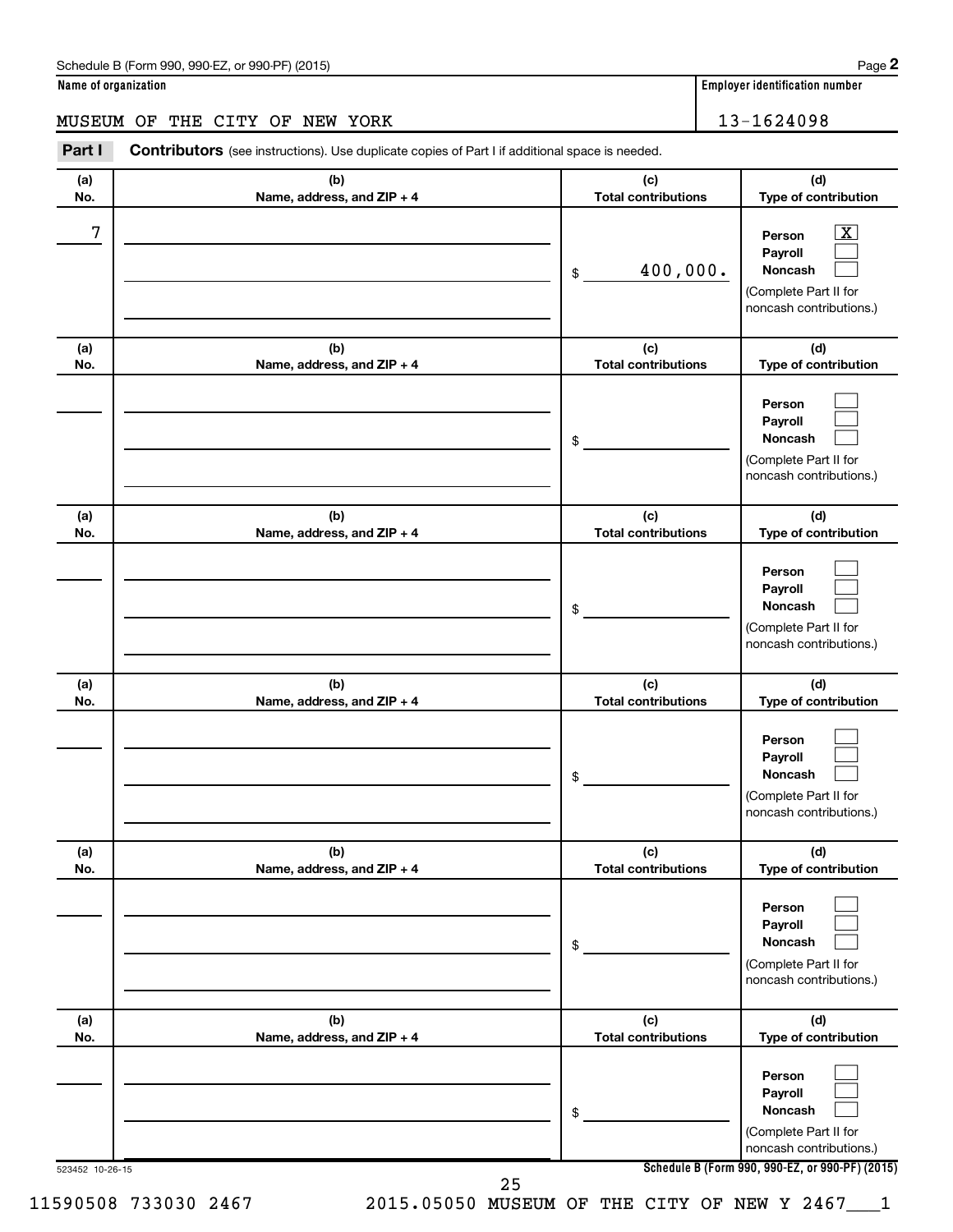# MUSEUM OF THE CITY OF NEW YORK 13-1624098

Part II Noncash Property (see instructions). Use duplicate copies of Part II if additional space is needed.

| (a)<br>No.<br>from<br>Part I | (b)<br>Description of noncash property given | (c)<br>FMV (or estimate)<br>(see instructions) | (d)<br>Date received                            |
|------------------------------|----------------------------------------------|------------------------------------------------|-------------------------------------------------|
|                              |                                              |                                                |                                                 |
|                              |                                              | \$                                             |                                                 |
| (a)<br>No.<br>from<br>Part I | (b)<br>Description of noncash property given | (c)<br>FMV (or estimate)<br>(see instructions) | (d)<br>Date received                            |
|                              |                                              | \$                                             |                                                 |
| (a)<br>No.<br>from<br>Part I | (b)<br>Description of noncash property given | (c)<br>FMV (or estimate)<br>(see instructions) | (d)<br>Date received                            |
|                              |                                              | \$                                             |                                                 |
| (a)<br>No.<br>from<br>Part I | (b)<br>Description of noncash property given | (c)<br>FMV (or estimate)<br>(see instructions) | (d)<br>Date received                            |
|                              |                                              | \$                                             |                                                 |
| (a)<br>No.<br>from<br>Part I | (b)<br>Description of noncash property given | (c)<br>FMV (or estimate)<br>(see instructions) | (d)<br>Date received                            |
|                              |                                              | \$                                             |                                                 |
| (a)<br>No.<br>from<br>Part I | (b)<br>Description of noncash property given | (c)<br>FMV (or estimate)<br>(see instructions) | (d)<br>Date received                            |
|                              |                                              | \$                                             |                                                 |
| 523453 10-26-15              | 26                                           |                                                | Schedule B (Form 990, 990-EZ, or 990-PF) (2015) |

**3**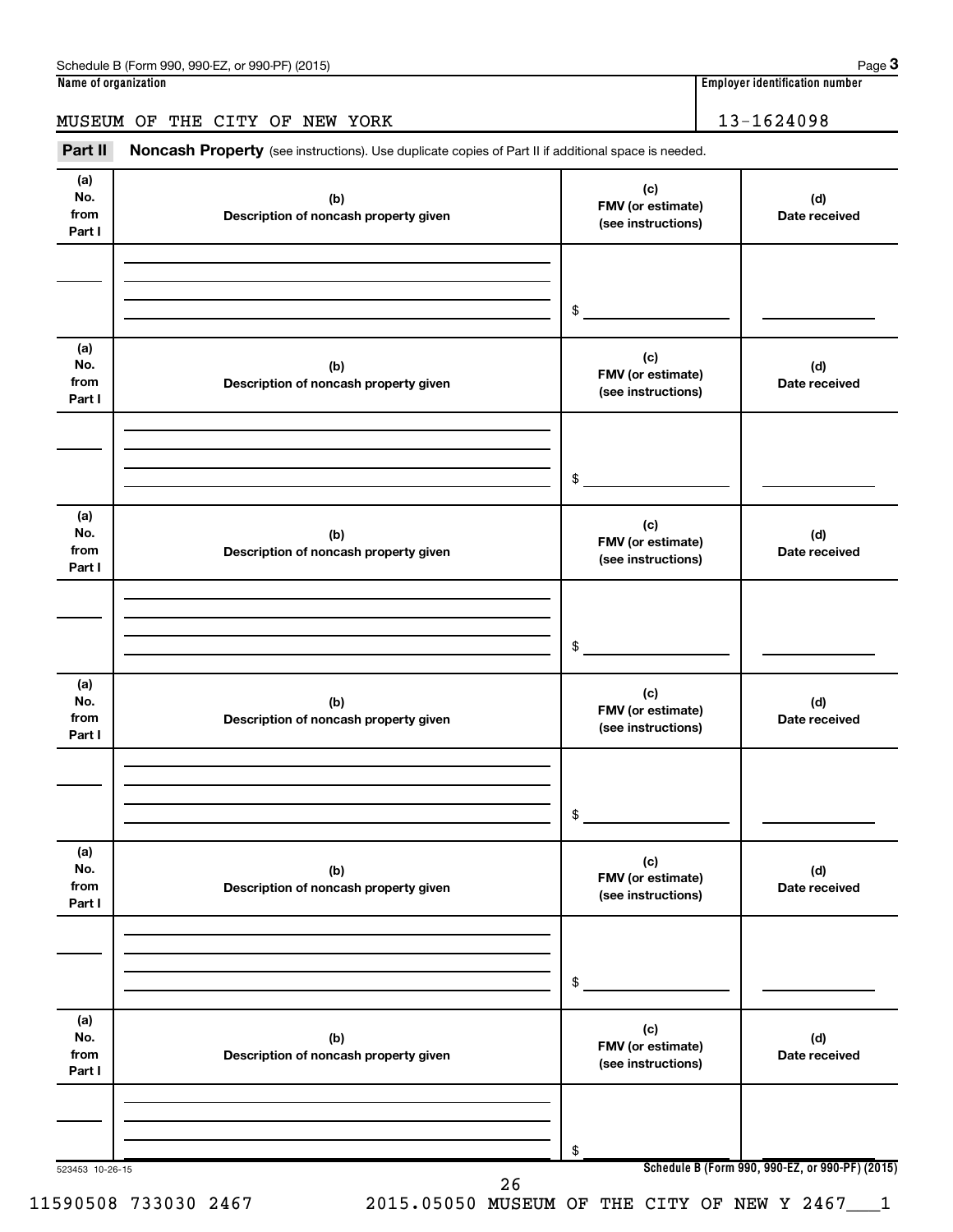| Name of organization      |                                                                 |                                                                                                                                                                                                                                                                                 | <b>Employer identification number</b>                                                                                                                                                    |
|---------------------------|-----------------------------------------------------------------|---------------------------------------------------------------------------------------------------------------------------------------------------------------------------------------------------------------------------------------------------------------------------------|------------------------------------------------------------------------------------------------------------------------------------------------------------------------------------------|
|                           | MUSEUM OF THE CITY OF NEW YORK                                  |                                                                                                                                                                                                                                                                                 | 13-1624098                                                                                                                                                                               |
| Part III                  |                                                                 | the year from any one contributor. Complete columns (a) through (e) and the following line entry. For organizations<br>completing Part III, enter the total of exclusively religious, charitable, etc., contributions of \$1,000 or less for the year. (Enter this info. once.) | <i>Exclusively</i> religious, charitable, etc., contributions to organizations described in section 501(c)(7), (8), or (10) that total more than \$1,000 for<br>$\blacktriangleright$ \$ |
|                           | Use duplicate copies of Part III if additional space is needed. |                                                                                                                                                                                                                                                                                 |                                                                                                                                                                                          |
| (a) No.<br>from<br>Part I | (b) Purpose of gift                                             | (c) Use of gift                                                                                                                                                                                                                                                                 | (d) Description of how gift is held                                                                                                                                                      |
|                           |                                                                 |                                                                                                                                                                                                                                                                                 |                                                                                                                                                                                          |
|                           |                                                                 |                                                                                                                                                                                                                                                                                 |                                                                                                                                                                                          |
|                           |                                                                 | (e) Transfer of gift                                                                                                                                                                                                                                                            |                                                                                                                                                                                          |
|                           |                                                                 |                                                                                                                                                                                                                                                                                 |                                                                                                                                                                                          |
|                           | Transferee's name, address, and ZIP + 4                         |                                                                                                                                                                                                                                                                                 | Relationship of transferor to transferee                                                                                                                                                 |
|                           |                                                                 |                                                                                                                                                                                                                                                                                 |                                                                                                                                                                                          |
|                           |                                                                 |                                                                                                                                                                                                                                                                                 |                                                                                                                                                                                          |
| (a) No.<br>from<br>Part I | (b) Purpose of gift                                             | (c) Use of gift                                                                                                                                                                                                                                                                 | (d) Description of how gift is held                                                                                                                                                      |
|                           |                                                                 |                                                                                                                                                                                                                                                                                 |                                                                                                                                                                                          |
|                           |                                                                 |                                                                                                                                                                                                                                                                                 |                                                                                                                                                                                          |

**(e) Transfer of gift**

|                           | Transferee's name, address, and ZIP + 4 |                      | Relationship of transferor to transferee       |
|---------------------------|-----------------------------------------|----------------------|------------------------------------------------|
| (a) No.<br>from<br>Part I | (b) Purpose of gift                     | (c) Use of gift      | (d) Description of how gift is held            |
|                           |                                         | (e) Transfer of gift |                                                |
|                           | Transferee's name, address, and ZIP + 4 |                      | Relationship of transferor to transferee       |
| (a) No.<br>from<br>Part I | (b) Purpose of gift                     | (c) Use of gift      | (d) Description of how gift is held            |
|                           |                                         |                      |                                                |
|                           | Transferee's name, address, and ZIP + 4 | (e) Transfer of gift | Relationship of transferor to transferee       |
|                           |                                         |                      |                                                |
| 523454 10-26-15           |                                         |                      | Schedule B (Form 990, 990-EZ, or 990-PF) (2015 |

11590508 733030 2467 2015.05050 MUSEUM OF THE CITY OF NEW Y 2467\_\_\_1

27

**Schedule B (Form 990, 990-EZ, or 990-PF) (2015)**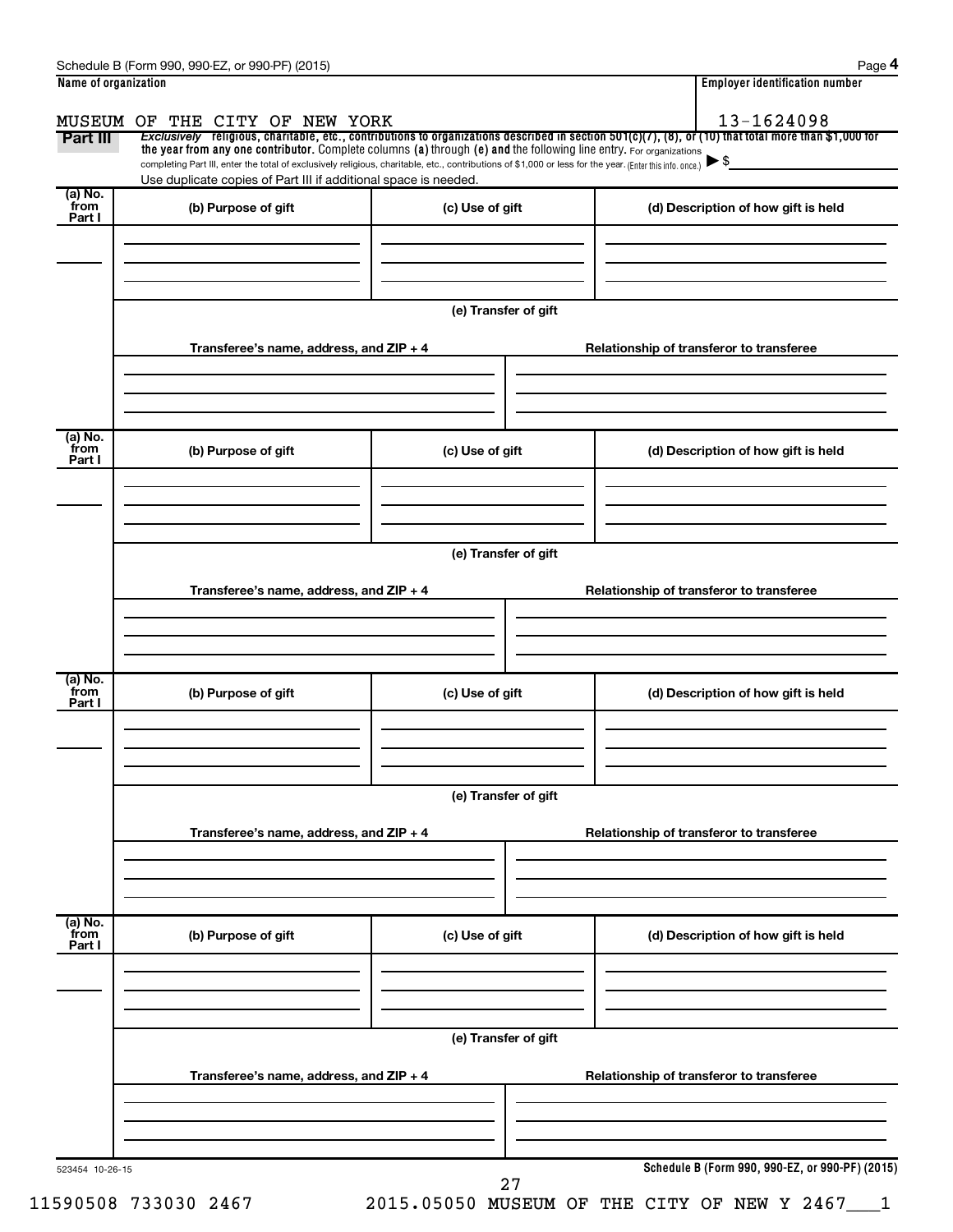|                   |                                                                        | OMB No. 1545-004 |
|-------------------|------------------------------------------------------------------------|------------------|
| <b>SCHEDULE D</b> | <b>Supplemental Financial Statements</b>                               | 2015             |
| (Form 990)        | Complete if the organization answered "Yes" on Form 990,               |                  |
|                   | Part IV line 6, 7, 8, 9, 10, 11a, 11b, 11c, 11d, 11e, 11f, 12a, or 12h |                  |

**(Form 990) | Complete if the organization answered "Yes" on Form 990, Part IV, line 6, 7, 8, 9, 10, 11a, 11b, 11c, 11d, 11e, 11f, 12a, or 12b.**

**| Attach to Form 990. | Information about Schedule D (Form 990) and its instructions is at**  *www.irs.gov/form990.*



| <b>Employer identification number</b><br>Name of the organization<br>13-1624098<br>MUSEUM OF THE CITY OF NEW YORK<br>Organizations Maintaining Donor Advised Funds or Other Similar Funds or Accounts. Complete if the<br>Part I<br>organization answered "Yes" on Form 990, Part IV, line 6.<br>(a) Donor advised funds<br>(b) Funds and other accounts<br>1<br>Aggregate value of contributions to (during year)<br>2<br>Aggregate value of grants from (during year)<br>з<br>4<br>Did the organization inform all donors and donor advisors in writing that the assets held in donor advised funds<br>5<br>Yes<br>No<br>Did the organization inform all grantees, donors, and donor advisors in writing that grant funds can be used only<br>6<br>for charitable purposes and not for the benefit of the donor or donor advisor, or for any other purpose conferring<br>Yes<br>No<br>impermissible private benefit?<br>Part II<br>Conservation Easements. Complete if the organization answered "Yes" on Form 990, Part IV, line 7.<br>Purpose(s) of conservation easements held by the organization (check all that apply).<br>1.<br>Preservation of land for public use (e.g., recreation or education)<br>Preservation of a historically important land area<br>Preservation of a certified historic structure<br>Protection of natural habitat<br>Preservation of open space<br>Complete lines 2a through 2d if the organization held a qualified conservation contribution in the form of a conservation easement on the last<br>2<br>Held at the End of the Tax Year<br>day of the tax year.<br>2a<br>а<br>Total acreage restricted by conservation easements<br>2b<br>b<br>2c<br>с<br>Number of conservation easements included in (c) acquired after 8/17/06, and not on a historic structure<br>d<br>listed in the National Register [111] Marshall Register [11] Marshall Register [11] Marshall Register [11] Marshall Register [11] Marshall Register [11] Marshall Register [11] Marshall Register [11] Marshall Register [11]<br>2d<br>Number of conservation easements modified, transferred, released, extinguished, or terminated by the organization during the tax<br>3.<br>year<br>Number of states where property subject to conservation easement is located ><br>4<br>Does the organization have a written policy regarding the periodic monitoring, inspection, handling of<br>5<br>Yes<br><b>No</b><br>violations, and enforcement of the conservation easements it holds?<br>Staff and volunteer hours devoted to monitoring, inspecting, handling of violations, and enforcing conservation easements during the year<br>6<br>Amount of expenses incurred in monitoring, inspecting, handling of violations, and enforcing conservation easements during the year<br>7<br>$\blacktriangleright$ \$<br>Does each conservation easement reported on line 2(d) above satisfy the requirements of section 170(h)(4)(B)(i)<br>8<br>No<br>Yes<br>In Part XIII, describe how the organization reports conservation easements in its revenue and expense statement, and balance sheet, and<br>9<br>include, if applicable, the text of the footnote to the organization's financial statements that describes the organization's accounting for<br>conservation easements.<br>Organizations Maintaining Collections of Art, Historical Treasures, or Other Similar Assets.<br><b>Part III</b><br>Complete if the organization answered "Yes" on Form 990, Part IV, line 8.<br>1a If the organization elected, as permitted under SFAS 116 (ASC 958), not to report in its revenue statement and balance sheet works of art,<br>historical treasures, or other similar assets held for public exhibition, education, or research in furtherance of public service, provide, in Part XIII,<br>the text of the footnote to its financial statements that describes these items.<br>If the organization elected, as permitted under SFAS 116 (ASC 958), to report in its revenue statement and balance sheet works of art, historical<br>b<br>treasures, or other similar assets held for public exhibition, education, or research in furtherance of public service, provide the following amounts<br>relating to these items:<br>$\left( 1\right)$<br>$\blacktriangleright$ s<br>(ii) Assets included in Form 990, Part X [11] [2000] [2010] Assets included in Form 990, Part X [11] [11] [11]<br>If the organization received or held works of art, historical treasures, or other similar assets for financial gain, provide<br>2<br>the following amounts required to be reported under SFAS 116 (ASC 958) relating to these items:<br>- \$<br>а<br>$\blacktriangleright$ s | ▶ Attach to Form 990.<br>Department of the Treasury<br>Information about Schedule D (Form 990) and its instructions is at www.irs.gov/form990.<br>Internal Revenue Service | Open to Fublic<br>Inspection |
|-----------------------------------------------------------------------------------------------------------------------------------------------------------------------------------------------------------------------------------------------------------------------------------------------------------------------------------------------------------------------------------------------------------------------------------------------------------------------------------------------------------------------------------------------------------------------------------------------------------------------------------------------------------------------------------------------------------------------------------------------------------------------------------------------------------------------------------------------------------------------------------------------------------------------------------------------------------------------------------------------------------------------------------------------------------------------------------------------------------------------------------------------------------------------------------------------------------------------------------------------------------------------------------------------------------------------------------------------------------------------------------------------------------------------------------------------------------------------------------------------------------------------------------------------------------------------------------------------------------------------------------------------------------------------------------------------------------------------------------------------------------------------------------------------------------------------------------------------------------------------------------------------------------------------------------------------------------------------------------------------------------------------------------------------------------------------------------------------------------------------------------------------------------------------------------------------------------------------------------------------------------------------------------------------------------------------------------------------------------------------------------------------------------------------------------------------------------------------------------------------------------------------------------------------------------------------------------------------------------------------------------------------------------------------------------------------------------------------------------------------------------------------------------------------------------------------------------------------------------------------------------------------------------------------------------------------------------------------------------------------------------------------------------------------------------------------------------------------------------------------------------------------------------------------------------------------------------------------------------------------------------------------------------------------------------------------------------------------------------------------------------------------------------------------------------------------------------------------------------------------------------------------------------------------------------------------------------------------------------------------------------------------------------------------------------------------------------------------------------------------------------------------------------------------------------------------------------------------------------------------------------------------------------------------------------------------------------------------------------------------------------------------------------------------------------------------------------------------------------------------------------------------------------------------------------------------------------------------------------------------------------------------------------------------------------------------------------------------------------------------------------------------------------------------------------------------------------------------------------------------------------------------------------------------------------------------------------------------------------------------------------------------------------------------------------------------------|----------------------------------------------------------------------------------------------------------------------------------------------------------------------------|------------------------------|
|                                                                                                                                                                                                                                                                                                                                                                                                                                                                                                                                                                                                                                                                                                                                                                                                                                                                                                                                                                                                                                                                                                                                                                                                                                                                                                                                                                                                                                                                                                                                                                                                                                                                                                                                                                                                                                                                                                                                                                                                                                                                                                                                                                                                                                                                                                                                                                                                                                                                                                                                                                                                                                                                                                                                                                                                                                                                                                                                                                                                                                                                                                                                                                                                                                                                                                                                                                                                                                                                                                                                                                                                                                                                                                                                                                                                                                                                                                                                                                                                                                                                                                                                                                                                                                                                                                                                                                                                                                                                                                                                                                                                                                                                                                     |                                                                                                                                                                            |                              |
|                                                                                                                                                                                                                                                                                                                                                                                                                                                                                                                                                                                                                                                                                                                                                                                                                                                                                                                                                                                                                                                                                                                                                                                                                                                                                                                                                                                                                                                                                                                                                                                                                                                                                                                                                                                                                                                                                                                                                                                                                                                                                                                                                                                                                                                                                                                                                                                                                                                                                                                                                                                                                                                                                                                                                                                                                                                                                                                                                                                                                                                                                                                                                                                                                                                                                                                                                                                                                                                                                                                                                                                                                                                                                                                                                                                                                                                                                                                                                                                                                                                                                                                                                                                                                                                                                                                                                                                                                                                                                                                                                                                                                                                                                                     |                                                                                                                                                                            |                              |
|                                                                                                                                                                                                                                                                                                                                                                                                                                                                                                                                                                                                                                                                                                                                                                                                                                                                                                                                                                                                                                                                                                                                                                                                                                                                                                                                                                                                                                                                                                                                                                                                                                                                                                                                                                                                                                                                                                                                                                                                                                                                                                                                                                                                                                                                                                                                                                                                                                                                                                                                                                                                                                                                                                                                                                                                                                                                                                                                                                                                                                                                                                                                                                                                                                                                                                                                                                                                                                                                                                                                                                                                                                                                                                                                                                                                                                                                                                                                                                                                                                                                                                                                                                                                                                                                                                                                                                                                                                                                                                                                                                                                                                                                                                     |                                                                                                                                                                            |                              |
|                                                                                                                                                                                                                                                                                                                                                                                                                                                                                                                                                                                                                                                                                                                                                                                                                                                                                                                                                                                                                                                                                                                                                                                                                                                                                                                                                                                                                                                                                                                                                                                                                                                                                                                                                                                                                                                                                                                                                                                                                                                                                                                                                                                                                                                                                                                                                                                                                                                                                                                                                                                                                                                                                                                                                                                                                                                                                                                                                                                                                                                                                                                                                                                                                                                                                                                                                                                                                                                                                                                                                                                                                                                                                                                                                                                                                                                                                                                                                                                                                                                                                                                                                                                                                                                                                                                                                                                                                                                                                                                                                                                                                                                                                                     |                                                                                                                                                                            |                              |
|                                                                                                                                                                                                                                                                                                                                                                                                                                                                                                                                                                                                                                                                                                                                                                                                                                                                                                                                                                                                                                                                                                                                                                                                                                                                                                                                                                                                                                                                                                                                                                                                                                                                                                                                                                                                                                                                                                                                                                                                                                                                                                                                                                                                                                                                                                                                                                                                                                                                                                                                                                                                                                                                                                                                                                                                                                                                                                                                                                                                                                                                                                                                                                                                                                                                                                                                                                                                                                                                                                                                                                                                                                                                                                                                                                                                                                                                                                                                                                                                                                                                                                                                                                                                                                                                                                                                                                                                                                                                                                                                                                                                                                                                                                     |                                                                                                                                                                            |                              |
|                                                                                                                                                                                                                                                                                                                                                                                                                                                                                                                                                                                                                                                                                                                                                                                                                                                                                                                                                                                                                                                                                                                                                                                                                                                                                                                                                                                                                                                                                                                                                                                                                                                                                                                                                                                                                                                                                                                                                                                                                                                                                                                                                                                                                                                                                                                                                                                                                                                                                                                                                                                                                                                                                                                                                                                                                                                                                                                                                                                                                                                                                                                                                                                                                                                                                                                                                                                                                                                                                                                                                                                                                                                                                                                                                                                                                                                                                                                                                                                                                                                                                                                                                                                                                                                                                                                                                                                                                                                                                                                                                                                                                                                                                                     |                                                                                                                                                                            |                              |
|                                                                                                                                                                                                                                                                                                                                                                                                                                                                                                                                                                                                                                                                                                                                                                                                                                                                                                                                                                                                                                                                                                                                                                                                                                                                                                                                                                                                                                                                                                                                                                                                                                                                                                                                                                                                                                                                                                                                                                                                                                                                                                                                                                                                                                                                                                                                                                                                                                                                                                                                                                                                                                                                                                                                                                                                                                                                                                                                                                                                                                                                                                                                                                                                                                                                                                                                                                                                                                                                                                                                                                                                                                                                                                                                                                                                                                                                                                                                                                                                                                                                                                                                                                                                                                                                                                                                                                                                                                                                                                                                                                                                                                                                                                     |                                                                                                                                                                            |                              |
|                                                                                                                                                                                                                                                                                                                                                                                                                                                                                                                                                                                                                                                                                                                                                                                                                                                                                                                                                                                                                                                                                                                                                                                                                                                                                                                                                                                                                                                                                                                                                                                                                                                                                                                                                                                                                                                                                                                                                                                                                                                                                                                                                                                                                                                                                                                                                                                                                                                                                                                                                                                                                                                                                                                                                                                                                                                                                                                                                                                                                                                                                                                                                                                                                                                                                                                                                                                                                                                                                                                                                                                                                                                                                                                                                                                                                                                                                                                                                                                                                                                                                                                                                                                                                                                                                                                                                                                                                                                                                                                                                                                                                                                                                                     |                                                                                                                                                                            |                              |
|                                                                                                                                                                                                                                                                                                                                                                                                                                                                                                                                                                                                                                                                                                                                                                                                                                                                                                                                                                                                                                                                                                                                                                                                                                                                                                                                                                                                                                                                                                                                                                                                                                                                                                                                                                                                                                                                                                                                                                                                                                                                                                                                                                                                                                                                                                                                                                                                                                                                                                                                                                                                                                                                                                                                                                                                                                                                                                                                                                                                                                                                                                                                                                                                                                                                                                                                                                                                                                                                                                                                                                                                                                                                                                                                                                                                                                                                                                                                                                                                                                                                                                                                                                                                                                                                                                                                                                                                                                                                                                                                                                                                                                                                                                     |                                                                                                                                                                            |                              |
|                                                                                                                                                                                                                                                                                                                                                                                                                                                                                                                                                                                                                                                                                                                                                                                                                                                                                                                                                                                                                                                                                                                                                                                                                                                                                                                                                                                                                                                                                                                                                                                                                                                                                                                                                                                                                                                                                                                                                                                                                                                                                                                                                                                                                                                                                                                                                                                                                                                                                                                                                                                                                                                                                                                                                                                                                                                                                                                                                                                                                                                                                                                                                                                                                                                                                                                                                                                                                                                                                                                                                                                                                                                                                                                                                                                                                                                                                                                                                                                                                                                                                                                                                                                                                                                                                                                                                                                                                                                                                                                                                                                                                                                                                                     |                                                                                                                                                                            |                              |
|                                                                                                                                                                                                                                                                                                                                                                                                                                                                                                                                                                                                                                                                                                                                                                                                                                                                                                                                                                                                                                                                                                                                                                                                                                                                                                                                                                                                                                                                                                                                                                                                                                                                                                                                                                                                                                                                                                                                                                                                                                                                                                                                                                                                                                                                                                                                                                                                                                                                                                                                                                                                                                                                                                                                                                                                                                                                                                                                                                                                                                                                                                                                                                                                                                                                                                                                                                                                                                                                                                                                                                                                                                                                                                                                                                                                                                                                                                                                                                                                                                                                                                                                                                                                                                                                                                                                                                                                                                                                                                                                                                                                                                                                                                     |                                                                                                                                                                            |                              |
|                                                                                                                                                                                                                                                                                                                                                                                                                                                                                                                                                                                                                                                                                                                                                                                                                                                                                                                                                                                                                                                                                                                                                                                                                                                                                                                                                                                                                                                                                                                                                                                                                                                                                                                                                                                                                                                                                                                                                                                                                                                                                                                                                                                                                                                                                                                                                                                                                                                                                                                                                                                                                                                                                                                                                                                                                                                                                                                                                                                                                                                                                                                                                                                                                                                                                                                                                                                                                                                                                                                                                                                                                                                                                                                                                                                                                                                                                                                                                                                                                                                                                                                                                                                                                                                                                                                                                                                                                                                                                                                                                                                                                                                                                                     |                                                                                                                                                                            |                              |
|                                                                                                                                                                                                                                                                                                                                                                                                                                                                                                                                                                                                                                                                                                                                                                                                                                                                                                                                                                                                                                                                                                                                                                                                                                                                                                                                                                                                                                                                                                                                                                                                                                                                                                                                                                                                                                                                                                                                                                                                                                                                                                                                                                                                                                                                                                                                                                                                                                                                                                                                                                                                                                                                                                                                                                                                                                                                                                                                                                                                                                                                                                                                                                                                                                                                                                                                                                                                                                                                                                                                                                                                                                                                                                                                                                                                                                                                                                                                                                                                                                                                                                                                                                                                                                                                                                                                                                                                                                                                                                                                                                                                                                                                                                     |                                                                                                                                                                            |                              |
|                                                                                                                                                                                                                                                                                                                                                                                                                                                                                                                                                                                                                                                                                                                                                                                                                                                                                                                                                                                                                                                                                                                                                                                                                                                                                                                                                                                                                                                                                                                                                                                                                                                                                                                                                                                                                                                                                                                                                                                                                                                                                                                                                                                                                                                                                                                                                                                                                                                                                                                                                                                                                                                                                                                                                                                                                                                                                                                                                                                                                                                                                                                                                                                                                                                                                                                                                                                                                                                                                                                                                                                                                                                                                                                                                                                                                                                                                                                                                                                                                                                                                                                                                                                                                                                                                                                                                                                                                                                                                                                                                                                                                                                                                                     |                                                                                                                                                                            |                              |
|                                                                                                                                                                                                                                                                                                                                                                                                                                                                                                                                                                                                                                                                                                                                                                                                                                                                                                                                                                                                                                                                                                                                                                                                                                                                                                                                                                                                                                                                                                                                                                                                                                                                                                                                                                                                                                                                                                                                                                                                                                                                                                                                                                                                                                                                                                                                                                                                                                                                                                                                                                                                                                                                                                                                                                                                                                                                                                                                                                                                                                                                                                                                                                                                                                                                                                                                                                                                                                                                                                                                                                                                                                                                                                                                                                                                                                                                                                                                                                                                                                                                                                                                                                                                                                                                                                                                                                                                                                                                                                                                                                                                                                                                                                     |                                                                                                                                                                            |                              |
|                                                                                                                                                                                                                                                                                                                                                                                                                                                                                                                                                                                                                                                                                                                                                                                                                                                                                                                                                                                                                                                                                                                                                                                                                                                                                                                                                                                                                                                                                                                                                                                                                                                                                                                                                                                                                                                                                                                                                                                                                                                                                                                                                                                                                                                                                                                                                                                                                                                                                                                                                                                                                                                                                                                                                                                                                                                                                                                                                                                                                                                                                                                                                                                                                                                                                                                                                                                                                                                                                                                                                                                                                                                                                                                                                                                                                                                                                                                                                                                                                                                                                                                                                                                                                                                                                                                                                                                                                                                                                                                                                                                                                                                                                                     |                                                                                                                                                                            |                              |
|                                                                                                                                                                                                                                                                                                                                                                                                                                                                                                                                                                                                                                                                                                                                                                                                                                                                                                                                                                                                                                                                                                                                                                                                                                                                                                                                                                                                                                                                                                                                                                                                                                                                                                                                                                                                                                                                                                                                                                                                                                                                                                                                                                                                                                                                                                                                                                                                                                                                                                                                                                                                                                                                                                                                                                                                                                                                                                                                                                                                                                                                                                                                                                                                                                                                                                                                                                                                                                                                                                                                                                                                                                                                                                                                                                                                                                                                                                                                                                                                                                                                                                                                                                                                                                                                                                                                                                                                                                                                                                                                                                                                                                                                                                     |                                                                                                                                                                            |                              |
|                                                                                                                                                                                                                                                                                                                                                                                                                                                                                                                                                                                                                                                                                                                                                                                                                                                                                                                                                                                                                                                                                                                                                                                                                                                                                                                                                                                                                                                                                                                                                                                                                                                                                                                                                                                                                                                                                                                                                                                                                                                                                                                                                                                                                                                                                                                                                                                                                                                                                                                                                                                                                                                                                                                                                                                                                                                                                                                                                                                                                                                                                                                                                                                                                                                                                                                                                                                                                                                                                                                                                                                                                                                                                                                                                                                                                                                                                                                                                                                                                                                                                                                                                                                                                                                                                                                                                                                                                                                                                                                                                                                                                                                                                                     |                                                                                                                                                                            |                              |
|                                                                                                                                                                                                                                                                                                                                                                                                                                                                                                                                                                                                                                                                                                                                                                                                                                                                                                                                                                                                                                                                                                                                                                                                                                                                                                                                                                                                                                                                                                                                                                                                                                                                                                                                                                                                                                                                                                                                                                                                                                                                                                                                                                                                                                                                                                                                                                                                                                                                                                                                                                                                                                                                                                                                                                                                                                                                                                                                                                                                                                                                                                                                                                                                                                                                                                                                                                                                                                                                                                                                                                                                                                                                                                                                                                                                                                                                                                                                                                                                                                                                                                                                                                                                                                                                                                                                                                                                                                                                                                                                                                                                                                                                                                     |                                                                                                                                                                            |                              |
|                                                                                                                                                                                                                                                                                                                                                                                                                                                                                                                                                                                                                                                                                                                                                                                                                                                                                                                                                                                                                                                                                                                                                                                                                                                                                                                                                                                                                                                                                                                                                                                                                                                                                                                                                                                                                                                                                                                                                                                                                                                                                                                                                                                                                                                                                                                                                                                                                                                                                                                                                                                                                                                                                                                                                                                                                                                                                                                                                                                                                                                                                                                                                                                                                                                                                                                                                                                                                                                                                                                                                                                                                                                                                                                                                                                                                                                                                                                                                                                                                                                                                                                                                                                                                                                                                                                                                                                                                                                                                                                                                                                                                                                                                                     |                                                                                                                                                                            |                              |
|                                                                                                                                                                                                                                                                                                                                                                                                                                                                                                                                                                                                                                                                                                                                                                                                                                                                                                                                                                                                                                                                                                                                                                                                                                                                                                                                                                                                                                                                                                                                                                                                                                                                                                                                                                                                                                                                                                                                                                                                                                                                                                                                                                                                                                                                                                                                                                                                                                                                                                                                                                                                                                                                                                                                                                                                                                                                                                                                                                                                                                                                                                                                                                                                                                                                                                                                                                                                                                                                                                                                                                                                                                                                                                                                                                                                                                                                                                                                                                                                                                                                                                                                                                                                                                                                                                                                                                                                                                                                                                                                                                                                                                                                                                     |                                                                                                                                                                            |                              |
|                                                                                                                                                                                                                                                                                                                                                                                                                                                                                                                                                                                                                                                                                                                                                                                                                                                                                                                                                                                                                                                                                                                                                                                                                                                                                                                                                                                                                                                                                                                                                                                                                                                                                                                                                                                                                                                                                                                                                                                                                                                                                                                                                                                                                                                                                                                                                                                                                                                                                                                                                                                                                                                                                                                                                                                                                                                                                                                                                                                                                                                                                                                                                                                                                                                                                                                                                                                                                                                                                                                                                                                                                                                                                                                                                                                                                                                                                                                                                                                                                                                                                                                                                                                                                                                                                                                                                                                                                                                                                                                                                                                                                                                                                                     |                                                                                                                                                                            |                              |
|                                                                                                                                                                                                                                                                                                                                                                                                                                                                                                                                                                                                                                                                                                                                                                                                                                                                                                                                                                                                                                                                                                                                                                                                                                                                                                                                                                                                                                                                                                                                                                                                                                                                                                                                                                                                                                                                                                                                                                                                                                                                                                                                                                                                                                                                                                                                                                                                                                                                                                                                                                                                                                                                                                                                                                                                                                                                                                                                                                                                                                                                                                                                                                                                                                                                                                                                                                                                                                                                                                                                                                                                                                                                                                                                                                                                                                                                                                                                                                                                                                                                                                                                                                                                                                                                                                                                                                                                                                                                                                                                                                                                                                                                                                     |                                                                                                                                                                            |                              |
|                                                                                                                                                                                                                                                                                                                                                                                                                                                                                                                                                                                                                                                                                                                                                                                                                                                                                                                                                                                                                                                                                                                                                                                                                                                                                                                                                                                                                                                                                                                                                                                                                                                                                                                                                                                                                                                                                                                                                                                                                                                                                                                                                                                                                                                                                                                                                                                                                                                                                                                                                                                                                                                                                                                                                                                                                                                                                                                                                                                                                                                                                                                                                                                                                                                                                                                                                                                                                                                                                                                                                                                                                                                                                                                                                                                                                                                                                                                                                                                                                                                                                                                                                                                                                                                                                                                                                                                                                                                                                                                                                                                                                                                                                                     |                                                                                                                                                                            |                              |
|                                                                                                                                                                                                                                                                                                                                                                                                                                                                                                                                                                                                                                                                                                                                                                                                                                                                                                                                                                                                                                                                                                                                                                                                                                                                                                                                                                                                                                                                                                                                                                                                                                                                                                                                                                                                                                                                                                                                                                                                                                                                                                                                                                                                                                                                                                                                                                                                                                                                                                                                                                                                                                                                                                                                                                                                                                                                                                                                                                                                                                                                                                                                                                                                                                                                                                                                                                                                                                                                                                                                                                                                                                                                                                                                                                                                                                                                                                                                                                                                                                                                                                                                                                                                                                                                                                                                                                                                                                                                                                                                                                                                                                                                                                     |                                                                                                                                                                            |                              |
|                                                                                                                                                                                                                                                                                                                                                                                                                                                                                                                                                                                                                                                                                                                                                                                                                                                                                                                                                                                                                                                                                                                                                                                                                                                                                                                                                                                                                                                                                                                                                                                                                                                                                                                                                                                                                                                                                                                                                                                                                                                                                                                                                                                                                                                                                                                                                                                                                                                                                                                                                                                                                                                                                                                                                                                                                                                                                                                                                                                                                                                                                                                                                                                                                                                                                                                                                                                                                                                                                                                                                                                                                                                                                                                                                                                                                                                                                                                                                                                                                                                                                                                                                                                                                                                                                                                                                                                                                                                                                                                                                                                                                                                                                                     |                                                                                                                                                                            |                              |
|                                                                                                                                                                                                                                                                                                                                                                                                                                                                                                                                                                                                                                                                                                                                                                                                                                                                                                                                                                                                                                                                                                                                                                                                                                                                                                                                                                                                                                                                                                                                                                                                                                                                                                                                                                                                                                                                                                                                                                                                                                                                                                                                                                                                                                                                                                                                                                                                                                                                                                                                                                                                                                                                                                                                                                                                                                                                                                                                                                                                                                                                                                                                                                                                                                                                                                                                                                                                                                                                                                                                                                                                                                                                                                                                                                                                                                                                                                                                                                                                                                                                                                                                                                                                                                                                                                                                                                                                                                                                                                                                                                                                                                                                                                     |                                                                                                                                                                            |                              |
|                                                                                                                                                                                                                                                                                                                                                                                                                                                                                                                                                                                                                                                                                                                                                                                                                                                                                                                                                                                                                                                                                                                                                                                                                                                                                                                                                                                                                                                                                                                                                                                                                                                                                                                                                                                                                                                                                                                                                                                                                                                                                                                                                                                                                                                                                                                                                                                                                                                                                                                                                                                                                                                                                                                                                                                                                                                                                                                                                                                                                                                                                                                                                                                                                                                                                                                                                                                                                                                                                                                                                                                                                                                                                                                                                                                                                                                                                                                                                                                                                                                                                                                                                                                                                                                                                                                                                                                                                                                                                                                                                                                                                                                                                                     |                                                                                                                                                                            |                              |
|                                                                                                                                                                                                                                                                                                                                                                                                                                                                                                                                                                                                                                                                                                                                                                                                                                                                                                                                                                                                                                                                                                                                                                                                                                                                                                                                                                                                                                                                                                                                                                                                                                                                                                                                                                                                                                                                                                                                                                                                                                                                                                                                                                                                                                                                                                                                                                                                                                                                                                                                                                                                                                                                                                                                                                                                                                                                                                                                                                                                                                                                                                                                                                                                                                                                                                                                                                                                                                                                                                                                                                                                                                                                                                                                                                                                                                                                                                                                                                                                                                                                                                                                                                                                                                                                                                                                                                                                                                                                                                                                                                                                                                                                                                     |                                                                                                                                                                            |                              |
|                                                                                                                                                                                                                                                                                                                                                                                                                                                                                                                                                                                                                                                                                                                                                                                                                                                                                                                                                                                                                                                                                                                                                                                                                                                                                                                                                                                                                                                                                                                                                                                                                                                                                                                                                                                                                                                                                                                                                                                                                                                                                                                                                                                                                                                                                                                                                                                                                                                                                                                                                                                                                                                                                                                                                                                                                                                                                                                                                                                                                                                                                                                                                                                                                                                                                                                                                                                                                                                                                                                                                                                                                                                                                                                                                                                                                                                                                                                                                                                                                                                                                                                                                                                                                                                                                                                                                                                                                                                                                                                                                                                                                                                                                                     |                                                                                                                                                                            |                              |
|                                                                                                                                                                                                                                                                                                                                                                                                                                                                                                                                                                                                                                                                                                                                                                                                                                                                                                                                                                                                                                                                                                                                                                                                                                                                                                                                                                                                                                                                                                                                                                                                                                                                                                                                                                                                                                                                                                                                                                                                                                                                                                                                                                                                                                                                                                                                                                                                                                                                                                                                                                                                                                                                                                                                                                                                                                                                                                                                                                                                                                                                                                                                                                                                                                                                                                                                                                                                                                                                                                                                                                                                                                                                                                                                                                                                                                                                                                                                                                                                                                                                                                                                                                                                                                                                                                                                                                                                                                                                                                                                                                                                                                                                                                     |                                                                                                                                                                            |                              |
|                                                                                                                                                                                                                                                                                                                                                                                                                                                                                                                                                                                                                                                                                                                                                                                                                                                                                                                                                                                                                                                                                                                                                                                                                                                                                                                                                                                                                                                                                                                                                                                                                                                                                                                                                                                                                                                                                                                                                                                                                                                                                                                                                                                                                                                                                                                                                                                                                                                                                                                                                                                                                                                                                                                                                                                                                                                                                                                                                                                                                                                                                                                                                                                                                                                                                                                                                                                                                                                                                                                                                                                                                                                                                                                                                                                                                                                                                                                                                                                                                                                                                                                                                                                                                                                                                                                                                                                                                                                                                                                                                                                                                                                                                                     |                                                                                                                                                                            |                              |
|                                                                                                                                                                                                                                                                                                                                                                                                                                                                                                                                                                                                                                                                                                                                                                                                                                                                                                                                                                                                                                                                                                                                                                                                                                                                                                                                                                                                                                                                                                                                                                                                                                                                                                                                                                                                                                                                                                                                                                                                                                                                                                                                                                                                                                                                                                                                                                                                                                                                                                                                                                                                                                                                                                                                                                                                                                                                                                                                                                                                                                                                                                                                                                                                                                                                                                                                                                                                                                                                                                                                                                                                                                                                                                                                                                                                                                                                                                                                                                                                                                                                                                                                                                                                                                                                                                                                                                                                                                                                                                                                                                                                                                                                                                     |                                                                                                                                                                            |                              |
|                                                                                                                                                                                                                                                                                                                                                                                                                                                                                                                                                                                                                                                                                                                                                                                                                                                                                                                                                                                                                                                                                                                                                                                                                                                                                                                                                                                                                                                                                                                                                                                                                                                                                                                                                                                                                                                                                                                                                                                                                                                                                                                                                                                                                                                                                                                                                                                                                                                                                                                                                                                                                                                                                                                                                                                                                                                                                                                                                                                                                                                                                                                                                                                                                                                                                                                                                                                                                                                                                                                                                                                                                                                                                                                                                                                                                                                                                                                                                                                                                                                                                                                                                                                                                                                                                                                                                                                                                                                                                                                                                                                                                                                                                                     |                                                                                                                                                                            |                              |
|                                                                                                                                                                                                                                                                                                                                                                                                                                                                                                                                                                                                                                                                                                                                                                                                                                                                                                                                                                                                                                                                                                                                                                                                                                                                                                                                                                                                                                                                                                                                                                                                                                                                                                                                                                                                                                                                                                                                                                                                                                                                                                                                                                                                                                                                                                                                                                                                                                                                                                                                                                                                                                                                                                                                                                                                                                                                                                                                                                                                                                                                                                                                                                                                                                                                                                                                                                                                                                                                                                                                                                                                                                                                                                                                                                                                                                                                                                                                                                                                                                                                                                                                                                                                                                                                                                                                                                                                                                                                                                                                                                                                                                                                                                     |                                                                                                                                                                            |                              |
|                                                                                                                                                                                                                                                                                                                                                                                                                                                                                                                                                                                                                                                                                                                                                                                                                                                                                                                                                                                                                                                                                                                                                                                                                                                                                                                                                                                                                                                                                                                                                                                                                                                                                                                                                                                                                                                                                                                                                                                                                                                                                                                                                                                                                                                                                                                                                                                                                                                                                                                                                                                                                                                                                                                                                                                                                                                                                                                                                                                                                                                                                                                                                                                                                                                                                                                                                                                                                                                                                                                                                                                                                                                                                                                                                                                                                                                                                                                                                                                                                                                                                                                                                                                                                                                                                                                                                                                                                                                                                                                                                                                                                                                                                                     |                                                                                                                                                                            |                              |
|                                                                                                                                                                                                                                                                                                                                                                                                                                                                                                                                                                                                                                                                                                                                                                                                                                                                                                                                                                                                                                                                                                                                                                                                                                                                                                                                                                                                                                                                                                                                                                                                                                                                                                                                                                                                                                                                                                                                                                                                                                                                                                                                                                                                                                                                                                                                                                                                                                                                                                                                                                                                                                                                                                                                                                                                                                                                                                                                                                                                                                                                                                                                                                                                                                                                                                                                                                                                                                                                                                                                                                                                                                                                                                                                                                                                                                                                                                                                                                                                                                                                                                                                                                                                                                                                                                                                                                                                                                                                                                                                                                                                                                                                                                     |                                                                                                                                                                            |                              |
|                                                                                                                                                                                                                                                                                                                                                                                                                                                                                                                                                                                                                                                                                                                                                                                                                                                                                                                                                                                                                                                                                                                                                                                                                                                                                                                                                                                                                                                                                                                                                                                                                                                                                                                                                                                                                                                                                                                                                                                                                                                                                                                                                                                                                                                                                                                                                                                                                                                                                                                                                                                                                                                                                                                                                                                                                                                                                                                                                                                                                                                                                                                                                                                                                                                                                                                                                                                                                                                                                                                                                                                                                                                                                                                                                                                                                                                                                                                                                                                                                                                                                                                                                                                                                                                                                                                                                                                                                                                                                                                                                                                                                                                                                                     |                                                                                                                                                                            |                              |
|                                                                                                                                                                                                                                                                                                                                                                                                                                                                                                                                                                                                                                                                                                                                                                                                                                                                                                                                                                                                                                                                                                                                                                                                                                                                                                                                                                                                                                                                                                                                                                                                                                                                                                                                                                                                                                                                                                                                                                                                                                                                                                                                                                                                                                                                                                                                                                                                                                                                                                                                                                                                                                                                                                                                                                                                                                                                                                                                                                                                                                                                                                                                                                                                                                                                                                                                                                                                                                                                                                                                                                                                                                                                                                                                                                                                                                                                                                                                                                                                                                                                                                                                                                                                                                                                                                                                                                                                                                                                                                                                                                                                                                                                                                     |                                                                                                                                                                            |                              |
|                                                                                                                                                                                                                                                                                                                                                                                                                                                                                                                                                                                                                                                                                                                                                                                                                                                                                                                                                                                                                                                                                                                                                                                                                                                                                                                                                                                                                                                                                                                                                                                                                                                                                                                                                                                                                                                                                                                                                                                                                                                                                                                                                                                                                                                                                                                                                                                                                                                                                                                                                                                                                                                                                                                                                                                                                                                                                                                                                                                                                                                                                                                                                                                                                                                                                                                                                                                                                                                                                                                                                                                                                                                                                                                                                                                                                                                                                                                                                                                                                                                                                                                                                                                                                                                                                                                                                                                                                                                                                                                                                                                                                                                                                                     |                                                                                                                                                                            |                              |
|                                                                                                                                                                                                                                                                                                                                                                                                                                                                                                                                                                                                                                                                                                                                                                                                                                                                                                                                                                                                                                                                                                                                                                                                                                                                                                                                                                                                                                                                                                                                                                                                                                                                                                                                                                                                                                                                                                                                                                                                                                                                                                                                                                                                                                                                                                                                                                                                                                                                                                                                                                                                                                                                                                                                                                                                                                                                                                                                                                                                                                                                                                                                                                                                                                                                                                                                                                                                                                                                                                                                                                                                                                                                                                                                                                                                                                                                                                                                                                                                                                                                                                                                                                                                                                                                                                                                                                                                                                                                                                                                                                                                                                                                                                     |                                                                                                                                                                            |                              |
|                                                                                                                                                                                                                                                                                                                                                                                                                                                                                                                                                                                                                                                                                                                                                                                                                                                                                                                                                                                                                                                                                                                                                                                                                                                                                                                                                                                                                                                                                                                                                                                                                                                                                                                                                                                                                                                                                                                                                                                                                                                                                                                                                                                                                                                                                                                                                                                                                                                                                                                                                                                                                                                                                                                                                                                                                                                                                                                                                                                                                                                                                                                                                                                                                                                                                                                                                                                                                                                                                                                                                                                                                                                                                                                                                                                                                                                                                                                                                                                                                                                                                                                                                                                                                                                                                                                                                                                                                                                                                                                                                                                                                                                                                                     |                                                                                                                                                                            |                              |
|                                                                                                                                                                                                                                                                                                                                                                                                                                                                                                                                                                                                                                                                                                                                                                                                                                                                                                                                                                                                                                                                                                                                                                                                                                                                                                                                                                                                                                                                                                                                                                                                                                                                                                                                                                                                                                                                                                                                                                                                                                                                                                                                                                                                                                                                                                                                                                                                                                                                                                                                                                                                                                                                                                                                                                                                                                                                                                                                                                                                                                                                                                                                                                                                                                                                                                                                                                                                                                                                                                                                                                                                                                                                                                                                                                                                                                                                                                                                                                                                                                                                                                                                                                                                                                                                                                                                                                                                                                                                                                                                                                                                                                                                                                     |                                                                                                                                                                            |                              |
|                                                                                                                                                                                                                                                                                                                                                                                                                                                                                                                                                                                                                                                                                                                                                                                                                                                                                                                                                                                                                                                                                                                                                                                                                                                                                                                                                                                                                                                                                                                                                                                                                                                                                                                                                                                                                                                                                                                                                                                                                                                                                                                                                                                                                                                                                                                                                                                                                                                                                                                                                                                                                                                                                                                                                                                                                                                                                                                                                                                                                                                                                                                                                                                                                                                                                                                                                                                                                                                                                                                                                                                                                                                                                                                                                                                                                                                                                                                                                                                                                                                                                                                                                                                                                                                                                                                                                                                                                                                                                                                                                                                                                                                                                                     |                                                                                                                                                                            |                              |
|                                                                                                                                                                                                                                                                                                                                                                                                                                                                                                                                                                                                                                                                                                                                                                                                                                                                                                                                                                                                                                                                                                                                                                                                                                                                                                                                                                                                                                                                                                                                                                                                                                                                                                                                                                                                                                                                                                                                                                                                                                                                                                                                                                                                                                                                                                                                                                                                                                                                                                                                                                                                                                                                                                                                                                                                                                                                                                                                                                                                                                                                                                                                                                                                                                                                                                                                                                                                                                                                                                                                                                                                                                                                                                                                                                                                                                                                                                                                                                                                                                                                                                                                                                                                                                                                                                                                                                                                                                                                                                                                                                                                                                                                                                     |                                                                                                                                                                            |                              |
|                                                                                                                                                                                                                                                                                                                                                                                                                                                                                                                                                                                                                                                                                                                                                                                                                                                                                                                                                                                                                                                                                                                                                                                                                                                                                                                                                                                                                                                                                                                                                                                                                                                                                                                                                                                                                                                                                                                                                                                                                                                                                                                                                                                                                                                                                                                                                                                                                                                                                                                                                                                                                                                                                                                                                                                                                                                                                                                                                                                                                                                                                                                                                                                                                                                                                                                                                                                                                                                                                                                                                                                                                                                                                                                                                                                                                                                                                                                                                                                                                                                                                                                                                                                                                                                                                                                                                                                                                                                                                                                                                                                                                                                                                                     |                                                                                                                                                                            |                              |
|                                                                                                                                                                                                                                                                                                                                                                                                                                                                                                                                                                                                                                                                                                                                                                                                                                                                                                                                                                                                                                                                                                                                                                                                                                                                                                                                                                                                                                                                                                                                                                                                                                                                                                                                                                                                                                                                                                                                                                                                                                                                                                                                                                                                                                                                                                                                                                                                                                                                                                                                                                                                                                                                                                                                                                                                                                                                                                                                                                                                                                                                                                                                                                                                                                                                                                                                                                                                                                                                                                                                                                                                                                                                                                                                                                                                                                                                                                                                                                                                                                                                                                                                                                                                                                                                                                                                                                                                                                                                                                                                                                                                                                                                                                     |                                                                                                                                                                            |                              |
|                                                                                                                                                                                                                                                                                                                                                                                                                                                                                                                                                                                                                                                                                                                                                                                                                                                                                                                                                                                                                                                                                                                                                                                                                                                                                                                                                                                                                                                                                                                                                                                                                                                                                                                                                                                                                                                                                                                                                                                                                                                                                                                                                                                                                                                                                                                                                                                                                                                                                                                                                                                                                                                                                                                                                                                                                                                                                                                                                                                                                                                                                                                                                                                                                                                                                                                                                                                                                                                                                                                                                                                                                                                                                                                                                                                                                                                                                                                                                                                                                                                                                                                                                                                                                                                                                                                                                                                                                                                                                                                                                                                                                                                                                                     |                                                                                                                                                                            |                              |
|                                                                                                                                                                                                                                                                                                                                                                                                                                                                                                                                                                                                                                                                                                                                                                                                                                                                                                                                                                                                                                                                                                                                                                                                                                                                                                                                                                                                                                                                                                                                                                                                                                                                                                                                                                                                                                                                                                                                                                                                                                                                                                                                                                                                                                                                                                                                                                                                                                                                                                                                                                                                                                                                                                                                                                                                                                                                                                                                                                                                                                                                                                                                                                                                                                                                                                                                                                                                                                                                                                                                                                                                                                                                                                                                                                                                                                                                                                                                                                                                                                                                                                                                                                                                                                                                                                                                                                                                                                                                                                                                                                                                                                                                                                     |                                                                                                                                                                            |                              |
|                                                                                                                                                                                                                                                                                                                                                                                                                                                                                                                                                                                                                                                                                                                                                                                                                                                                                                                                                                                                                                                                                                                                                                                                                                                                                                                                                                                                                                                                                                                                                                                                                                                                                                                                                                                                                                                                                                                                                                                                                                                                                                                                                                                                                                                                                                                                                                                                                                                                                                                                                                                                                                                                                                                                                                                                                                                                                                                                                                                                                                                                                                                                                                                                                                                                                                                                                                                                                                                                                                                                                                                                                                                                                                                                                                                                                                                                                                                                                                                                                                                                                                                                                                                                                                                                                                                                                                                                                                                                                                                                                                                                                                                                                                     |                                                                                                                                                                            |                              |
|                                                                                                                                                                                                                                                                                                                                                                                                                                                                                                                                                                                                                                                                                                                                                                                                                                                                                                                                                                                                                                                                                                                                                                                                                                                                                                                                                                                                                                                                                                                                                                                                                                                                                                                                                                                                                                                                                                                                                                                                                                                                                                                                                                                                                                                                                                                                                                                                                                                                                                                                                                                                                                                                                                                                                                                                                                                                                                                                                                                                                                                                                                                                                                                                                                                                                                                                                                                                                                                                                                                                                                                                                                                                                                                                                                                                                                                                                                                                                                                                                                                                                                                                                                                                                                                                                                                                                                                                                                                                                                                                                                                                                                                                                                     |                                                                                                                                                                            |                              |
|                                                                                                                                                                                                                                                                                                                                                                                                                                                                                                                                                                                                                                                                                                                                                                                                                                                                                                                                                                                                                                                                                                                                                                                                                                                                                                                                                                                                                                                                                                                                                                                                                                                                                                                                                                                                                                                                                                                                                                                                                                                                                                                                                                                                                                                                                                                                                                                                                                                                                                                                                                                                                                                                                                                                                                                                                                                                                                                                                                                                                                                                                                                                                                                                                                                                                                                                                                                                                                                                                                                                                                                                                                                                                                                                                                                                                                                                                                                                                                                                                                                                                                                                                                                                                                                                                                                                                                                                                                                                                                                                                                                                                                                                                                     |                                                                                                                                                                            |                              |
|                                                                                                                                                                                                                                                                                                                                                                                                                                                                                                                                                                                                                                                                                                                                                                                                                                                                                                                                                                                                                                                                                                                                                                                                                                                                                                                                                                                                                                                                                                                                                                                                                                                                                                                                                                                                                                                                                                                                                                                                                                                                                                                                                                                                                                                                                                                                                                                                                                                                                                                                                                                                                                                                                                                                                                                                                                                                                                                                                                                                                                                                                                                                                                                                                                                                                                                                                                                                                                                                                                                                                                                                                                                                                                                                                                                                                                                                                                                                                                                                                                                                                                                                                                                                                                                                                                                                                                                                                                                                                                                                                                                                                                                                                                     |                                                                                                                                                                            |                              |

|                             | LHA For Paperwork Reduction Act Notice, see the Instructions for Form 990. | Schedule D (Form 990) 2015 |
|-----------------------------|----------------------------------------------------------------------------|----------------------------|
| $\sim$ $\sim$ $\sim$ $\sim$ |                                                                            |                            |

11590508 733030 2467 2015.05050 MUSEUM OF THE CITY OF NEW Y 2467\_\_\_1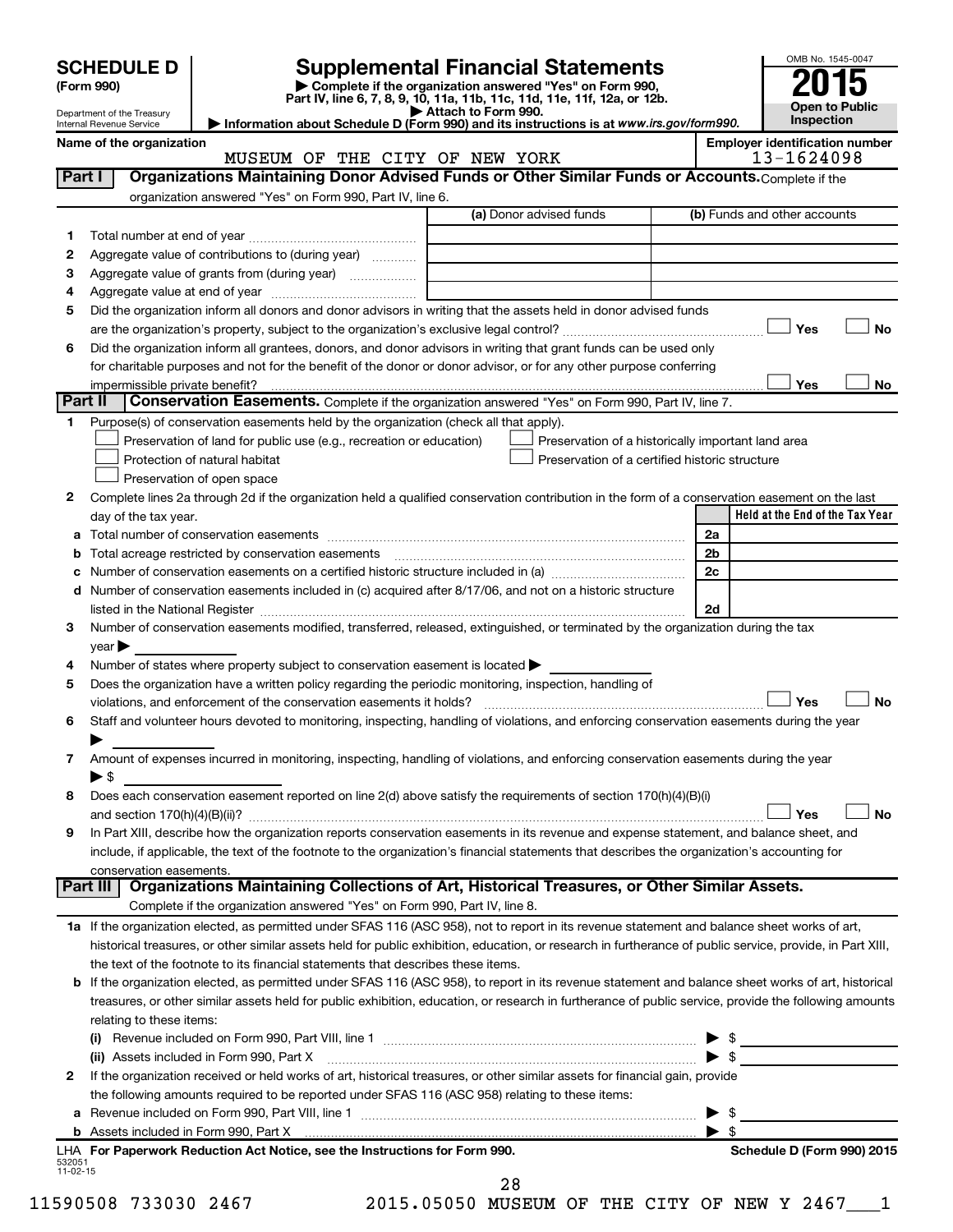|               | Schedule D (Form 990) 2015                                                                                                                                                                                                     | MUSEUM OF THE CITY OF NEW YORK |   |                |                                                    |             |                                            |            | 13-1624098 Page 2          |            |                          |
|---------------|--------------------------------------------------------------------------------------------------------------------------------------------------------------------------------------------------------------------------------|--------------------------------|---|----------------|----------------------------------------------------|-------------|--------------------------------------------|------------|----------------------------|------------|--------------------------|
|               | Organizations Maintaining Collections of Art, Historical Treasures, or Other Similar Assets(continued)<br>Part III                                                                                                             |                                |   |                |                                                    |             |                                            |            |                            |            |                          |
| 3             | Using the organization's acquisition, accession, and other records, check any of the following that are a significant use of its collection items                                                                              |                                |   |                |                                                    |             |                                            |            |                            |            |                          |
|               | (check all that apply):                                                                                                                                                                                                        |                                |   |                |                                                    |             |                                            |            |                            |            |                          |
| a             | $\lfloor x \rfloor$ Public exhibition                                                                                                                                                                                          |                                |   |                | $\underline{\mathbf{X}}$ Loan or exchange programs |             |                                            |            |                            |            |                          |
| b             | $X$ Scholarly research                                                                                                                                                                                                         |                                |   | Other          |                                                    |             |                                            |            |                            |            |                          |
| c             | $X$ Preservation for future generations                                                                                                                                                                                        |                                |   |                |                                                    |             |                                            |            |                            |            |                          |
| 4             | Provide a description of the organization's collections and explain how they further the organization's exempt purpose in Part XIII.                                                                                           |                                |   |                |                                                    |             |                                            |            |                            |            |                          |
| 5             | During the year, did the organization solicit or receive donations of art, historical treasures, or other similar assets                                                                                                       |                                |   |                |                                                    |             |                                            |            |                            |            |                          |
|               |                                                                                                                                                                                                                                |                                |   |                |                                                    |             |                                            |            | Yes                        |            | $\overline{\text{X}}$ No |
|               | Part IV<br><b>Escrow and Custodial Arrangements.</b> Complete if the organization answered "Yes" on Form 990, Part IV, line 9, or                                                                                              |                                |   |                |                                                    |             |                                            |            |                            |            |                          |
|               | reported an amount on Form 990, Part X, line 21.                                                                                                                                                                               |                                |   |                |                                                    |             |                                            |            |                            |            |                          |
|               | 1a Is the organization an agent, trustee, custodian or other intermediary for contributions or other assets not included                                                                                                       |                                |   |                |                                                    |             |                                            |            |                            |            |                          |
|               |                                                                                                                                                                                                                                |                                |   |                |                                                    |             |                                            |            | Yes                        |            | No                       |
|               | b If "Yes," explain the arrangement in Part XIII and complete the following table:                                                                                                                                             |                                |   |                |                                                    |             |                                            |            |                            |            |                          |
|               |                                                                                                                                                                                                                                |                                |   |                |                                                    |             |                                            |            | Amount                     |            |                          |
|               | c Beginning balance measurements and the contract of the contract of the contract of the contract of the contract of the contract of the contract of the contract of the contract of the contract of the contract of the contr |                                |   |                |                                                    |             | 1c                                         |            |                            |            |                          |
|               |                                                                                                                                                                                                                                |                                |   |                |                                                    |             | 1d                                         |            |                            |            |                          |
|               | e Distributions during the year manufactured and continuum and control of the control of the control of the control of the control of the control of the control of the control of the control of the control of the control o |                                |   |                |                                                    |             | 1e                                         |            |                            |            |                          |
| f             |                                                                                                                                                                                                                                |                                |   |                |                                                    |             | 1f                                         |            |                            |            |                          |
|               | 2a Did the organization include an amount on Form 990, Part X, line 21, for escrow or custodial account liability?                                                                                                             |                                |   |                |                                                    |             |                                            |            | Yes                        |            | No                       |
|               | <b>b</b> If "Yes," explain the arrangement in Part XIII. Check here if the explanation has been provided on Part XIII                                                                                                          |                                |   |                |                                                    |             |                                            |            |                            |            |                          |
| <b>Part V</b> | Endowment Funds. Complete if the organization answered "Yes" on Form 990, Part IV, line 10.                                                                                                                                    |                                |   |                |                                                    |             |                                            |            |                            |            |                          |
|               |                                                                                                                                                                                                                                | (a) Current year               |   | (b) Prior year | (c) Two years back                                 |             | (d) Three years back   (e) Four years back |            |                            |            |                          |
|               | 1a Beginning of year balance                                                                                                                                                                                                   | 10,238,713.                    |   | 10,521,976.    |                                                    | 9,063,084.  |                                            | 7,956,795. |                            | 8,548,442. |                          |
| b             |                                                                                                                                                                                                                                | 4,664,076.                     |   |                |                                                    | 479,899.    |                                            | 500,403.   |                            |            |                          |
|               | c Net investment earnings, gains, and losses                                                                                                                                                                                   | $-397,162.$                    |   | $-23,583.$     |                                                    | 1,279,274.  |                                            | 831,931.   |                            | 158,723.   |                          |
|               |                                                                                                                                                                                                                                |                                |   |                |                                                    |             |                                            |            |                            |            |                          |
|               | e Other expenditures for facilities                                                                                                                                                                                            |                                |   |                |                                                    |             |                                            |            |                            |            |                          |
|               | and programs                                                                                                                                                                                                                   | 699,302.                       |   | 259,680.       |                                                    | 300, 281.   |                                            | 226,045.   |                            | 750,370.   |                          |
|               | f Administrative expenses                                                                                                                                                                                                      |                                |   |                |                                                    |             |                                            |            |                            |            |                          |
| g             | End of year balance <i></i>                                                                                                                                                                                                    | 13,806,325.                    |   | 10,238,713.    |                                                    | 10,521,976. |                                            | 9,063,084. |                            | 7,956,795. |                          |
| 2             | Provide the estimated percentage of the current year end balance (line 1g, column (a)) held as:                                                                                                                                |                                |   |                |                                                    |             |                                            |            |                            |            |                          |
|               | a Board designated or quasi-endowment >                                                                                                                                                                                        | 31.47                          | % |                |                                                    |             |                                            |            |                            |            |                          |
|               | 2.35<br><b>b</b> Permanent endowment $\blacktriangleright$                                                                                                                                                                     | $\%$                           |   |                |                                                    |             |                                            |            |                            |            |                          |
|               | c Temporarily restricted endowment                                                                                                                                                                                             | 66.18<br>%                     |   |                |                                                    |             |                                            |            |                            |            |                          |
|               | The percentages on lines 2a, 2b, and 2c should equal 100%.                                                                                                                                                                     |                                |   |                |                                                    |             |                                            |            |                            |            |                          |
|               | 3a Are there endowment funds not in the possession of the organization that are held and administered for the organization                                                                                                     |                                |   |                |                                                    |             |                                            |            |                            |            |                          |
|               | by:                                                                                                                                                                                                                            |                                |   |                |                                                    |             |                                            |            |                            | Yes        | No                       |
|               | (i)                                                                                                                                                                                                                            |                                |   |                |                                                    |             |                                            |            | 3a(i)                      |            | х                        |
|               |                                                                                                                                                                                                                                |                                |   |                |                                                    |             |                                            |            | 3a(ii)                     |            | x                        |
|               |                                                                                                                                                                                                                                |                                |   |                |                                                    |             |                                            |            | 3b                         |            |                          |
| 4             | Describe in Part XIII the intended uses of the organization's endowment funds.                                                                                                                                                 |                                |   |                |                                                    |             |                                            |            |                            |            |                          |
|               | Land, Buildings, and Equipment.<br><b>Part VI</b>                                                                                                                                                                              |                                |   |                |                                                    |             |                                            |            |                            |            |                          |
|               | Complete if the organization answered "Yes" on Form 990, Part IV, line 11a. See Form 990, Part X, line 10.                                                                                                                     |                                |   |                |                                                    |             |                                            |            |                            |            |                          |
|               | Description of property                                                                                                                                                                                                        | (a) Cost or other              |   |                | (b) Cost or other                                  |             | (c) Accumulated                            |            | (d) Book value             |            |                          |
|               |                                                                                                                                                                                                                                | basis (investment)             |   |                | basis (other)                                      |             | depreciation                               |            |                            |            |                          |
|               |                                                                                                                                                                                                                                |                                |   |                |                                                    |             |                                            |            |                            |            |                          |
|               |                                                                                                                                                                                                                                |                                |   |                | 26,969,746.                                        |             | 5,372,930.                                 |            | 21,596,816.                |            |                          |
|               |                                                                                                                                                                                                                                |                                |   |                | 64,506.                                            |             | 45,795.                                    |            |                            | 18,711.    |                          |
|               |                                                                                                                                                                                                                                |                                |   |                | 680,499.                                           |             | 576,929.                                   |            |                            | 103,570.   |                          |
|               |                                                                                                                                                                                                                                |                                |   |                | 4,069,368.                                         |             | 2,790,324.                                 |            | 1,279,044.                 |            |                          |
|               | Total. Add lines 1a through 1e. (Column (d) must equal Form 990, Part X, column (B), line 10c.)                                                                                                                                |                                |   |                |                                                    |             |                                            |            | 22,998,141.                |            |                          |
|               |                                                                                                                                                                                                                                |                                |   |                |                                                    |             |                                            |            | Schedule D (Form 990) 2015 |            |                          |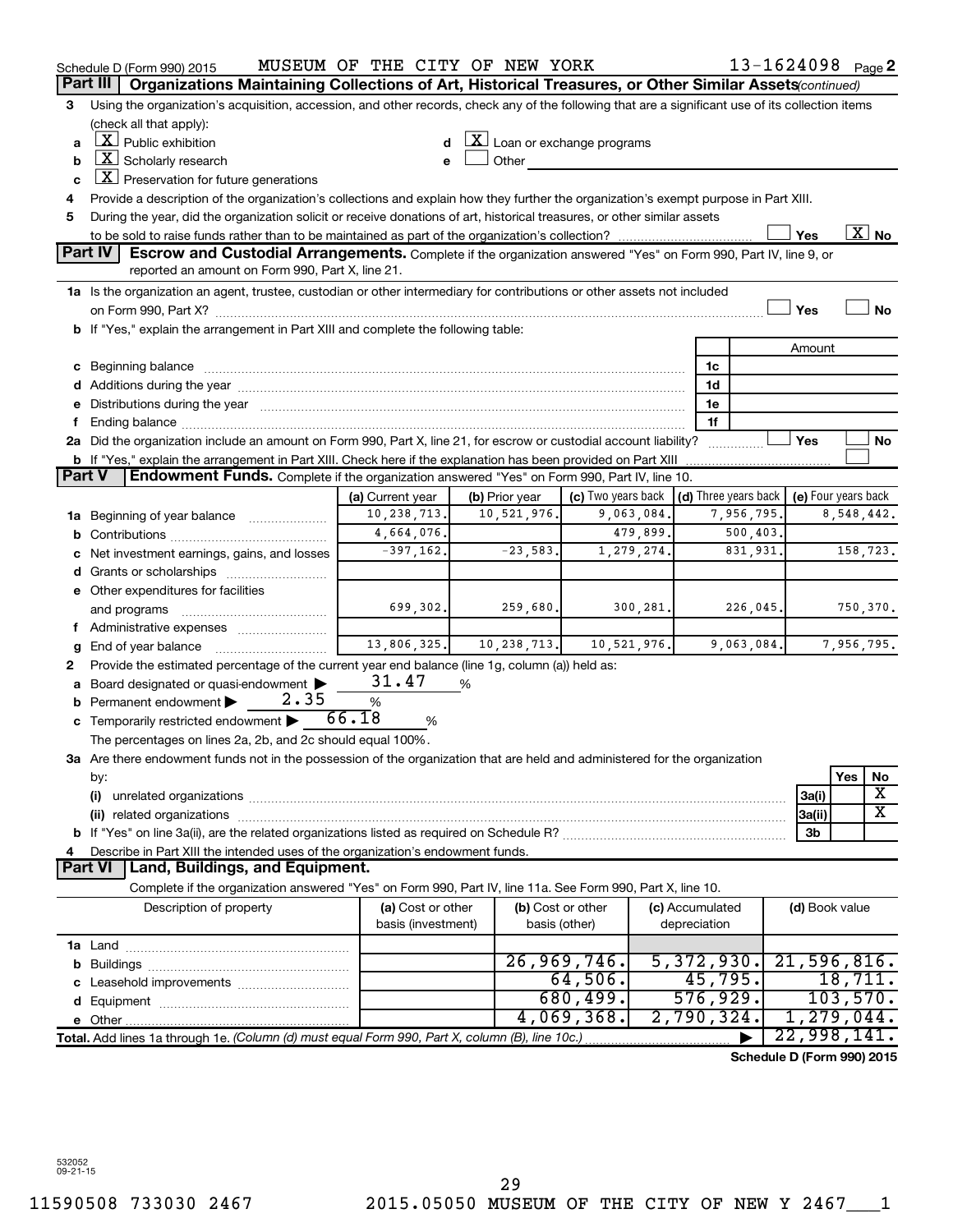|            | Schedule D (Form 990) 2015                                                                                                                                                                                                                                                                                    | MUSEUM OF THE CITY OF NEW YORK |  |                 |  |                |                          | $13 - 1624098$ Page 3                                     |  |
|------------|---------------------------------------------------------------------------------------------------------------------------------------------------------------------------------------------------------------------------------------------------------------------------------------------------------------|--------------------------------|--|-----------------|--|----------------|--------------------------|-----------------------------------------------------------|--|
|            | Part VII Investments - Other Securities.                                                                                                                                                                                                                                                                      |                                |  |                 |  |                |                          |                                                           |  |
|            | Complete if the organization answered "Yes" on Form 990, Part IV, line 11b. See Form 990, Part X, line 12.                                                                                                                                                                                                    |                                |  |                 |  |                |                          |                                                           |  |
|            | (a) Description of security or category (including name of security)                                                                                                                                                                                                                                          |                                |  | (b) Book value  |  |                |                          | (c) Method of valuation: Cost or end-of-year market value |  |
|            | (1) Financial derivatives                                                                                                                                                                                                                                                                                     |                                |  |                 |  |                |                          |                                                           |  |
| (3) Other  |                                                                                                                                                                                                                                                                                                               |                                |  |                 |  |                |                          |                                                           |  |
| (A)        | ALTERNATIVE INVESTMENTS                                                                                                                                                                                                                                                                                       |                                |  | 7,903,812.      |  |                | END-OF-YEAR MARKET VALUE |                                                           |  |
| (B)        |                                                                                                                                                                                                                                                                                                               |                                |  |                 |  |                |                          |                                                           |  |
| (C)        |                                                                                                                                                                                                                                                                                                               |                                |  |                 |  |                |                          |                                                           |  |
| (D)        |                                                                                                                                                                                                                                                                                                               |                                |  |                 |  |                |                          |                                                           |  |
| (E)        |                                                                                                                                                                                                                                                                                                               |                                |  |                 |  |                |                          |                                                           |  |
| (F)        |                                                                                                                                                                                                                                                                                                               |                                |  |                 |  |                |                          |                                                           |  |
| (G)        |                                                                                                                                                                                                                                                                                                               |                                |  |                 |  |                |                          |                                                           |  |
| (H)        |                                                                                                                                                                                                                                                                                                               |                                |  |                 |  |                |                          |                                                           |  |
|            | Total. (Col. (b) must equal Form 990, Part X, col. (B) line 12.) $\blacktriangleright$                                                                                                                                                                                                                        |                                |  | 7,903,812.      |  |                |                          |                                                           |  |
|            | Part VIII Investments - Program Related.                                                                                                                                                                                                                                                                      |                                |  |                 |  |                |                          |                                                           |  |
|            | Complete if the organization answered "Yes" on Form 990, Part IV, line 11c. See Form 990, Part X, line 13.<br>(a) Description of investment                                                                                                                                                                   |                                |  | (b) Book value  |  |                |                          | (c) Method of valuation: Cost or end-of-year market value |  |
|            |                                                                                                                                                                                                                                                                                                               |                                |  |                 |  |                |                          |                                                           |  |
| (1)<br>(2) |                                                                                                                                                                                                                                                                                                               |                                |  |                 |  |                |                          |                                                           |  |
| (3)        |                                                                                                                                                                                                                                                                                                               |                                |  |                 |  |                |                          |                                                           |  |
| (4)        |                                                                                                                                                                                                                                                                                                               |                                |  |                 |  |                |                          |                                                           |  |
| (5)        |                                                                                                                                                                                                                                                                                                               |                                |  |                 |  |                |                          |                                                           |  |
| (6)        |                                                                                                                                                                                                                                                                                                               |                                |  |                 |  |                |                          |                                                           |  |
| (7)        |                                                                                                                                                                                                                                                                                                               |                                |  |                 |  |                |                          |                                                           |  |
| (8)        |                                                                                                                                                                                                                                                                                                               |                                |  |                 |  |                |                          |                                                           |  |
| (9)        |                                                                                                                                                                                                                                                                                                               |                                |  |                 |  |                |                          |                                                           |  |
|            | Total. (Col. (b) must equal Form 990, Part X, col. (B) line $13.$ )                                                                                                                                                                                                                                           |                                |  |                 |  |                |                          |                                                           |  |
| Part IX    | <b>Other Assets.</b>                                                                                                                                                                                                                                                                                          |                                |  |                 |  |                |                          |                                                           |  |
|            | Complete if the organization answered "Yes" on Form 990, Part IV, line 11d. See Form 990, Part X, line 15.                                                                                                                                                                                                    |                                |  | (a) Description |  |                |                          | (b) Book value                                            |  |
|            |                                                                                                                                                                                                                                                                                                               |                                |  |                 |  |                |                          |                                                           |  |
| (1)<br>(2) |                                                                                                                                                                                                                                                                                                               |                                |  |                 |  |                |                          |                                                           |  |
| (3)        |                                                                                                                                                                                                                                                                                                               |                                |  |                 |  |                |                          |                                                           |  |
| (4)        |                                                                                                                                                                                                                                                                                                               |                                |  |                 |  |                |                          |                                                           |  |
| (5)        |                                                                                                                                                                                                                                                                                                               |                                |  |                 |  |                |                          |                                                           |  |
| (6)        |                                                                                                                                                                                                                                                                                                               |                                |  |                 |  |                |                          |                                                           |  |
| (7)        |                                                                                                                                                                                                                                                                                                               |                                |  |                 |  |                |                          |                                                           |  |
| (8)        |                                                                                                                                                                                                                                                                                                               |                                |  |                 |  |                |                          |                                                           |  |
| (9)        |                                                                                                                                                                                                                                                                                                               |                                |  |                 |  |                |                          |                                                           |  |
| Part X     | Total. (Column (b) must equal Form 990, Part X, col. (B) line 15.)<br><b>Other Liabilities.</b>                                                                                                                                                                                                               |                                |  |                 |  |                |                          |                                                           |  |
|            | Complete if the organization answered "Yes" on Form 990, Part IV, line 11e or 11f. See Form 990, Part X, line 25.                                                                                                                                                                                             |                                |  |                 |  | (b) Book value |                          |                                                           |  |
| 1.         |                                                                                                                                                                                                                                                                                                               | (a) Description of liability   |  |                 |  |                |                          |                                                           |  |
| (1)<br>(2) | Federal income taxes<br>DEFERED RENT EXPENSE                                                                                                                                                                                                                                                                  |                                |  |                 |  | 108, 343.      |                          |                                                           |  |
| (3)        |                                                                                                                                                                                                                                                                                                               |                                |  |                 |  |                |                          |                                                           |  |
| (4)        |                                                                                                                                                                                                                                                                                                               |                                |  |                 |  |                |                          |                                                           |  |
| (5)        |                                                                                                                                                                                                                                                                                                               |                                |  |                 |  |                |                          |                                                           |  |
| (6)        |                                                                                                                                                                                                                                                                                                               |                                |  |                 |  |                |                          |                                                           |  |
| (7)        |                                                                                                                                                                                                                                                                                                               |                                |  |                 |  |                |                          |                                                           |  |
| (8)        |                                                                                                                                                                                                                                                                                                               |                                |  |                 |  |                |                          |                                                           |  |
| (9)        |                                                                                                                                                                                                                                                                                                               |                                |  |                 |  |                |                          |                                                           |  |
|            |                                                                                                                                                                                                                                                                                                               |                                |  |                 |  | 108, 343.      |                          |                                                           |  |
| 2.         | Liability for uncertain tax positions. In Part XIII, provide the text of the footnote to the organization's financial statements that reports the<br>organization's liability for uncertain tax positions under FIN 48 (ASC 740). Check here if the text of the footnote has been provided in Part XIII $ X $ |                                |  |                 |  |                |                          |                                                           |  |
|            |                                                                                                                                                                                                                                                                                                               |                                |  |                 |  |                |                          |                                                           |  |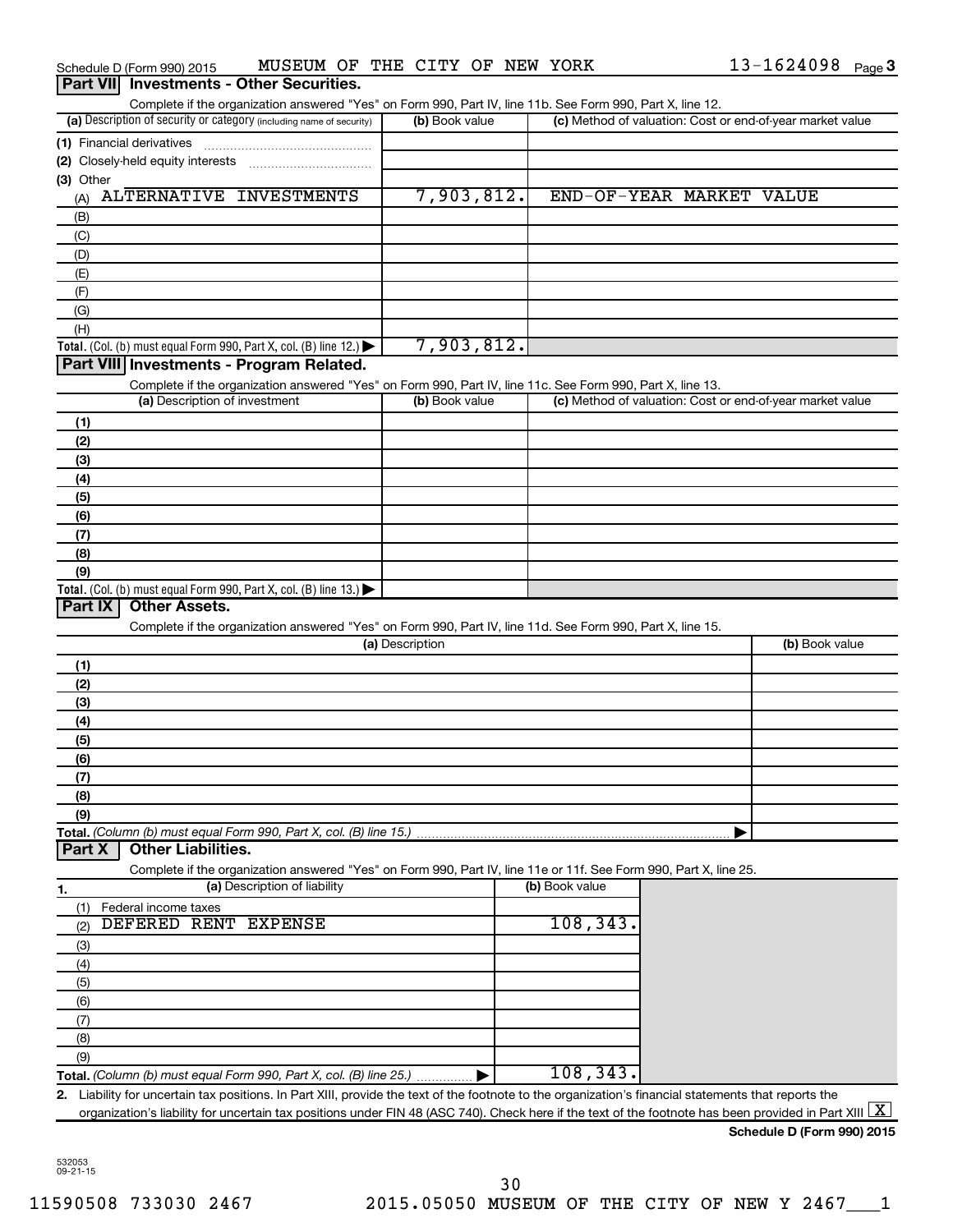|   | MUSEUM OF THE CITY OF NEW YORK<br>Schedule D (Form 990) 2015                                                                                                                                                                         |                |                  |                | $13 - 1624098$ Page 4 |
|---|--------------------------------------------------------------------------------------------------------------------------------------------------------------------------------------------------------------------------------------|----------------|------------------|----------------|-----------------------|
|   | Reconciliation of Revenue per Audited Financial Statements With Revenue per Return.<br>Part XI                                                                                                                                       |                |                  |                |                       |
|   | Complete if the organization answered "Yes" on Form 990, Part IV, line 12a.                                                                                                                                                          |                |                  |                |                       |
| 1 | Total revenue, gains, and other support per audited financial statements [111] [11] Total revenue, gains, and other support per audited financial statements                                                                         |                |                  | $\mathbf{1}$   | 16,473,703.           |
| 2 | Amounts included on line 1 but not on Form 990, Part VIII, line 12:                                                                                                                                                                  |                |                  |                |                       |
| a |                                                                                                                                                                                                                                      | 2a             | $ -1, 242, 671.$ |                |                       |
|   |                                                                                                                                                                                                                                      | 2 <sub>b</sub> | 146,483.         |                |                       |
| c |                                                                                                                                                                                                                                      | 2 <sub>c</sub> |                  |                |                       |
| d |                                                                                                                                                                                                                                      | 2d             | 261, 103.        |                |                       |
| е | Add lines 2a through 2d <b>continuum continuum contract and all the contract of the contract of the contract of the contract of the contract of the contract of the contract of the contract of the contract of the contract of </b> |                |                  | 2e             | $-835,085.$           |
| 3 |                                                                                                                                                                                                                                      |                |                  | $\mathbf{a}$   | 17,308,788.           |
|   | Amounts included on Form 990, Part VIII, line 12, but not on line 1:                                                                                                                                                                 |                |                  |                |                       |
|   |                                                                                                                                                                                                                                      | 4a             | 92,563.          |                |                       |
| b |                                                                                                                                                                                                                                      | 4 <sub>h</sub> |                  |                |                       |
|   | Add lines 4a and 4b                                                                                                                                                                                                                  |                |                  | 4с             | 92,563.               |
| 5 |                                                                                                                                                                                                                                      |                |                  |                | 17,401,351.           |
|   |                                                                                                                                                                                                                                      |                |                  |                |                       |
|   | Part XII Reconciliation of Expenses per Audited Financial Statements With Expenses per Return.                                                                                                                                       |                |                  |                |                       |
|   | Complete if the organization answered "Yes" on Form 990, Part IV, line 12a.                                                                                                                                                          |                |                  |                |                       |
| 1 |                                                                                                                                                                                                                                      |                |                  | $\blacksquare$ | 18,326,324.           |
| 2 | Amounts included on line 1 but not on Form 990, Part IX, line 25:                                                                                                                                                                    |                |                  |                |                       |
| a |                                                                                                                                                                                                                                      | 2a             | 146,483.         |                |                       |
| b |                                                                                                                                                                                                                                      | 2 <sub>b</sub> |                  |                |                       |
|   |                                                                                                                                                                                                                                      | 2 <sub>c</sub> |                  |                |                       |
|   | Other (Describe in Part XIII.) (COLORGIAL CONSERVITY) (CONSERVITY) (CONSERVITY) (CONSERVITY) (CONSERVITY) (CONSERVITY)                                                                                                               | 2d             | 261, 103.        |                |                       |
| e |                                                                                                                                                                                                                                      |                |                  | 2e             | 407,586.              |
| з | Add lines 2a through 2d <b>contained a contained a contained a contained a</b> contained a contained a contained a contained a contained a contained a contained a contained a contained a contained a contained a contained a cont  |                |                  | $\mathbf{a}$   | 17,918,738.           |
| 4 | Amounts included on Form 990, Part IX, line 25, but not on line 1:                                                                                                                                                                   |                |                  |                |                       |
| a |                                                                                                                                                                                                                                      | 4a             | 92,563.          |                |                       |
|   |                                                                                                                                                                                                                                      | 4 <sub>h</sub> |                  |                |                       |
|   | c Add lines 4a and 4b                                                                                                                                                                                                                |                |                  | 4c             | 92,563.               |
| 5 | Part XIII Supplemental Information.                                                                                                                                                                                                  |                |                  | 5              | 18,011,301.           |

Provide the descriptions required for Part II, lines 3, 5, and 9; Part III, lines 1a and 4; Part IV, lines 1b and 2b; Part V, line 4; Part X, line 2; Part XI, lines 2d and 4b; and Part XII, lines 2d and 4b. Also complete this part to provide any additional information.

# PART III, LINE 1A:

| THE MUSEUM'S COLLECTION, WHICH WAS ACOUIRED THROUGH PURCHASES AND         |
|---------------------------------------------------------------------------|
| CONTRIBUTIONS SINCE ITS INCEPTION, IS NOT RECOGNIZED AS AN ASSET ON THE   |
| ACCOMPANYING BALANCE SHEET. COLLECTION ITEMS ARE EXPENSED WHEN ACOUIRED.  |
| CONTRIBUTED COLLECTION ITEMS ARE NOT REFLECTED IN THE ACCOMPANYING        |
| FINANCIAL STATEMENTS. DETAILED INVENTORY RECORDS, HOWEVER, ARE MAINTAINED |
| FOR COLLECTIONS. THE VALUE OF THE COLLECTION IS NOT READILY DETERMINABLE  |
| AND THE MUSEUM DOES NOT INSURE THE COLLECTION FOR THE COST OF ITS         |
| REPLACEMENT.                                                              |
|                                                                           |

PART III, LINE 4:

532054 09-21-15 THE MUSEUM HAS VARIOUS COLLECTIONS WHICH IT USES FOR ITS DIFFERENT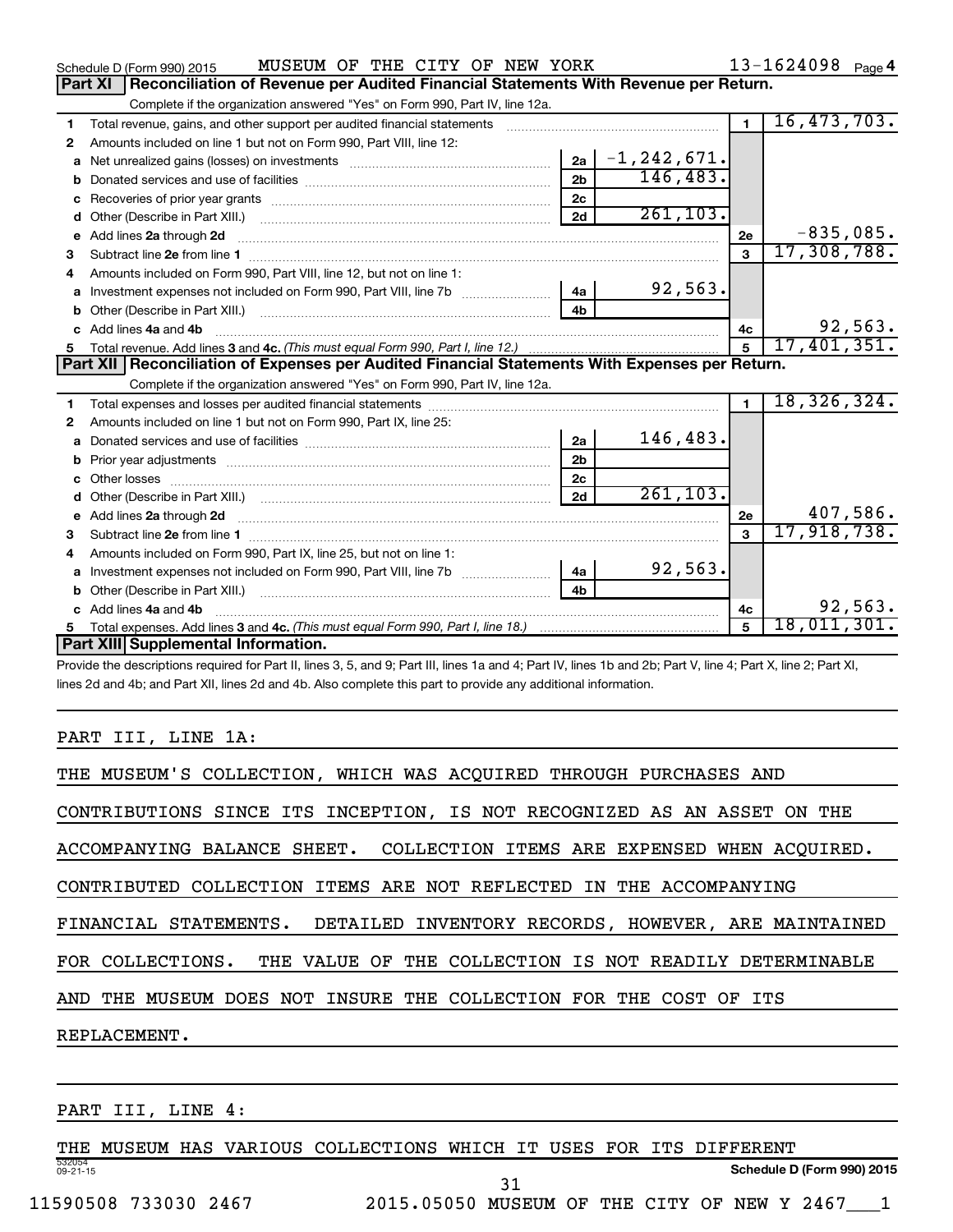EXHIBITIONS AND PROGRAMS THROUGHOUT THE YEAR.

PART V, LINE 4:

THE MUSEUM HAS DONOR-RESTRICTED ENDOWMENT FUNDS ESTABLISHED TO HELP FUND

VARIOUS PROJECTS AT THE MUSEUM

PART X, LINE 2:

THE MUSEUM HAS DETERMINED THAT THERE ARE NO MATERIAL UNCERTAIN TAX

POSITIONS THAT REQUIRE RECOGNITION OR DISCLOSURE IN THE FINANCIAL

STATEMENTS. PERIODS ENDING JUNE 30, 2013 AND SUBSEQUENT REMAIN SUBJECT TO

EXAMINATION BY APPLICABLE TAXING AUTHORITIES.

PART XI, LINE 2D - OTHER ADJUSTMENTS:

RENTAL EXPENSES INCLUDED ON FORM 990, PART VII, LINE 6B 261,103.

PART XII, LINE 2D - OTHER ADJUSTMENTS:

RENTAL EXPENSES INCLUDED ON FORM 990, PART VII, LINE 6B 261,103.

**Schedule D (Form 990) 2015**

532055 09-21-15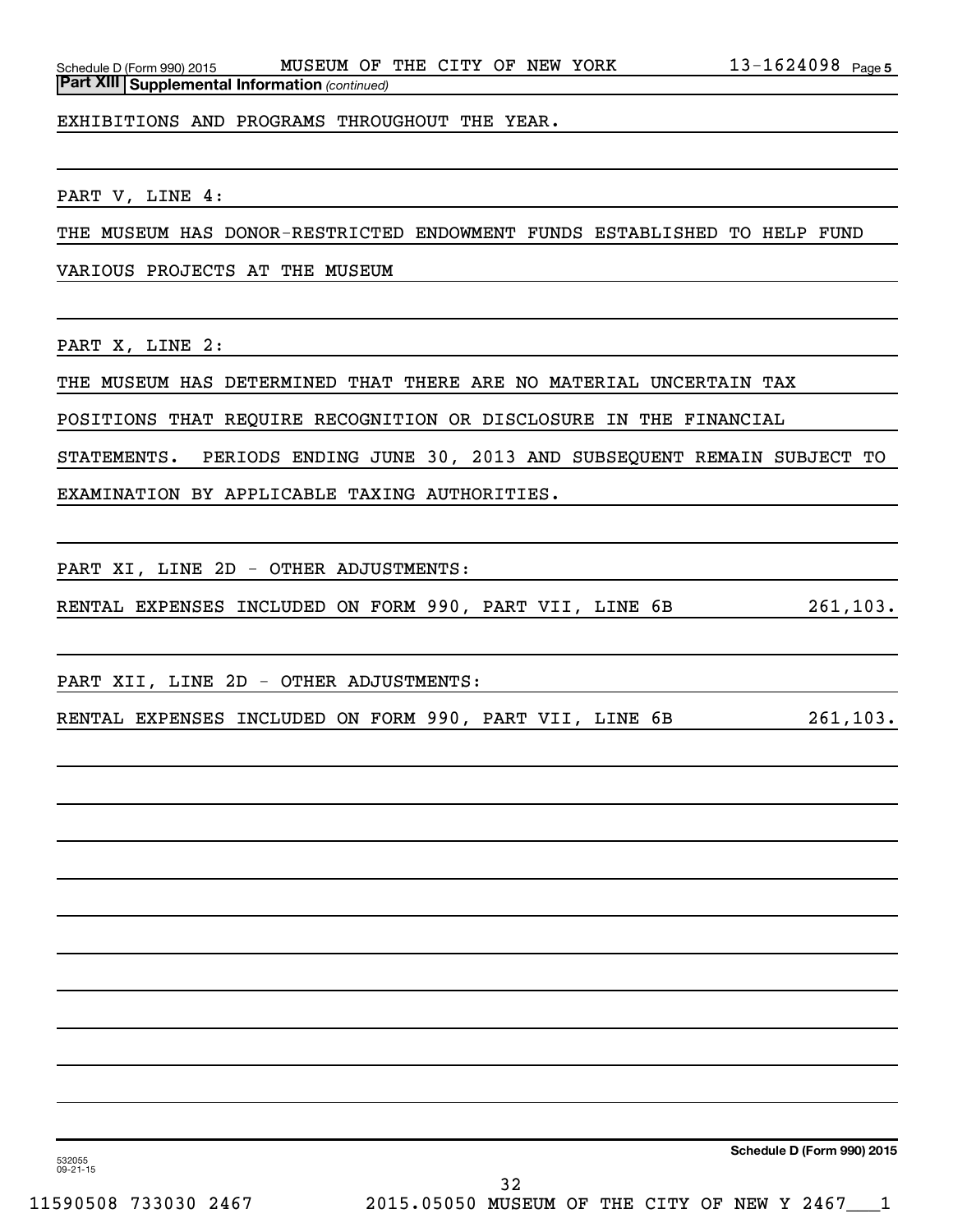| <b>SCHEDULE F</b>                      |                                                                                          | <b>Statement of Activities Outside the United States</b>                              |                                                                                                                                                      |  |                                                                                                             |                                                                  |  |  |  |
|----------------------------------------|------------------------------------------------------------------------------------------|---------------------------------------------------------------------------------------|------------------------------------------------------------------------------------------------------------------------------------------------------|--|-------------------------------------------------------------------------------------------------------------|------------------------------------------------------------------|--|--|--|
| (Form 990)                             | > Complete if the organization answered "Yes" on Form 990, Part IV, line 14b, 15, or 16. |                                                                                       |                                                                                                                                                      |  |                                                                                                             |                                                                  |  |  |  |
| Department of the Treasury             |                                                                                          |                                                                                       | Attach to Form 990.                                                                                                                                  |  |                                                                                                             | <b>Open to Public</b>                                            |  |  |  |
| Internal Revenue Service               |                                                                                          |                                                                                       | Information about Schedule F (Form 990) and its instructions is at www.irs.gov/form990.                                                              |  |                                                                                                             | Inspection                                                       |  |  |  |
| Name of the organization               |                                                                                          |                                                                                       |                                                                                                                                                      |  |                                                                                                             | <b>Employer identification number</b>                            |  |  |  |
| MUSEUM OF THE CITY OF NEW YORK         |                                                                                          |                                                                                       |                                                                                                                                                      |  | 13-1624098                                                                                                  |                                                                  |  |  |  |
| Part I                                 |                                                                                          |                                                                                       | General Information on Activities Outside the United States. Complete if the organization answered "Yes" on                                          |  |                                                                                                             |                                                                  |  |  |  |
| Form 990, Part IV, line 14b.           |                                                                                          |                                                                                       | For grantmakers. Does the organization maintain records to substantiate the amount of its grants and other assistance,                               |  |                                                                                                             |                                                                  |  |  |  |
| 1                                      |                                                                                          |                                                                                       | the grantees' eligibility for the grants or assistance, and the selection criteria used to award the grants or assistance?                           |  |                                                                                                             | No<br>Yes                                                        |  |  |  |
| 2<br>United States.                    |                                                                                          |                                                                                       | For grantmakers. Describe in Part V the organization's procedures for monitoring the use of its grants and other assistance outside the              |  |                                                                                                             |                                                                  |  |  |  |
| З.                                     |                                                                                          |                                                                                       | Activities per Region. (The following Part I, line 3 table can be duplicated if additional space is needed.)                                         |  |                                                                                                             |                                                                  |  |  |  |
| (a) Region                             | (b) Number of<br>offices<br>in the region                                                | (c) Number of<br>employees,<br>agents, and<br>independent<br>contractors<br>in region | (d) Activities conducted in region<br>(by type) (e.g., fundraising, program<br>services, investments, grants to<br>recipients located in the region) |  | (e) If activity listed in (d)<br>is a program service,<br>describe specific type<br>of service(s) in region | (f) Total<br>expenditures<br>for and<br>investments<br>in region |  |  |  |
|                                        |                                                                                          |                                                                                       |                                                                                                                                                      |  |                                                                                                             |                                                                  |  |  |  |
| CENTRAL AMERICA AND<br>THE CARIBBEAN - |                                                                                          |                                                                                       | INVESTMENTS                                                                                                                                          |  |                                                                                                             | 7,903,812.                                                       |  |  |  |
|                                        |                                                                                          |                                                                                       |                                                                                                                                                      |  |                                                                                                             |                                                                  |  |  |  |
|                                        |                                                                                          |                                                                                       |                                                                                                                                                      |  |                                                                                                             |                                                                  |  |  |  |
|                                        |                                                                                          |                                                                                       |                                                                                                                                                      |  |                                                                                                             |                                                                  |  |  |  |
|                                        |                                                                                          |                                                                                       |                                                                                                                                                      |  |                                                                                                             |                                                                  |  |  |  |
|                                        |                                                                                          |                                                                                       |                                                                                                                                                      |  |                                                                                                             |                                                                  |  |  |  |
|                                        |                                                                                          |                                                                                       |                                                                                                                                                      |  |                                                                                                             |                                                                  |  |  |  |
|                                        |                                                                                          |                                                                                       |                                                                                                                                                      |  |                                                                                                             |                                                                  |  |  |  |
|                                        |                                                                                          |                                                                                       |                                                                                                                                                      |  |                                                                                                             |                                                                  |  |  |  |
|                                        |                                                                                          |                                                                                       |                                                                                                                                                      |  |                                                                                                             |                                                                  |  |  |  |
|                                        |                                                                                          |                                                                                       |                                                                                                                                                      |  |                                                                                                             |                                                                  |  |  |  |
|                                        |                                                                                          |                                                                                       |                                                                                                                                                      |  |                                                                                                             |                                                                  |  |  |  |
|                                        |                                                                                          |                                                                                       |                                                                                                                                                      |  |                                                                                                             |                                                                  |  |  |  |
|                                        |                                                                                          |                                                                                       |                                                                                                                                                      |  |                                                                                                             |                                                                  |  |  |  |
|                                        |                                                                                          |                                                                                       |                                                                                                                                                      |  |                                                                                                             |                                                                  |  |  |  |
|                                        |                                                                                          |                                                                                       |                                                                                                                                                      |  |                                                                                                             |                                                                  |  |  |  |
|                                        |                                                                                          |                                                                                       |                                                                                                                                                      |  |                                                                                                             |                                                                  |  |  |  |
|                                        |                                                                                          |                                                                                       |                                                                                                                                                      |  |                                                                                                             |                                                                  |  |  |  |
|                                        |                                                                                          |                                                                                       |                                                                                                                                                      |  |                                                                                                             |                                                                  |  |  |  |
|                                        |                                                                                          |                                                                                       |                                                                                                                                                      |  |                                                                                                             |                                                                  |  |  |  |
|                                        |                                                                                          |                                                                                       |                                                                                                                                                      |  |                                                                                                             |                                                                  |  |  |  |
|                                        |                                                                                          |                                                                                       |                                                                                                                                                      |  |                                                                                                             |                                                                  |  |  |  |
|                                        |                                                                                          |                                                                                       |                                                                                                                                                      |  |                                                                                                             |                                                                  |  |  |  |
|                                        |                                                                                          |                                                                                       |                                                                                                                                                      |  |                                                                                                             |                                                                  |  |  |  |
|                                        |                                                                                          |                                                                                       |                                                                                                                                                      |  |                                                                                                             |                                                                  |  |  |  |
| 3 a Sub-total                          | ŋ                                                                                        | 0                                                                                     |                                                                                                                                                      |  |                                                                                                             | 7,903,812.                                                       |  |  |  |
| <b>b</b> Total from continuation       |                                                                                          |                                                                                       |                                                                                                                                                      |  |                                                                                                             |                                                                  |  |  |  |
| sheets to Part I                       |                                                                                          | 0                                                                                     |                                                                                                                                                      |  |                                                                                                             | 0.                                                               |  |  |  |
| c Totals (add lines 3a                 |                                                                                          |                                                                                       |                                                                                                                                                      |  |                                                                                                             |                                                                  |  |  |  |
| and 3b)                                |                                                                                          | 0                                                                                     |                                                                                                                                                      |  |                                                                                                             | 7,903,812.                                                       |  |  |  |

**For Paperwork Reduction Act Notice, see the Instructions for Form 990. Schedule F (Form 990) 2015** LHA

OMB No. 1545-0047

532071 10-01-15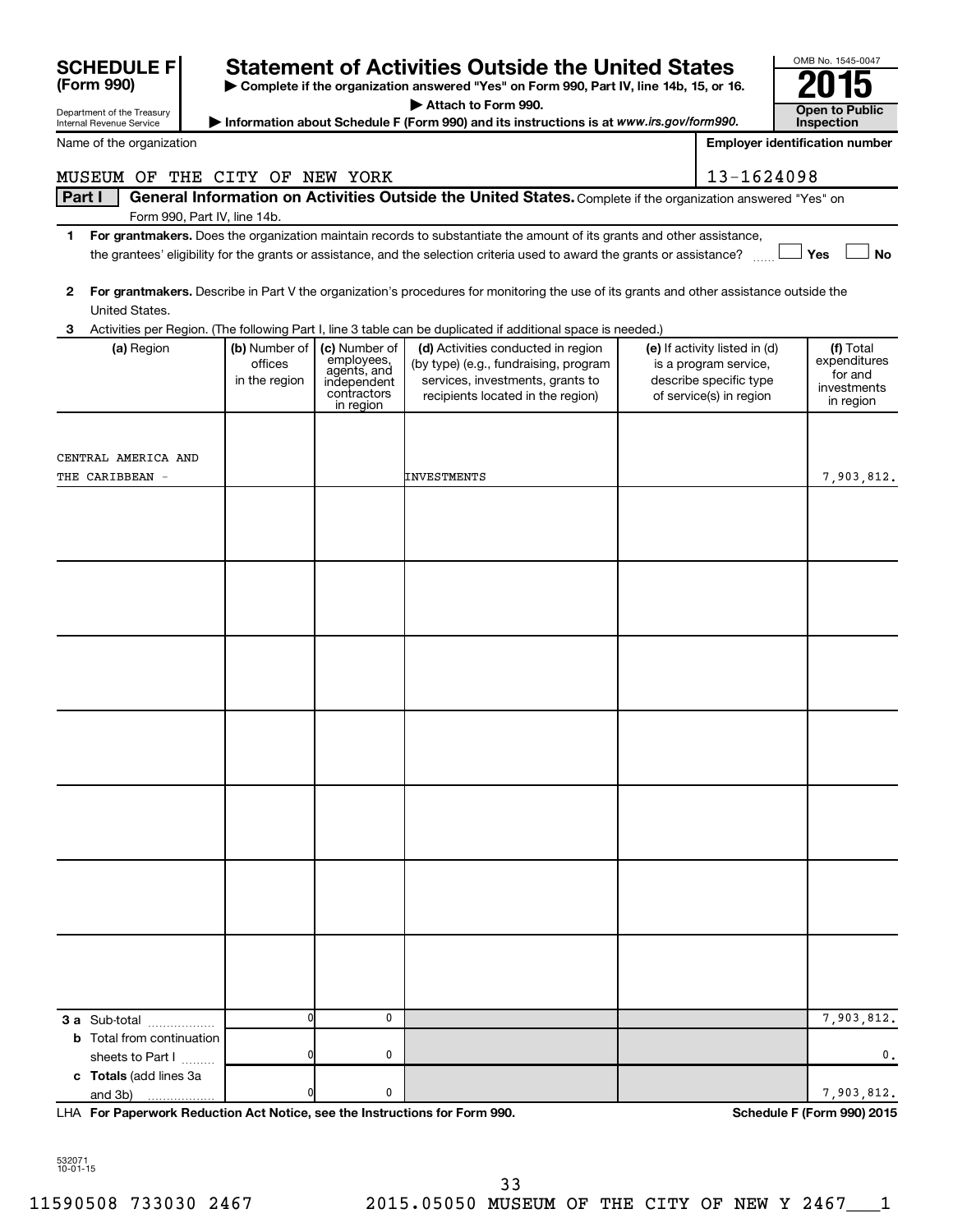**2**

Part II | Grants and Other Assistance to Organizations or Entities Outside the United States. Complete if the organization answered "Yes" on Form 990, Part IV, line 15, for any recipient who received more than \$5,000. Part II can be duplicated if additional space is needed.

| $\mathbf 1$<br>(a) Name of organization                 | (b) IRS code section<br>and EIN (if applicable) | (c) Region | (d) Purpose of<br>grant                                                                                                                         | (e) Amount | (f) Manner of<br>of cash grant cash disbursement | (g) Amount of<br>non-cash<br>assistance | (h) Description<br>of non-cash<br>assistance | (i) Method of<br>valuation (book, FMV,<br>appraisal, other) |
|---------------------------------------------------------|-------------------------------------------------|------------|-------------------------------------------------------------------------------------------------------------------------------------------------|------------|--------------------------------------------------|-----------------------------------------|----------------------------------------------|-------------------------------------------------------------|
|                                                         |                                                 |            |                                                                                                                                                 |            |                                                  |                                         |                                              |                                                             |
|                                                         |                                                 |            |                                                                                                                                                 |            |                                                  |                                         |                                              |                                                             |
|                                                         |                                                 |            |                                                                                                                                                 |            |                                                  |                                         |                                              |                                                             |
|                                                         |                                                 |            |                                                                                                                                                 |            |                                                  |                                         |                                              |                                                             |
|                                                         |                                                 |            |                                                                                                                                                 |            |                                                  |                                         |                                              |                                                             |
|                                                         |                                                 |            |                                                                                                                                                 |            |                                                  |                                         |                                              |                                                             |
|                                                         |                                                 |            |                                                                                                                                                 |            |                                                  |                                         |                                              |                                                             |
|                                                         |                                                 |            |                                                                                                                                                 |            |                                                  |                                         |                                              |                                                             |
|                                                         |                                                 |            |                                                                                                                                                 |            |                                                  |                                         |                                              |                                                             |
|                                                         |                                                 |            |                                                                                                                                                 |            |                                                  |                                         |                                              |                                                             |
|                                                         |                                                 |            |                                                                                                                                                 |            |                                                  |                                         |                                              |                                                             |
|                                                         |                                                 |            |                                                                                                                                                 |            |                                                  |                                         |                                              |                                                             |
|                                                         |                                                 |            |                                                                                                                                                 |            |                                                  |                                         |                                              |                                                             |
|                                                         |                                                 |            |                                                                                                                                                 |            |                                                  |                                         |                                              |                                                             |
|                                                         |                                                 |            |                                                                                                                                                 |            |                                                  |                                         |                                              |                                                             |
|                                                         |                                                 |            |                                                                                                                                                 |            |                                                  |                                         |                                              |                                                             |
| $\mathbf{2}$                                            |                                                 |            | Enter total number of recipient organizations listed above that are recognized as charities by the foreign country, recognized as tax-exempt by |            |                                                  |                                         |                                              |                                                             |
|                                                         |                                                 |            |                                                                                                                                                 |            |                                                  |                                         |                                              |                                                             |
| 3 Enter total number of other organizations or entities |                                                 |            |                                                                                                                                                 |            |                                                  |                                         |                                              |                                                             |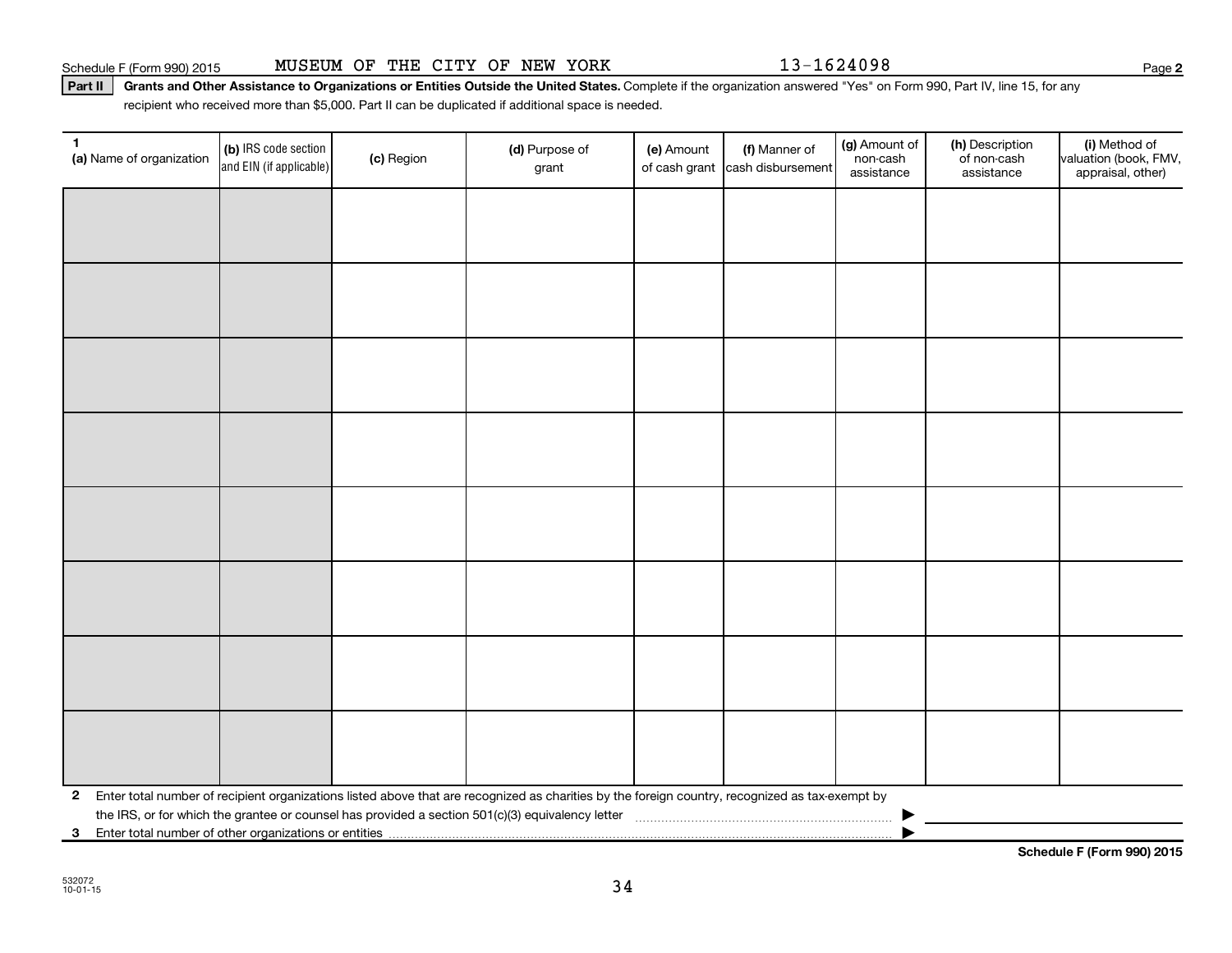Part III Grants and Other Assistance to Individuals Outside the United States. Complete if the organization answered "Yes" on Form 990, Part IV, line 16.

Part III can be duplicated if additional space is needed.

| (a) Type of grant or assistance | (b) Region | (c) Number of<br>recipients | (d) Amount of<br>cash grant | (e) Manner of<br>cash disbursement | (f) Amount of<br>non-cash<br>assistance | (g) Description of<br>non-cash assistance | (h) Method of<br>valuation<br>(book, FMV,<br>appraisal, other) |
|---------------------------------|------------|-----------------------------|-----------------------------|------------------------------------|-----------------------------------------|-------------------------------------------|----------------------------------------------------------------|
|                                 |            |                             |                             |                                    |                                         |                                           |                                                                |
|                                 |            |                             |                             |                                    |                                         |                                           |                                                                |
|                                 |            |                             |                             |                                    |                                         |                                           |                                                                |
|                                 |            |                             |                             |                                    |                                         |                                           |                                                                |
|                                 |            |                             |                             |                                    |                                         |                                           |                                                                |
|                                 |            |                             |                             |                                    |                                         |                                           |                                                                |
|                                 |            |                             |                             |                                    |                                         |                                           |                                                                |
|                                 |            |                             |                             |                                    |                                         |                                           |                                                                |
|                                 |            |                             |                             |                                    |                                         |                                           |                                                                |
|                                 |            |                             |                             |                                    |                                         |                                           |                                                                |
|                                 |            |                             |                             |                                    |                                         |                                           |                                                                |
|                                 |            |                             |                             |                                    |                                         |                                           |                                                                |
|                                 |            |                             |                             |                                    |                                         |                                           |                                                                |
|                                 |            |                             |                             |                                    |                                         |                                           |                                                                |

**Schedule F (Form 990) 2015**

**3**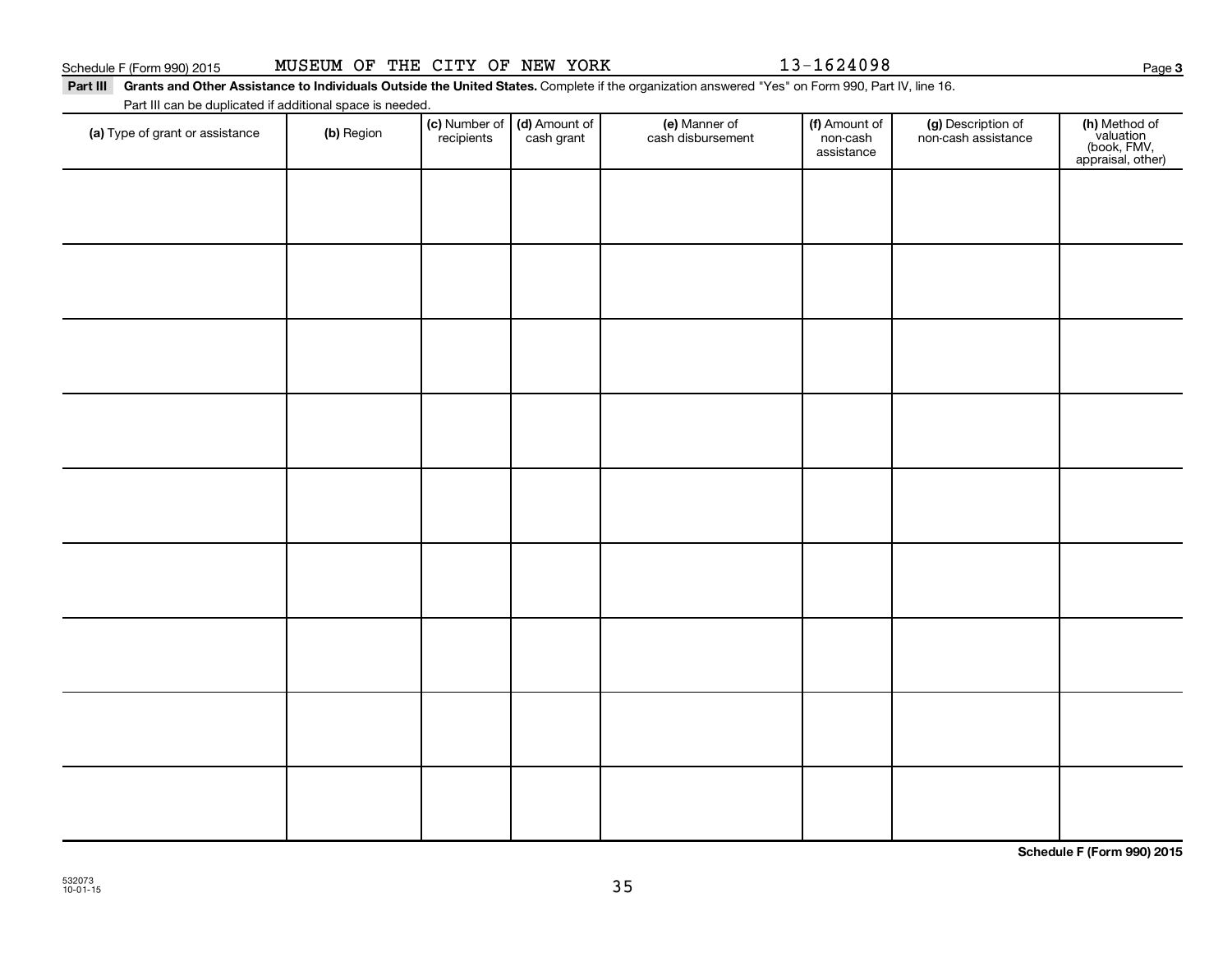| 1            | Was the organization a U.S. transferor of property to a foreign corporation during the tax year? If "Yes," the<br>organization may be required to file Form 926, Return by a U.S. Transferor of Property to a Foreign<br>Corporation (see Instructions for Form 926) manufactured control and the control of the control of the control of the control of the control of the control of the control of the control of the control of the control of the | Yes       | $X _{\text{No}}$ |
|--------------|---------------------------------------------------------------------------------------------------------------------------------------------------------------------------------------------------------------------------------------------------------------------------------------------------------------------------------------------------------------------------------------------------------------------------------------------------------|-----------|------------------|
| $\mathbf{2}$ | Did the organization have an interest in a foreign trust during the tax year? If "Yes," the organization<br>may be required to separately file Form 3520, Annual Return To Report Transactions With Foreign<br>Trusts and Receipt of Certain Foreign Gifts, and/or Form 3520-A, Annual Information Return of Foreign<br>Trust With a U.S. Owner (see Instructions for Forms 3520 and 3520-A; do not file with Form 990)                                 | Yes       | $X _{N0}$        |
| 3            | Did the organization have an ownership interest in a foreign corporation during the tax year? If "Yes,"<br>the organization may be required to file Form 5471, Information Return of U.S. Persons With Respect to                                                                                                                                                                                                                                       | Yes       | $X _{\text{No}}$ |
| 4            | Was the organization a direct or indirect shareholder of a passive foreign investment company or a<br>qualified electing fund during the tax year? If "Yes," the organization may be required to file Form 8621,<br>Information Return by a Shareholder of a Passive Foreign Investment Company or Qualified Electing Fund<br>(see Instructions for Form 8621)                                                                                          | X <br>Yes | No               |
| 5            | Did the organization have an ownership interest in a foreign partnership during the tax year? If "Yes,"<br>the organization may be required to file Form 8865, Return of U.S. Persons With Respect to Certain<br>Foreign Partnerships (see Instructions for Form 8865)                                                                                                                                                                                  | Yes       | $X _{N0}$        |
| 6            | Did the organization have any operations in or related to any boycotting countries during the tax year? If<br>"Yes," the organization may be required to separately file Form 5713, International Boycott Report (see                                                                                                                                                                                                                                   | Yes       |                  |

**Schedule F (Form 990) 2015**

532074 10-01-15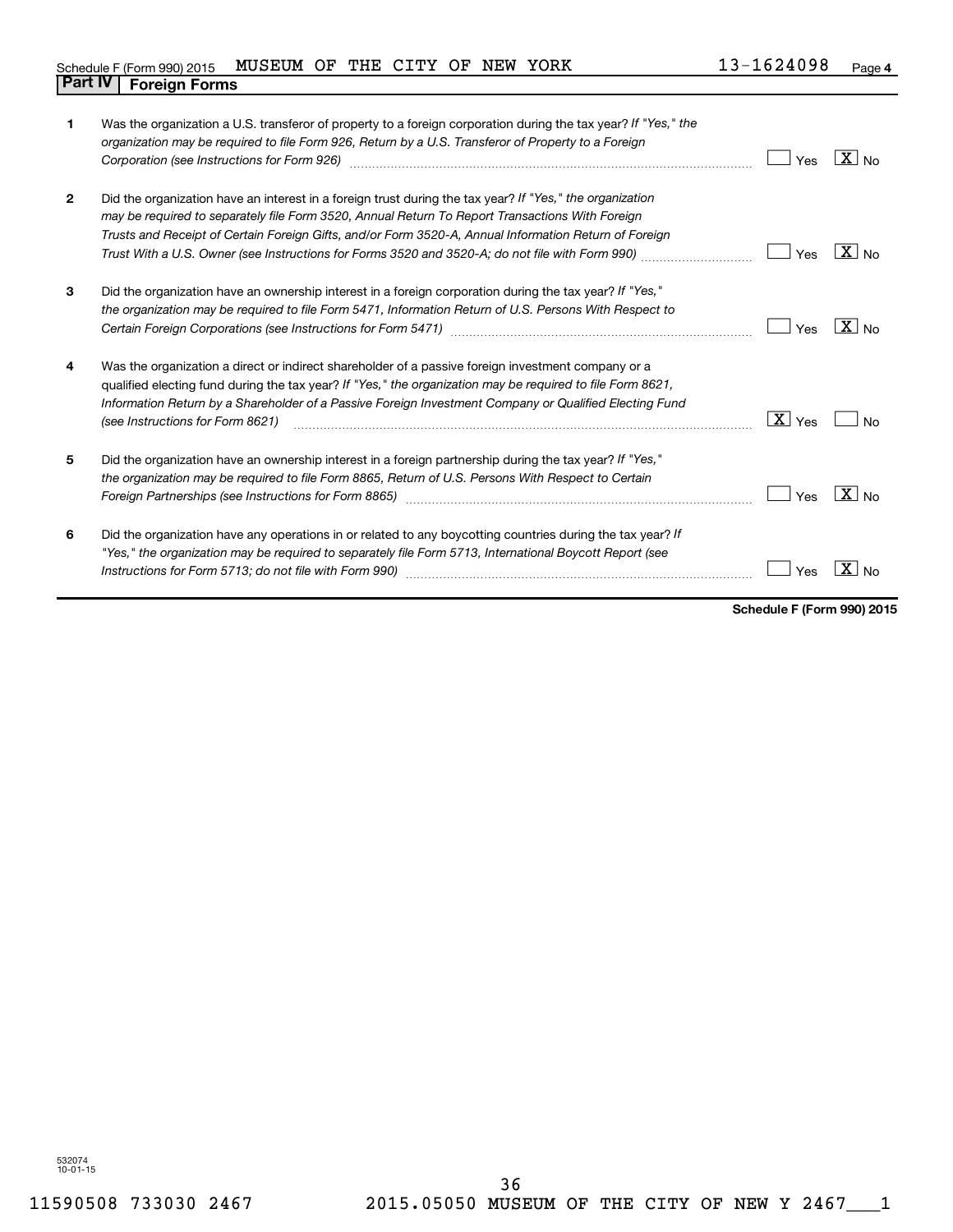Provide the information required by Part I, line 2 (monitoring of funds); Part I, line 3, column (f) (accounting method; amounts of investments vs. expenditures per region); Part II, line 1 (accounting method); Part III (accounting method); and Part III, column (c) (estimated number of recipients), as applicable. Also complete this part to provide any additional information.

|                      |                                                 |    |  |  | Schedule F (Form 990) 2015 |  |
|----------------------|-------------------------------------------------|----|--|--|----------------------------|--|
| 532075 10-01-15      |                                                 | 37 |  |  |                            |  |
| 11590508 733030 2467 | 2015.05050 MUSEUM OF THE CITY OF NEW Y 2467___1 |    |  |  |                            |  |
|                      |                                                 |    |  |  |                            |  |
|                      |                                                 |    |  |  |                            |  |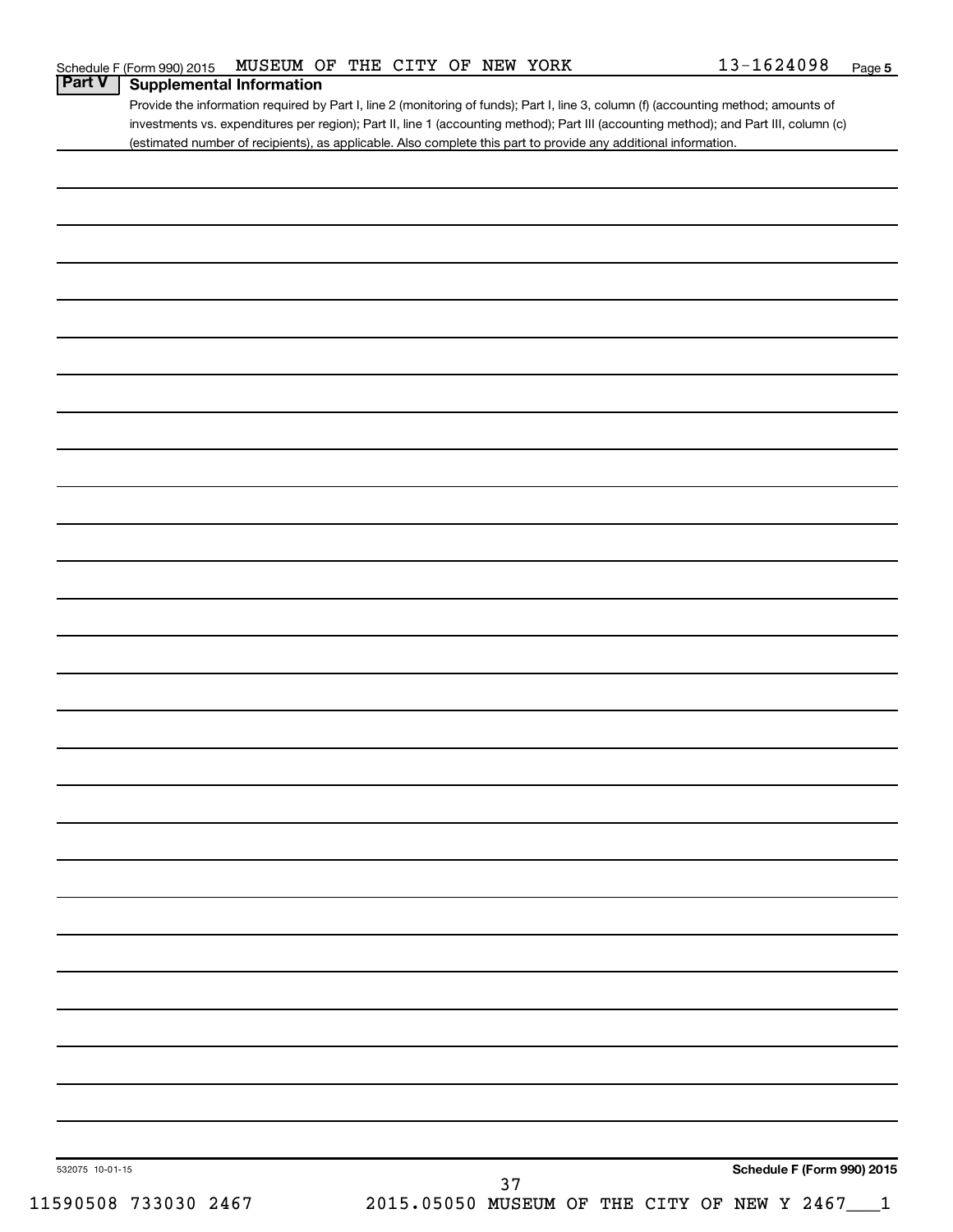| <b>SCHEDULE G</b><br>(Form 990 or 990-EZ)<br>Department of the Treasury<br>Internal Revenue Service                                                                                                         | <b>Supplemental Information Regarding Fundraising or Gaming Activities</b><br>Complete if the organization answered "Yes" on Form 990, Part IV, lines 17, 18, or 19, or if the | OMB No. 1545-0047<br><b>Open to Public</b><br>Inspection                                                                                                                                                                                                                                                                                                                                                                                                                                                                                                                                                       |                           |                                               |                                                                         |  |                                                                            |                                                         |
|-------------------------------------------------------------------------------------------------------------------------------------------------------------------------------------------------------------|--------------------------------------------------------------------------------------------------------------------------------------------------------------------------------|----------------------------------------------------------------------------------------------------------------------------------------------------------------------------------------------------------------------------------------------------------------------------------------------------------------------------------------------------------------------------------------------------------------------------------------------------------------------------------------------------------------------------------------------------------------------------------------------------------------|---------------------------|-----------------------------------------------|-------------------------------------------------------------------------|--|----------------------------------------------------------------------------|---------------------------------------------------------|
| Name of the organization                                                                                                                                                                                    |                                                                                                                                                                                | Information about Schedule G (Form 990 or 990-EZ) and its instructions is at WWW.irs.gov/form990.                                                                                                                                                                                                                                                                                                                                                                                                                                                                                                              |                           |                                               |                                                                         |  |                                                                            | <b>Employer identification number</b>                   |
|                                                                                                                                                                                                             |                                                                                                                                                                                | MUSEUM OF THE CITY OF NEW YORK                                                                                                                                                                                                                                                                                                                                                                                                                                                                                                                                                                                 |                           |                                               |                                                                         |  | 13-1624098                                                                 |                                                         |
| Part I                                                                                                                                                                                                      | required to complete this part.                                                                                                                                                | Fundraising Activities. Complete if the organization answered "Yes" on Form 990, Part IV, line 17. Form 990-EZ filers are not                                                                                                                                                                                                                                                                                                                                                                                                                                                                                  |                           |                                               |                                                                         |  |                                                                            |                                                         |
| $\mathbf{X}$<br>Mail solicitations<br>a<br><u>x</u><br>b<br>$\lfloor x \rfloor$<br>Phone solicitations<br>C<br>$\mathbf{X}$<br>In-person solicitations<br>compensated at least \$5,000 by the organization. | Internet and email solicitations                                                                                                                                               | 1 Indicate whether the organization raised funds through any of the following activities. Check all that apply.<br>$f\left[\frac{X}{X}\right]$ Solicitation of government grants<br>$g\mid X$ Special fundraising events<br>2 a Did the organization have a written or oral agreement with any individual (including officers, directors, trustees or<br>key employees listed in Form 990, Part VII) or entity in connection with professional fundraising services?<br>b If "Yes," list the ten highest paid individuals or entities (fundraisers) pursuant to agreements under which the fundraiser is to be |                           |                                               | $\mathbf{e}$ $\boxed{\mathbf{X}}$ Solicitation of non-government grants |  | $\boxed{\text{X}}$ Yes                                                     | <b>No</b>                                               |
| (i) Name and address of individual<br>or entity (fundraiser)                                                                                                                                                |                                                                                                                                                                                | (ii) Activity                                                                                                                                                                                                                                                                                                                                                                                                                                                                                                                                                                                                  | (iii) Did<br>have custody | fundraiser<br>or control of<br>contributions? | (iv) Gross receipts<br>from activity                                    |  | (v) Amount paid<br>to (or retained by)<br>fundraiser<br>listed in col. (i) | (vi) Amount paid<br>to (or retained by)<br>organization |
| MARK GILBERTSON - 22 EAST                                                                                                                                                                                   |                                                                                                                                                                                |                                                                                                                                                                                                                                                                                                                                                                                                                                                                                                                                                                                                                | Yes                       | No                                            |                                                                         |  |                                                                            |                                                         |
| 81ST ST, NEW YORK, NY 10028                                                                                                                                                                                 |                                                                                                                                                                                | DIRECTOR'S COUNCIL EVENTS                                                                                                                                                                                                                                                                                                                                                                                                                                                                                                                                                                                      |                           | х                                             | 994,805                                                                 |  | 65,000                                                                     | 929,805.                                                |
| Total                                                                                                                                                                                                       |                                                                                                                                                                                |                                                                                                                                                                                                                                                                                                                                                                                                                                                                                                                                                                                                                |                           |                                               | 994,805                                                                 |  | 65,000                                                                     | 929,805.                                                |
| or licensing.                                                                                                                                                                                               |                                                                                                                                                                                | 3 List all states in which the organization is registered or licensed to solicit contributions or has been notified it is exempt from registration                                                                                                                                                                                                                                                                                                                                                                                                                                                             |                           |                                               |                                                                         |  |                                                                            |                                                         |
| NY                                                                                                                                                                                                          |                                                                                                                                                                                |                                                                                                                                                                                                                                                                                                                                                                                                                                                                                                                                                                                                                |                           |                                               |                                                                         |  |                                                                            |                                                         |
|                                                                                                                                                                                                             |                                                                                                                                                                                |                                                                                                                                                                                                                                                                                                                                                                                                                                                                                                                                                                                                                |                           |                                               |                                                                         |  |                                                                            |                                                         |
|                                                                                                                                                                                                             |                                                                                                                                                                                |                                                                                                                                                                                                                                                                                                                                                                                                                                                                                                                                                                                                                |                           |                                               |                                                                         |  |                                                                            |                                                         |
|                                                                                                                                                                                                             |                                                                                                                                                                                |                                                                                                                                                                                                                                                                                                                                                                                                                                                                                                                                                                                                                |                           |                                               |                                                                         |  |                                                                            |                                                         |
|                                                                                                                                                                                                             |                                                                                                                                                                                |                                                                                                                                                                                                                                                                                                                                                                                                                                                                                                                                                                                                                |                           |                                               |                                                                         |  |                                                                            |                                                         |
|                                                                                                                                                                                                             |                                                                                                                                                                                |                                                                                                                                                                                                                                                                                                                                                                                                                                                                                                                                                                                                                |                           |                                               |                                                                         |  |                                                                            |                                                         |
|                                                                                                                                                                                                             |                                                                                                                                                                                |                                                                                                                                                                                                                                                                                                                                                                                                                                                                                                                                                                                                                |                           |                                               |                                                                         |  |                                                                            |                                                         |
|                                                                                                                                                                                                             |                                                                                                                                                                                |                                                                                                                                                                                                                                                                                                                                                                                                                                                                                                                                                                                                                |                           |                                               |                                                                         |  |                                                                            |                                                         |
|                                                                                                                                                                                                             |                                                                                                                                                                                |                                                                                                                                                                                                                                                                                                                                                                                                                                                                                                                                                                                                                |                           |                                               |                                                                         |  |                                                                            |                                                         |

**For Paperwork Reduction Act Notice, see the Instructions for Form 990 or 990-EZ. Schedule G (Form 990 or 990-EZ) 2015** LHA

532081 09-14-15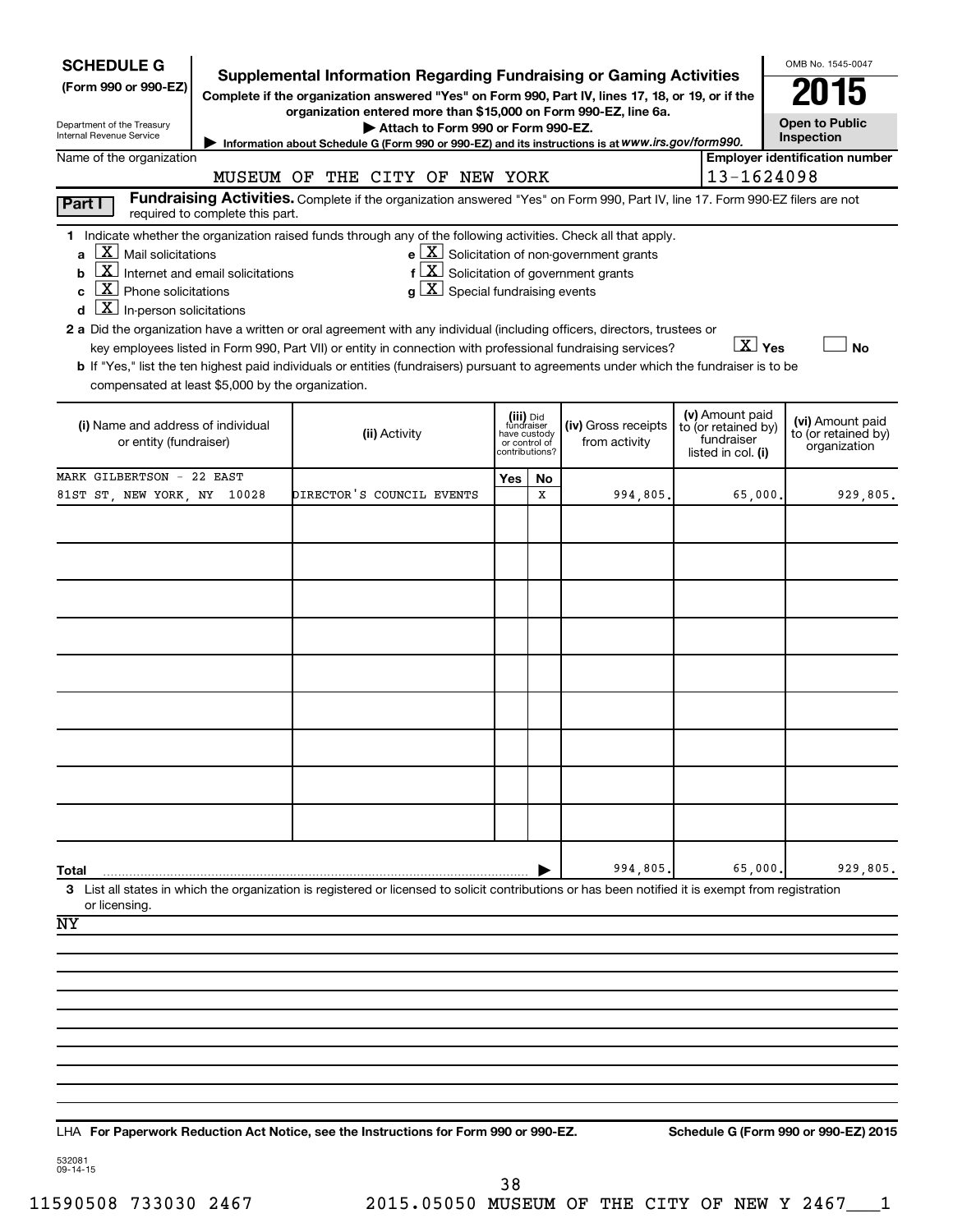Part II | Fundraising Events. Complete if the organization answered "Yes" on Form 990, Part IV, line 18, or reported more than \$15,000

|                 |              | of fundraising event contributions and gross income on Form 990-EZ, lines 1 and 6b. List events with gross receipts greater than \$5,000. |                   |                         |                    |                            |
|-----------------|--------------|-------------------------------------------------------------------------------------------------------------------------------------------|-------------------|-------------------------|--------------------|----------------------------|
|                 |              |                                                                                                                                           | (a) Event #1      | (b) Event #2            | (c) Other events   | (d) Total events           |
|                 |              |                                                                                                                                           | <b>CHAIRMAN'S</b> |                         |                    | (add col. (a) through      |
|                 |              |                                                                                                                                           | LEADERSHIP        | AWINTER BALL            | 4                  | col. (c)                   |
|                 |              |                                                                                                                                           | (event type)      | (event type)            | (total number)     |                            |
| Revenue         |              |                                                                                                                                           |                   |                         |                    |                            |
|                 |              |                                                                                                                                           | 1,374,700.        | 591,175.                | 1,084,115.         | 3,049,990.                 |
|                 |              |                                                                                                                                           |                   |                         |                    |                            |
|                 |              |                                                                                                                                           | 1,356,825.        | 514,975.                | 986,884.           | 2,858,684.                 |
|                 |              |                                                                                                                                           | 17,875.           | 76,200.                 | 97,231.            | 191,306.                   |
|                 | 3            | Gross income (line 1 minus line 2)                                                                                                        |                   |                         |                    |                            |
|                 |              |                                                                                                                                           |                   |                         |                    |                            |
|                 |              |                                                                                                                                           |                   |                         |                    |                            |
|                 | 5            |                                                                                                                                           |                   |                         |                    |                            |
|                 |              |                                                                                                                                           |                   |                         |                    |                            |
|                 |              |                                                                                                                                           | 30,000.           | 30,000.                 | 47,081.            | 107,081.                   |
| Direct Expenses |              |                                                                                                                                           |                   |                         |                    |                            |
|                 | $\mathbf{7}$ | Food and beverages                                                                                                                        | 79,628.           | 69,920.                 | 219,412.           | 368,960.                   |
|                 |              |                                                                                                                                           |                   |                         |                    |                            |
|                 | 8            |                                                                                                                                           | 11,410.<br>5,296. | 2,480.<br>6, 354.       | 33,940.<br>15,300. | 47,830.<br>26,950.         |
|                 | 9            |                                                                                                                                           |                   |                         |                    | 550,821.                   |
|                 |              | 10 Direct expense summary. Add lines 4 through 9 in column (d)<br>11 Net income summary. Subtract line 10 from line 3, column (d)         |                   |                         |                    | $-359,515.$                |
| <b>Part III</b> |              | Gaming. Complete if the organization answered "Yes" on Form 990, Part IV, line 19, or reported more than                                  |                   |                         |                    |                            |
|                 |              | \$15,000 on Form 990-EZ, line 6a.                                                                                                         |                   |                         |                    |                            |
|                 |              |                                                                                                                                           | (a) Bingo         | (b) Pull tabs/instant   | (c) Other gaming   | (d) Total gaming (add      |
| Revenue         |              |                                                                                                                                           |                   | bingo/progressive bingo |                    | col. (a) through col. (c)) |
|                 |              |                                                                                                                                           |                   |                         |                    |                            |
|                 |              |                                                                                                                                           |                   |                         |                    |                            |
|                 |              |                                                                                                                                           |                   |                         |                    |                            |
|                 |              |                                                                                                                                           |                   |                         |                    |                            |
|                 | 3            |                                                                                                                                           |                   |                         |                    |                            |
| Direct Expenses |              |                                                                                                                                           |                   |                         |                    |                            |
|                 | 4            |                                                                                                                                           |                   |                         |                    |                            |
|                 |              |                                                                                                                                           |                   |                         |                    |                            |
|                 | 5            |                                                                                                                                           |                   |                         |                    |                            |
|                 |              |                                                                                                                                           | Yes<br>%          | Yes<br>%                | Yes<br>%           |                            |
|                 |              | 6 Volunteer labor                                                                                                                         | No                | No                      | No                 |                            |
|                 |              |                                                                                                                                           |                   |                         |                    |                            |
|                 | 7            | Direct expense summary. Add lines 2 through 5 in column (d)                                                                               |                   |                         |                    |                            |
|                 | 8            |                                                                                                                                           |                   |                         |                    |                            |
|                 |              |                                                                                                                                           |                   |                         |                    |                            |
|                 |              | 9 Enter the state(s) in which the organization conducts gaming activities:                                                                |                   |                         |                    |                            |
|                 |              |                                                                                                                                           |                   |                         |                    | Yes<br><b>No</b>           |
|                 |              | <b>b</b> If "No," explain:<br>the control of the control of the control of the control of the control of the control of                   |                   |                         |                    |                            |
|                 |              |                                                                                                                                           |                   |                         |                    |                            |
|                 |              |                                                                                                                                           |                   |                         |                    |                            |
|                 |              |                                                                                                                                           |                   |                         |                    | Yes<br><b>No</b>           |
|                 |              |                                                                                                                                           |                   |                         |                    |                            |
|                 |              |                                                                                                                                           |                   |                         |                    |                            |
|                 |              |                                                                                                                                           |                   |                         |                    |                            |

532082 09-14-15

**Schedule G (Form 990 or 990-EZ) 2015**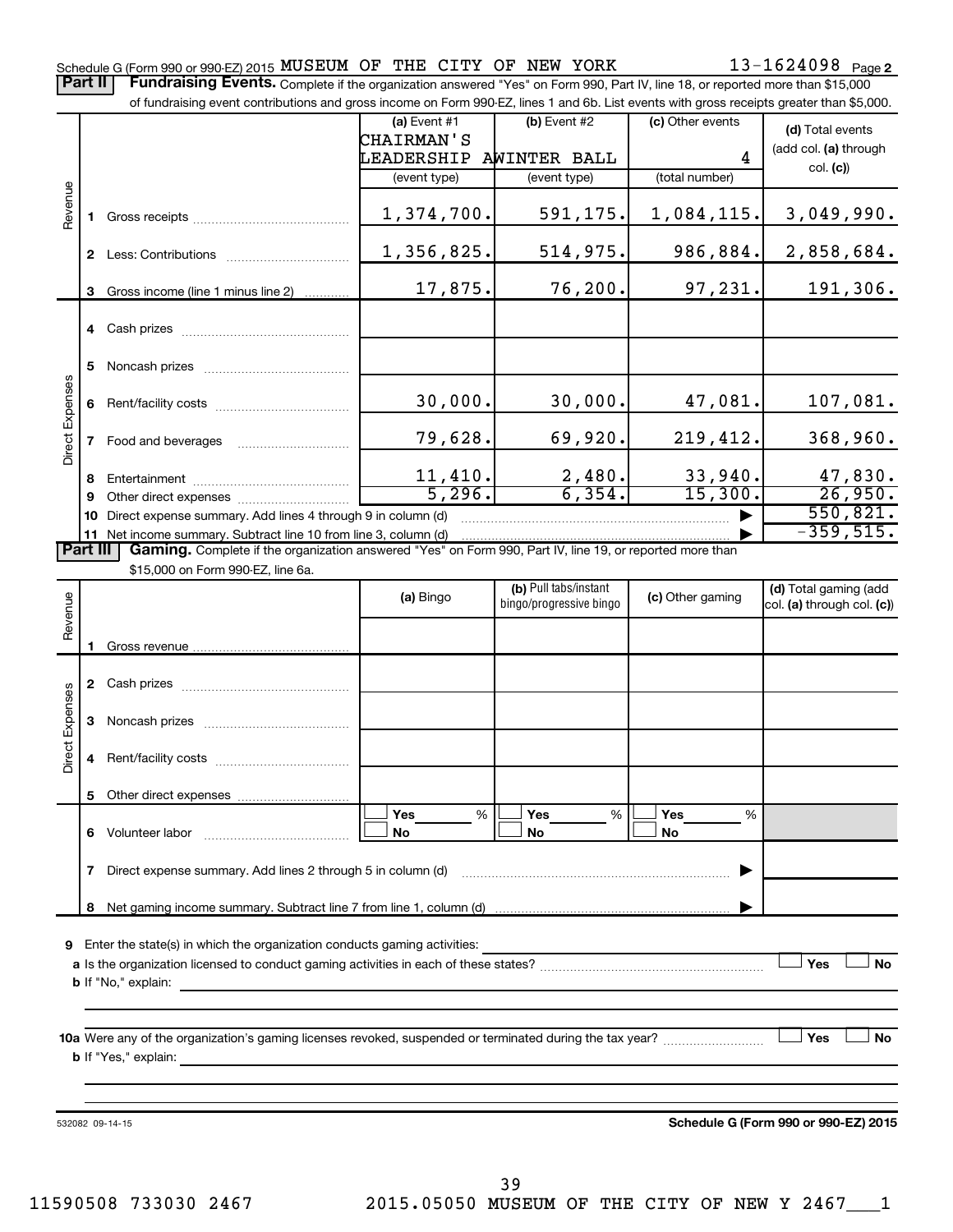| Schedule G (Form 990 or 990-EZ) 2015 MUSEUM OF THE CITY OF NEW YORK                                                                                                                                                                           | 13-1624098      | Page 3               |
|-----------------------------------------------------------------------------------------------------------------------------------------------------------------------------------------------------------------------------------------------|-----------------|----------------------|
|                                                                                                                                                                                                                                               | Yes             | No                   |
| 12 Is the organization a grantor, beneficiary or trustee of a trust or a member of a partnership or other entity formed                                                                                                                       |                 |                      |
|                                                                                                                                                                                                                                               | Yes             | <b>No</b>            |
| 13 Indicate the percentage of gaming activity conducted in:                                                                                                                                                                                   |                 |                      |
|                                                                                                                                                                                                                                               | 13a             | %                    |
| 14 Enter the name and address of the person who prepares the organization's gaming/special events books and records:                                                                                                                          | 13 <sub>b</sub> | $\%$                 |
|                                                                                                                                                                                                                                               |                 |                      |
|                                                                                                                                                                                                                                               |                 |                      |
| Address ><br>and the control of the control of the control of the control of the control of the control of the control of the                                                                                                                 |                 |                      |
| 15a Does the organization have a contract with a third party from whom the organization receives gaming revenue?                                                                                                                              | Yes             | <b>No</b>            |
|                                                                                                                                                                                                                                               |                 |                      |
| of gaming revenue retained by the third party $\triangleright$ \$ __________________.                                                                                                                                                         |                 |                      |
| c If "Yes," enter name and address of the third party:                                                                                                                                                                                        |                 |                      |
| Name $\blacktriangleright$ $\lrcorner$                                                                                                                                                                                                        |                 |                      |
|                                                                                                                                                                                                                                               |                 |                      |
|                                                                                                                                                                                                                                               |                 |                      |
| <b>16</b> Gaming manager information:                                                                                                                                                                                                         |                 |                      |
| <u> 1989 - Johann Barnett, fransk politiker (d. 1989)</u><br>Name $\blacktriangleright$                                                                                                                                                       |                 |                      |
| Gaming manager compensation > \$                                                                                                                                                                                                              |                 |                      |
|                                                                                                                                                                                                                                               |                 |                      |
|                                                                                                                                                                                                                                               |                 |                      |
|                                                                                                                                                                                                                                               |                 |                      |
| Director/officer<br>Employee<br>Independent contractor                                                                                                                                                                                        |                 |                      |
|                                                                                                                                                                                                                                               |                 |                      |
| <b>17</b> Mandatory distributions:                                                                                                                                                                                                            |                 |                      |
| a Is the organization required under state law to make charitable distributions from the gaming proceeds to                                                                                                                                   |                 |                      |
|                                                                                                                                                                                                                                               |                 | $\Box$ Yes $\Box$ No |
| <b>b</b> Enter the amount of distributions required under state law to be distributed to other exempt organizations or spent in the                                                                                                           |                 |                      |
| organization's own exempt activities during the tax year $\triangleright$ \$<br><b>Part IV</b><br>Supplemental Information. Provide the explanations required by Part I, line 2b, columns (iii) and (v); and Part III, lines 9, 9b, 10b, 15b, |                 |                      |
| 15c, 16, and 17b, as applicable. Also provide any additional information (see instructions).                                                                                                                                                  |                 |                      |
|                                                                                                                                                                                                                                               |                 |                      |
|                                                                                                                                                                                                                                               |                 |                      |
|                                                                                                                                                                                                                                               |                 |                      |
|                                                                                                                                                                                                                                               |                 |                      |
|                                                                                                                                                                                                                                               |                 |                      |
|                                                                                                                                                                                                                                               |                 |                      |
|                                                                                                                                                                                                                                               |                 |                      |
|                                                                                                                                                                                                                                               |                 |                      |
|                                                                                                                                                                                                                                               |                 |                      |
|                                                                                                                                                                                                                                               |                 |                      |
|                                                                                                                                                                                                                                               |                 |                      |
|                                                                                                                                                                                                                                               |                 |                      |
|                                                                                                                                                                                                                                               |                 |                      |
|                                                                                                                                                                                                                                               |                 |                      |
| Schedule G (Form 990 or 990-EZ) 2015<br>532083 09-14-15<br>40                                                                                                                                                                                 |                 |                      |

11590508 733030 2467 2015.05050 MUSEUM OF THE CITY OF NEW Y 2467\_\_\_1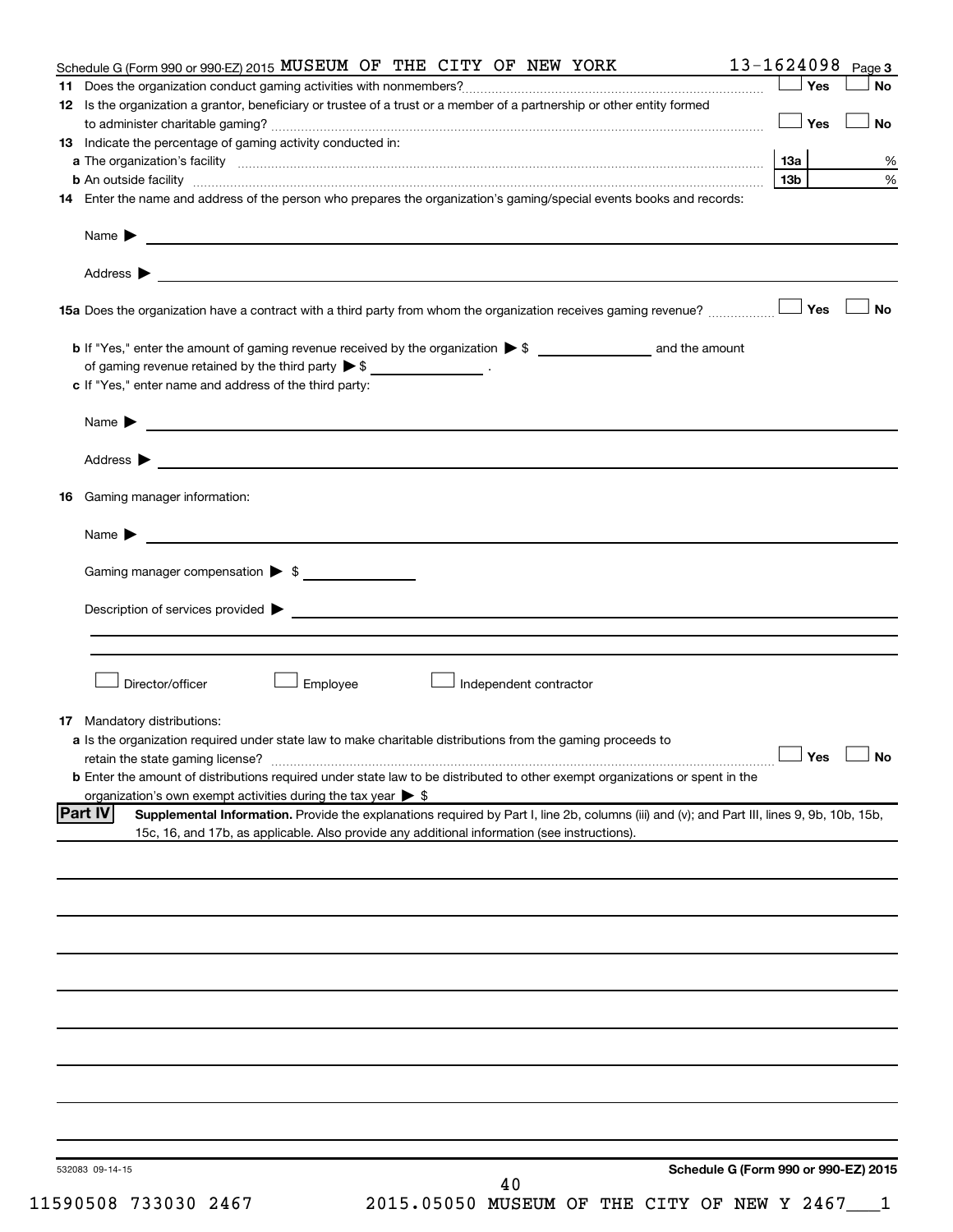| Schedule G (Form 990 or 990-EZ)                       | MUSEUM OF THE CITY OF NEW YORK |  |  |  | .3-1624098 | Page 4 |
|-------------------------------------------------------|--------------------------------|--|--|--|------------|--------|
| <b>Part IV   Supplemental Information (continued)</b> |                                |  |  |  |            |        |

| 532084<br>04-01-15<br>$41\,$ |                                 |
|------------------------------|---------------------------------|
|                              | Schedule G (Form 990 or 990-EZ) |
|                              |                                 |
|                              |                                 |
|                              |                                 |
|                              |                                 |
|                              |                                 |
|                              |                                 |
|                              |                                 |
|                              |                                 |
|                              |                                 |
|                              |                                 |
|                              |                                 |
|                              |                                 |
|                              |                                 |
|                              |                                 |
|                              |                                 |
|                              |                                 |
|                              |                                 |
|                              |                                 |
|                              |                                 |
|                              |                                 |
|                              |                                 |
|                              |                                 |
|                              |                                 |
|                              |                                 |
|                              |                                 |
|                              |                                 |
|                              |                                 |
|                              |                                 |
|                              |                                 |

11590508 733030 2467 2015.05050 MUSEUM OF THE CITY OF NEW Y 2467\_\_\_1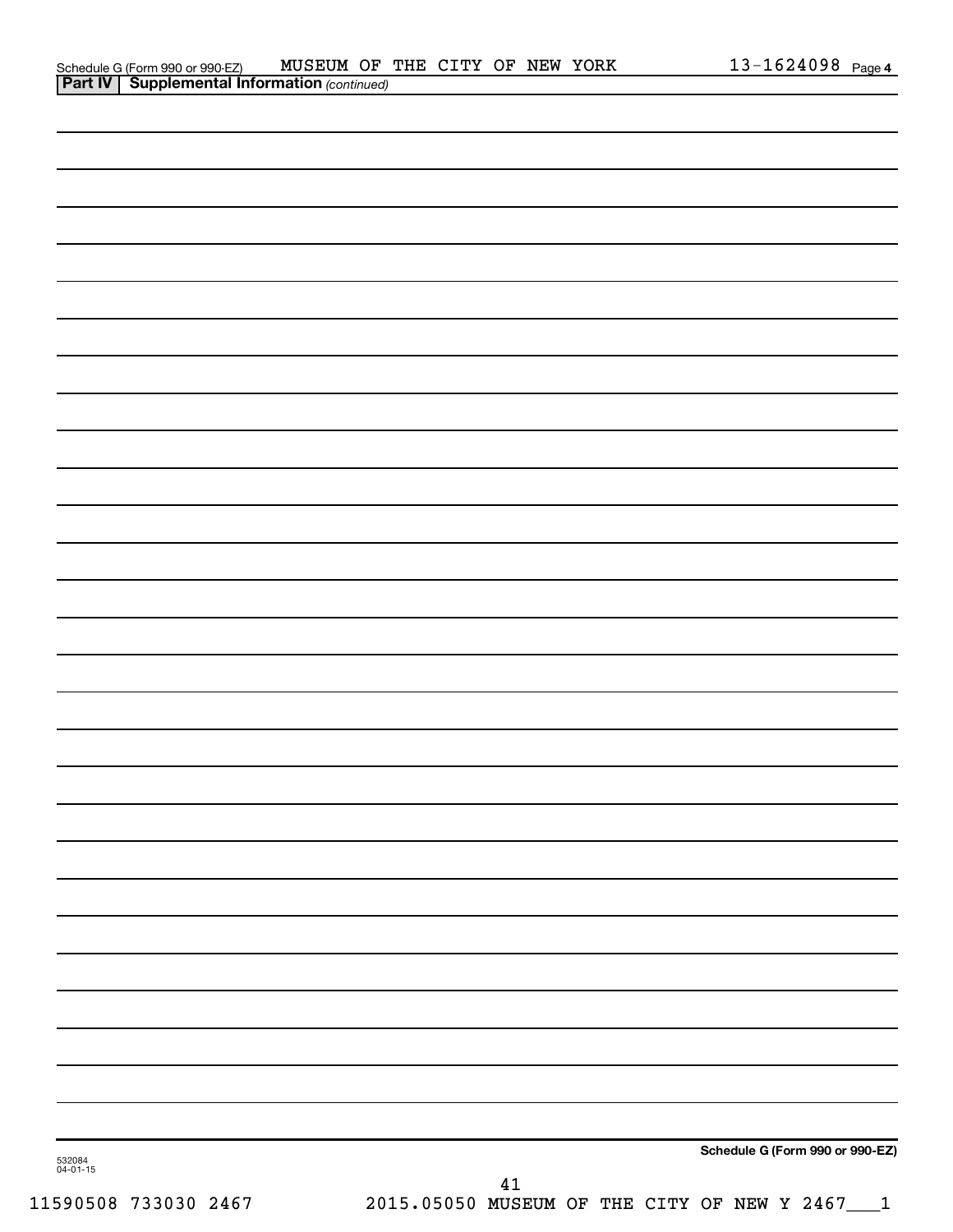|    | <b>SCHEDULE J</b>                                      | <b>Compensation Information</b>                                                                                                                                                                               |                                       | OMB No. 1545-0047                 |            |                              |
|----|--------------------------------------------------------|---------------------------------------------------------------------------------------------------------------------------------------------------------------------------------------------------------------|---------------------------------------|-----------------------------------|------------|------------------------------|
|    | (Form 990)                                             | For certain Officers, Directors, Trustees, Key Employees, and Highest                                                                                                                                         |                                       |                                   |            |                              |
|    |                                                        | <b>Compensated Employees</b>                                                                                                                                                                                  |                                       | 2015                              |            |                              |
|    |                                                        | Complete if the organization answered "Yes" on Form 990, Part IV, line 23.<br>Attach to Form 990.                                                                                                             |                                       | <b>Open to Public</b>             |            |                              |
|    | Department of the Treasury<br>Internal Revenue Service | Information about Schedule J (Form 990) and its instructions is at www.irs.gov/form990.                                                                                                                       |                                       | Inspection                        |            |                              |
|    | Name of the organization                               |                                                                                                                                                                                                               | <b>Employer identification number</b> |                                   |            |                              |
|    |                                                        | MUSEUM OF THE CITY OF NEW YORK                                                                                                                                                                                |                                       | 13-1624098                        |            |                              |
|    | Part I                                                 | <b>Questions Regarding Compensation</b>                                                                                                                                                                       |                                       |                                   |            |                              |
|    |                                                        |                                                                                                                                                                                                               |                                       |                                   | <b>Yes</b> | No                           |
|    |                                                        | <b>1a</b> Check the appropriate box(es) if the organization provided any of the following to or for a person listed on Form 990,                                                                              |                                       |                                   |            |                              |
|    |                                                        | Part VII, Section A, line 1a. Complete Part III to provide any relevant information regarding these items.                                                                                                    |                                       |                                   |            |                              |
|    | First-class or charter travel                          | Housing allowance or residence for personal use                                                                                                                                                               |                                       |                                   |            |                              |
|    | Travel for companions                                  | Payments for business use of personal residence                                                                                                                                                               |                                       |                                   |            |                              |
|    |                                                        | Health or social club dues or initiation fees<br>Tax indemnification and gross-up payments                                                                                                                    |                                       |                                   |            |                              |
|    |                                                        | Discretionary spending account<br>Personal services (e.g., maid, chauffeur, chef)                                                                                                                             |                                       |                                   |            |                              |
|    |                                                        |                                                                                                                                                                                                               |                                       |                                   |            |                              |
|    |                                                        | <b>b</b> If any of the boxes on line 1a are checked, did the organization follow a written policy regarding payment or                                                                                        |                                       |                                   |            |                              |
|    |                                                        |                                                                                                                                                                                                               |                                       | 1b                                |            |                              |
| 2  |                                                        | Did the organization require substantiation prior to reimbursing or allowing expenses incurred by all directors,                                                                                              |                                       |                                   |            |                              |
|    |                                                        |                                                                                                                                                                                                               |                                       | $\mathbf{2}$                      |            |                              |
|    |                                                        |                                                                                                                                                                                                               |                                       |                                   |            |                              |
| з  |                                                        | Indicate which, if any, of the following the filing organization used to establish the compensation of the organization's                                                                                     |                                       |                                   |            |                              |
|    |                                                        | CEO/Executive Director. Check all that apply. Do not check any boxes for methods used by a related organization to                                                                                            |                                       |                                   |            |                              |
|    |                                                        | establish compensation of the CEO/Executive Director, but explain in Part III.                                                                                                                                |                                       |                                   |            |                              |
|    | Compensation committee                                 | Written employment contract                                                                                                                                                                                   |                                       |                                   |            |                              |
|    |                                                        | Compensation survey or study<br>Independent compensation consultant                                                                                                                                           |                                       |                                   |            |                              |
|    |                                                        | $\vert X \vert$ Approval by the board or compensation committee<br>Form 990 of other organizations                                                                                                            |                                       |                                   |            |                              |
|    |                                                        |                                                                                                                                                                                                               |                                       |                                   |            |                              |
| 4  |                                                        | During the year, did any person listed on Form 990, Part VII, Section A, line 1a, with respect to the filing                                                                                                  |                                       |                                   |            |                              |
|    | organization or a related organization:                |                                                                                                                                                                                                               |                                       |                                   |            |                              |
| а  |                                                        | Receive a severance payment or change-of-control payment?                                                                                                                                                     |                                       | 4a                                |            | х<br>$\overline{\textbf{x}}$ |
| b  |                                                        |                                                                                                                                                                                                               |                                       | 4b                                |            | $\overline{\textbf{X}}$      |
| c  |                                                        |                                                                                                                                                                                                               |                                       | 4c                                |            |                              |
|    |                                                        | If "Yes" to any of lines 4a-c, list the persons and provide the applicable amounts for each item in Part III.                                                                                                 |                                       |                                   |            |                              |
|    |                                                        |                                                                                                                                                                                                               |                                       |                                   |            |                              |
|    |                                                        | Only section 501(c)(3), 501(c)(4), and 501(c)(29) organizations must complete lines 5-9.<br>For persons listed on Form 990, Part VII, Section A, line 1a, did the organization pay or accrue any compensation |                                       |                                   |            |                              |
|    | contingent on the revenues of:                         |                                                                                                                                                                                                               |                                       |                                   |            |                              |
|    |                                                        |                                                                                                                                                                                                               |                                       | 5а                                |            | x                            |
|    |                                                        |                                                                                                                                                                                                               |                                       | 5b                                |            | $\overline{\mathbf{x}}$      |
|    |                                                        | If "Yes" to line 5a or 5b, describe in Part III.                                                                                                                                                              |                                       |                                   |            |                              |
| 6. |                                                        | For persons listed on Form 990, Part VII, Section A, line 1a, did the organization pay or accrue any compensation                                                                                             |                                       |                                   |            |                              |
|    | contingent on the net earnings of:                     |                                                                                                                                                                                                               |                                       |                                   |            |                              |
|    |                                                        |                                                                                                                                                                                                               |                                       | 6a                                |            | x                            |
|    |                                                        |                                                                                                                                                                                                               |                                       | 6b                                |            | $\overline{\mathbf{X}}$      |
|    |                                                        | If "Yes" on line 6a or 6b, describe in Part III.                                                                                                                                                              |                                       |                                   |            |                              |
|    |                                                        | 7 For persons listed on Form 990, Part VII, Section A, line 1a, did the organization provide any non-fixed payments                                                                                           |                                       |                                   |            |                              |
|    |                                                        |                                                                                                                                                                                                               |                                       | 7                                 |            | x                            |
| 8  |                                                        | Were any amounts reported on Form 990, Part VII, paid or accrued pursuant to a contract that was subject to the                                                                                               |                                       |                                   |            |                              |
|    |                                                        |                                                                                                                                                                                                               |                                       | 8                                 |            | x                            |
| 9  |                                                        | If "Yes" to line 8, did the organization also follow the rebuttable presumption procedure described in                                                                                                        |                                       |                                   |            |                              |
|    |                                                        |                                                                                                                                                                                                               |                                       | 9                                 |            |                              |
|    |                                                        | LHA For Paperwork Reduction Act Notice, see the Instructions for Form 990.                                                                                                                                    |                                       | <b>Schedule J (Form 990) 2015</b> |            |                              |

532111 10-14-15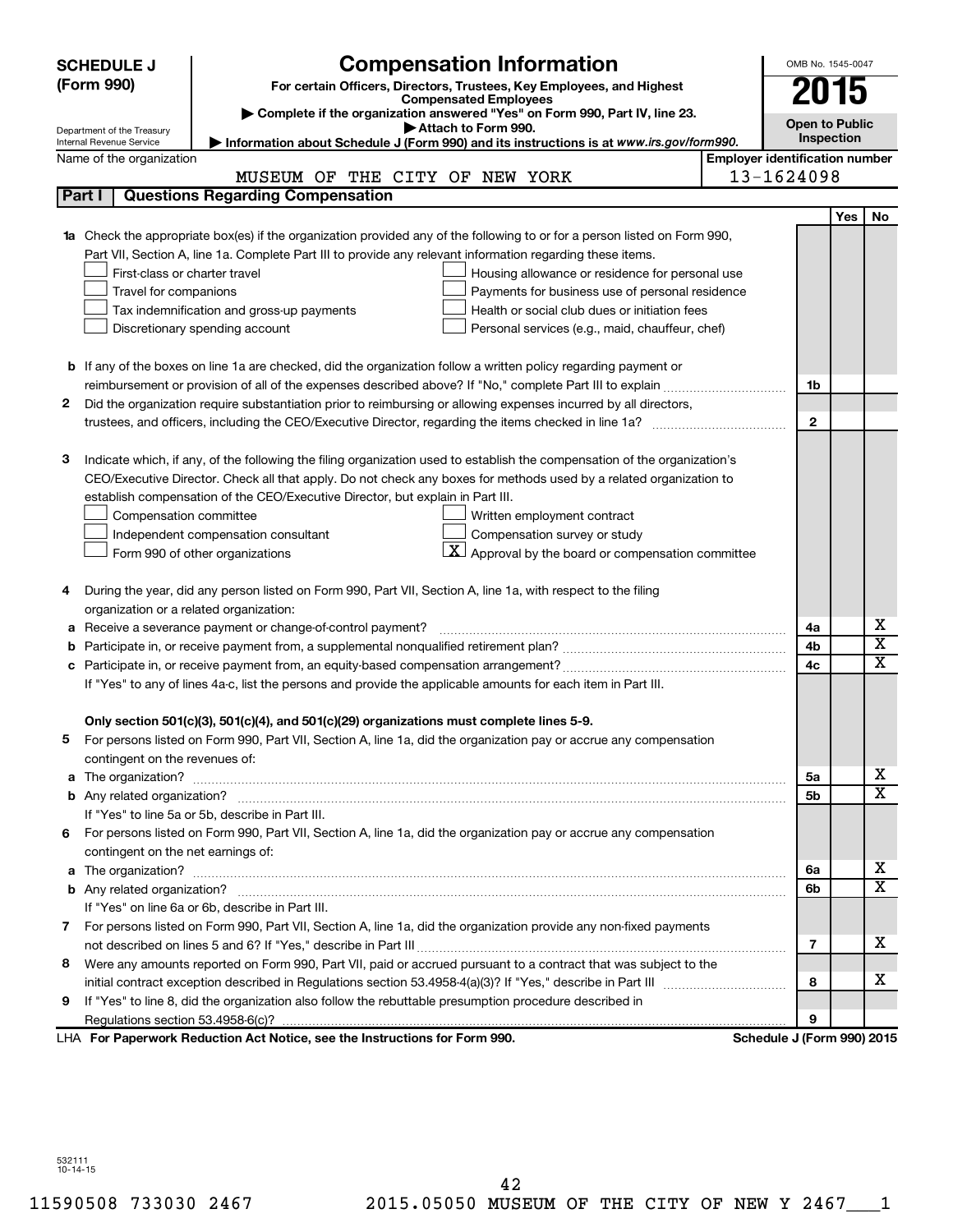# Part II | Officers, Directors, Trustees, Key Employees, and Highest Compensated Employees. Use duplicate copies if additional space is needed.

For each individual whose compensation must be reported on Schedule J, report compensation from the organization on row (i) and from related organizations, described in the instructions, on row (ii). Do not list any individuals that are not listed on Form 990, Part VII.

Note: The sum of columns (B)(i)-(iii) for each listed individual must equal the total amount of Form 990, Part VII, Section A, line 1a, applicable column (D) and (E) amounts for that individual.

| (A) Name and Title                        |      |                          | (B) Breakdown of W-2 and/or 1099-MISC compensation |                                           | (C) Retirement and             | (D) Nontaxable | (E) Total of columns | (F) Compensation                                           |
|-------------------------------------------|------|--------------------------|----------------------------------------------------|-------------------------------------------|--------------------------------|----------------|----------------------|------------------------------------------------------------|
|                                           |      | (i) Base<br>compensation | (ii) Bonus &<br>incentive<br>compensation          | (iii) Other<br>reportable<br>compensation | other deferred<br>compensation | benefits       | $(B)(i)-(D)$         | in column (B)<br>reported as deferred<br>on prior Form 990 |
| SUSAN HENSHAW JONES<br>(1)                | (i)  | 422,673.                 | 0.                                                 | 6,858.                                    | 38,658.                        | 23,750.        | 491,939.             | 0.                                                         |
| PRESIDENT AND DIRECTOR                    | (ii) | $\Omega$ .               | 0.                                                 | 0.                                        | $\Omega$ .                     | 0.             | 0                    | $\overline{0}$ .                                           |
| <b>JERRY GALLAGHER</b><br>(2)             | (i)  | 138,928.                 | $\overline{0}$ .                                   | 180.                                      | 12,520.                        | 19,825.        | 171,453.             | $\overline{0}$ .                                           |
| CHIEF OPERATING OFFICER                   | (ii) | 0.                       | $\overline{0}$ .                                   | $0$ .                                     | $0$ .                          | 0.             | 0                    | $\overline{0}$ .                                           |
| SARAH HENRY<br>(3)                        | (i)  | 233,715.                 | 0.                                                 | 1,242.                                    | 21,146                         | 33, 252.       | 289, 355.            | $\overline{0}$ .                                           |
| DEPUTY DIRECTOR AND CHIEF CURATOR         | (ii) | 0.                       | о.                                                 | 0.                                        | 0                              | 0.             | 0                    | $\overline{0}$ .                                           |
| SUSAN MADDEN<br>(4)                       | (i)  | 238,666.                 | $\overline{0}$ .                                   | 552.                                      | 21,530                         | 28,949.        | 289,697.             | $\overline{\mathfrak{o}}$ .                                |
| SENIOR VICE PRESIDENT EXTERNAL AFFAI(ii)  |      | 0.                       | о.                                                 | 0.                                        | 0                              | 0.             | 0                    | $\overline{\mathfrak{o}}$ .                                |
| PATRICIA ZEDALIS<br>(5)                   | (i)  | 143,370.                 | о.                                                 | 1,593.                                    | 13,047.                        | 27,537.        | 185,547              | $\overline{\mathfrak{o}}$ .                                |
| PROJECT MANAGER                           | (ii) | $\mathbf 0$ .            | о.                                                 | $0$ .                                     | $\Omega$ .                     | 0.             | 0                    | $\overline{\mathfrak{o}}$ .                                |
| DONALD ALBRECHT<br>(6)                    | (i)  | 133, 115.                | О.                                                 | 1,767.                                    | 12,139.                        | 18,492.        | 165, 513.            | $\overline{0}$ .                                           |
| CURATOR OF ARCHITECTURE AND DESIGN        | (ii) | $\mathbf 0$ .            | О.                                                 | $0$ .                                     | $\Omega$ .                     | 0.             | 0                    | $\overline{\mathfrak{o}}$ .                                |
| LACY SCHUTZ<br>(7)                        | (i)  | 120, 210.                | о.                                                 | 96.                                       | 10,828.                        | 24,419.        | 155, 553.            | $\overline{\mathfrak{o}}$ .                                |
| DIRECTOR COLLECTIONS AND EXHIBITIONS (ii) |      | 0.                       | 0.                                                 | 0.                                        | 0.                             | 0.             | 0.                   | $\overline{0}$ .                                           |
| ALEXIS MARION<br>(8)                      | (i)  | 131,932.                 | Ο.                                                 | 86.                                       | 11,882.                        | 19,555.        | 163, 455.            | $\overline{0}$ .                                           |
| DEVELOPMENT DIRECTOR                      | (i)  | 0.                       | Ο.                                                 | 0.                                        | 0.                             | 0.             | 0.                   | $\overline{0}$ .                                           |
|                                           | (i)  |                          |                                                    |                                           |                                |                |                      |                                                            |
|                                           | (i)  |                          |                                                    |                                           |                                |                |                      |                                                            |
|                                           | (i)  |                          |                                                    |                                           |                                |                |                      |                                                            |
|                                           | (i)  |                          |                                                    |                                           |                                |                |                      |                                                            |
|                                           | (i)  |                          |                                                    |                                           |                                |                |                      |                                                            |
|                                           | (i)  |                          |                                                    |                                           |                                |                |                      |                                                            |
|                                           | (i)  |                          |                                                    |                                           |                                |                |                      |                                                            |
|                                           | (ii) |                          |                                                    |                                           |                                |                |                      |                                                            |
|                                           | (i)  |                          |                                                    |                                           |                                |                |                      |                                                            |
|                                           | (ii) |                          |                                                    |                                           |                                |                |                      |                                                            |
|                                           | (i)  |                          |                                                    |                                           |                                |                |                      |                                                            |
|                                           | (ii) |                          |                                                    |                                           |                                |                |                      |                                                            |
|                                           | (i)  |                          |                                                    |                                           |                                |                |                      |                                                            |
|                                           | (i)  |                          |                                                    |                                           |                                |                |                      |                                                            |
|                                           | (i)  |                          |                                                    |                                           |                                |                |                      |                                                            |
|                                           | (ii) |                          |                                                    |                                           |                                |                |                      |                                                            |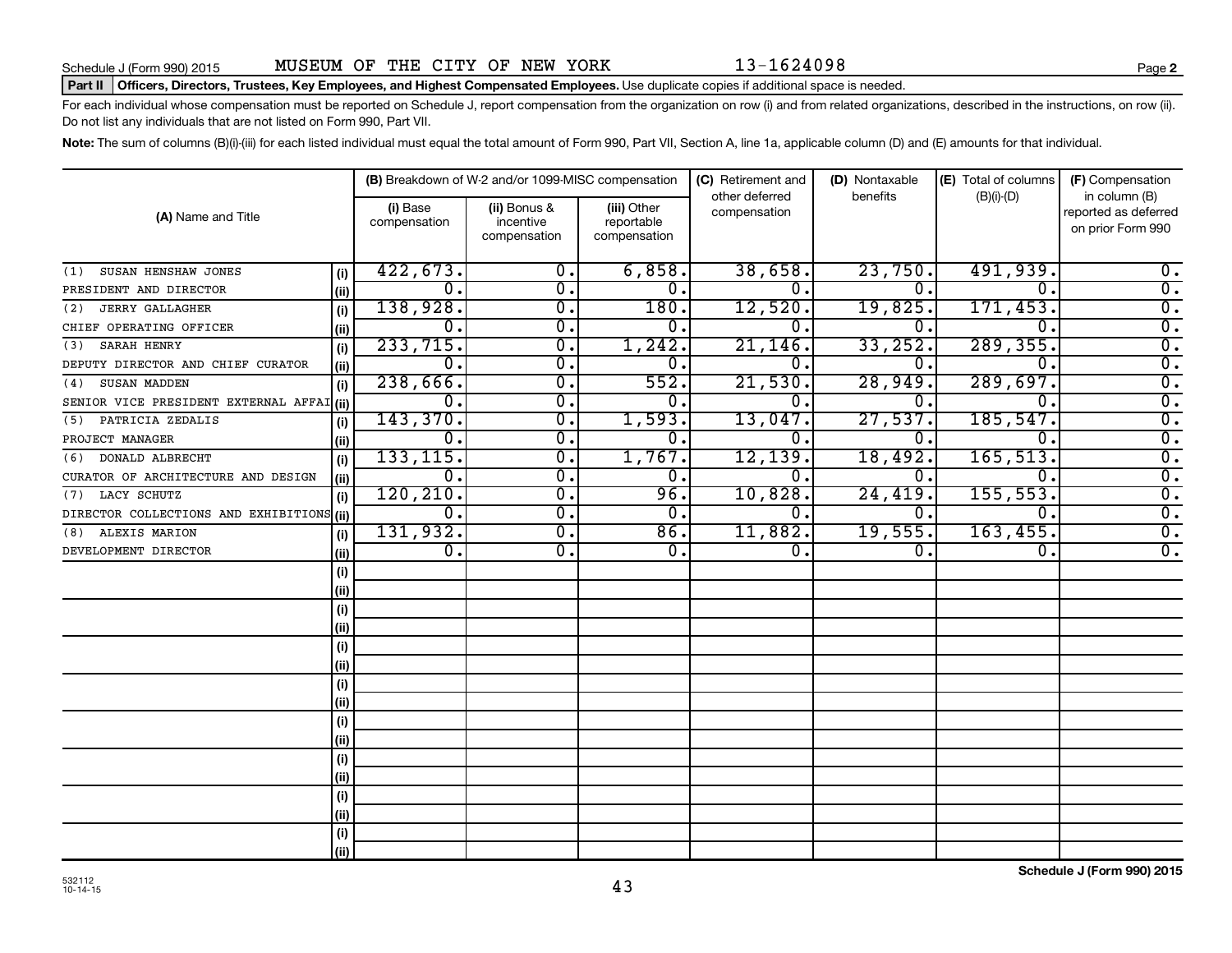# **Part III Supplemental Information**

Provide the information, explanation, or descriptions required for Part I, lines 1a, 1b, 3, 4a, 4b, 4c, 5a, 5b, 6a, 6b, 7, and 8, and for Part II. Also complete this part for any additional information.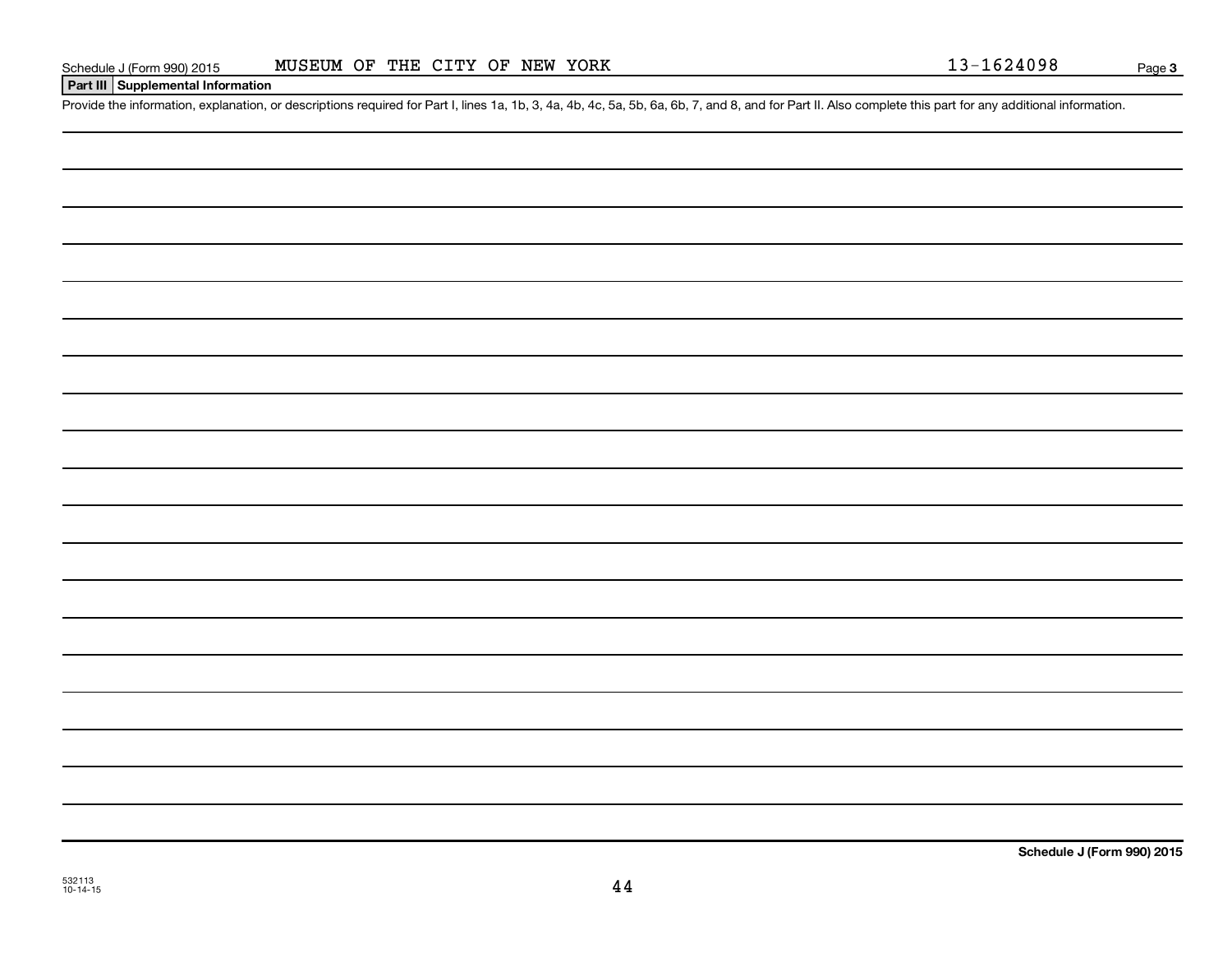| <b>SCHEDULE M</b> |  |
|-------------------|--|
| (Form 990)        |  |

# **Noncash Contributions**

OMB No. 1545-0047

| Department of the Treasury |
|----------------------------|
| Internal Revenue Service   |

◆ Complete if the organizations answered "Yes" on Form 990, Part IV, lines 29 or 30.<br>▶ Complete if the organizations answered "Yes" on Form 990, Part IV, lines 29 or 30. **Attach to Form 990.** J

**Open To Public Inspection**

|  | Name of the organization |
|--|--------------------------|
|--|--------------------------|

**Information about Schedule M (Form 990) and its instructions is at www.irs.gov/form990.** 

# **Employer identification number Part I Types of Property** MUSEUM OF THE CITY OF NEW YORK 13-1624098

|     |                                                                                                                                                                                                                                                                                                                                                                                                                                                                                                             | (a)                     | (b)              | (c)                                                                   |             | (d)                          |            |     |    |
|-----|-------------------------------------------------------------------------------------------------------------------------------------------------------------------------------------------------------------------------------------------------------------------------------------------------------------------------------------------------------------------------------------------------------------------------------------------------------------------------------------------------------------|-------------------------|------------------|-----------------------------------------------------------------------|-------------|------------------------------|------------|-----|----|
|     |                                                                                                                                                                                                                                                                                                                                                                                                                                                                                                             | Check if                | Number of        | Noncash contribution                                                  |             | Method of determining        |            |     |    |
|     |                                                                                                                                                                                                                                                                                                                                                                                                                                                                                                             | applicable              | contributions or | amounts reported on<br>items contributed Form 990, Part VIII, line 1g |             | noncash contribution amounts |            |     |    |
| 1.  |                                                                                                                                                                                                                                                                                                                                                                                                                                                                                                             |                         |                  |                                                                       |             |                              |            |     |    |
| 2   |                                                                                                                                                                                                                                                                                                                                                                                                                                                                                                             |                         |                  |                                                                       |             |                              |            |     |    |
| 3   | Art - Fractional interests                                                                                                                                                                                                                                                                                                                                                                                                                                                                                  |                         |                  |                                                                       |             |                              |            |     |    |
| 4   |                                                                                                                                                                                                                                                                                                                                                                                                                                                                                                             |                         |                  |                                                                       |             |                              |            |     |    |
| 5   | Clothing and household goods                                                                                                                                                                                                                                                                                                                                                                                                                                                                                |                         |                  |                                                                       |             |                              |            |     |    |
| 6   |                                                                                                                                                                                                                                                                                                                                                                                                                                                                                                             |                         |                  |                                                                       |             |                              |            |     |    |
| 7   |                                                                                                                                                                                                                                                                                                                                                                                                                                                                                                             |                         |                  |                                                                       |             |                              |            |     |    |
| 8   |                                                                                                                                                                                                                                                                                                                                                                                                                                                                                                             |                         |                  |                                                                       |             |                              |            |     |    |
| 9   |                                                                                                                                                                                                                                                                                                                                                                                                                                                                                                             | $\overline{\text{x}}$   | 91               |                                                                       | 521,664.FMV |                              |            |     |    |
| 10  | Securities - Closely held stock                                                                                                                                                                                                                                                                                                                                                                                                                                                                             |                         |                  |                                                                       |             |                              |            |     |    |
| 11  | Securities - Partnership, LLC, or                                                                                                                                                                                                                                                                                                                                                                                                                                                                           |                         |                  |                                                                       |             |                              |            |     |    |
|     | trust interests                                                                                                                                                                                                                                                                                                                                                                                                                                                                                             |                         |                  |                                                                       |             |                              |            |     |    |
| 12  | Securities - Miscellaneous                                                                                                                                                                                                                                                                                                                                                                                                                                                                                  |                         |                  |                                                                       |             |                              |            |     |    |
| 13  | Qualified conservation contribution -                                                                                                                                                                                                                                                                                                                                                                                                                                                                       |                         |                  |                                                                       |             |                              |            |     |    |
|     |                                                                                                                                                                                                                                                                                                                                                                                                                                                                                                             |                         |                  |                                                                       |             |                              |            |     |    |
| 14  | Qualified conservation contribution - Other                                                                                                                                                                                                                                                                                                                                                                                                                                                                 |                         |                  |                                                                       |             |                              |            |     |    |
| 15  | Real estate - Residential                                                                                                                                                                                                                                                                                                                                                                                                                                                                                   |                         |                  |                                                                       |             |                              |            |     |    |
| 16  | Real estate - Commercial                                                                                                                                                                                                                                                                                                                                                                                                                                                                                    |                         |                  |                                                                       |             |                              |            |     |    |
| 17  |                                                                                                                                                                                                                                                                                                                                                                                                                                                                                                             |                         |                  |                                                                       |             |                              |            |     |    |
| 18  |                                                                                                                                                                                                                                                                                                                                                                                                                                                                                                             |                         |                  |                                                                       |             |                              |            |     |    |
| 19  |                                                                                                                                                                                                                                                                                                                                                                                                                                                                                                             |                         |                  |                                                                       |             |                              |            |     |    |
| 20  | Drugs and medical supplies                                                                                                                                                                                                                                                                                                                                                                                                                                                                                  |                         |                  |                                                                       |             |                              |            |     |    |
| 21  |                                                                                                                                                                                                                                                                                                                                                                                                                                                                                                             |                         |                  |                                                                       |             |                              |            |     |    |
| 22  |                                                                                                                                                                                                                                                                                                                                                                                                                                                                                                             |                         |                  |                                                                       |             |                              |            |     |    |
| 23  |                                                                                                                                                                                                                                                                                                                                                                                                                                                                                                             |                         |                  |                                                                       |             |                              |            |     |    |
| 24  |                                                                                                                                                                                                                                                                                                                                                                                                                                                                                                             |                         |                  |                                                                       |             |                              |            |     |    |
| 25  | Other $\blacktriangleright$ ( ITEMS FOR SPE)                                                                                                                                                                                                                                                                                                                                                                                                                                                                | $\overline{\textbf{X}}$ | 17               |                                                                       |             | 55,625.COST OF               | THE ITEMS  |     |    |
| 26  | Other $\blacktriangleright$<br>$\left(\begin{array}{ccc}\n&\quad&\quad&\quad\end{array}\right)$                                                                                                                                                                                                                                                                                                                                                                                                             |                         |                  |                                                                       |             |                              |            |     |    |
| 27  | Other $\blacktriangleright$                                                                                                                                                                                                                                                                                                                                                                                                                                                                                 |                         |                  |                                                                       |             |                              |            |     |    |
| 28  | Other                                                                                                                                                                                                                                                                                                                                                                                                                                                                                                       |                         |                  |                                                                       |             |                              |            |     |    |
| 29  | Number of Forms 8283 received by the organization during the tax year for contributions                                                                                                                                                                                                                                                                                                                                                                                                                     |                         |                  |                                                                       |             |                              |            |     |    |
|     | for which the organization completed Form 8283, Part IV, Donee Acknowledgement                                                                                                                                                                                                                                                                                                                                                                                                                              |                         |                  |                                                                       | 29          |                              |            |     |    |
|     |                                                                                                                                                                                                                                                                                                                                                                                                                                                                                                             |                         |                  |                                                                       |             |                              |            | Yes | No |
|     | 30a During the year, did the organization receive by contribution any property reported in Part I, lines 1 through 28, that it                                                                                                                                                                                                                                                                                                                                                                              |                         |                  |                                                                       |             |                              |            |     |    |
|     | must hold for at least three years from the date of the initial contribution, and which is not required to be used for                                                                                                                                                                                                                                                                                                                                                                                      |                         |                  |                                                                       |             |                              |            |     |    |
|     |                                                                                                                                                                                                                                                                                                                                                                                                                                                                                                             |                         |                  |                                                                       |             |                              | <b>30a</b> |     | x  |
|     | <b>b</b> If "Yes," describe the arrangement in Part II.                                                                                                                                                                                                                                                                                                                                                                                                                                                     |                         |                  |                                                                       |             |                              |            |     |    |
| 31  | Does the organization have a gift acceptance policy that requires the review of any non-standard contributions?                                                                                                                                                                                                                                                                                                                                                                                             |                         |                  |                                                                       |             |                              | 31         |     | x  |
|     | 32a Does the organization hire or use third parties or related organizations to solicit, process, or sell noncash                                                                                                                                                                                                                                                                                                                                                                                           |                         |                  |                                                                       |             |                              |            |     |    |
|     | $\begin{minipage}[c]{0.5\textwidth} \centering \begin{tabular}[c]{@{}l@{}} \textbf{contributions?} \end{tabular} & \begin{tabular}[c]{@{}l@{}} \textbf{contributions?} \end{tabular} & \begin{tabular}[c]{@{}l@{}} \textbf{contributions?} \end{tabular} & \begin{tabular}[c]{@{}l@{}} \textbf{contribitions?} \end{tabular} & \begin{tabular}[c]{@{}l@{}} \textbf{contribitions?} \end{tabular} & \begin{tabular}[c]{@{}l@{}} \textbf{contribitions?} \end{tabular} & \begin{tabular}[c]{@{}l@{}} \textbf$ |                         |                  |                                                                       |             |                              |            |     | х  |
|     | <b>b</b> If "Yes," describe in Part II.                                                                                                                                                                                                                                                                                                                                                                                                                                                                     |                         |                  |                                                                       |             |                              |            |     |    |
| 33  | If the organization did not report an amount in column (c) for a type of property for which column (a) is checked,                                                                                                                                                                                                                                                                                                                                                                                          |                         |                  |                                                                       |             |                              |            |     |    |
|     | describe in Part II.                                                                                                                                                                                                                                                                                                                                                                                                                                                                                        |                         |                  |                                                                       |             |                              |            |     |    |
| LHA | For Paperwork Reduction Act Notice, see the Instructions for Form 990.                                                                                                                                                                                                                                                                                                                                                                                                                                      |                         |                  |                                                                       |             | Schedule M (Form 990) (2015) |            |     |    |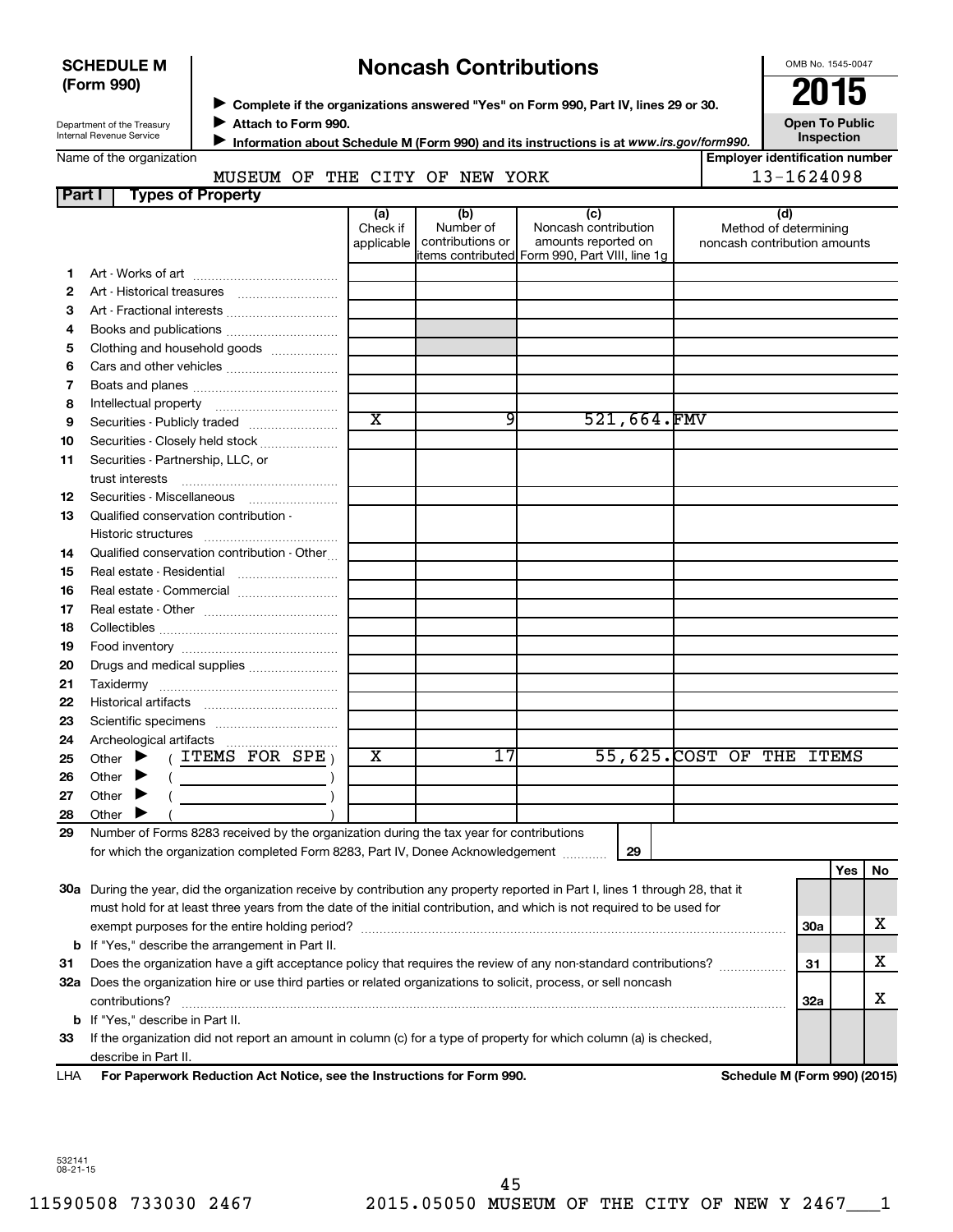|  | Schedule M (Form 990) (2015) MUSEUM OF THE CITY OF NEW YORK |  |  |  |  |  |  |  | 13-1624098 | Page |  |
|--|-------------------------------------------------------------|--|--|--|--|--|--|--|------------|------|--|
|--|-------------------------------------------------------------|--|--|--|--|--|--|--|------------|------|--|

Part II | Supplemental Information. Provide the information required by Part I, lines 30b, 32b, and 33, and whether the organization is reporting in Part I, column (b), the number of contributions, the number of items received, or a combination of both. Also complete this part for any additional information.

SCHEDULE M, PART I, COLUMN (B):

# THE ORGANIZATION IS REPORTING THE NUMBER OF ITEMS RECEIVED

**Schedule M (Form 990) (2015)**

532142 08-21-15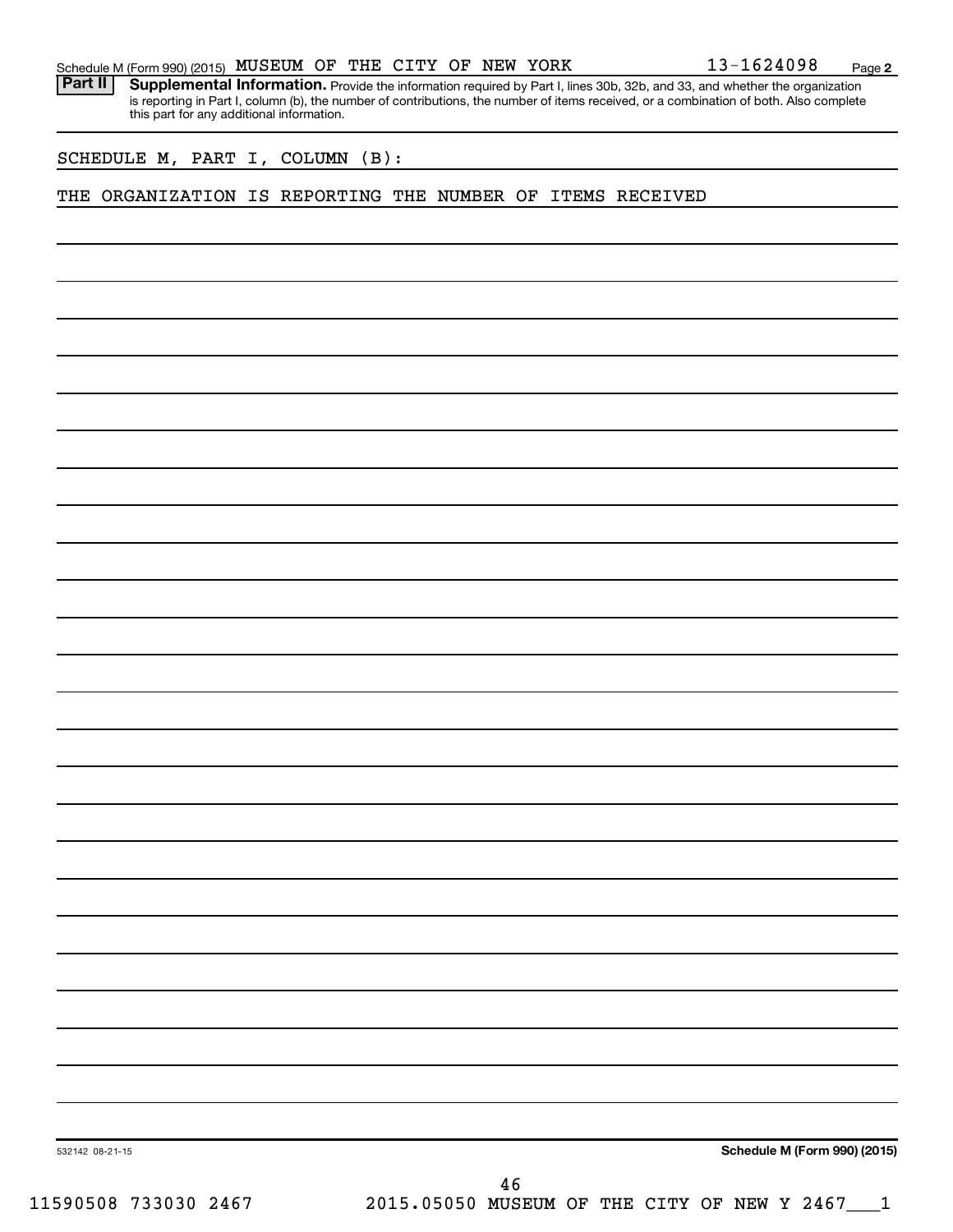| <b>SCHEDULE O</b><br>(Form 990 or 990-EZ)<br>Department of the Treasury<br>Internal Revenue Service | Supplemental Information to Form 990 or 990-EZ<br>Complete to provide information for responses to specific questions on<br>Form 990 or 990-EZ or to provide any additional information.<br>Attach to Form 990 or 990-EZ.<br>Information about Schedule O (Form 990 or 990-EZ) and its instructions is at WWW.irs.gov/form990. | OMB No. 1545-0047<br><b>Open to Public</b><br>Inspection |
|-----------------------------------------------------------------------------------------------------|--------------------------------------------------------------------------------------------------------------------------------------------------------------------------------------------------------------------------------------------------------------------------------------------------------------------------------|----------------------------------------------------------|
| Name of the organization                                                                            | MUSEUM OF THE CITY OF NEW YORK                                                                                                                                                                                                                                                                                                 | <b>Employer identification number</b><br>13-1624098      |
|                                                                                                     | FORM 990, PART I, LINE 1, DESCRIPTION OF ORGANIZATION MISSION:                                                                                                                                                                                                                                                                 |                                                          |
|                                                                                                     | THE MUSEUM OF THE CITY OF NEW YORK CELEBRATES AND INTERPRETS THE CITY,                                                                                                                                                                                                                                                         |                                                          |
|                                                                                                     | EDUCATING THE PUBLIC ABOUT ITS DISTINCTIVE CHARACTER, ESPECIALLY ITS                                                                                                                                                                                                                                                           |                                                          |
|                                                                                                     | HERITAGE OF DIVERSITY, OPPORTUNITY, AND PERPETUAL TRANSFORMATION.                                                                                                                                                                                                                                                              |                                                          |
|                                                                                                     | FOUNDED IN 1923 AS A PRIVATE, NONPROFIT CORPORATION, THE MUSEUM                                                                                                                                                                                                                                                                |                                                          |
|                                                                                                     | CONNECTS THE PAST, PRESENT, AND FUTURE OF NEW YORK CITY. IT SERVES THE                                                                                                                                                                                                                                                         |                                                          |
|                                                                                                     | PEOPLE OF NEW YORK AND VISITORS FROM AROUND THE WORLD THROUGH                                                                                                                                                                                                                                                                  |                                                          |
|                                                                                                     | EXHIBITIONS, SCHOOL AND PUBLIC PROGRAMS, PUBLICATIONS, AND COLLECTIONS.                                                                                                                                                                                                                                                        |                                                          |
|                                                                                                     |                                                                                                                                                                                                                                                                                                                                |                                                          |
|                                                                                                     | FORM 990, PART III, LINE 1, DESCRIPTION OF ORGANIZATION MISSION:                                                                                                                                                                                                                                                               |                                                          |
|                                                                                                     |                                                                                                                                                                                                                                                                                                                                |                                                          |
|                                                                                                     | THE MUSEUM OF THE CITY OF NEW YORK CELEBRATES AND INTERPRETS THE CITY,                                                                                                                                                                                                                                                         |                                                          |
|                                                                                                     | EDUCATING THE PUBLIC ABOUT ITS DISTINCTIVE CHARACTER, ESPECIALLY ITS                                                                                                                                                                                                                                                           |                                                          |
|                                                                                                     | HERITAGE OF DIVERSITY, OPPORTUNITY, AND PERPETUAL TRANSFORMATION.                                                                                                                                                                                                                                                              |                                                          |
|                                                                                                     | FOUNDED IN 1923 AS A PRIVATE, NONPROFIT CORPORATION, THE MUSEUM                                                                                                                                                                                                                                                                |                                                          |
|                                                                                                     | CONNECTS THE PAST, PRESENT, AND FUTURE OF NEW YORK CITY. IT SERVES THE                                                                                                                                                                                                                                                         |                                                          |
|                                                                                                     | PEOPLE OF NEW YORK AND VISITORS FROM AROUND THE WORLD THROUGH                                                                                                                                                                                                                                                                  |                                                          |
|                                                                                                     | EXHIBITIONS, SCHOOL AND PUBLIC PROGRAMS, PUBLICATIONS, AND COLLECTIONS.                                                                                                                                                                                                                                                        |                                                          |
|                                                                                                     |                                                                                                                                                                                                                                                                                                                                |                                                          |
|                                                                                                     | FORM 990, PART III, LINE 4A, PROGRAM SERVICE ACCOMPLISHMENTS:                                                                                                                                                                                                                                                                  |                                                          |
|                                                                                                     | ONGOING/LONG-TERM EXHIBITIONS OPEN THROUGH FY2016:                                                                                                                                                                                                                                                                             |                                                          |
|                                                                                                     | GILDED NEW YORK (NOV 13, 2013 - CURRENT)                                                                                                                                                                                                                                                                                       |                                                          |
|                                                                                                     | INAUGURATING THE CITY MUSEUM'S TIFFANY & CO. FOUNDATION GALLERY, GILDED                                                                                                                                                                                                                                                        |                                                          |
|                                                                                                     | NEW YORK EXPLORES THE CITY'S VISUAL CULTURE AT THE END OF THE 19TH                                                                                                                                                                                                                                                             |                                                          |
|                                                                                                     | CENTURY, WHEN THE ELITE CLASS FLAUNTED ITS WEALTH MORE CONSPICUOUSLY                                                                                                                                                                                                                                                           |                                                          |
|                                                                                                     | THAN EVER BEFORE. INDUSTRIAL TITANS, SUCH AS CORNELIUS VANDERBILT AND                                                                                                                                                                                                                                                          |                                                          |
|                                                                                                     | JAY GOULD, EXPRESSED THEIR STATUS THROUGH EXTRAVAGANT FASHIONS,                                                                                                                                                                                                                                                                |                                                          |
| 532211                                                                                              | LHA For Paperwork Reduction Act Notice, see the Instructions for Form 990 or 990-EZ.                                                                                                                                                                                                                                           | Schedule O (Form 990 or 990-EZ) (2015)                   |
| 09-02-15                                                                                            | 47                                                                                                                                                                                                                                                                                                                             |                                                          |

11590508 733030 2467 2015.05050 MUSEUM OF THE CITY OF NEW Y 2467\_\_\_1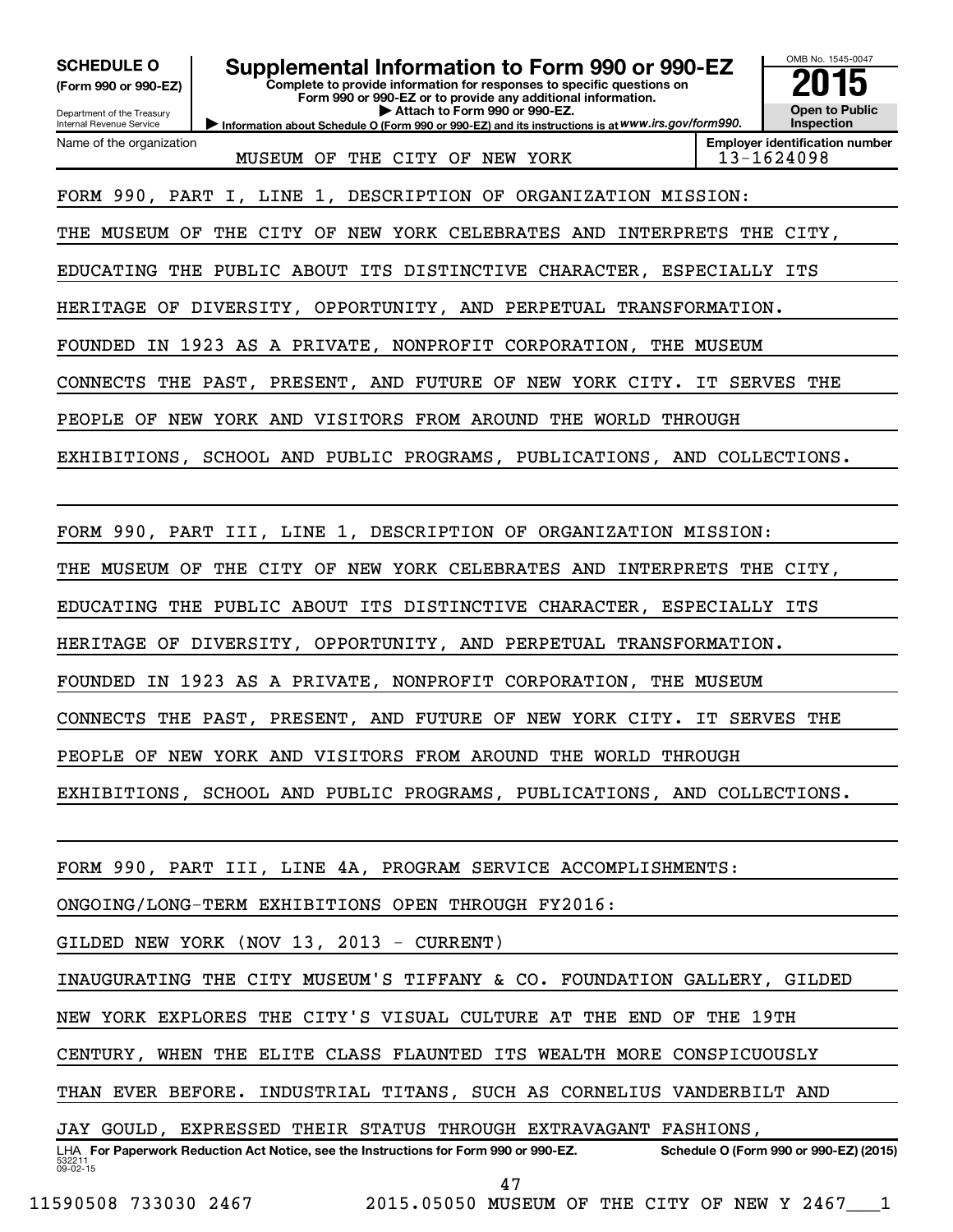| Schedule O (Form 990 or 990-EZ) (2015)                                 | Page 2                                              |
|------------------------------------------------------------------------|-----------------------------------------------------|
| Name of the organization<br>MUSEUM OF THE CITY OF NEW YORK             | <b>Employer identification number</b><br>13-1624098 |
| ARCHITECTURE, AND INTERIOR DESIGN. THE EXHIBITION'S LAVISH DISPLAY     |                                                     |
| INCLUDES COSTUMES, JEWELRY, PORTRAITS, SILVER OBJECTS, WOMEN'S AND     |                                                     |
| MEN'S ACCESSORIES, AND DECORATIVE FURNISHINGS, ALL CREATED BETWEEN THE |                                                     |
| MID-1870'S AND EARLY 20TH CENTURY. GILDED NEW YORK DEPICTS AN ERA WHEN |                                                     |
| THE NEW AMERICAN ARISTOCRACY DISPLAYED ITS WEALTH IN STORIED BALLS IN  |                                                     |
| FIFTH AVENUE MANSIONS AND HOTELS, SHOWN IN DIGITIZED VINTAGE           |                                                     |
| PHOTOGRAPHS PRESENTED ON MONITORS OUTSIDE THE GALLERY. DURING THESE    |                                                     |
| YEARS, THE UNITED STATES-AND ITS CULTURAL CAPITAL, NEW YORK            |                                                     |
| CITY-ACHIEVED A NEW LEVEL OF SOPHISTICATION IN PAINTING, SCULPTURE,    |                                                     |
| ARCHITECTURE, AND THE DECORATIVE ARTS, ENABLING THE NATION TO COMPETE  |                                                     |
| FOR THE FIRST TIME ON A WORLD STAGE.                                   |                                                     |

THE TIFFANY & CO. FOUNDATION GALLERY AND THE INSTALLATION OF GILDED NEW YORK WERE DESIGNED BY NEW YORK-BASED WILLIAM T. GEORGIS ARCHITECTS. THE GALLERY'S DESIGN AND CONSTRUCTION WERE MADE POSSIBLE THROUGH A GRANT FROM THE TIFFANY & CO. FOUNDATION. GILDED NEW YORK WAS ORGANIZED BY DONALD ALBRECHT, CURATOR OF ARCHITECTURE AND DESIGN; INDEPENDENT CURATOR JEANNINE FALINO; AND PHYLLIS MAGIDSON, CURATOR OF COSTUMES AND TEXTILES.

532212 09-02-15 **Schedule O (Form 990 or 990-EZ) (2015)** ACTIVIST NEW YORK (MAY 4, 2012 - ONGOING) ACTIVIST NEW YORK IS THE INAUGURAL EXHIBITION IN THE PUFFIN FOUNDATION GALLERY. THIS ONGOING INSTALLATION EXPLORES THE DRAMA OF SOCIAL ACTIVISM IN NEW YORK CITY FROM THE 17TH CENTURY TO THE PRESENT IN A CONTINUALLY CHANGING SERIES OF CASE STUDIES AND OBJECTS. DURING THE BIENNIAL PERIOD, A NEW MODULE WAS ADDED ON ACTIVIST LITERATURE OF THE 1930'S. VISITORS ARE ENCOURAGED TO HELP KEEP THE EXHIBITION UP TO DATE BY SUBMITTING THEIR OWN ACCOUNTS AND IMAGES OF ACTIVISM IN THE CITY 11590508 733030 2467 2015.05050 MUSEUM OF THE CITY OF NEW Y 2467\_\_\_1 48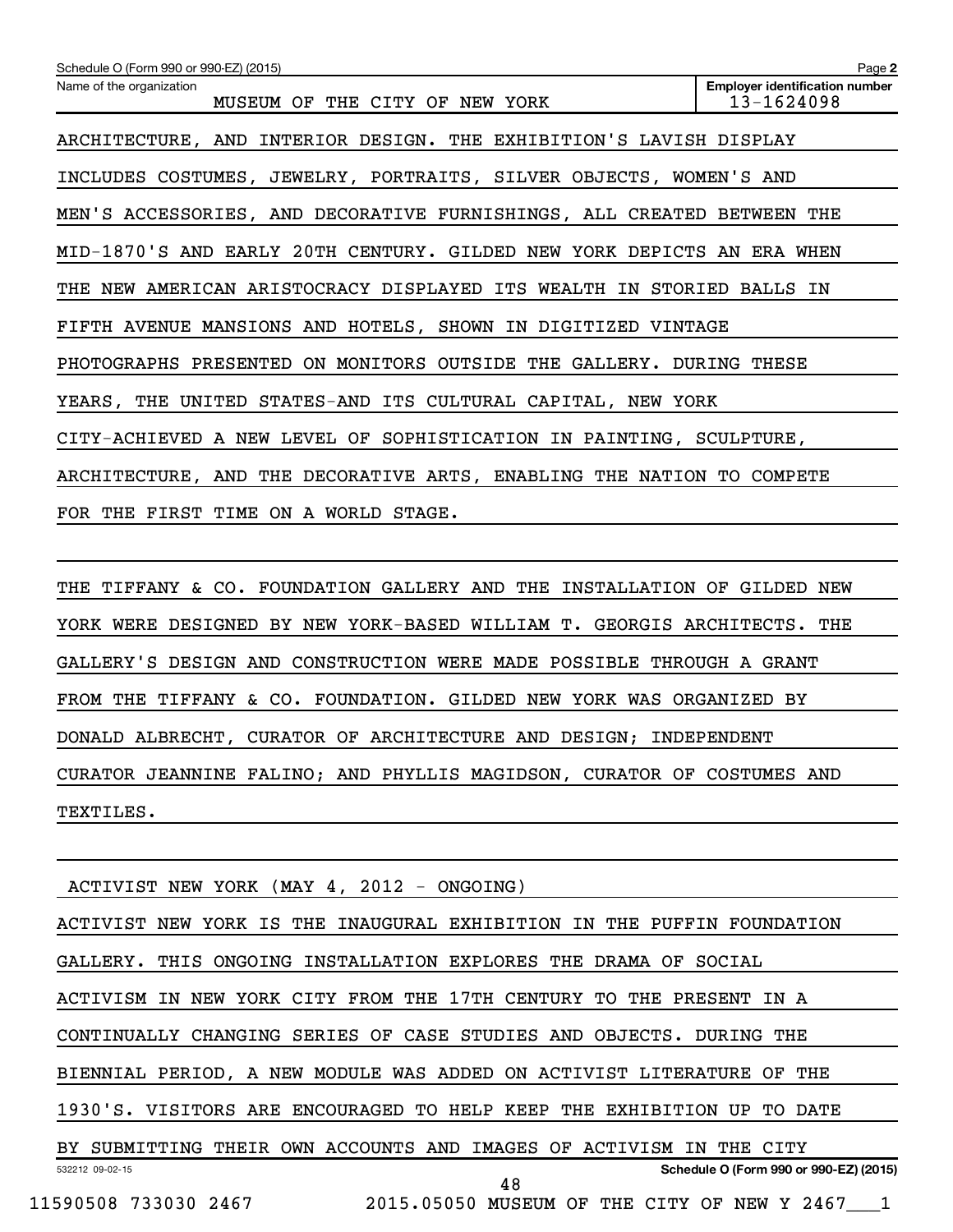| Schedule O (Form 990 or 990-EZ) (2015)                                | Page 2                                              |
|-----------------------------------------------------------------------|-----------------------------------------------------|
| Name of the organization<br>MUSEUM OF THE CITY OF NEW YORK            | <b>Employer identification number</b><br>13-1624098 |
| TODAY. GENEROUS SUPPORT FROM THE PUFFIN FOUNDATION HAS PROVIDED FOR A |                                                     |
| DEDICATED PUFFIN CURATOR OF SOCIAL ACTIVISM AT THE CITY MUSEUM.       |                                                     |
| EXHIBTIONS THAT OPENED IN FY2016:                                     |                                                     |
| AFFORDABLE NEW YORK: A HOUSING LEGACY (SEPT 18, 2015 - FEB 7, 2016)   |                                                     |
| NEW YORK CITY HAS A LONG HISTORY OF CREATING BELOW-MARKET HOUSING FOR |                                                     |
| ITS RESIDENTS. TODAY THE CITY OFFERS SUBSIDIZED HOUSING TO FAMILIES   |                                                     |
| ACROSS A WIDE ECONOMIC SPECTRUM; MORE THAN 400,000 IN PUBLIC HOUSING, |                                                     |
| AND MANY MORE IN PRIVATELY OR COOPERATIVELY OWNED APARTMENTS. WITH    |                                                     |
| AFFORDABLE HOUSING A CORNERSTONE OF MAYOR BILL DE BLASIO'S            |                                                     |
| ADMINISTRATION, NEW YORK'S HOUSING LEGACY-OFTEN OVERLOOKED AND LITTLE |                                                     |
| UNDERSTOOD-IS MORE RELEVANT THAN EVER.                                |                                                     |
|                                                                       |                                                     |
| AFFORDABLE NEW YORK TRACES OVER A CENTURY OF AFFORDABLE HOUSING       |                                                     |
| ACTIVISM, DOCUMENTING THE WAYS IN WHICH REFORMERS, POLICY MAKERS, AND |                                                     |
| ACTIVISTS HAVE FOUGHT TO TRANSFORM THEIR CITY. A FOCUS ON CURRENT AND |                                                     |

FUTURE HOUSING INITIATIVES DEMONSTRATES HOW NEW YORKERS CONTINUE TO

PROMOTE SUBSIDIZED HOUSING AS A WAY TO ACHIEVE DIVERSITY, NEIGHBORHOOD

STABILITY, AND SOCIAL JUSTICE.

| CARL VAN VECHTEN: PHOTOGRAPHING THE HARLEM RENAISSANCE AND BEYOND          |
|----------------------------------------------------------------------------|
| $(NOV 4, 2015 - FEB 28, 2016)$                                             |
| NOVELIST, ESSAYIST, AND PHOTOGRAPHER CARL VAN VECHTEN (1880-1964)          |
| PROMOTED THE WORK OF AFRICAN-AMERICAN ARTISTS AND WRITERS. HE WAS MOST     |
| NOTABLY ASSOCIATED WITH THE HARLEM RENAISSANCE, THE ARTISTIC, LITERARY,    |
| AND MUSICAL MOVEMENT OF THE 1920'S. THE CITY MUSEUM IS PROUD TO<br>EXHIBIT |
| A SELECTION OF VAN VECHTEN'S PHOTOGRAPHS FROM ITS COLLECTION IN            |
| CONJUNCTION WITH THE 26TH ANNIVERSARY OF NEW YORK CITY HISTORY DAY AND     |
| TO HIGHLIGHT ITS THEME, "EXPLORATION, ENCOUNTER, EXCHANGE IN HISTORY."     |
| Schedule O (Form 990 or 990-EZ) (2015)<br>532212 09-02-15<br>49            |

11590508 733030 2467 2015.05050 MUSEUM OF THE CITY OF NEW Y 2467\_\_\_1

49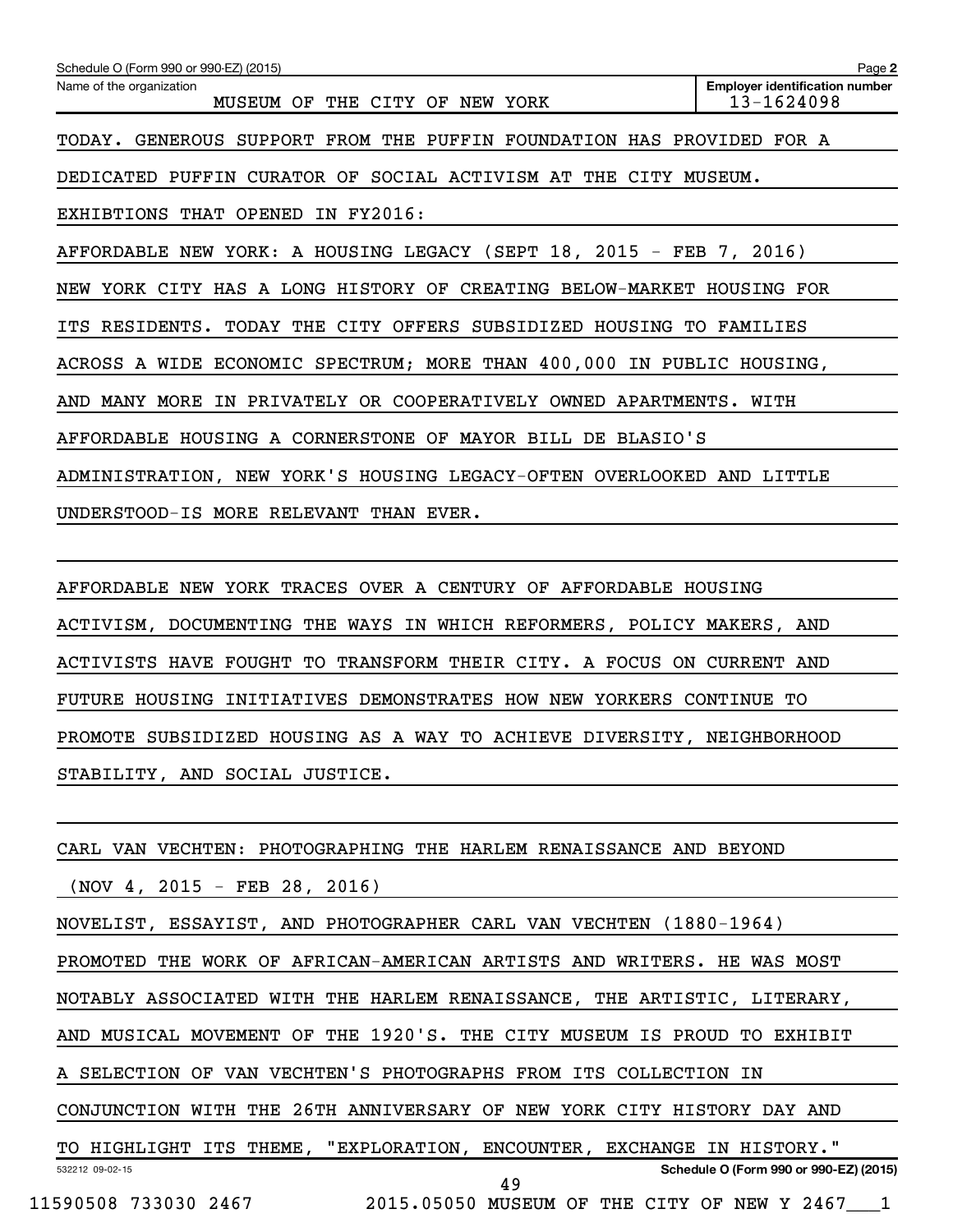| Schedule O (Form 990 or 990-EZ) (2015)                                      | Page 2                                              |
|-----------------------------------------------------------------------------|-----------------------------------------------------|
| Name of the organization<br>THE CITY OF NEW YORK<br>MUSEUM OF               | <b>Employer identification number</b><br>13-1624098 |
| AS A RESULT OF THE "GREAT MIGRATION," HARLEM BECAME THE LARGEST             |                                                     |
| AFRICAN-AMERICAN COMMUNITY IN THE UNITED STATES, PROVIDING BLACK            |                                                     |
| ARTISTS A PLACE TO GATHER AND EXPRESS THEMSELVES ON THE WORLD'S STAGE.      |                                                     |
| AMONG THE FIGURES FEATURED IN THE EXHIBITION ARE POET LANGSTON HUGHES,      |                                                     |
| WRITER COUNT E CULLEN, AND PERFORMERS ELLA FITZGERALD AND BILL              |                                                     |
| ROBINSON.                                                                   |                                                     |
|                                                                             |                                                     |
| THE NEW YORK CITY MARATHON: THE GREAT RACE (OCT 20, 2015- MARCH 13,         |                                                     |
| 2016)                                                                       |                                                     |
| IS ONE OF<br>THE ULTIMATE CELEBRATIONS OF STRENGTH, OF ENDURANCE, AND<br>IT |                                                     |
| THE CITY. THE TCS NEW YORK CITY MARATHON IS THE WORLD'S LARGEST<br>OF       |                                                     |
| FOOTRACE, WITH MORE THAN 50,000 PARTICIPANTS FROM AROUND THE GLOBE AND      |                                                     |
| MORE THAN ONE MILLION SPECTATORS ALONG A ROUTE THAT WINDS THROUGH           |                                                     |
| DIVERSE NEIGHBORHOODS FROM STATEN ISLAND TO THE BRONX. THE EXHIBITION,      |                                                     |
| FEATURING MORE THAN 100 IMAGES MADE BY PROFESSIONAL AND AMATEUR             |                                                     |
| PHOTOGRAPHERS, AND VIDEO FOOTAGE, CAPTURES THE ENERGY, ENTHUSIASM, AND      |                                                     |
| SPIRIT OF COMMUNITY THAT NEW YORK'S "MARATHON SUNDAY" IS ALL ABOUT.         |                                                     |
|                                                                             |                                                     |
| JACOB A. RIIS: REVEALING NEW YORK'S OTHER HALF (OCT 14, 2016 - MARCH        |                                                     |
| 20, 2016)                                                                   |                                                     |
| JACOB RIIS (1849-1914) WAS A PIONEERING NEWSPAPER REPORTER AND SOCIAL       |                                                     |
| REFORMER IN NEW YORK AT THE TURN OF THE 20TH CENTURY. HIS THEN-NOVEL        |                                                     |
| IDEA OF USING PHOTOGRAPHS OF THE CITY'S SLUMS TO ILLUSTRATE THE PLIGHT      |                                                     |
| OF IMPOVERISHED RESIDENTS ESTABLISHED RIIS AS FORERUNNER OF MODERN          |                                                     |
| PHOTOJOURNALISM. JACOB A. RIIS: REVEALING NEW YORK'S OTHER HALF             |                                                     |
| FEATURES PHOTOGRAPHS BY RIIS AND HIS CONTEMPORARIES, AS WELL AS HIS         |                                                     |
| HANDWRITTEN JOURNALS AND PERSONAL CORRESPONDENCE.                           |                                                     |
| THIS IS THE FIRST MAJOR RETROSPECTIVE OF RIIS'S PHOTOGRAPHIC WORK IN        |                                                     |
| 532212 09-02-15<br>$E^{\wedge}$                                             | Schedule O (Form 990 or 990-EZ) (2015)              |

11590508 733030 2467 2015.05050 MUSEUM OF THE CITY OF NEW Y 2467\_\_\_1

50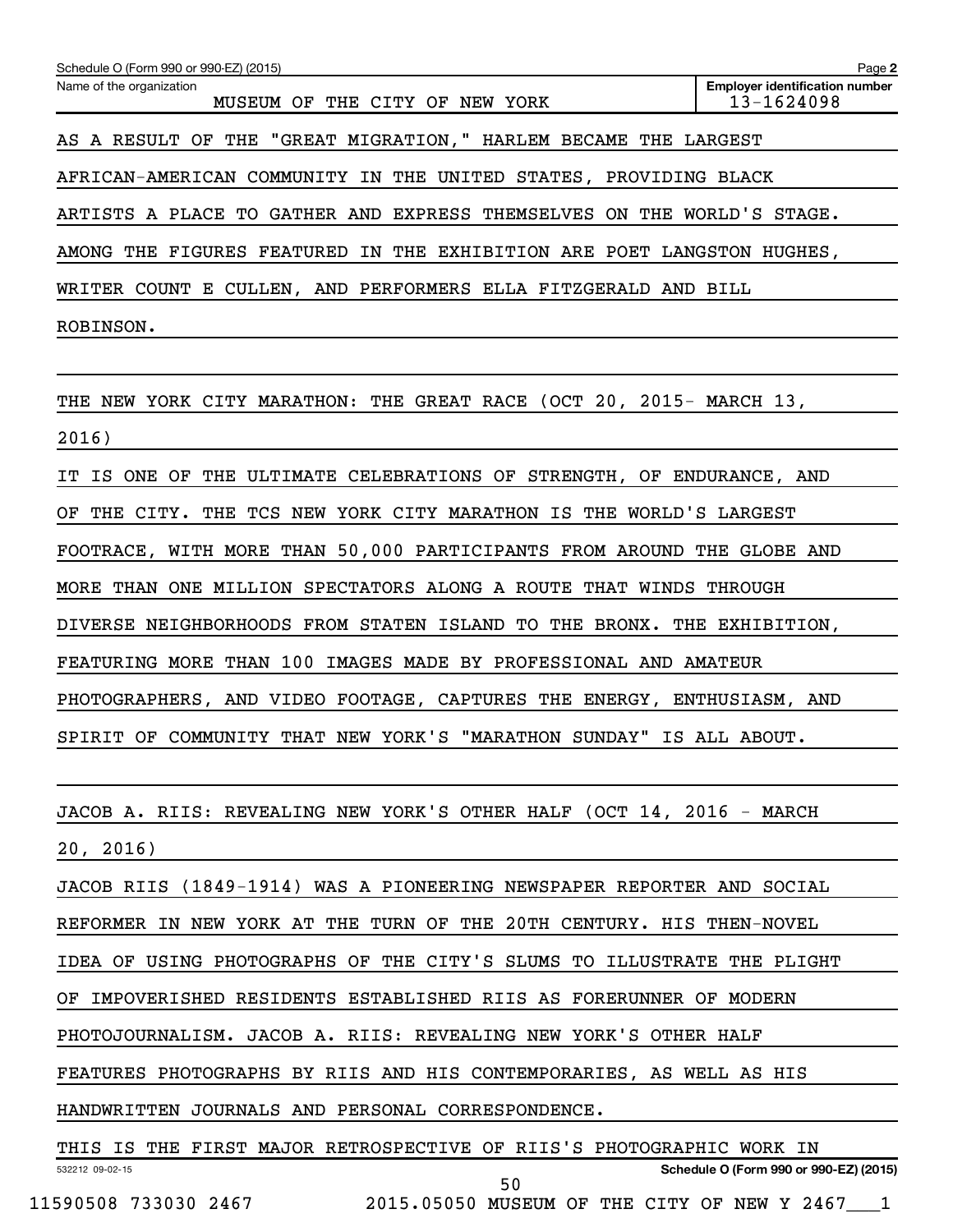| Schedule O (Form 990 or 990-EZ) (2015)                                  |                                               | Page 2                                              |
|-------------------------------------------------------------------------|-----------------------------------------------|-----------------------------------------------------|
| Name of the organization                                                | MUSEUM OF THE CITY OF NEW YORK                | <b>Employer identification number</b><br>13-1624098 |
| THE U.S. SINCE THE CITY MUSEUM'S SEMINAL 1947 EXHIBITION, THE BATTLE    |                                               |                                                     |
| WITH THE SLUM, AND FOR THE FIRST TIME UNITES HIS PHOTOGRAPHS AND HIS    |                                               |                                                     |
| ARCHIVE, WHICH BELONGS TO THE LIBRARY OF CONGRESS AND THE NEW YORK      |                                               |                                                     |
| PUBLIC LIBRARY.                                                         |                                               |                                                     |
|                                                                         |                                               |                                                     |
| THE EXHIBITION IS CURATED BY BONNIE YOCHELSON, FORMER CURATOR OF PRINTS |                                               |                                                     |
| AND PHOTOGRAPHS AT THE CITY MUSEUM, AND IS CO-PRESENTED BY THE LIBRARY  |                                               |                                                     |
| OF CONGRESS. IT WILL TRAVELED TO WASHINGTON, D.C., AND DENMARK          |                                               |                                                     |
| FOLLOWING ITS PRESENTATION AT THE CITY MUSEUM.                          |                                               |                                                     |
|                                                                         |                                               |                                                     |
| FROM SHIP TO SHORE: REGINALD MARSH & THE U.S. CUSTOM HOUSE MURALS       |                                               |                                                     |
| (MARCH 25 -MAY 22, 2016)                                                |                                               |                                                     |
| BEST KNOWN FOR HIS DEPICTIONS OF DEPRESSION-ERA NEW YORK CITY,          |                                               |                                                     |
| INCLUDING JOBLESS MEN ON THE BOWERY, VAUDEVILLE AND BURLESQUE HOUSES,   |                                               |                                                     |
| AND THE AMUSEMENTS OF CONEY ISLAND, NEW YORK DRAFTSMAN AND PAINTER      |                                               |                                                     |
| REGINALD MARSH (1898-1954) ALSO HAD A PASSION FOR THE CITY'S            |                                               |                                                     |
| WATERFRONT. IN 1937, HE EMBARKED ON THE CREATION OF A SERIES OF         |                                               |                                                     |
| SHIPPING MURALS FOR THE ROTUNDA OF THE UNITED STATES CUSTOM HOUSE AT 1  |                                               |                                                     |
| BOWLING GREEN IN LOWER MANHATTAN, A PROJECT COMMISSIONED AS PART OF     |                                               |                                                     |
| PRESIDENT FRANKLIN D. ROOSEVELT'S TREASURY RELIEF ART PROGRAM DEDICATED |                                               |                                                     |
| TO EMBELLISHING PUBLIC BUILDINGS. MARSH'S EIGHT MASTERFUL WATERCOLOR    |                                               |                                                     |
| AND GRAPHITE PAINTINGS, PART OF THE MUSEUM'S COLLECTION AND ON VIEW FOR |                                               |                                                     |
| THE FIRST TIME IN MORE THAN 20 YEARS, DEPICT THE STAGES OF AN OCEAN     |                                               |                                                     |
| LINER FROM ITS ENTRANCE INTO NEW YORK HARBOR TO THE UNLOADING OF ITS    |                                               |                                                     |
| CARGO ON THE CITY'S DOCKS. FROM SHIP TO SHORE: REGINALD MARSH & THE     |                                               |                                                     |
| U.S. CUSTOM HOUSE MURALS SHOWCASES BOTH THE ICONIC BEAUTY OF THE HARBOR |                                               |                                                     |
| AND THE INTEGRAL ROLE IT HAS PLAYED IN OUR CITY'S HISTORY, AS WELL AS   |                                               |                                                     |
| THE ROLE THAT FINE ART CAN PLAY IN THE PUBLIC SPHERE.                   |                                               |                                                     |
| 532212 09-02-15                                                         | 51                                            | Schedule O (Form 990 or 990-EZ) (2015)              |
| 11590508 733030 2467                                                    | 2015.05050 MUSEUM OF THE CITY OF NEW Y 2467 1 |                                                     |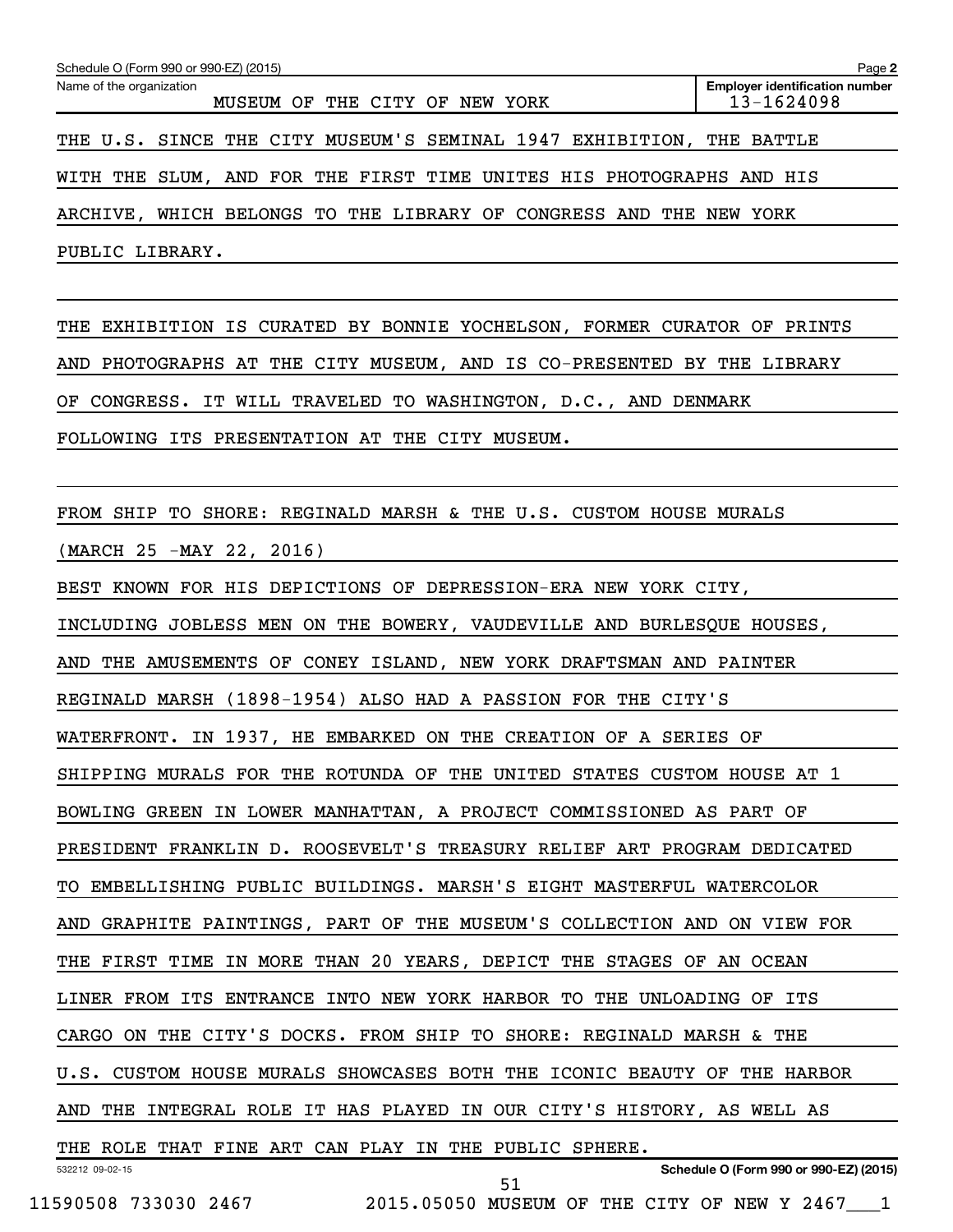| Schedule O (Form 990 or 990-EZ) (2015) |        |    |             |     |      | Page 2                                |
|----------------------------------------|--------|----|-------------|-----|------|---------------------------------------|
| Name of the organization               |        |    |             |     |      | <b>Employer identification number</b> |
|                                        | MUSEUM | OF | THE CITY OF | NEW | YORK | 13-1624098                            |

CHRIS "DAZE" ELLIS: THE CITY IS MY MUSE (APRIL 23 - JUNE 19, 2016) CHRIS "DAZE" ELLIS (B. 1962) ENTERED THE WORLD OF ART VIA GRAFFITI WRITING, PAINTING ON THE CITY'S STREETS AND SUBWAY SYSTEM IN THE LATE 1970'S. IN THE EARLY '80'S, DAZE TURNED HIS ATTENTION FROM THE STREET TO THE STUDIO, CREATING WORKS ON CANVAS THAT MERGED ELEMENTS OF STREET STYLE WITH FIGURATIVE PAINTING. THE CITY IS MY MUSE PRESENTS RECENT WORKS BY THIS LIFELONG NEW YORKER THAT DEPICT THE VIBRANCY AND VITALITY OF THE CITY HE LOVES, COMBINING ABSTRACT AND REPRESENTATIONAL FORMS TO CAPTURE THE ENERGY OF TIMES SQUARE, THE POPULAR AMUSEMENTS OF CONEY ISLAND, AND THE EVERYDAY PEOPLE AND PLACES THAT INSPIRE HIM.

NEW YORK'S YIDDISH THEATER: FROM THE BOWERY TO BROADWAY (MARCH 5 - AUG 14, 2016)

FROM THE LATE 19TH TO THE MID- 20TH CENTURY, A THRIVING YIDDISH THEATER CULTURE BLOSSOMED ON MANHATTAN'S LOWER EAST SIDE, ENTERTAINING OVER 1.5 MILLION FIRST AND SECOND GENERATION EASTERN-EUROPEAN JEWISH IMMIGRANTS. SECOND AVENUE BECAME THE "YIDDISH BROADWAY," WHERE AUDIENCES OF NEW NEW YORKERS CELEBRATED THEIR CULTURE AND LEARNED ABOUT URBAN LIFE IN THE CITY VIA CUTTING-EDGE DRAMAS, MUSICAL COMEDIES, AND AVANT-GARDE POLITICAL THEATER. AS STARS OF THE YIDDISH STAGE GAINED MAINSTREAM POPULARITY, NEW YORK'S YIDDISH THEATER BECAME AN AMERICAN PHENOMENON. THIS LEGACY RESONATES TODAY THROUGH ENDURING DRAMATIC THEMES, CLASSIC NEW YORK HUMOR, AND A LARGE CROP OF CROSSOVER ACTORS, DIRECTORS, AND DESIGNERS WHO FOUND WORK ON THE MAINSTREAM NEW YORK STAGE AND IN HOLLYWOOD. CURATED BY EDNA NAHSHON AND ACCOMPANIED BY A BOOK OF THE SAME NAME.

532212 09-02-15 **Schedule O (Form 990 or 990-EZ) (2015)** NEW YORK'S YIDDISH THEATER: FROM THE BOWERY TO BROADWAY IS A 11590508 733030 2467 2015.05050 MUSEUM OF THE CITY OF NEW Y 2467\_\_\_1 52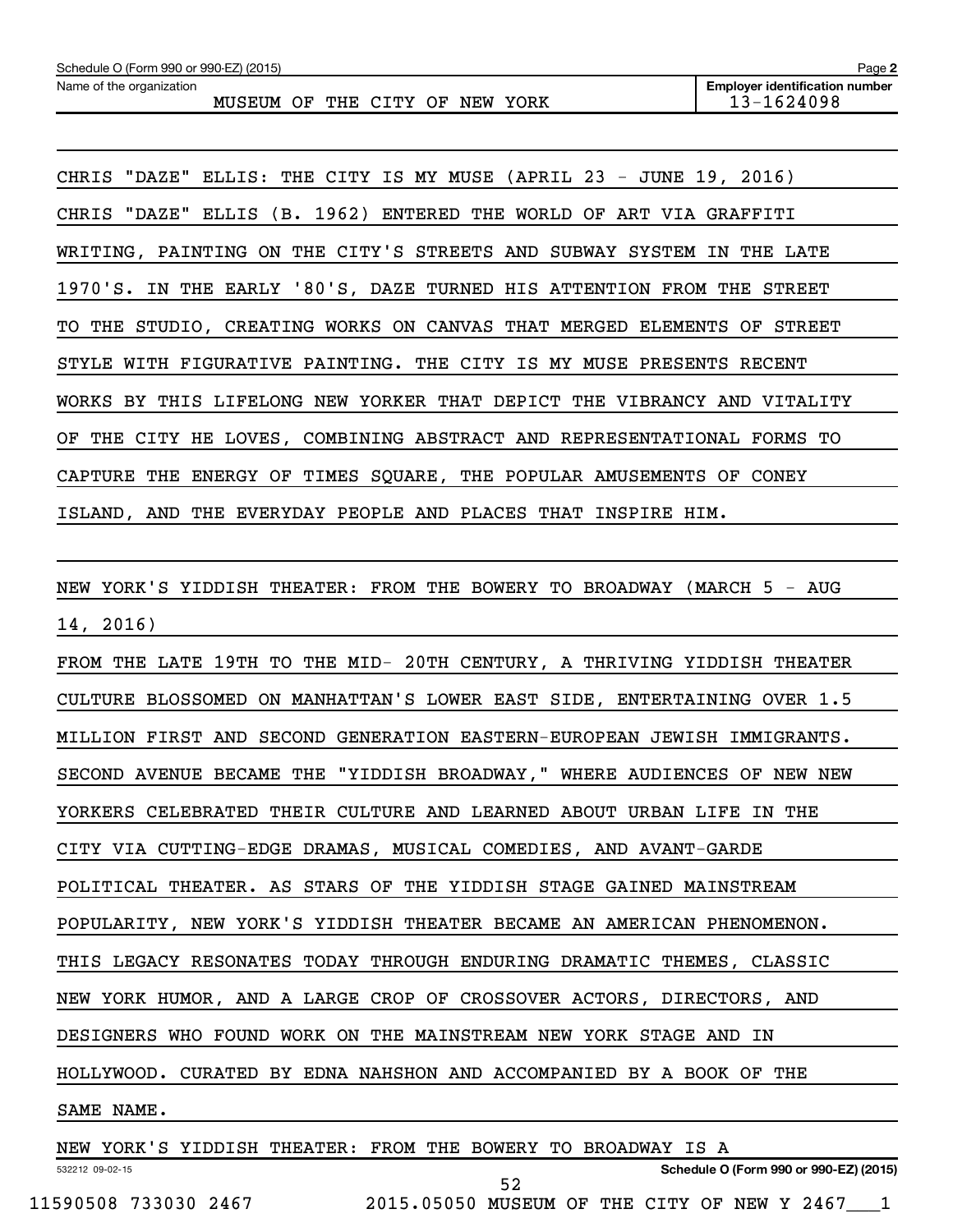| Schedule O (Form 990 or 990-EZ) (2015)                                  | Page 2                                              |
|-------------------------------------------------------------------------|-----------------------------------------------------|
| Name of the organization<br>MUSEUM OF THE CITY OF NEW YORK              | <b>Employer identification number</b><br>13-1624098 |
| CO-PRESENTATION OF THE MUSEUM OF THE CITY OF NEW YORK, THE YIVO         |                                                     |
| INSTITUTE FOR JEWISH RESEARCH, THE NATIONAL YIDDISH BOOK CENTER, AND    |                                                     |
| THE NATIONAL YIDDISH THEATER-FOLKSBIENE.                                |                                                     |
|                                                                         |                                                     |
| PICTURING PRESTIGE, NEW YORK PORTRAITS 1700-1860 (FEB 5 - SEPT 18,      |                                                     |
| 2016)                                                                   |                                                     |
| BEGINNING IN THE 18TH CENTURY, NEW YORK CITY'S WELL-TO-DO DENIZENS      |                                                     |
| COMMISSIONED PAINTINGS OF THEMSELVES AND THEIR LOVED ONES TO DISPLAY IN |                                                     |
| THEIR HOMES AS INDICATORS OF PRESTIGE. PORTRAITS WERE OFTEN CREATED TO  |                                                     |
| COMMEMORATE A SIGNIFICANT MOMENT IN THE SITTER'S LIFE-A MARRIAGE,       |                                                     |
| ACQUIRING AN INHERITANCE, OR ASSUMING AN IMPORTANT POSITION-AND THEY    |                                                     |
| OFFERED AN OPPORTUNITY FOR THE SUBJECT TO PRESENT A CAREFULLY CRAFTED   |                                                     |
| IMAGE TO THE WORLD. DRAWN FROM THE PERMANENT COLLECTION OF THE MUSEUM   |                                                     |
| OF THE CITY OF NEW YORK, PICTURING PRESTIGE: NEW YORK PORTRAITS,        |                                                     |
| 1700-1860, FEATURES WORKS BY MANY OF THE LEADING AMERICAN PAINTERS OF   |                                                     |
| THEIR DAY AND CAPTURES THE ASPIRATIONS OF THE RISING, UPSTART MERCHANT  |                                                     |
| CITY AS IT BECAME THE MOST POPULOUS AND THE MOST IMPORTANT PORT IN THE  |                                                     |
| YOUNG COUNTRY. IN ADDITION, THE EXHIBITION CHRONICLES THE CHANGING      |                                                     |
| NATURE OF PORTRAITURE AND ARTISTIC PATRONAGE, AND TIES TOGETHER THE     |                                                     |
| LIVES OF A GROUP OF LEADING CITIZENS WHO ENJOYED FINANCIAL AND SOCIAL   |                                                     |
| BENEFITS THAT WERE BEYOND THE REACH OF MOST NEW YORKERS.                |                                                     |
|                                                                         |                                                     |
| ROZ CHAST: CARTOON MEMOIRS (APRIL 14 - OCT 16, 2016)                    |                                                     |
| ONE OF THE MOST DISTINCTIVE AND COMPLEX AMERICAN COMIC VOICES TO EMERGE |                                                     |
| IN THE LAST FOUR DECADES IS THAT OF ARTIST AND NEW YORKER CARTOONIST    |                                                     |
| ROZ CHAST (B. 1954). SINCE THE 1970'S, BROOKLYN-BORN CHAST HAS          |                                                     |
| CHRONICLED THE ANXIETIES, PLEASURES, AND PERILS OF CONTEMPORARY LIFE IN |                                                     |
| A BODY OF WORK THAT INCLUDES OVER 1,200 CARTOONS PUBLISHED IN THE NEW   |                                                     |
| 532212 09-02-15<br>53                                                   | Schedule O (Form 990 or 990-EZ) (2015)              |
| 11590508 733030 2467 2015.05050 MUSEUM OF THE CITY OF NEW Y 2467 1      |                                                     |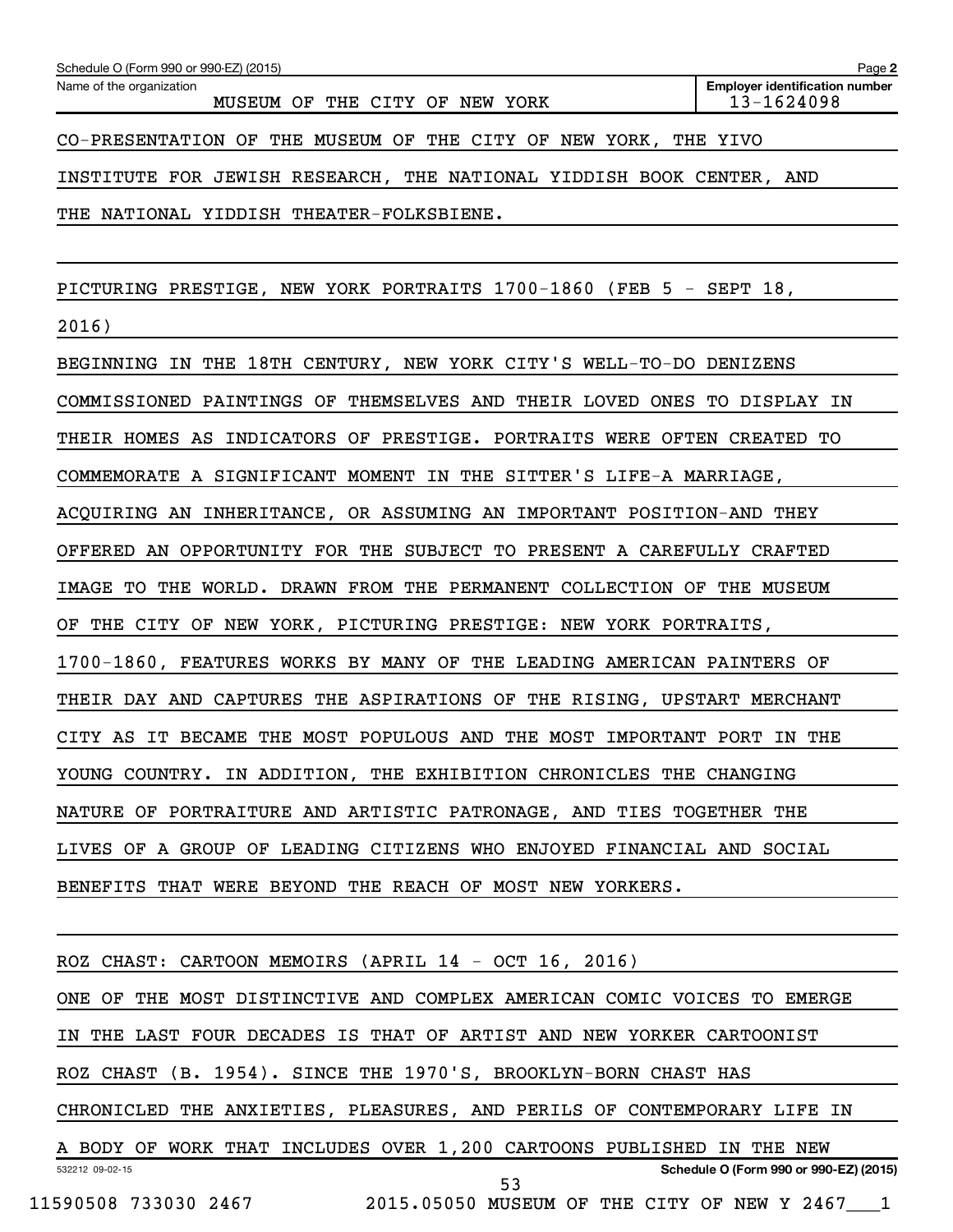| Schedule O (Form 990 or 990-EZ) (2015)                                | Page 2                                              |
|-----------------------------------------------------------------------|-----------------------------------------------------|
| Name of the organization<br>MUSEUM OF<br>THE CITY OF<br>NEW<br>YORK   | <b>Employer identification number</b><br>13-1624098 |
| YORKER AND OTHER MAGAZINES, SEVERAL ILLUSTRATED CHILDREN'S BOOKS, AND |                                                     |
| HER AWARD-WINNING 2014 VISUAL MEMOIR, CAN'T WE TALK ABOUT SOMETHING   |                                                     |
| MORE PLEASANT? CHAST HAS DEVELOPED A UNIQUE VISUAL LANGUAGE AND A     |                                                     |
| ROSTER OF FAMILIAR CHARACTERS THAT EXPLORE UNIVERSAL EXPERIENCES OF   |                                                     |
| SELF-DOUBT AND OF FINDING JOY IN SIMPLE THINGS.                       |                                                     |

ROZ CHAST: CARTOON MEMOIRS FEATURES MORE THAN 200 WORKS BY THIS DISTINGUISHED ARTIST, SHOWCASING HER KEEN EYE FOR THE ABSURDITIES AND INSECURITIES THAT PERMEATE DAILY LIFE-INCLUDING MANY SITUATIONS THAT ARE PARTICULAR TO NEW YORK CITY. THE EXHIBITION WAS ORIGINALLY ORGANIZED BY THE NORMAN ROCKWELL MUSEUM IN STOCKBRIDGE, MASSACHUSETTS, AND IS A CO-PRESENTATION OF THE MUSEUM OF THE CITY OF NEW YORK AND THE NORMAN ROCKWELL MUSEUM.

FROM TEASPOONS TO TITANIC: RECENT ACQUISITIONS (AUG 4 - DEC 18, 2016) FROM TEASPOONS TO TITANIC: RECENT ACQUISITIONS SHOWCASES A SELECTION OF NEW ADDITIONS THE MUSEUM'S COLLECTION, INCLUDING A DECK CHAIR FROM RMS TITANIC, SOUVENIR SPOONS DEPICTING NEW YORK SCENES, WORKS BY SEVERAL NOTABLE PHOTOGRAPHERS, AND RICHARD HAAS'S PREPARATORY PAINTINGS FOR NEW YORK STREET MURALS-ALL OF WHICH SPEAK TO THE LIFE OF THE CITY.

IN THE SOUTH BRONX OF AMERICA: PHOTOGRAPHS BY MEL ROSENTHAL (MAY 7, 2016 - JAN 8, 2017)

FORM 990, PART III, LINE 4B, PROGRAM SERVICE ACCOMPLISHMENTS:

ACCESSIBLE ITS VAST COLLECTIONS OF OBJECTS RELATED TO THE HISTORY OF

NEW YORK CITY. A MAJOR MULTI-YEAR DIGITIZATION PROJECT IS PROVIDING

532212 09-02-15 **Schedule O (Form 990 or 990-EZ) (2015)** THE PUBLIC ACCESS TO MANY PREVIOUSLY HIDDEN TREASURES IN THE 11590508 733030 2467 2015.05050 MUSEUM OF THE CITY OF NEW Y 2467\_\_\_1 54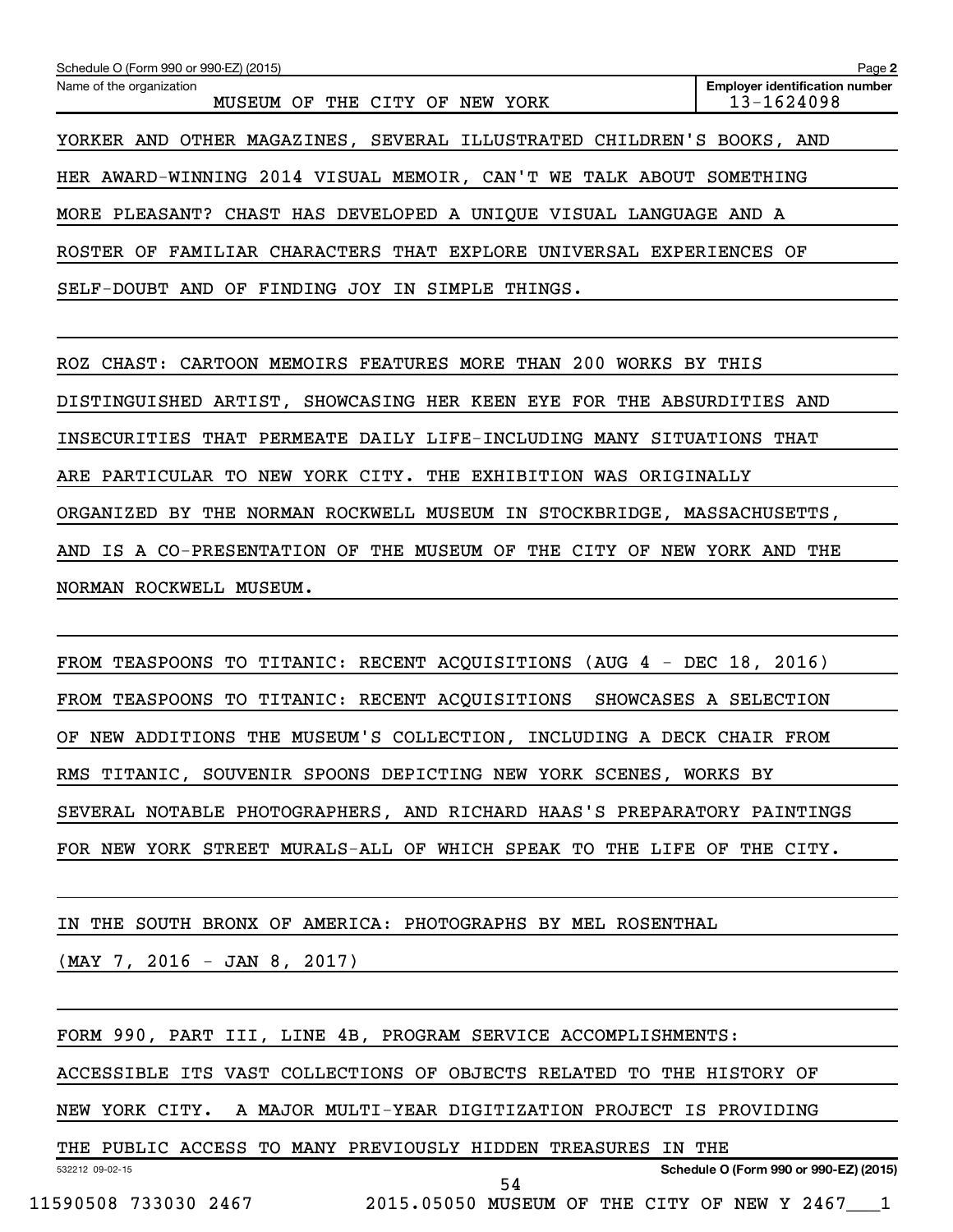| Schedule O (Form 990 or 990-EZ) (2015)<br>Name of the organization      | Page 2<br><b>Employer identification number</b> |
|-------------------------------------------------------------------------|-------------------------------------------------|
| MUSEUM OF THE CITY OF NEW YORK                                          | $13 - 1624098$                                  |
| COLLECTIONS, WITH A LEVEL OF CONNOISSEURSHIP, SCHOLARSHIP AND ANALYSIS  |                                                 |
| THAT HAS ANIMATED THE PUBLIC'S UNDERSTANDING OF THE CITY AND ITS        |                                                 |
| PEOPLE.                                                                 |                                                 |
| DURING FY2016, THE CITY MUSEUM SAW VIGOROUS ACTIVITY IN COLLECTIONS     |                                                 |
| MANAGEMENT, AND RECEIVED GENEROUS SUPPORT TO ACCOMPLISH PROJECTS WITH   |                                                 |
| LONG-TERM IMPACT FOR OUR AUDIENCES. COLLECTION ASSESSMENTS ARE ONGOING  |                                                 |
| IN SEVERAL DEPARTMENTS, INCLUDING COSTUMES AND TEXTILES, MANUSCRIPTS    |                                                 |
| AND EPHEMERA, PAINTINGS, AND THEATER MATERIALS. WE ARE CONTINUING TO    |                                                 |
| INVENTORY AND CATALOG OBJECTS FROM ALL COLLECTIONS, INCLUDING           |                                                 |
| SCULPTURE, FURNITURE AND DECORATIVE ARTS, PHOTOGRAPHY, AND TOYS, IN     |                                                 |
| ADDITION TO THE DEPARTMENTS PREVIOUSLY MENTIONED WITH ACTIVE            |                                                 |
| ASSESSMENTS UNDERWAY-ENSURING THAT EVERY OBJECT HAD AN ACCURATE RECORD  |                                                 |
| IN THE MUSEUM DATABASE. WITH AN ESTIMATED THREE-QUARTER MILLION         |                                                 |
| COLLECTION OBJECTS IN TOTAL-FROM DANCE CARDS AND MENUS TO A POLICE      |                                                 |
| WAGON AND MODEL OF THE EMPIRE STATE BUILDING-THE MUSEUM NOW HAS RECORDS |                                                 |
| FOR OVER HALF A MILLION, AND DURING THIS PERIOD, 17,749 OBJECTS WERE    |                                                 |
| TO SUPPORT THIS EFFORT, THE MUSEUM EMBARKED UPON THE<br>CATALOGUED.     |                                                 |
| SECOND YEAR OF A PROJECT TO MIGRATE TO A NEW COLLECTIONS MANAGEMENT     |                                                 |
| SYSTEM (CMS) WITH SUPPORT OF \$121,242 FROM THE IMLS, AND THE MUSEUM    |                                                 |
| BEGAN USING THE NEW SYSTEM, MUSEUMPLUS, IN APRIL.                       |                                                 |
| AS PART OF THIS ONGOING WORK, WE CREATED NEARLY 14,527 DIGITAL IMAGES   |                                                 |
| EXPANDING PUBLIC AND SCHOLARLY ACCESS TO OUR HOLDINGS. THE MUSEUM       |                                                 |
| COMPLETED A PROJECT FUNDED BY AN \$150,000 GRANT FROM THE INSTITUTE OF  |                                                 |
| MUSEUM AND LIBRARY SERVICES (IMLS) TO DIGITIZE OUR THEATER PRODUCTION   |                                                 |
| PHOTOGRAPHS, AND SUPPLEMENTED WITH SUPPORT FROM THE FREDERICK LOEWE     |                                                 |
| FOUNDATION, JEROME ROBBINS FOUNDATION, AND CHARINA ENDOWMENT FUND.      | A                                               |
| \$150,000 GRANT FROM THE LUCE FOUNDATION, A \$148,000 GRANT FROM THE    |                                                 |
| IMLS, AND SUPPORT FROM THE LOUISE AND VIRGINIA CLEMENTE FOUNDATION      |                                                 |
| 532212 09-02-15<br>55                                                   | Schedule O (Form 990 or 990-EZ) (2015)          |
| 11590508 733030 2467<br>2015.05050 MUSEUM OF THE CITY OF NEW Y 2467 1   |                                                 |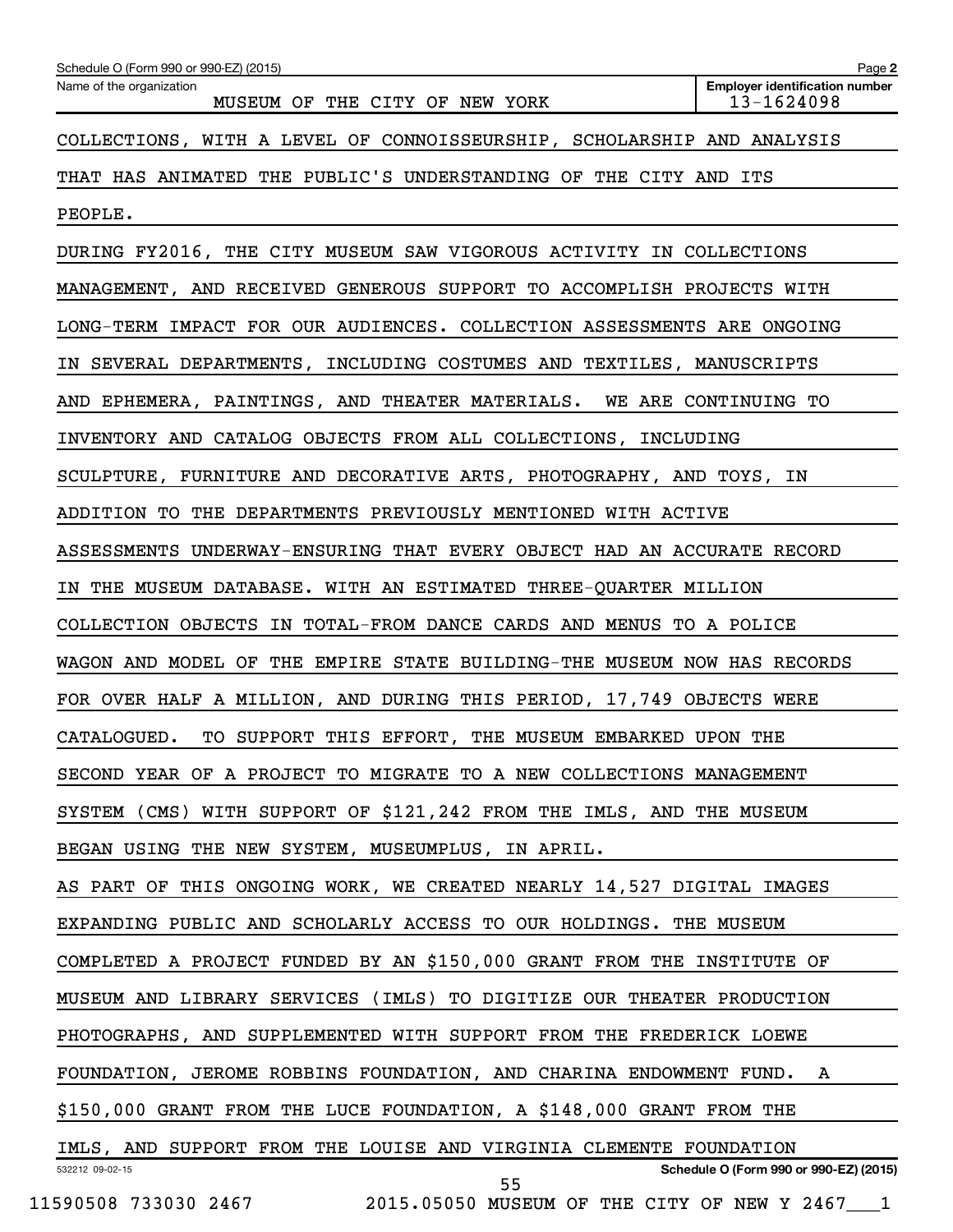| Schedule O (Form 990 or 990-EZ) (2015)                                  | Page 2                                              |
|-------------------------------------------------------------------------|-----------------------------------------------------|
| Name of the organization<br>MUSEUM OF THE CITY OF NEW YORK              | <b>Employer identification number</b><br>13-1624098 |
| PROVIDED FOR A RANGE OF WORK ON OUR RENOWNED SILVER                     |                                                     |
| COLLECTION-INCLUDING DIGITIZATION, CATALOGING, CONSERVATION, AND        |                                                     |
| IMPROVED STORAGE FOR MORE THAN 2,000 PIECES MADE BY NEW YORK            |                                                     |
| SILVERSMITHS OVER THREE CENTURIES.<br>ADDITIONAL GRANT SUPPORT FROM THE |                                                     |
| GLADYS KRIEBLE DELMAS FOUNDATION PROVIDED FOR A PROCESSING A COLLECTION |                                                     |
| OF PAMPHLETS RELATED TO A BROAD RANGE OF ORGANIZATIONS, EVENTS, AND     |                                                     |
| INDIVIDUALS AFFILIATED WITH NEW YORK CITY. THE MUSEUM COMPLETED THE     |                                                     |
| SECOND PHASE OF A PROJECT TO CATALOGUE, DIGITIZE, AND CREATE A PUBLICLY |                                                     |
| ACCESSIBLE DATABASE FOR NEW YORK CITY'S ARCHEOLOGICAL COLLECTIONS WITH  |                                                     |
| SUPPORT FROM THE LANDMARKS PRESERVATION COMMISSION (LPC)-ITEMS OF WHICH |                                                     |
| WILL APPEAR IN OUR FORTHCOMING CORE EXHIBITION -WITH A \$275,000 GRANT  |                                                     |
| FROM THE LPC.                                                           |                                                     |
| THE MUSEUM ALSO CONTINUED TO PROCESS, DIGITIZE, CATALOG, AND REHOUSE    |                                                     |
| OUR EPHEMERA COLLECTIONS CONTAINING PAMPHLETS, INVITATIONS, MEDALS,     |                                                     |
| SASHES, AND MORE, SUPPORTED BY A \$125,000 GRANT FROM THE NATIONAL      |                                                     |
| ENDOWMENT FOR THE HUMANITIES (NEH), AS WELL AS MAKE PROGRESS ON A       |                                                     |
| PROJECT TO DIGITIZE AND CATALOG A SUPERB COLLECTION OF HAND FANS, WHICH |                                                     |
| HAVE BEEN LARGELY HIDDEN AND NEVER BEFORE AVAILABLE TO THE PUBLIC. IN   |                                                     |
| LATE 2015, THE MUSEUM WAS AWARDED A GRANT FROM THE IMLS TO DIGITIZE AND |                                                     |
| CATALOG A COLLECTION OF NEARLY 550 MID-CENTURY WOMEN'S GARMENTS, WHICH  |                                                     |
| BEGAN IN JANUARY 2016.                                                  |                                                     |
| WE CONTINUED OUR ONLINE ACCESS WITH A WEEKLY BLOG FOR COLLECTIONS       |                                                     |
| STAFF TO WRITE ABOUT OBJECTS AND PROJECTS OF PARTICULAR INTEREST, WHICH |                                                     |
| ATTRACTED 154,606 VISITS DURING THE PERIOD. IN ADDITION, WE CONTINUE TO |                                                     |
| SHARE NEW COLLECTIONS INFORMATION VIA THE "CATABLOG"-ONLINE FINDING     |                                                     |
| AIDS FOR RESEARCH AND SCHOLARLY ACCESS TO PREVIOUSLY INACCESSIBLE       |                                                     |
| ARCHIVAL COLLECTIONS, WHICH DREW 9,134 VISITS. OVER THE PAST YEAR, THE  |                                                     |
| MUSEUM CONTINUED A MAJOR, MULTI-YEAR INITIATIVE TO CATALOG AND DIGITIZE |                                                     |
| 532212 09-02-15<br>56                                                   | Schedule O (Form 990 or 990-EZ) (2015)              |
| 11590508 733030 2467 2015.05050 MUSEUM OF THE CITY OF NEW Y 2467 1      |                                                     |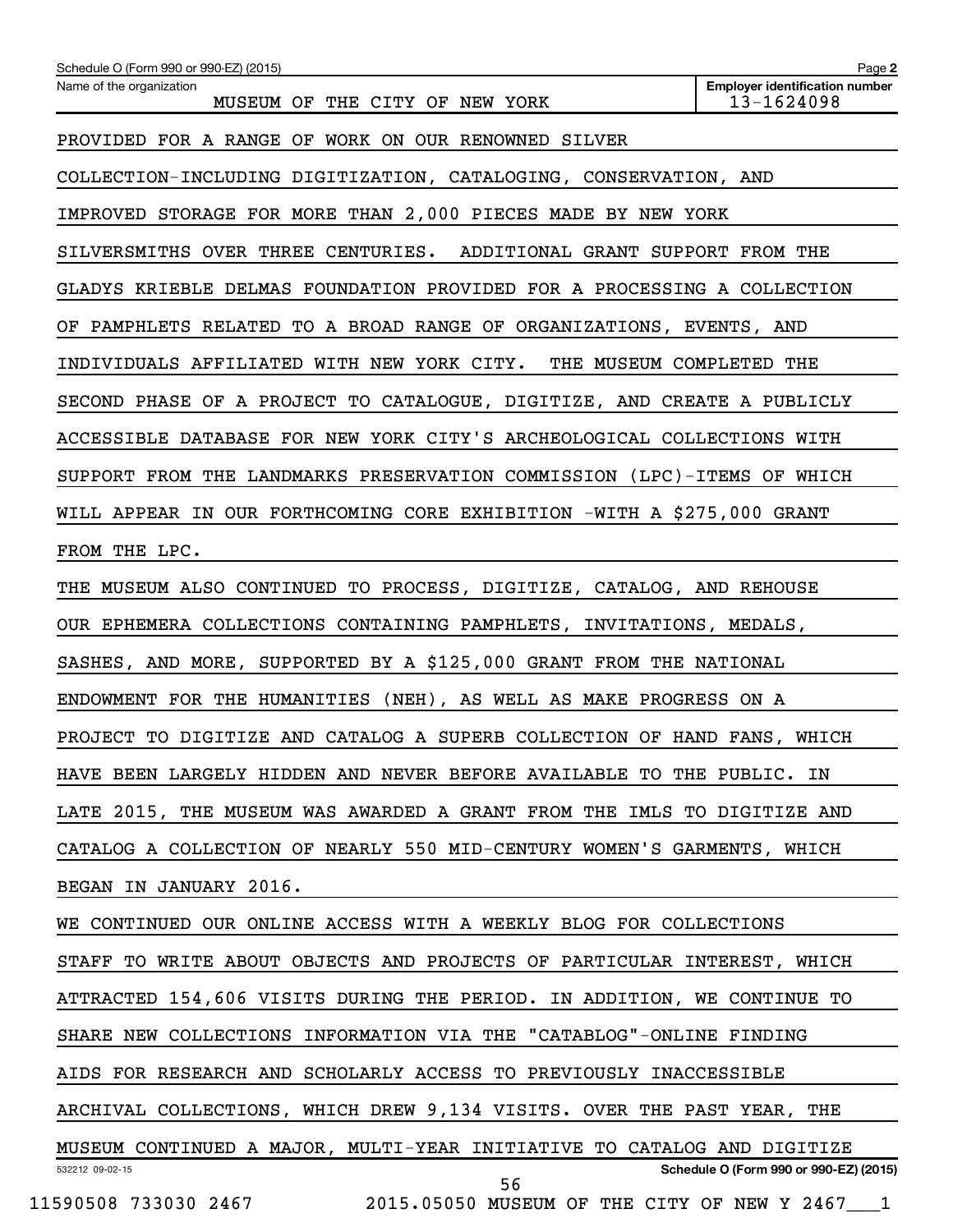| Schedule O (Form 990 or 990-EZ) (2015)                                  | Page 2                                              |
|-------------------------------------------------------------------------|-----------------------------------------------------|
| Name of the organization<br>MUSEUM OF THE CITY OF NEW YORK              | <b>Employer identification number</b><br>13-1624098 |
| OUR RICH COLLECTIONS AND MAKE THEM ACCESSIBLE ON A USER-FRIENDLY        |                                                     |
| COLLECTIONS PORTAL AT COLLECTIONS.MCNY.ORG WHERE THEY MAY BE STUDIED    |                                                     |
| AND ENJOYED BY ANYONE, ANYWHERE IN THE WORLD WITH AN INTERNET           |                                                     |
| CONNECTION. SINCE THE PORTAL LAUNCHED IN 2010, MORE THAN 860,000 UNIQUE |                                                     |
| VISITORS FROM EVERY COUNTRY IN THE WORLD HAVE VISITED THE SITE.         | THE                                                 |
| NUMBER OF OBJECTS ACCESSIBLE ONLINE HAS GROWN SIGNIFICANTLY TO NEARLY   |                                                     |
| 185,000, TRACKING OVER 2.25 MILLION PAGE VIEWS DURING THE PERIOD.       |                                                     |
| CONTINUING ON PREVIOUS YEARS' IMPLEMENTATION OF A COLLECTING PLAN FOR   |                                                     |
| PHOTOGRAPHY AND INTERIM COLLECTING GUIDELINES FOR BOOKS, MANUSCRIPTS,   |                                                     |
| AND EPHEMERA, THE BOARD ALSO APPROVED A COLLECTING PLAN FOR THE THEATER |                                                     |
| COLLECTION. AS A NATURAL OUTCOME OF OUR COLLECTIONS ASSESSMENT, SUCH    |                                                     |
| PLANS ESTABLISH CRITERIA APPROPRIATE TO OUR MANDATE, AND PROVIDE A      |                                                     |
| FRAMEWORK FOR CONSIDERING NEW ACQUISITIONS IN RELATION TO OBJECTS       |                                                     |
| ALREADY ACCESSIONED. CONSERVATION AND PRESERVATION PROJECTS INCLUDED    |                                                     |
| TREATMENT OF 87 THEATRICAL BROADSIDES AND REHOUSING OF THE ENTIRE       |                                                     |
| COLLECTION OF 350, FUNDED BY THE NEW YORK STATE LIBRARIES PRESERVATION  |                                                     |
| AND CONSERVATION PROGRAM; CONSERVATION OF A TRAVELING MEDICINE CHEST    |                                                     |
| OWNED BY STATESMAN AND DIPLOMAT RUFUS KING (1755-1827), THROUGH A THE   |                                                     |
| CONSERVATION TREATMENT GRANT PROGRAM OF THE GREATER HUDSON HERITAGE     |                                                     |
| NETWORK, WITH PUBLIC FUNDING FROM THE NEW YORK STATE COUNCIL ON THE     |                                                     |
| ARTS; AND CONSERVATION AND CLEANING OF NINE EASEL PORTRAITS AND 25      |                                                     |
| FRAMES, AND 29 MINIATURE WITH MUSEUM FUNDS AND A BEQUEST FROM THE JOHN  |                                                     |
| P. STRANG TRUST, IN PREPARATION FOR THE EXHIBITION PICTURING PRESTIGE   |                                                     |
| (FEBRUARY - SEPTEMBER 2016); AS WELL AS FOR LOANS TO OTHER              |                                                     |
| INSTITUTIONS, INCLUDING THE NEW YORK PUBLIC LIBRARY FOR PERFORMING ARTS |                                                     |
| AND THE GRACIE MANSION CONSERVANCY.                                     |                                                     |
| DURING THIS PERIOD, THE MUSEUM ACQUIRED A NUMBER OF OBJECTS FOR THE     |                                                     |
| COLLECTION, INCLUDING 112 SILVER SOUVENIR SPOONS; 36 PHOTOGRAPHS BY     |                                                     |
| 532212 09-02-15<br>57                                                   | Schedule O (Form 990 or 990-EZ) (2015)              |

11590508 733030 2467 2015.05050 MUSEUM OF THE CITY OF NEW Y 2467\_\_\_1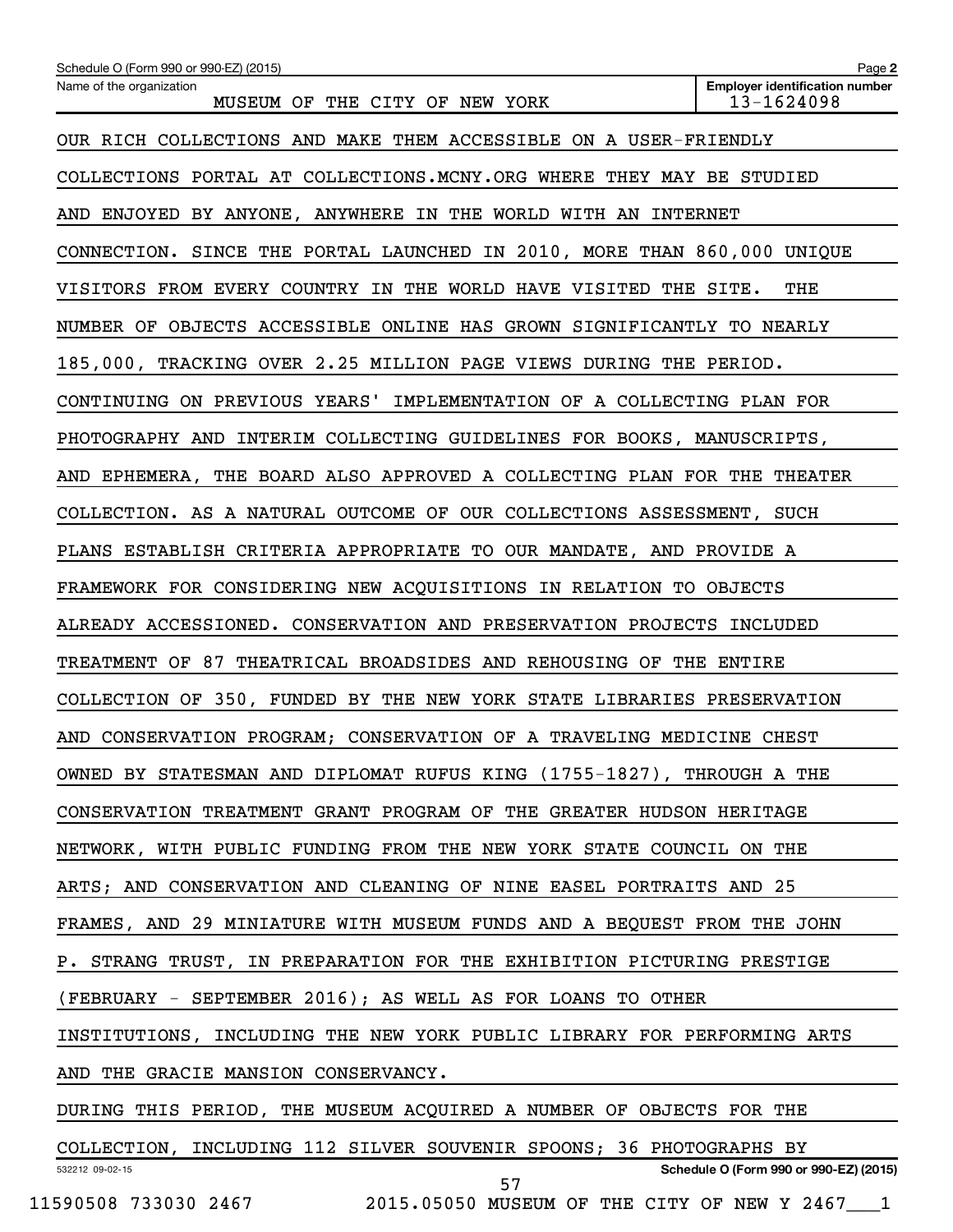| Schedule O (Form 990 or 990-EZ) (2015)<br>Name of the organization<br>MUSEUM OF THE CITY OF NEW YORK | Page 2<br><b>Employer identification number</b><br>$13 - 1624098$ |
|------------------------------------------------------------------------------------------------------|-------------------------------------------------------------------|
| LUCY ASHJIAN OF HARLEM, TIMES SQUARE, AND AROUND THE BOWERY; A                                       |                                                                   |
| SELECTION OF PHOTOGRAPHS OF MOSQUES IN NEW YORK CITY BY ED GRAZDA; 78                                |                                                                   |
| PHOTOGRAPHS OF BROOKLYN BY LEO GOLDSTEAN FROM THE 1960S; AND                                         |                                                                   |
| PHOTOGRAPHS FROM JANETTE BECKMAN, JOE CONZO, AND MARTHA COOPER INCLUDED                              |                                                                   |
| IN HIP-HOP REVOLUTION: PHOTOGRAPHS BY JANETTE BECKMAN, JOE CONZO, AND                                |                                                                   |
| MARTHA COOPER (APRIL -SEPTEMBER 2015).                                                               |                                                                   |
| FORM 990, PART III, LINE 4C, PROGRAM SERVICE ACCOMPLISHMENTS:                                        |                                                                   |
| ATTENDANCE FOR FIELDTRIPS, OUT-OF-SCHOOL TIME PROGRAMS, PROFESSIONAL                                 |                                                                   |
| DEVELOPMENT, AND FAMILY PROGRAMS WAS 46,024 CHILDREN AND ADULTS.                                     |                                                                   |
| APPROXIMATELY 80% OF PARTICIPANTS WERE FROM UNDER-RESOURCED SCHOOLS.                                 |                                                                   |
| ADULT GROUP TOURS SERVED AN ADDITIONAL 4,436 PEOPLE.                                                 |                                                                   |
| FIELDTRIPS MAKE UP THE BULK OF OUR CENTER'S ATTENDANCE. WE OFFERED                                   |                                                                   |
| PROGRAMS IN THE MUSEUM'S GALLERIES INCLUDING THE LONG-TERM EXHIBITION                                |                                                                   |
| ACTIVIST NEW YORK AND THE TEMPORARY EXHIBITIONS JACOB A. RIIS:                                       |                                                                   |
| REVEALING NEW YORK'S OTHER HALF, FOLK CITY: NEW YORK AND THE FOLK MUSIC                              |                                                                   |
| REVIVAL, AFFORDABLE NEW YORK: A HOUSING LEGACY, AND SAVING PLACE: FIFTY                              |                                                                   |
| YEARS OF NEW YORK CITY LANDMARKS. ADDITIONALLY, WE OFFERED HISTORY LAB                               |                                                                   |
| PROGRAMS THAT TOOK PLACE IN OUR CLASSROOMS, SUCH AS THE GRID: URBAN                                  |                                                                   |
| PLANNING IN NEW YORK CITY, NEW YORK CITY BRIDGES, LIFE IN NEW                                        |                                                                   |
| AMSTERDAM, MANNAHATTA: THE LENAPE AND THE LAND, BRONX TALES, WHO IS NEW                              |                                                                   |
| YORK?, AND GETTING AROUND: HOW TRANSPORTATION SHAPED THE CITY. DURING                                |                                                                   |
| THE SCHOOL YEAR, FULL-TIME AND PER DIEM MUSEUM EDUCATORS LED THE                                     |                                                                   |
| FIELDTRIPS. IN THE SUMMER MONTHS, INTERNS LED THE PROGRAMS. THESE YOUNG                              |                                                                   |
| ADULTS (18-24 YEARS OLD) WERE CONSIDERED DISCONNECTED YOUTH-THEY'D                                   |                                                                   |
| FALLEN OFF TRACK IN CONTINUING THEIR EDUCATION (IN MANY CASES FINISHING                              |                                                                   |
| HIGH SCHOOL) OR IN FINDING EMPLOYMENT. 8 INTERNS COMPLETED THE SPRING                                |                                                                   |
| TRAINING PROGRAM. OVER THE COURSE OF THE SUMMER, THE INTERNS ASSISTED,                               |                                                                   |
| 532212 09-02-15<br>58                                                                                | Schedule O (Form 990 or 990-EZ) (2015)                            |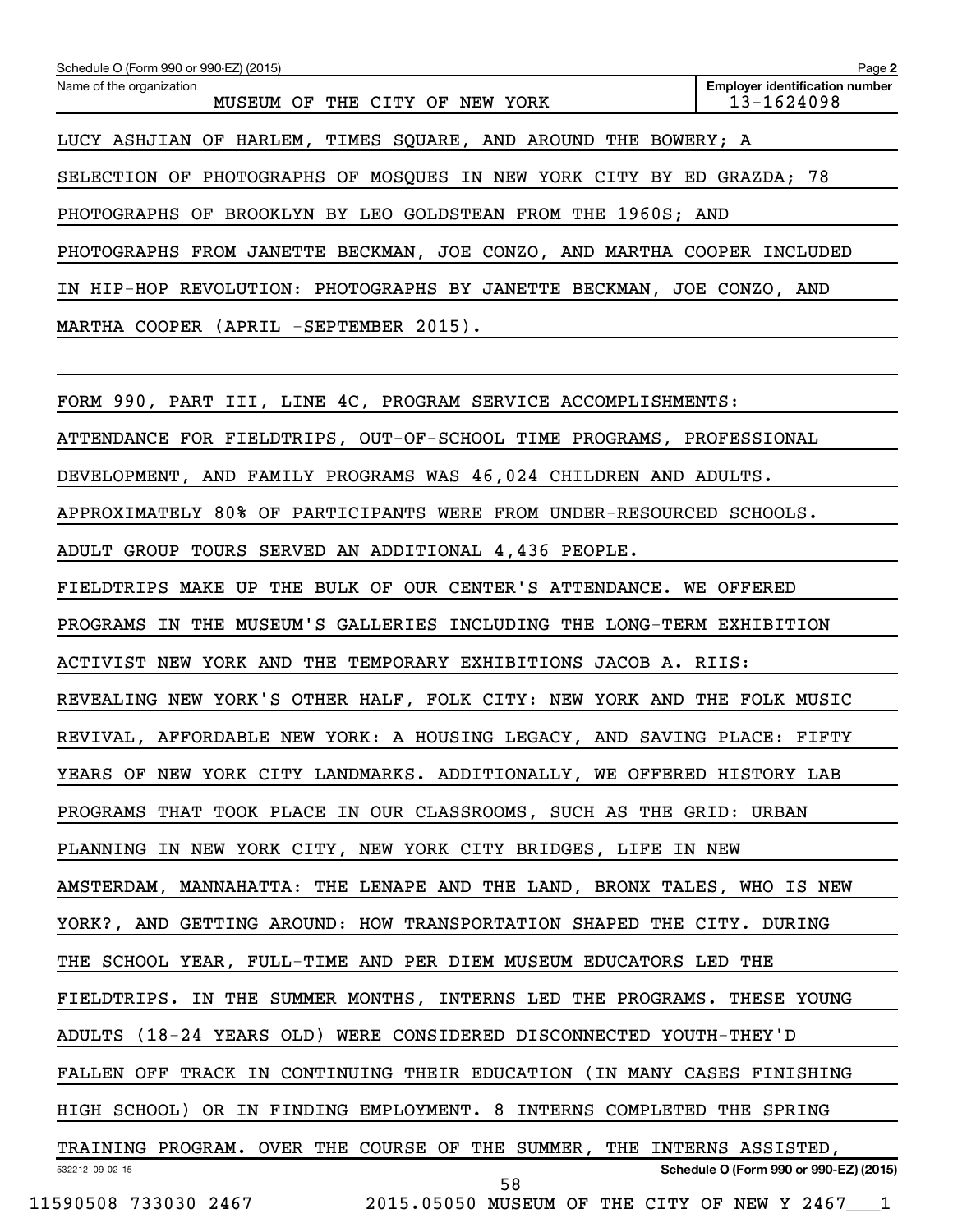| Schedule O (Form 990 or 990-EZ) (2015)<br>Name of the organization<br>MUSEUM OF THE CITY OF NEW YORK | Page 2<br><b>Employer identification number</b><br>13-1624098 |
|------------------------------------------------------------------------------------------------------|---------------------------------------------------------------|
| CO-LED, OR TAUGHT 64 EDUCATION PROGRAMS, REACHING 1,563 YOUNGSTERS AND                               |                                                               |
| 479 ADULT CAREGIVERS.                                                                                |                                                               |
| FAMILY PROGRAMS SERVED 6,329 CHILDREN AND ADULTS. 1106 PARTICIPANTS OF                               |                                                               |
| OUR TOTAL SERVED CAME TO US FROM SHELTERS LOCATED THROUGHOUT THE CITY.                               |                                                               |
| 126 PROGRAMS WERE OFFERED INCLUDING REVEALING RIIS: FAMILY PHOTO DAY,                                |                                                               |
| HALLOWEEN SPOOKY CITY, NATIVE AMERICAN HERITAGE MONTH CELEBRATION,                                   |                                                               |
| TEDDY BEARS FOR TEDDY ROOSEVELT, CARDS FOR THE HOLIDAZE, LUNAR NEW YEAR                              |                                                               |
| FAMILY PROJECT, HARLEM SWING: BLACK HISTORY MONTH FAMILY DAY, FASHIONED                              |                                                               |
| IN TIME: COSTUME DESIGN, OFF THE WALL: FAMILY THEATER WORKSHOP, 46TH                                 |                                                               |
| ANNUAL EARTH DAY CELEBRATION, LGBTQ FAMILY DAY, AND CARIBBEAN AMERICAN                               |                                                               |
| HERITAGE CELEBRATION. ADDITIONALLY, WE BEGAN OFFERING PROGRAMS FOR                                   |                                                               |
| TODDLERS.                                                                                            |                                                               |
| SATURDAY ACADEMY, IN PARTNERSHIP WITH THE GILDER LEHRMAN INSTITUTE OF                                |                                                               |
| AMERICAN HISTORY, HAPPENED DURING FALL 2015. THIS 6 SESSION, FREE                                    |                                                               |
| ELECTIVE PROGRAM IN AMERICAN HISTORY AND SAT PREPARATION SERVED ALMOST                               |                                                               |
| 200 MIDDLE AND HIGH SCHOOL STUDENTS. STUDENTS CAME MAINLY FROM EAST AND                              |                                                               |
| CENTRAL HARLEM AND THE SOUTH BRONX AND PARTICIPATED IN PROGRAMS LIKE                                 |                                                               |
| PHOTOGRAPHY IN AMERICA: HISTORY THROUGH THE LENS, FOLK MUSIC DURING                                  |                                                               |
| TIMES OF CRISIS IN 20TH CENTURY AMERICA, AFFORDABLE HOUSING IN NEW YORK                              |                                                               |
| CITY FROM 1930 TO TODAY, IN THEIR OWN WORDS: THE HISTORY OF SOCIAL                                   |                                                               |
| ACTIVISM IN NEW YORK CITY, AND MIGRATIONS TO NEW YORK: THE MAKING OF A                               |                                                               |
| MULTICULTURAL CITY. THE SAT SKILLS PREPARATION COURSE WAS ADMINISTERED                               |                                                               |
| BY BELL CURVES. 63% OF PARTICIPANTS WHO HAD TAKEN THE TEST BEFORE                                    |                                                               |
| INCREASED THEIR SCORES BY AN AVERAGE OF 140.7 POINTS; 45% OF THESE                                   |                                                               |
| STUDENTS IMPROVED BY 120 POINTS OR MORE. IN SPRING 2016, ONLY AN SAT                                 |                                                               |
| CLASS WAS OFFERED. 57% OF PARTICIPANTS WHO HAD TAKEN THE TEST BEFORE                                 |                                                               |
| INCREASED THEIR SCORES. ONE STUDENT IMPROVED THEIR SCORE BY 190 POINTS.                              |                                                               |
| IN ADDITION TO THEIR SAT PREP CLASSES, STUDENTS WERE ENCOURAGED TO TAKE                              |                                                               |
| 532212 09-02-15<br>59<br>11590508 733030 2467<br>2015.05050 MUSEUM OF THE CITY OF NEW Y 2467 1       | Schedule O (Form 990 or 990-EZ) (2015)                        |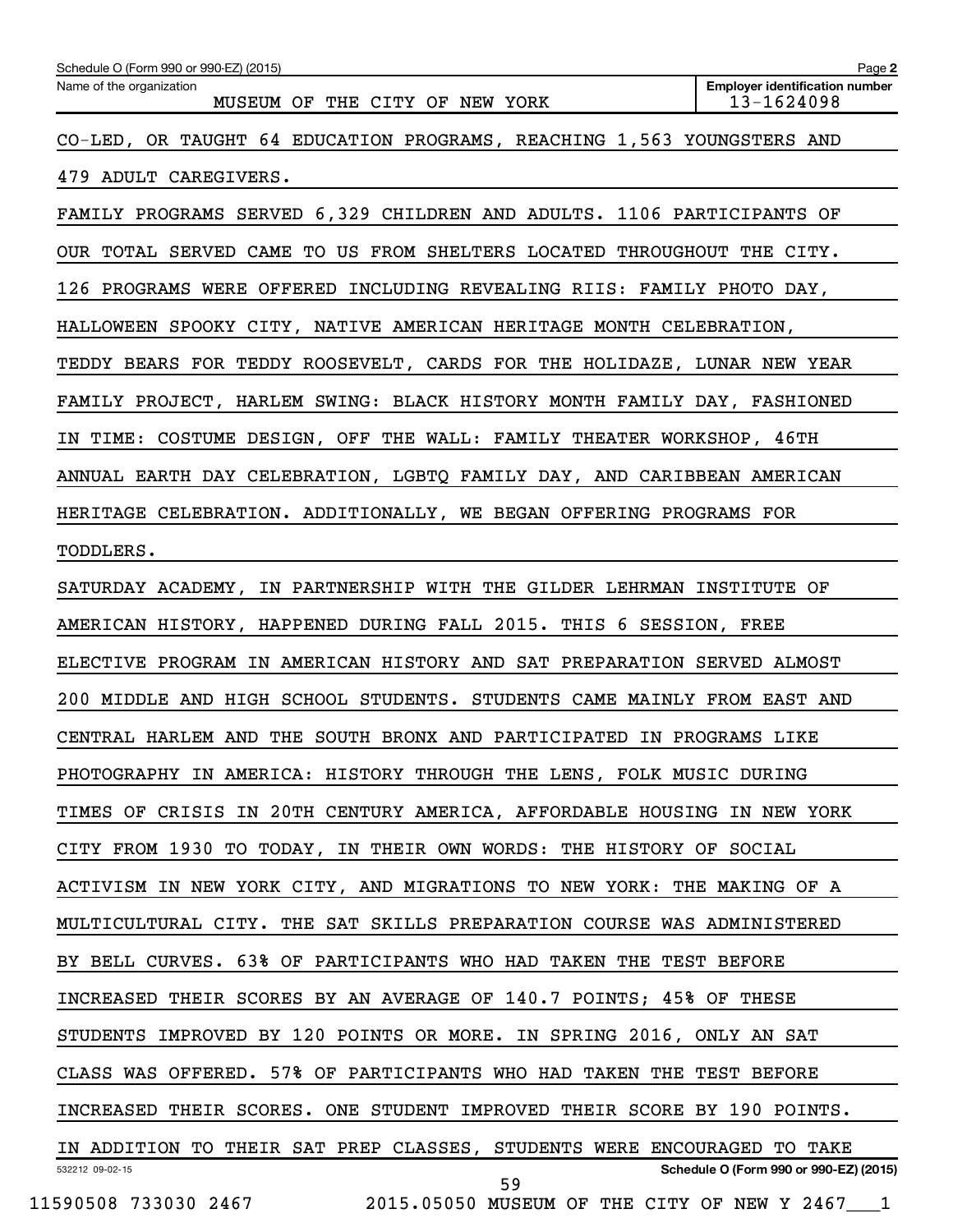| Schedule O (Form 990 or 990-EZ) (2015)                                  | Page 2                                              |
|-------------------------------------------------------------------------|-----------------------------------------------------|
| Name of the organization<br>MUSEUM OF THE CITY OF NEW YORK              | <b>Employer identification number</b><br>13-1624098 |
| HALF AN HOUR TOURS HIGHLIGHTING DIFFERENT EXHIBITIONS EACH WEEK SO THAT |                                                     |
| STUDENTS COULD INTERACT WITH THE MUSEUM ON A MORE PERSONAL LEVEL        |                                                     |
| OUTSIDE OF SAT CLASSES. ON AVERAGE 30 STUDENTS STAYED TO TAKE THE TOURS |                                                     |
| AND ENJOYED GETTING TO KNOW THE MUSEUM.                                 |                                                     |
| NEW YORK CITY HISTORY DAY, A MULTI-MONTH HISTORICAL RESEARCH PROGRAM    |                                                     |
| FOR MIDDLE AND HIGH SCHOOL STUDENTS CITYWIDE CULMINATED IN A CONTEST TO |                                                     |
| EVALUATE STUDENT PROJECTS BASED ON THE THEME "EXPLORATION, ENCOUNTER,   |                                                     |
| EXCHANGE IN HISTORY" IN FY16. THE FREDERICK A.O. SCHWARZ EDUCATION      |                                                     |
| CENTER PARTNERED FOR ITS SECOND YEAR WITH THE NEW YORK CITY DEPARTMENT  |                                                     |
| OF EDUCATION AND THE EXECUTIVE DIRECTOR OF SOCIAL STUDIES AND THE       |                                                     |
| CURRICULUM, INSTRUCTION AND PROFESSIONAL DEVELOPMENT OFFICE. WITH THEIR |                                                     |
| SUPPORT (VIA OUTREACH AND FUNDING), EDUCATORS NEW TO THE NATIONAL       |                                                     |
| HISTORY DAY PROGRAM WERE RECRUITED TO PARTICIPATE IN A WORKSHOP SERIES  |                                                     |
| THAT INTRODUCED THE METHODOLOGY AND BEST PRACTICES OF HISTORICAL        |                                                     |
| RESEARCH THROUGH THE LENS OF THE NHD JUDGE. THANKS TO THEIR TRAINING,   |                                                     |
| THESE EDUCATORS WERE BETTER PREPARED TO PARTICIPATE WITH THEIR          |                                                     |
| STUDENTS. 413 STUDENTS ATTENDED THE CONTEST DAY HELD ON SUNDAY, MARCH   |                                                     |
| 6, 2016, WITH AN ADDITIONAL 800 PARENTS, TEACHERS AND VOLUNTEER JUDGES  |                                                     |
| SUPPORTED THEM FOR A TOTAL OF ALMOST 1,200 PARTICIPANTS CELEBRATING THE |                                                     |
| DAY. 39 PUBLIC, PRIVATE, PAROCHIAL AND HOMESCHOOLS PARTICIPATED. 72     |                                                     |
| STUDENTS FROM NEW YORK CITY HISTORY DAY ADVANCED TO THE STATE AND 5     |                                                     |
| ENTRIES ADVANCED TO THE NATIONAL HISTORY DAY COMPETITION. PARTICIPATING |                                                     |
| STUDENTS, EDUCATORS, AND JUDGES RECEIVED TICKETS TO THE GAME AND        |                                                     |
| WINNERS PARTICIPATED IN AN ON-FIELD PREGAME CEREMONY.                   |                                                     |
| IN FALL 2015 AND SPRING 2016, THE MUSEUM OF THE CITY OF NEW YORK'S      |                                                     |
| FREDERICK A.O. SCHWARZ EDUCATION CENTER OFFERED STUDENTS OF ALL AGES AN |                                                     |
| OPPORTUNITY TO LEARN ABOUT THE HISTORY OF NEW YORK CITY THROUGH THE ART |                                                     |
| OF PHOTOGRAPHY AND THE CRAFT OF FASHION DESIGN. ELEMENTARY SCHOOL       |                                                     |
| 532212 09-02-15<br>60                                                   | Schedule O (Form 990 or 990-EZ) (2015)              |
| 11590508 733030 2467 2015.05050 MUSEUM OF THE CITY OF NEW Y 2467 1      |                                                     |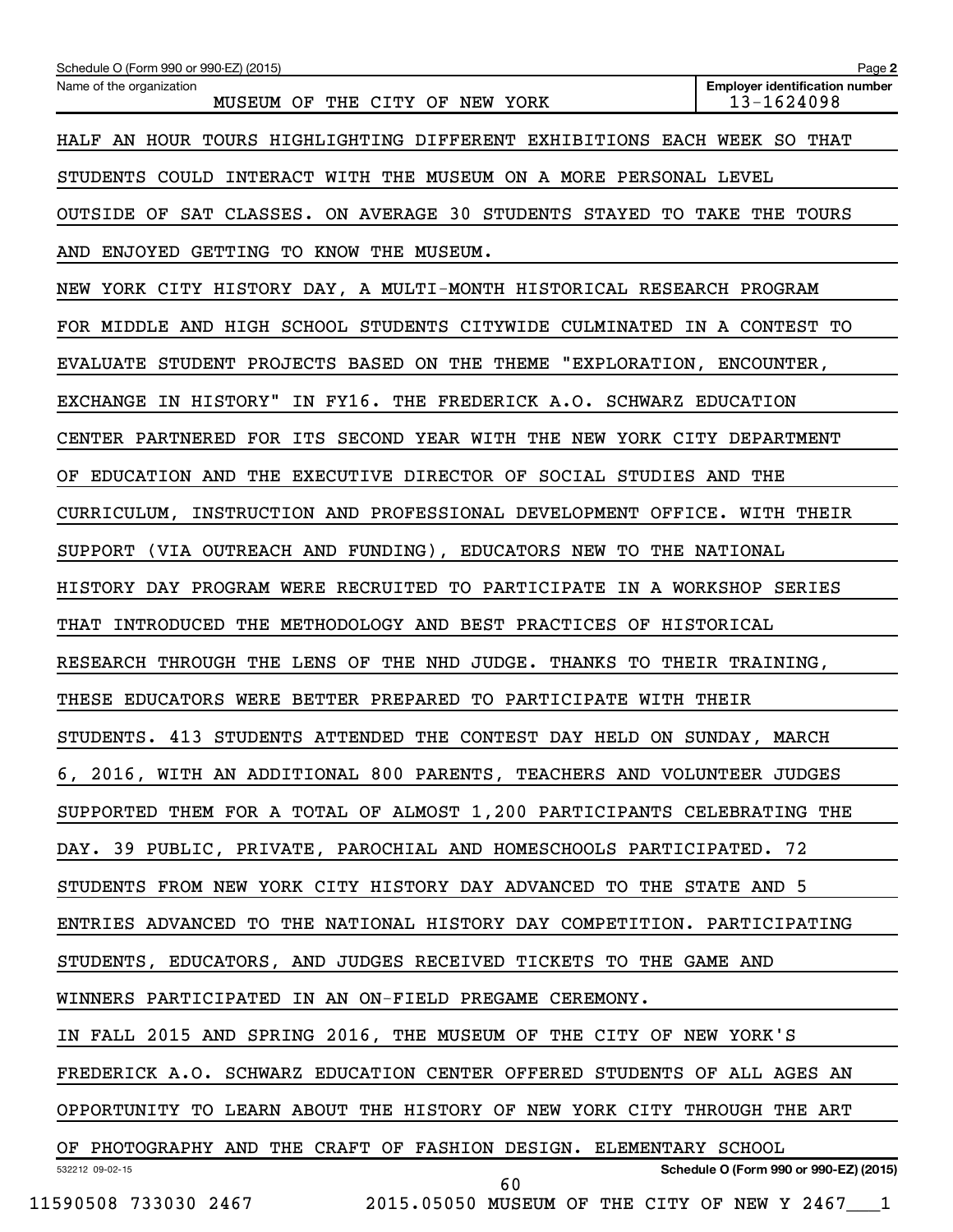| Schedule O (Form 990 or 990-EZ) (2015)                                                                       | Page 2                                              |
|--------------------------------------------------------------------------------------------------------------|-----------------------------------------------------|
| Name of the organization<br>MUSEUM OF THE CITY OF NEW YORK                                                   | <b>Employer identification number</b><br>13-1624098 |
| STUDENTS JOINED US FROM SCHOOLS THROUGHOUT MANHATTAN INCLUDING THE                                           |                                                     |
| NIGHTINGALE-BAMFORD SCHOOL, THE TRINITY SCHOOL, AND P.S. 6, THE LILLIE                                       |                                                     |
| DEVEREAUX BLAKE SCHOOL FOR AFTERSCHOOL AND PHOTO CAMPS. IN ADDITION,                                         |                                                     |
| THE MUSEUM WELCOMED STUDENTS IN GRADES 3 THROUGH 5 FROM PUBLIC SCHOOLS                                       |                                                     |
| ACROSS THE CITY FOR A STEM MATTERS, THE SCIENCE OF PHOTOGRAPHY CAMP.                                         |                                                     |
| SEVENTH AND EIGHTH GRADERS PARTICIPATED IN PHOTOGRAPHY AND FASHION                                           |                                                     |
| HISTORY AFTERSCHOOL THROUGH THE PROGRAM, TEEN THURSDAYS, A NEW YORK                                          |                                                     |
| CITY DEPARTMENT OF EDUCATION AFTERSCHOOL INITIATIVE TO PAIR CULTURAL                                         |                                                     |
| INSTITUTIONS WITH MIDDLE SCHOOLS ACROSS THE FIVE BOROUGHS. HIGH SCHOOL                                       |                                                     |
| STUDENTS JOINED US THROUGH A PARTNERSHIP WITH THE JACOB A. RIIS                                              |                                                     |
| NEIGHBORHOOD SETTLEMENT HOUSE IN LONG ISLAND CITY, QUEENS.                                                   |                                                     |
| ALL PHOTOGRAPHY PARTICIPANTS LEARNED ABOUT A VARIETY OF PHOTOGRAPHIC                                         |                                                     |
| TECHNIQUES AND PROCESSES, INCLUDING POINT-OF-VIEW, CYANOTYPE PRINTS,                                         |                                                     |
| PORTRAITURE, AND STREET PHOTOGRAPHY. THROUGHOUT THE COURSES, STUDENTS                                        |                                                     |
| VIEWED AND DISCUSSED PHOTOGRAPHS BOTH FROM THE MUSEUM'S COLLECTION AND                                       |                                                     |
| THOSE TAKEN BY EACH OTHER. AT THE END OF THE ELEMENTARY AND MIDDLE                                           |                                                     |
| SCHOOL AFTERSCHOOL COURSES, THESE BUDDING PHOTOGRAPHERS CURATED THEIR                                        |                                                     |
| BEST PHOTOGRAPHS FOR A STUDENT INSTALLATION HERE AT THE MUSEUM.                                              |                                                     |
| STUDENTS PARTICIPATING IN THE AFTERSCHOOL FASHION HISTORY CLASS LEARNED                                      |                                                     |
| ABOUT THE DEVELOPMENT OF AMERICAN SPORTSWEAR FROM THE 1930S THROUGH                                          |                                                     |
| 1950S. THEY WENT BEHIND-THE-SCENES TO SEE COSTUME COLLECTION PIECES NOT                                      |                                                     |
| ON VIEW TO THE PUBLIC, TOOK A TRIP TO THE GARMENT DISTRICT TO BUY THEIR                                      |                                                     |
| OWN FABRICS, AND MET WITH A WORKING DESIGNER TO LEARN ABOUT THE FIELD                                        |                                                     |
| AS A CULMINATING PROJECT, THEY DESIGNED AND CREATED AN ORIGINAL<br>TODAY.                                    |                                                     |
| SHIRT THAT PAID HOMAGE TO AMERICAN DESIGNS OF THE 1930S, 40S, AND 50S,                                       |                                                     |
| AS WELL AS RESPONDED TO THE NEEDS OF THEIR DAILY LIVES. STUDENTS                                             |                                                     |
| DISPLAYED THEIR CREATIONS DURING A FASHION SHOW AND PRESENTATION.                                            |                                                     |
| 2,384 TEACHERS PARTICIPATED IN PROFESSIONAL DEVELOPMENT AT THE MUSEUM                                        |                                                     |
| 61                                                                                                           |                                                     |
| 532212 09-02-15<br>$11590508$ 733030 2467              2015.05050 MUSEUM OF THE CITY OF NEW Y 2467 $\quad$ 1 | Schedule O (Form 990 or 990-EZ) (2015)              |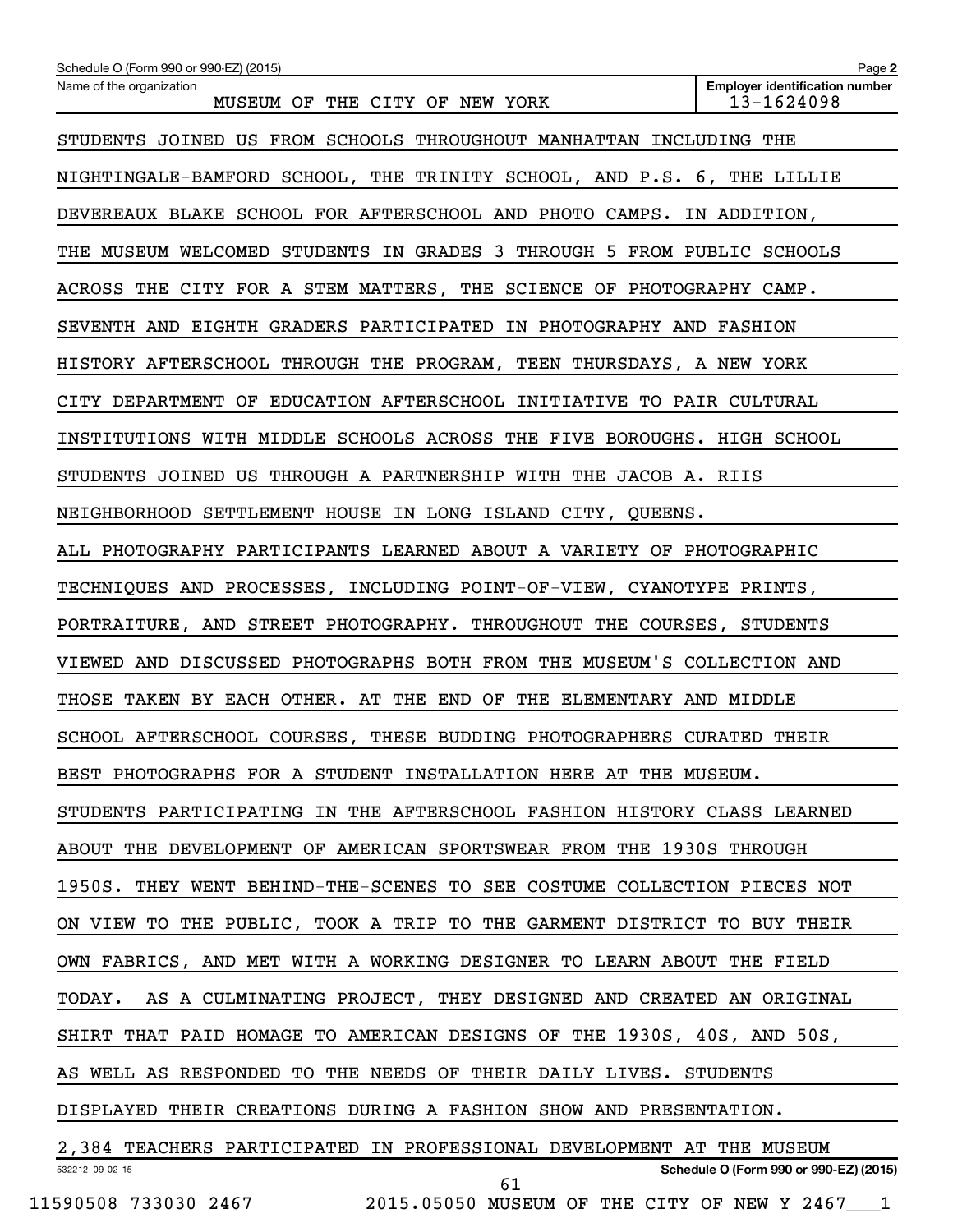| Schedule O (Form 990 or 990-EZ) (2015)                                  | Page 2                                              |
|-------------------------------------------------------------------------|-----------------------------------------------------|
| Name of the organization<br>MUSEUM OF THE CITY OF NEW YORK              | <b>Employer identification number</b><br>13-1624098 |
| IN FY16. EDUCATORS HAD THE OPPORTUNITY TO JOIN US FOR 3 FREE            |                                                     |
| HISTORIAN-LED LECTURES, 3 FREE CURATOR-LED EXHIBITION OPEN HOUSES, 13   |                                                     |
| WORKSHOPS AND 8 P-CREDIT COURSES TEACHING CONTENT AND PRIMARY SOURCE    |                                                     |
| ANALYSIS FOR TEACHERS TO TURNKEY IN THEIR CLASSROOMS. ADDITIONALLY, THE |                                                     |
| CENTER HELD THE 4TH ANNUAL TEACHING SOCIAL ACTIVISM CONFERENCE WHICH    |                                                     |
| WELCOMED OVER 150 EDUCATORS AND ACTIVISTS FROM ACROSS THE COUNTRY TO    |                                                     |
| LEARN ABOUT CONTENT AND PEDAGOGY BEING USED IN THE SOCIAL STUDIES       |                                                     |
| CLASSROOM THAT FOCUSSES ON SOCIAL ACTIVISM. AN ADDITIONAL 2,783         |                                                     |
| VISITORS USED OUR SPACES TO HOST EDUCATIONAL EVENTS, SUCH AS DANCING    |                                                     |
| DREAMS.                                                                 |                                                     |
|                                                                         |                                                     |
| FORM 990, PART VI, SECTION A, LINE 2:                                   |                                                     |
| MR. QUINSON AND MS. GOODMAN HAVE A FAMILY RELATIONSHIP.                 |                                                     |
| MR. DINAN, MR. JAIN AND MR. VRATTOS HAVE A BUSINESS RELATIONSHIP        |                                                     |
|                                                                         |                                                     |
| FORM 990, PART VI, SECTION B, LINE 11:                                  |                                                     |

THE FORM 990 WAS EMAILED TO THE AUDIT AND FINANCE COMMITTEES FOR REVIEW AND APPROVAL. ONCE APPROVED BY THE AUDIT AND FINANCE COMMITTEES, THE 990 WAS EMAILED TO THE REMAINED OF THE BOARD FOR REVIEW PRIOR TO BEING FILED.

FORM 990, PART VI, SECTION B, LINE 12C:

532212 09-02-15 **Schedule O (Form 990 or 990-EZ) (2015)** EACH MEMBER, TRUSTEE, PRINCIPAL OFFICER AND MEMBER OF A COMMITTEE WITH GOVERNING BOARD-DELEGATED POWERS SHALL ANNUALLY SIGN A CONFLICT OF INTEREST FORM. IN CONNECTION WITH ANY ACTUAL OR POSSIBLE CONFLICT OF INTEREST, AN INTERESTED PERSON MUST DISCLOSE THE EXISTENCE OF THE FINANCIAL INTEREST AND BE GIVEN THE OPPORTUNITY TO DISCLOSE ALL MATERIAL FACTS TO THE TRUSTEES AND MEMBERS OF COMMITTEES WITH GOVERNING BOARD DELEGATED POWERS CONSIDERING THE PROPOSED TRANSACTION OR ARRANGEMENT. AFTER DISCLOSURE OF THE FINANCIAL 11590508 733030 2467 2015.05050 MUSEUM OF THE CITY OF NEW Y 2467\_\_\_1 62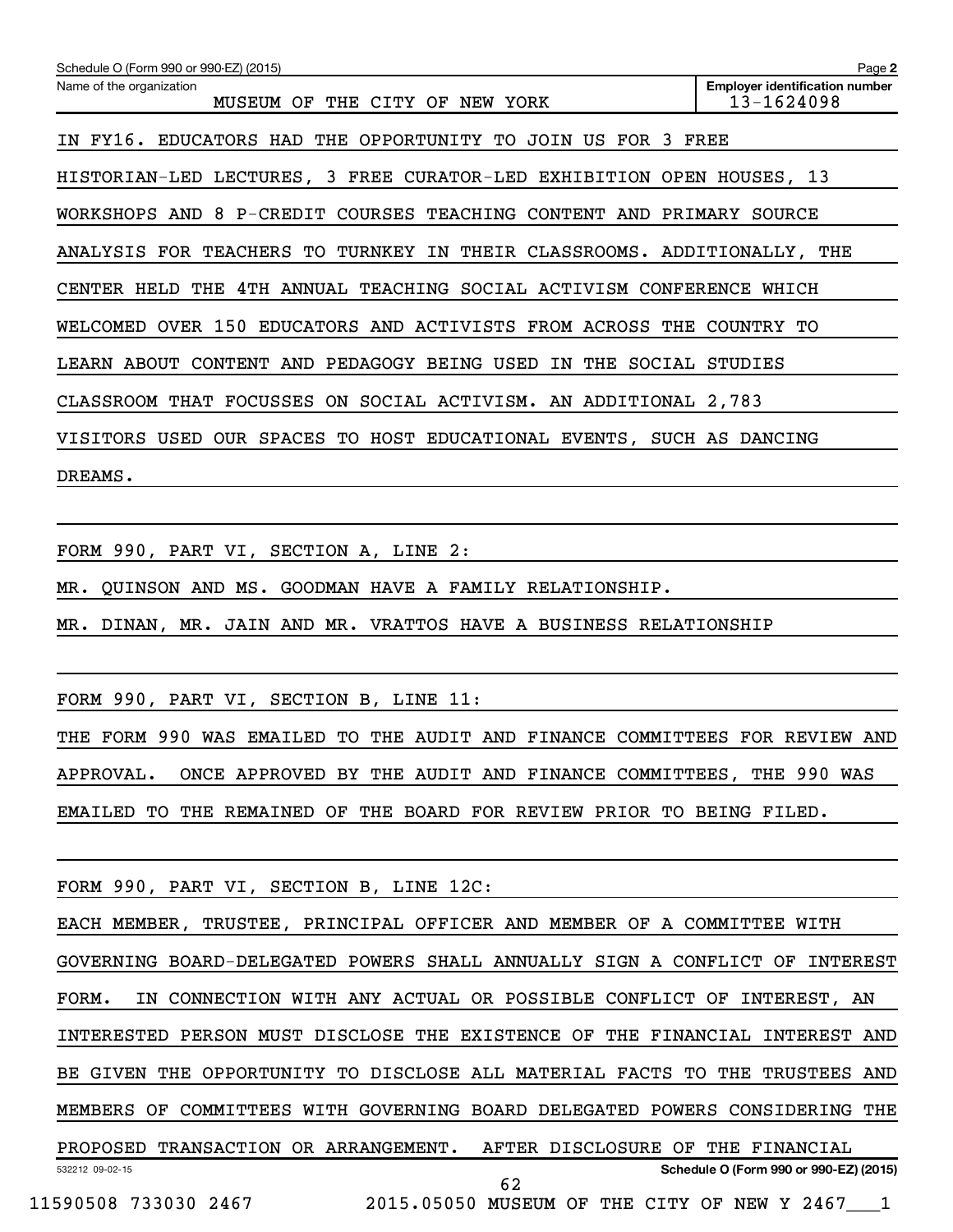| Schedule O (Form 990 or 990-EZ) (2015)                                       | Page 2                                              |
|------------------------------------------------------------------------------|-----------------------------------------------------|
| Name of the organization<br>MUSEUM OF THE CITY OF NEW YORK                   | <b>Employer identification number</b><br>13-1624098 |
| INTEREST AND ALL MATERIAL FACTS, AND AFTER ANY DISCUSSION WITH THE           |                                                     |
| INTERESTED PERSON, HE/SHE SHALL LEAVE THE GOVERNING BOARD OR COMMITTEE       |                                                     |
| MEETING WHILE THE DETERMINATION OF A CONFLICT OF INTEREST IS DISCUSSED AND   |                                                     |
| THE REMAINING BOARD OR COMMITTEE MEMBERS SHALL DECIDE IF A<br>VOTED UPON.    |                                                     |
| CONFLICT OF INTEREST EXISTS.<br>AN INTERESTED PERSON MAY MAKE A PRESENTATION |                                                     |
| GOVERNING BOARD OR COMMITTEE MEETING, BUT AFTER THE PRESENTATION,<br>THE     |                                                     |
| HE/SHE SHALL LEAVE THE MEETING DURING THE DISCUSSION OF, AND THE VOTE ON,    |                                                     |
| TRANSACTION OR ARRANGEMENT INVOLVING THE POSSIBLE CONFLICT OF<br>THE         | INTEREST.                                           |
| CHAIRMAN OR THE GOVERNING BOARD OR COMMITTEE SHALL, IF APPROPRIATE,<br>THE   |                                                     |
| APPOINT A DISINTERESTED PERSON OR COMMITTEE TO INVESTIGATE ALTERNATIVES TO   |                                                     |
| PROPOSED TRANSACTION OR ARRANGEMENT. AFTER EXERCISING DUE DILIGENCE,<br>THE  |                                                     |
| GOVERNING BOARD OR COMMITTEE SHALL DETERMINE WHETHER MCNY CAN OBTAIN<br>THE  |                                                     |
| WITH REASONABLE EFFORTS A MORE ADVANTAGEOUS TRANSACTION OR ARRANGEMENT FROM  |                                                     |
| PERSON OR ENTITY THAT WOULD NOT GIVE RISE TO A CONFLICT OF INTEREST.         | ΙF                                                  |
| A MORE ADVANTAGEOUS TRANSACTION OR ARRANGEMENT IS NOT REASONABLY POSSIBLE    |                                                     |
| UNDER CIRCUMSTANCES NOT PRODUCING A CONFLICT OF INTEREST, THE GOVERNING      |                                                     |
| BOARD OR COMMITTEE SHALL DETERMINE BY A MAJORITY VOTE OF THE DISINTERESTED   |                                                     |
| TRUSTEES WHETHER THE TRANSACTION OR ARRANGEMENT IS IN MCNY'S BEST INTEREST,  |                                                     |
| FOR ITS OWN BENEFIT, AND WHETHER IT IS FAIR AND REASONABLE.                  | IN CONFORMITY                                       |
| WITH THE ABOVE DETERMINATION IT SHALL MAKE ITS DECISION AS TO WHETHER TO     |                                                     |
| ENTER INTO THE TRANSACTION OR ARRANGEMENT. ANY DECISION BY A COMMITTEE       |                                                     |
| SHALL BE SUBJECT TO REVIEW AND DETERMINATION BY THE GOVERNING BOARD SHOULD   |                                                     |
| IT ELECT TO DO SO.                                                           |                                                     |

| FORM 990, PART VI, SECTION C, LINE 19: |  |  |  |  |                                                                            |  |                                        |
|----------------------------------------|--|--|--|--|----------------------------------------------------------------------------|--|----------------------------------------|
|                                        |  |  |  |  | THE MUSEUM OF THE CITY OF NEW YORK MAKES ITS GOVERNING DOCUMENTS, CONFLICT |  |                                        |
|                                        |  |  |  |  | OF INTEREST POLICY, AND FINANCIAL STATEMENTS AVAILABLE TO THE GENERAL      |  |                                        |
| PUBLIC UPON REQUEST                    |  |  |  |  |                                                                            |  |                                        |
| 532212 09-02-15                        |  |  |  |  |                                                                            |  | Schedule O (Form 990 or 990-EZ) (2015) |

63